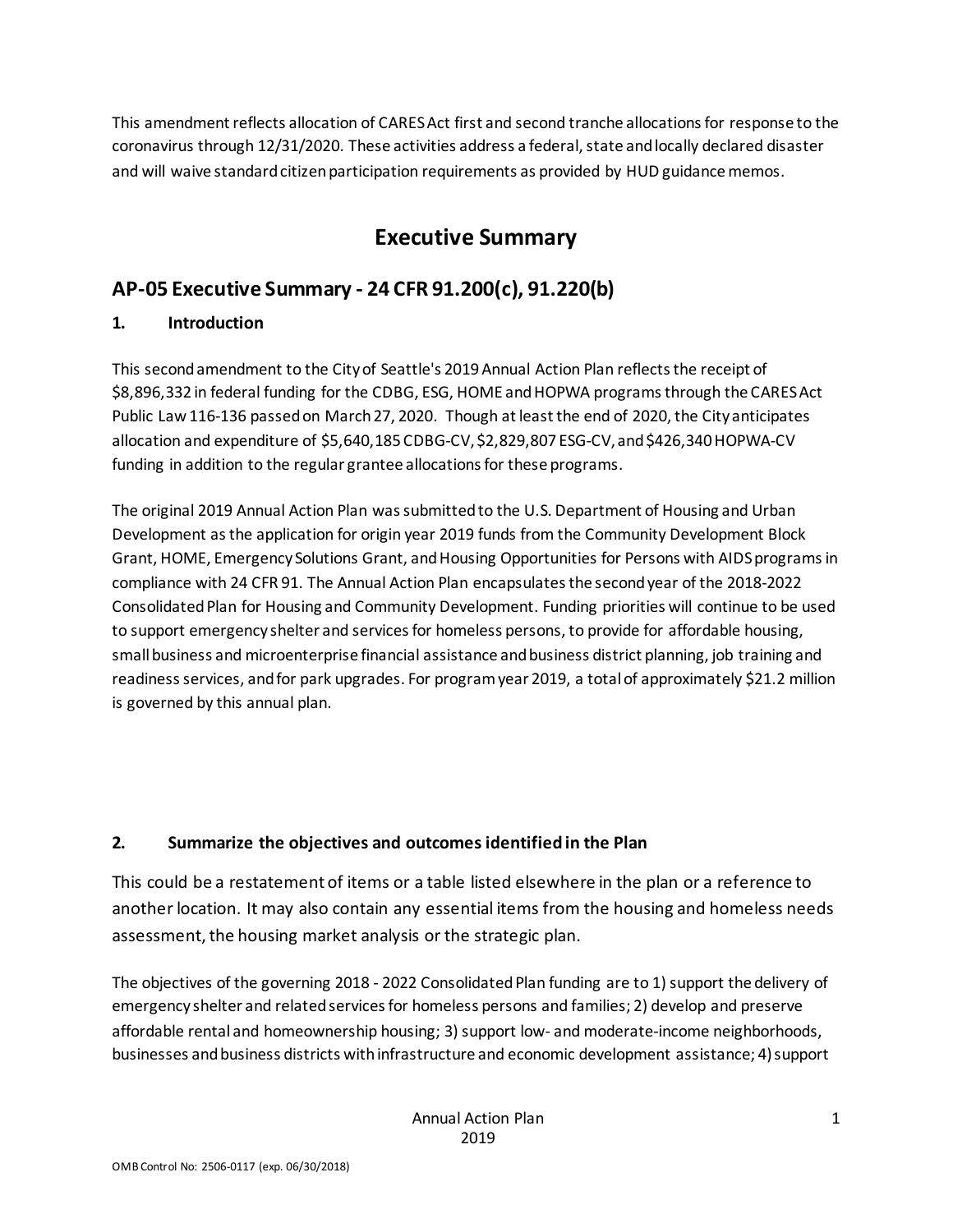job training activities as part of an anti-poverty strategy; and advance the objectives of affirmatively furthering fair housing.

By this amendment, the City documents allocation and activities such as small business stabilization grants, rent assistance and support of shelter de-intensification and operations in direct response to the impact of COVID-19 in Seattle.

### **3. Evaluation of past performance**

This is an evaluation of past performance that helped lead the grantee to choose its goals or projects.

The most recently completed program year is 2018. Our Consolidated Annual Performance and Evaluation Report (CAPER) for 2018 contained the following:

- Human Services Department CDBG public service and ESG dollars provided vital overnight shelter to over 2,139 homeless persons.
- The Office of Housing (OH) awarded funding for 27 federally funded affordable housing units. CDBG funds were used to rehabilitate and preserve 16 units in North Seattle. In addition, CDBG support provided home repair to 500 households; primarily for senior homeowners. HOME funds were used in the Low-Income Housing Institute Othello project, estimated to produce 93 units, 11 of which are HOME funded. OH completed and leased up 21 HOME units in two previously funded projects: Estelle by DESC, Tony Lee Apartments by the Low-Income Housing Institute.
- Parks and Recreation Department used CDBG funding to complete capital improvements and renovations, including ADA improvements, at nine (9) neighborhood parks serving lowmoderate-income neighborhoods.
- The Office of Economic Development (OED) invests in neighborhood business districts to provide technical assistance to local small business owners to help them grow their business, cultivate customers and collaborate with others to expand their reach. CDBG supported 9 neighborhood business districts' revitalization work, supporting over 200 businesses.
- The Office of Immigrant and Refugee Assistance serveda total of (133) distinct individuals in 8 classes using CDBG funds in the Ready for Work (RTW) program during 2018.

Based on the CAPER data, and other qualitative and quantitative information from providers, we assess that our progress in meeting our Consolidated Plan objectives is on track and that our funds are being used for the correct purposes. This assessment is made within the context of the City's overall budget and other resources available to assist low- and moderate-income persons, such as the Families and Education Levy and the Housing Levy.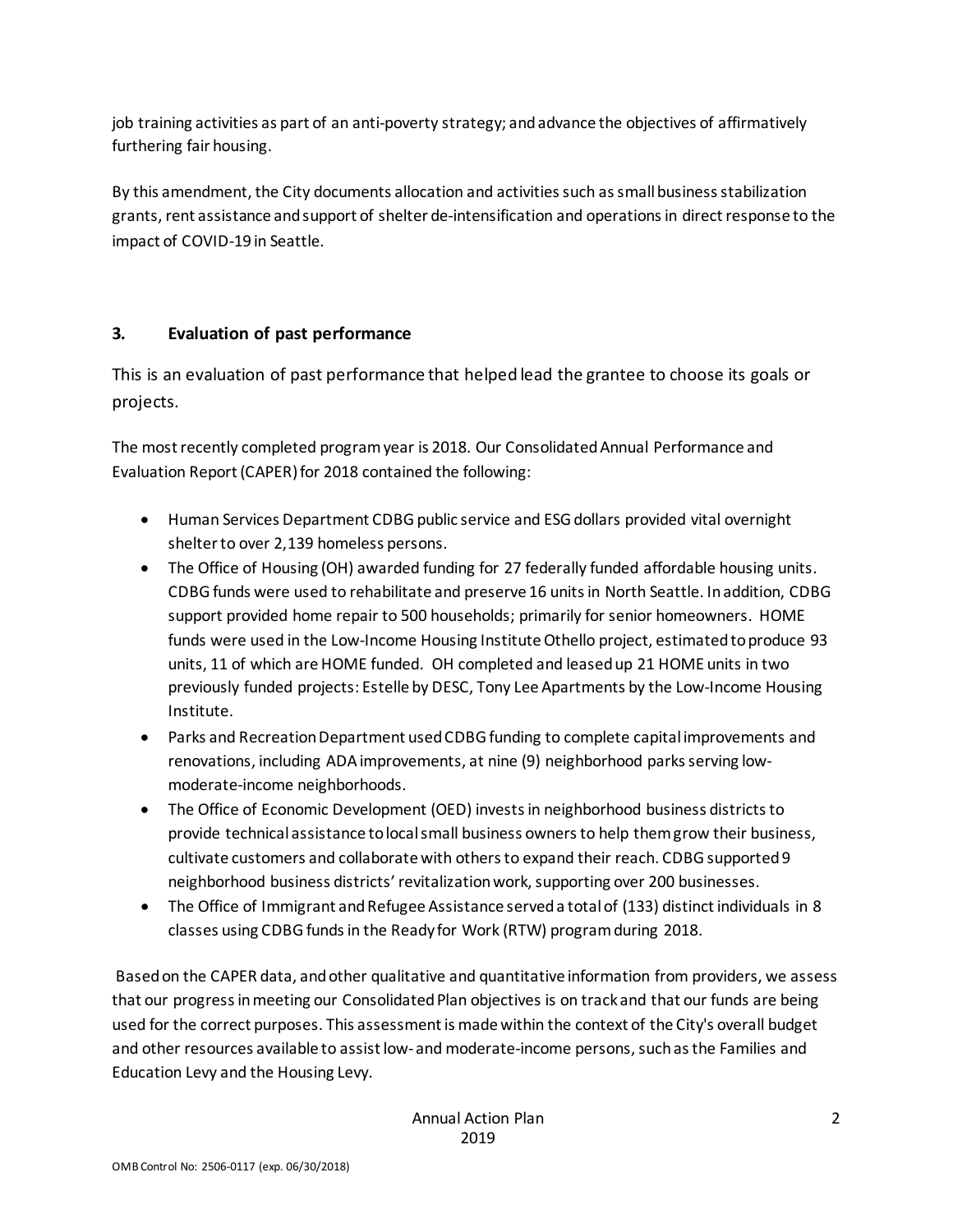During 2018, the City of Seattle spent a great deal of time and resources on the implementation of the Assessment of Fair Housing (AFH) and the completion of the new 2018-2022 Consolidated Plan. The development of the AFH required significant coordination, facilitation, research and production among 16 different city departments plus the Seattle Housing Authority. The AFH was adopted and accepted by HUD in July 2017. The 2018-2022 Consolidated Plan and 2018 Annual Action Plan was approved by HUD in September 2018.

#### **4. Summary of Citizen Participation Process and consultation process**

Summary from citizen participation section of plan.

Amendment #2 to the 2019 Annual Action Plan will conform to the waivers granted by the CARES Act and under HUD CPD guidance memos, shortening the public comment period otherwise required by the Consolidated Plan to five days instead of thirty days. Waiver also allows for virtual public hearings with reasonable accomodation for public input in the review process given the circumstances of the COVID-19 crisis and the City and State's stay at home orders. Public notice will be given of opportunity to view and/or participate in scheduled Council hearings of this amendment to the extent practicable and consistent with the Governor's Order on modifications to the Open Public Meetings Act.

The Consolidated Plan relies on multiple planning efforts from a variety of sources to inform the allocations of the Consolidated Plan funds. Most important to this effort is the awareness that the HUD funds are part of a much larger funding picture for housing, human services, and community development in the City of Seattle.

The City's conduct of planning efforts such as the Area Agency on Aging, the Seattle / King County Committee to End Homelessness, the Mayor's Emergency Task Force on Unsheltered Homelessness and the City's Housing Affordability and Livability Advisory (HALA) Committee, Seattle 2035 Comprehensive Plan Update, the Mayor's Commercial Affordability Advisory Committee, the Human Services Department's Pathways Home plan development to evolve our homeless prevention and service system each provided key opportunities for consultation and public input. In addition, the City's 2019 Adopted and 2020 Endorsed Budget included significant general public input and discussion to shape budget priorities, which were ultimately passed by City Council.

A draft of the 2019 Annual Action Plan was publicized and made available for public comment for a 30 day public comment period beginning November 21, 2018.

After receiving the final allocations from HUD on April 16, 2019, the 2019 Annual Action Plan was again made available for public comment on May 17, 2019, again for a 30-day public comment period.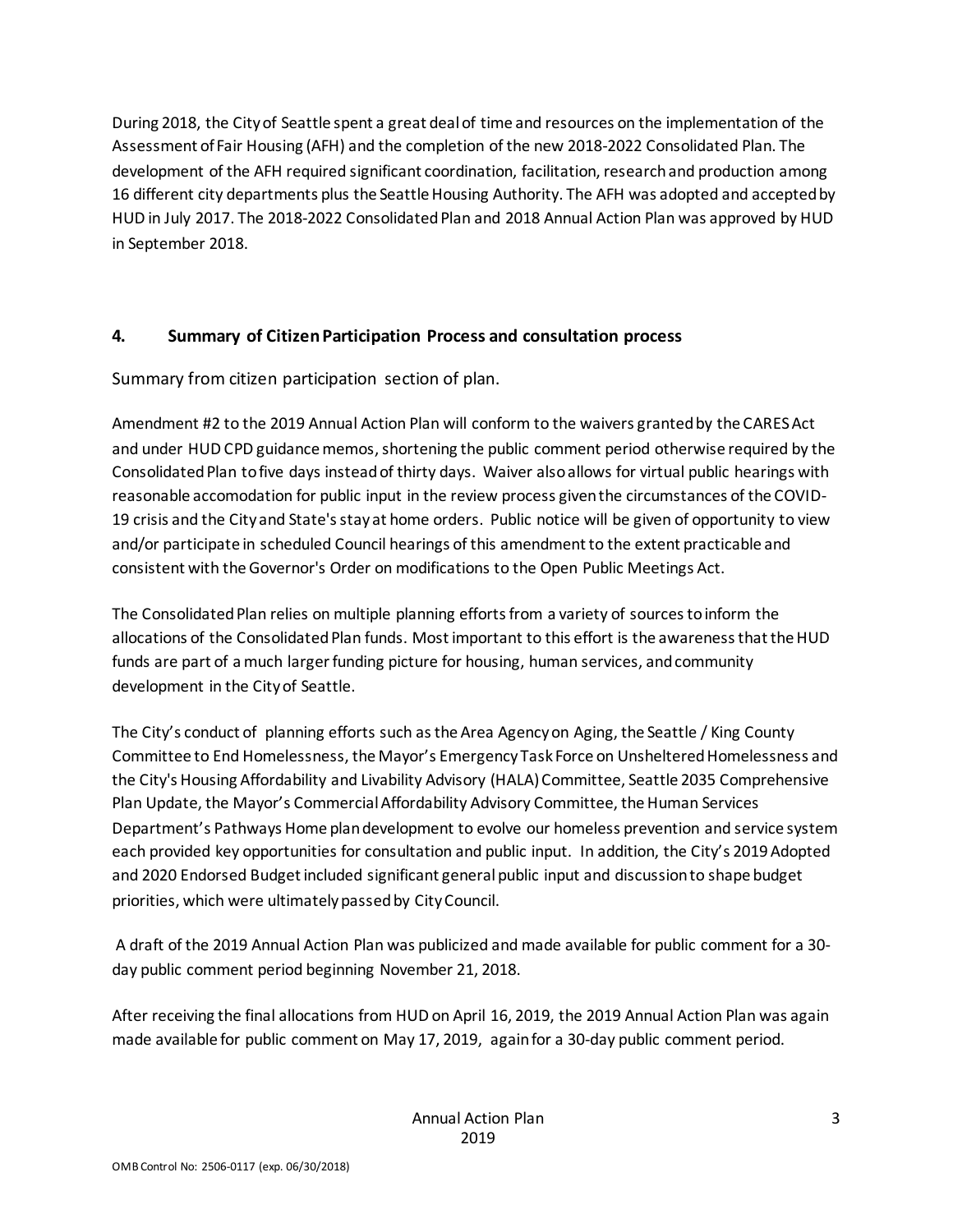#### **5. Summary of public comments**

This could be a brief narrative summary or reference an attached document from the Citizen Participation section of the Con Plan.

Public comment was solicited on December 12, 2018 and July 15, 2019 during the public hearings at meetings of the Finance and Neighborhoods committee of the Seattle City Council.

### **6. Summary of comments or views not accepted and the reasons for not accepting them**

No comments were received during either review period or hearings.

#### **7. Summary**

The City of Seattle coordinates HUD's Consolidated Plan funds with other City resources such as our General Fund; Families and Education Levy, Housing Levy; federal McKinney-Vento funds; and Real Estate Excise Tax to provide for human services, affordable housing, and community and economic development. Not all the needs identified in the Consolidated Plan are addressed with HUD funds, particularly those activities that support Assessment of Fair Housing work plan items. **How each fund source is used depends upon the various restrictions and regulations covering the funds and the most efficient and effective mix of funds.**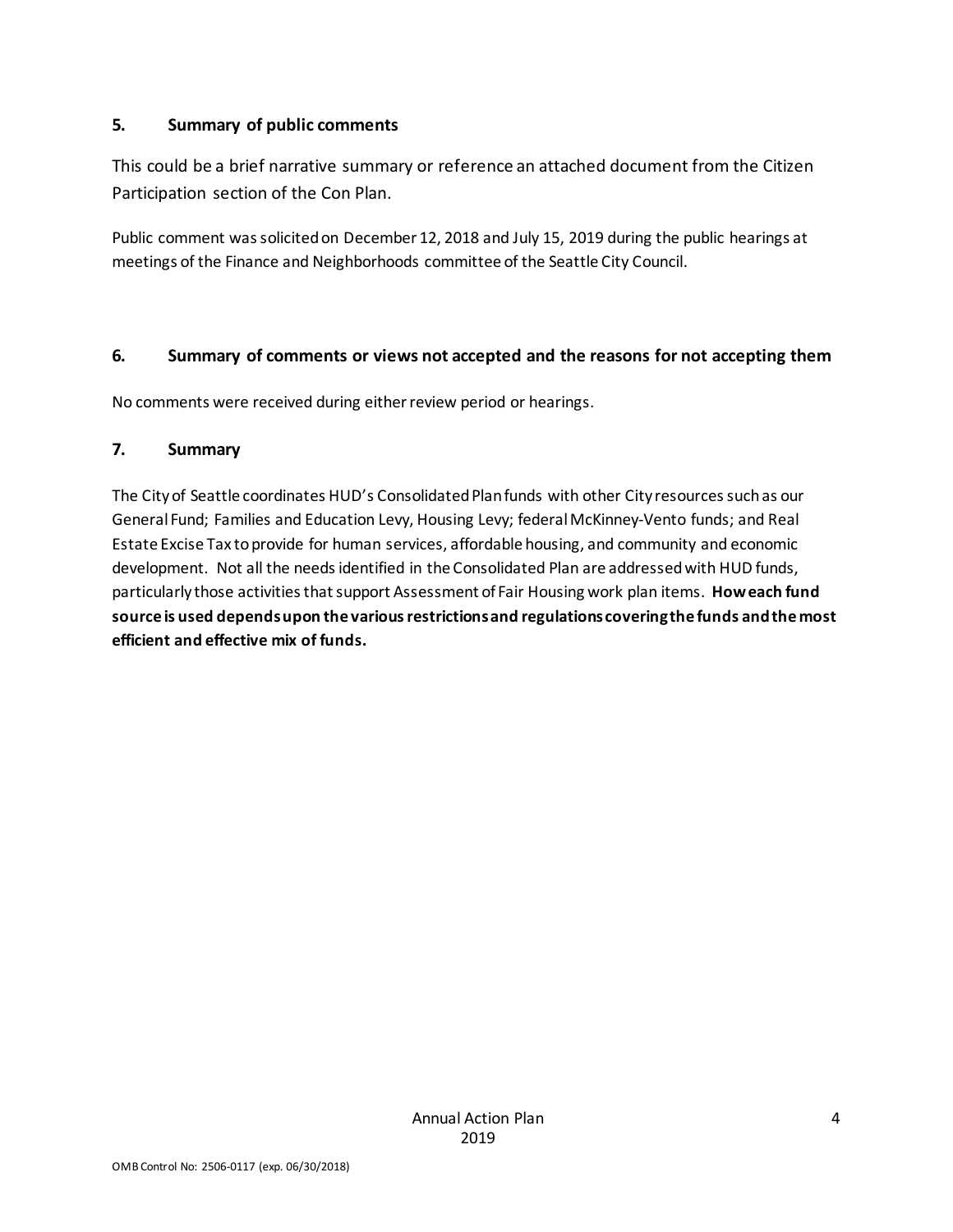# **PR-05 Lead & Responsible Agencies – 91.200(b)**

## **1. Agency/entity responsible for preparing/administering the Consolidated Plan**

Describe the agency/entity responsible for preparing the Consolidated Plan and those responsible for administration of each grant program and funding source.

| <b>Agency Role</b>                           |  | <b>Name</b>    |                        | Department/Agency                                |
|----------------------------------------------|--|----------------|------------------------|--------------------------------------------------|
| Lead Agency                                  |  | <b>SEATTLE</b> |                        |                                                  |
| <b>CDBG Administrator</b><br><b>SEATTLE</b>  |  |                |                        | Human Services Department, Fed. Grants Mgt. Unit |
| <b>HOPWA Administrator</b><br><b>SEATTLE</b> |  |                |                        | Human Services Department, FGMU                  |
| <b>HOME Administrator</b><br><b>SEATTLE</b>  |  |                | Office of Housing (OH) |                                                  |
| <b>ESG Administrator</b><br><b>SEATTLE</b>   |  |                |                        | Human Services Department, FGMU                  |
| <b>HOPWA-C Administrator</b>                 |  |                |                        |                                                  |

**Table 1 – Responsible Agencies**

#### **Narrative (optional)**

The City's Federal Grants Administration Unit (FGMU), housed in the City's Human Services Department, coordinates the development of the Consolidated Plan, the annual action plans, the CAPER, and the Assessment of Fair Housing. Consolidated Plan funds are used by several City departments: Human Services Department, the Office of Housing, the Office of Economic Development, the Office of Immigrant and Refugee Affairs, and the Parks and Recreation Department. All concerns or questions about the Consolidated Plan should be directed to the Federal Grants Administration Unit.

#### **Consolidated Plan Public Contact Information**

The Federal Grant's Management Unit is housed in the City's Human Services Department. Our mailing address is P.O. Box 34215, Seattle, Washington 98124-4215. The Manager of the FGMU Administration Unit may be reached by calling 206-256-5415.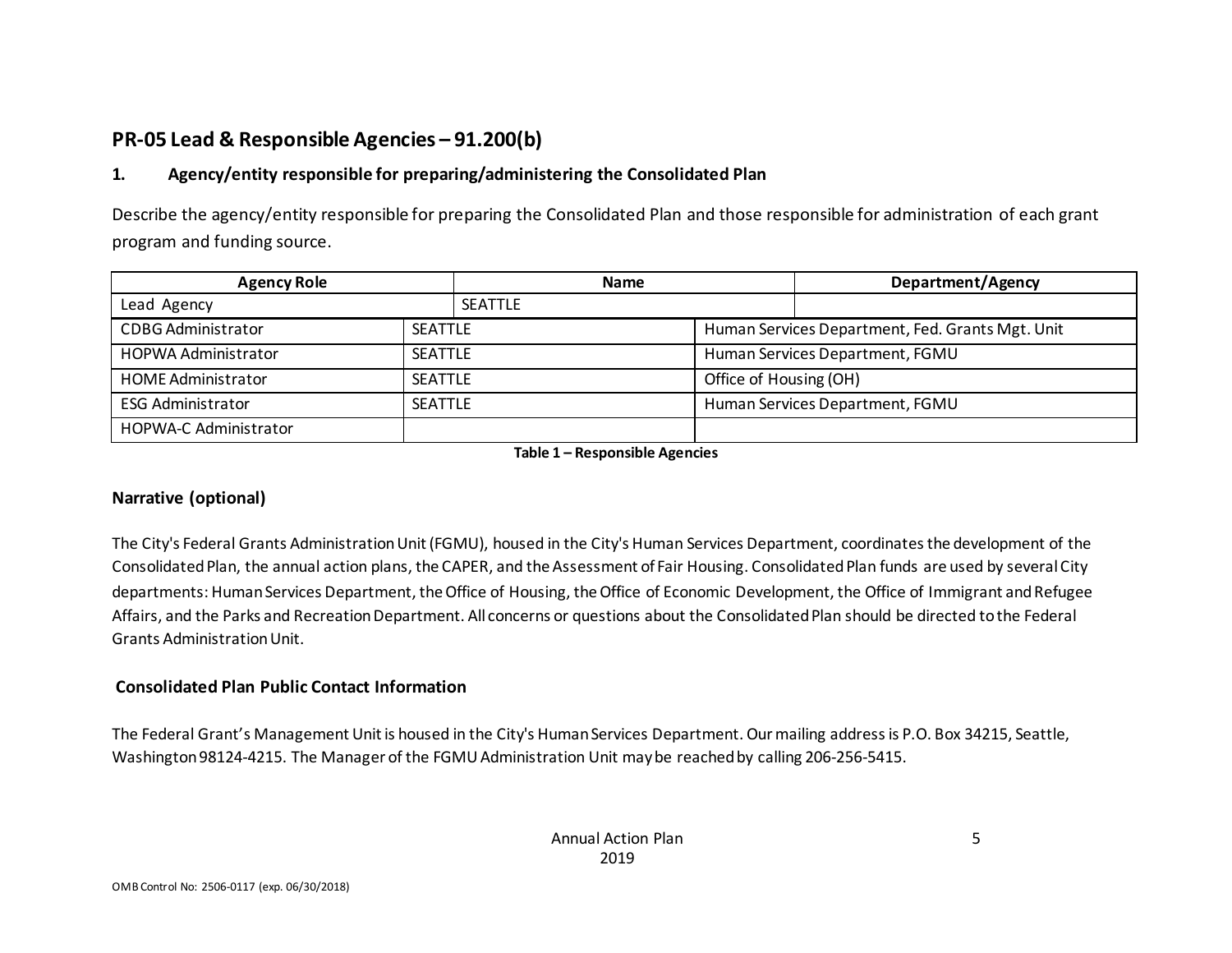## **AP-10 Consultation – 91.100, 91.200(b), 91.215(l)**

#### **1. Introduction**

The AAP relies on *multiple planning efforts* conducted by partners such as the Area Agency on Aging, Human Services Department, Committee to End Homelessness, Office of Housing, Office of Economic Development, Seattle Housing Authority, and Office of Planning and Community Development.

**Provide a concise summary of the jurisdiction's activities to enhance coordination between public and assisted housing providers and private and governmental health, mental health and service agencies (91.215(l))**

Seattle 2035 Comprehensive Plan is a 20-year vision and roadmap for Seattle's future that guides City decisions on where to build new jobs and houses, how to improve our transportation system, and where to make capital investments such as utilities, sidewalks, and libraries. New to the plan was a **Growth and Equity Analysis which resulted in an Equitable Development Implementation Plan.** Federal grants' funding for the Equitable Development Initiatives noted in this AAP grew out of this community engagement and planning.

The City and Seattle Housing Authority submitted a joint Assessment of Fair Housing in June 2017. The AFH required extensive community consultation and public participation which is documented in a Community Engagement Matrix as part of that plan. Please go to Seattle.gov and search for **2017 City of Seattle and Seattle Housing Authority Joint Assessment of Fair Housing** to review the full report.

Seattle's Office of Housing updated the **Housing Levy Administration and Finance** plan in 2017. Taxpayers agreed for the seventh time to support the housing Levy and doubled the amount collected over the next seven years to a total of \$290 million for affordable housing.

The Human Services Department's Area Agency on Aging coordinated the **Mayor's Age Friendly initiatives**to address environmental, economic, and social factors influencing the health and well-being of older adults. Programs such as utility discounts for seniors and people with disabilities, regional reduced transit fares, senior/disabled enrollment in property tax exemption program to help older households to maintain their housing will benefit from this initiative.

The **Equitable Development Initiative (EDI)**targets communities have not had equal access to opportunity for economic, infrastructure and community assets investment. The 2018-2022 Consolidated Plan builds on the priorities and initiatives identified through the EDI assessment process.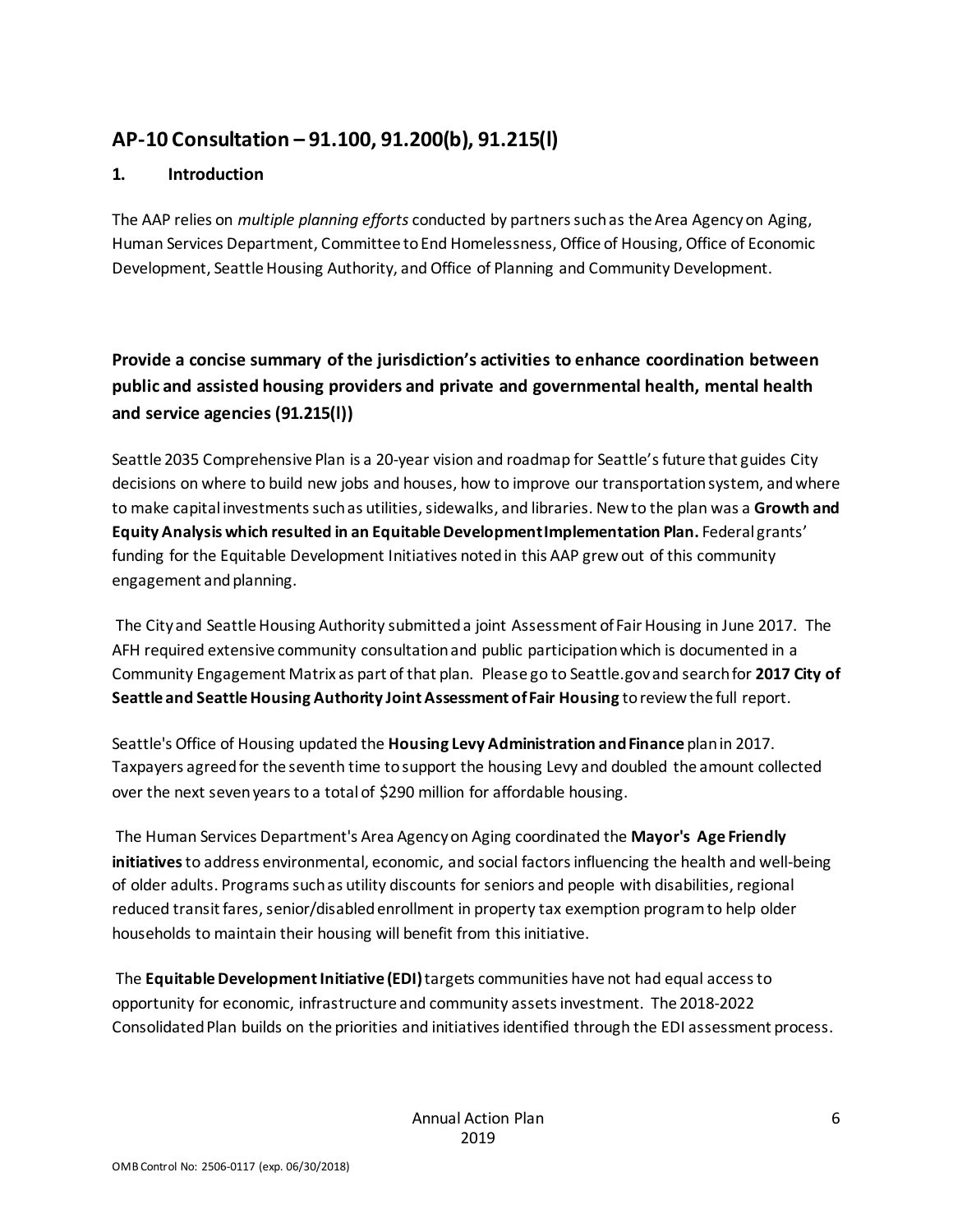## **Describe coordination with the Continuum of Care and efforts to address the needs of homeless persons (particularly chronically homeless individuals and families, families with children, veterans, and unaccompanied youth) and persons at risk of homelessness.**

The Seattle / King County Continuum of Care (CoC) includes King County plus the cities of Seattle, Auburn, Bellevue, Federal Way, Kent, Renton, and Shoreline. The lead agency for the CoC is All Home, a broad coalition of government, faith communities, non-profits, the business community and homeless and formerly homeless people working together to implement the Continuum of Care in King County. ESG funding decisions are coordinated with All Home and its Funders Group. For more information about All Home, please visit http://allhomekc.org/about/.

The Seattle/King County Continuum of Care (CoC) has implemented a system wide coordinated entry and assessment (CEA) system for all population groups. The system has been operational under a new platform since June 2016. The CEA system is managed by King County. CEA serves all people (single adults, young adults, couples, families, and veterans) experiencing homelessness in the following situations:

- Living and sleeping outside
- Sleeping in a place not meant for human habitation
- Staying in a shelter
- Fleeing/attempting to flee domestic violence
- Exiting an institution where a person resided for up to 90 days and were in shelter or a place not meant for human habitation immediately prior to entering that institution or transitional housing
- Young adults who are imminently at risk of homelessness within 14 days are also eligible for CEA.

**Describe consultation with the Continuum(s) of Care that serves the jurisdiction's area in determining how to allocate ESG funds, develop performance standards for and evaluate outcomes of projects and activities assisted by ESG funds, and develop funding, policies and procedures for the operation and administration of HMIS**

The City combined ESG funding with multiple fund sources in the 2017 Homeless Investments RFP. Part of the RFP requirements are "Appendix E - Minimum Performance and Target Performance Standards for sub-recipients" (see full document at HSD 2017 Homeless Investments RFP Performance Standards. http://www.seattle.gov/Documents/Departments/HomelessInvestmentsRFP/Appendix%20E%20- %20Minimum%20Performance%20Standards%20and%20Target%20Performance%20Standards.pdf.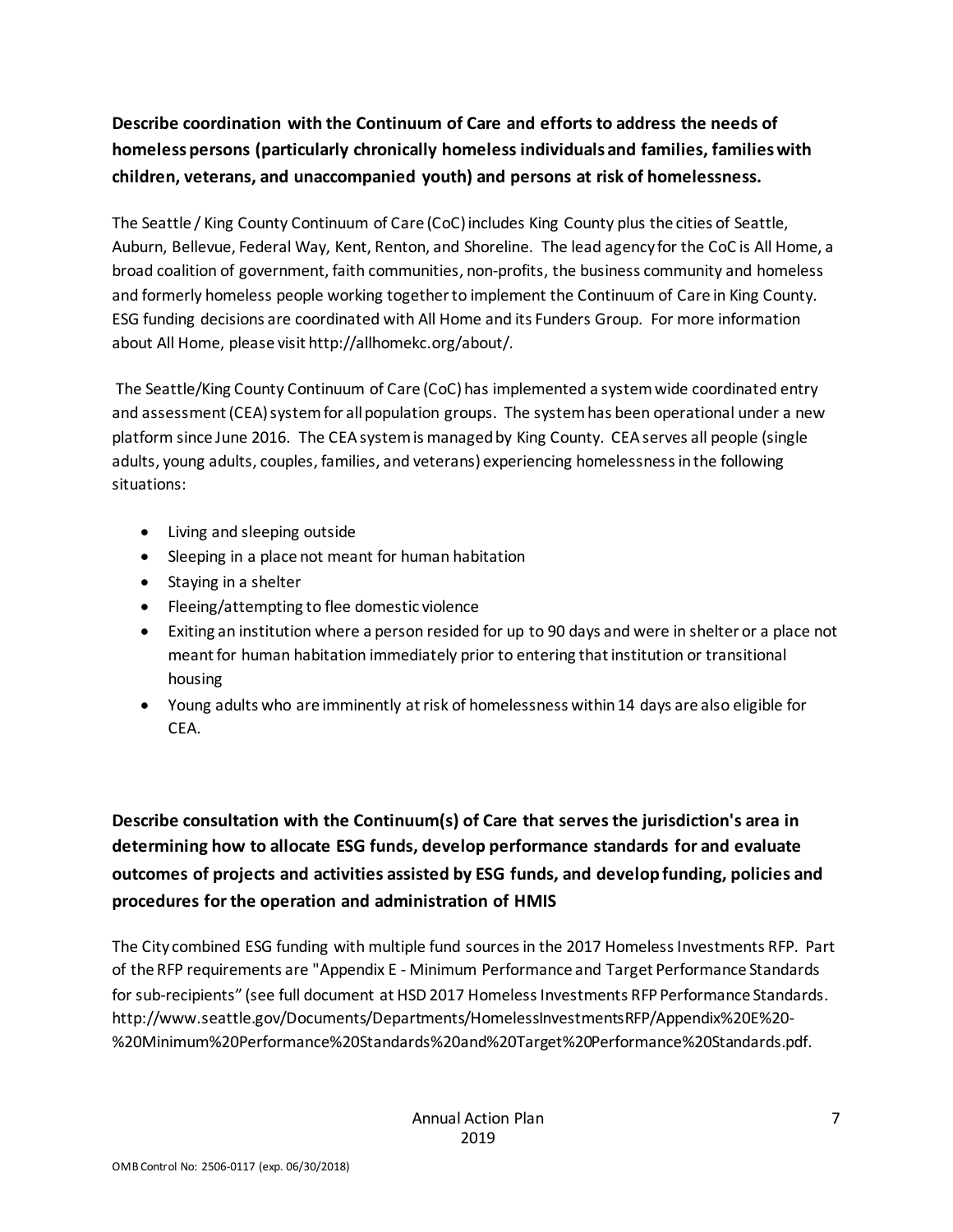This document also includes "System wide" minimum and Core Outcomes for funded services to benefit homeless people by program type. Examples of performance measurements include Exit Rate to Permanent Housing, comparison of Length of Stay (days), Return Rate to Homelessness, and Entries from being literally homeless.

**2. Describe Agencies, groups, organizations and others who participated in the process and describe the jurisdiction's consultations with housing, social service agencies and other entities**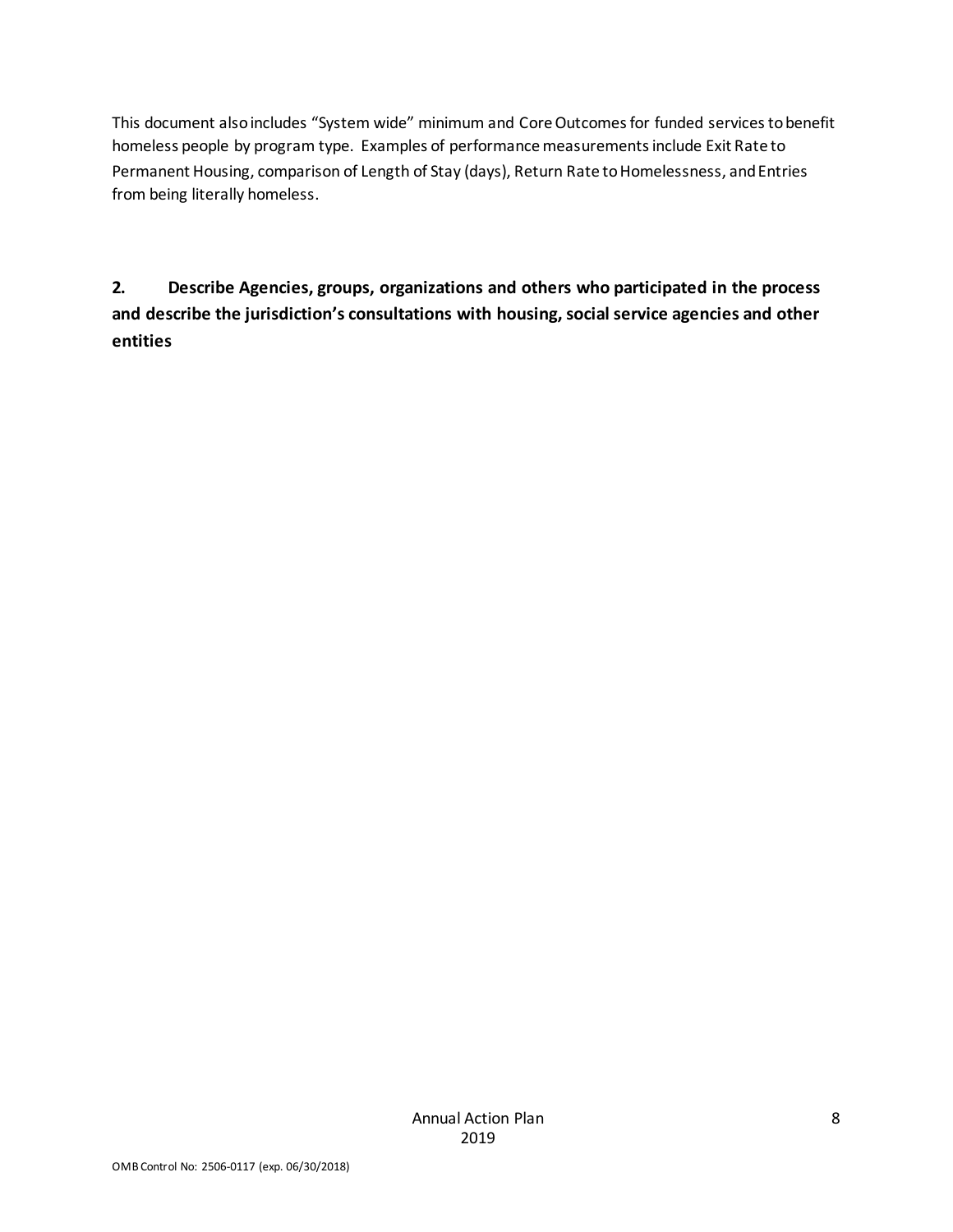**Table 2 – Agencies, groups, organizations who participated**

| $\mathbf{1}$ | Agency/Group/Organization                                                                                                                                                   | All Home                                                                                                                                                                                                                                                                                                                                                                                                                                                                                                                                    |
|--------------|-----------------------------------------------------------------------------------------------------------------------------------------------------------------------------|---------------------------------------------------------------------------------------------------------------------------------------------------------------------------------------------------------------------------------------------------------------------------------------------------------------------------------------------------------------------------------------------------------------------------------------------------------------------------------------------------------------------------------------------|
|              | <b>Agency/Group/Organization Type</b>                                                                                                                                       | Planning organization                                                                                                                                                                                                                                                                                                                                                                                                                                                                                                                       |
|              | What section of the Plan was addressed by<br>Consultation?                                                                                                                  | Homeless Needs - Chronically homeless<br>Homeless Needs - Families with children<br>Homelessness Needs - Veterans<br>Homelessness Needs - Unaccompanied youth<br>Homelessness Strategy                                                                                                                                                                                                                                                                                                                                                      |
|              | <b>Briefly describe how the</b><br>Agency/Group/Organization was consulted. What<br>are the anticipated outcomes of the consultation or<br>areas for improved coordination? | The Seattle / King County Continuum of Care (CoC) includes King County plus the<br>cities of Seattle, Auburn, Bellevue, Federal Way, Kent, Renton, and Shoreline. The<br>lead agency for the CoC is All Home, a broad coalition of government, faith<br>communities, non-profits, the business community and homeless and formerly<br>homeless people. ESG funding decisions are coordinated with All Home, as lead CoC<br>agency, and its Funders Group. For more information about All Home please visit:<br>http://allhomekc.org/about/. |
| $2^{\circ}$  | Agency/Group/Organization                                                                                                                                                   | Ready to Work Steering Committee                                                                                                                                                                                                                                                                                                                                                                                                                                                                                                            |
|              | <b>Agency/Group/Organization Type</b>                                                                                                                                       | Services-Education<br>Services-Employment<br>Other government - State<br>Other government - County<br>Regional organization<br><b>Civic Leaders</b><br><b>Business and Civic Leaders</b>                                                                                                                                                                                                                                                                                                                                                    |
|              | What section of the Plan was addressed by<br>Consultation?                                                                                                                  | Non-Homeless Special Needs                                                                                                                                                                                                                                                                                                                                                                                                                                                                                                                  |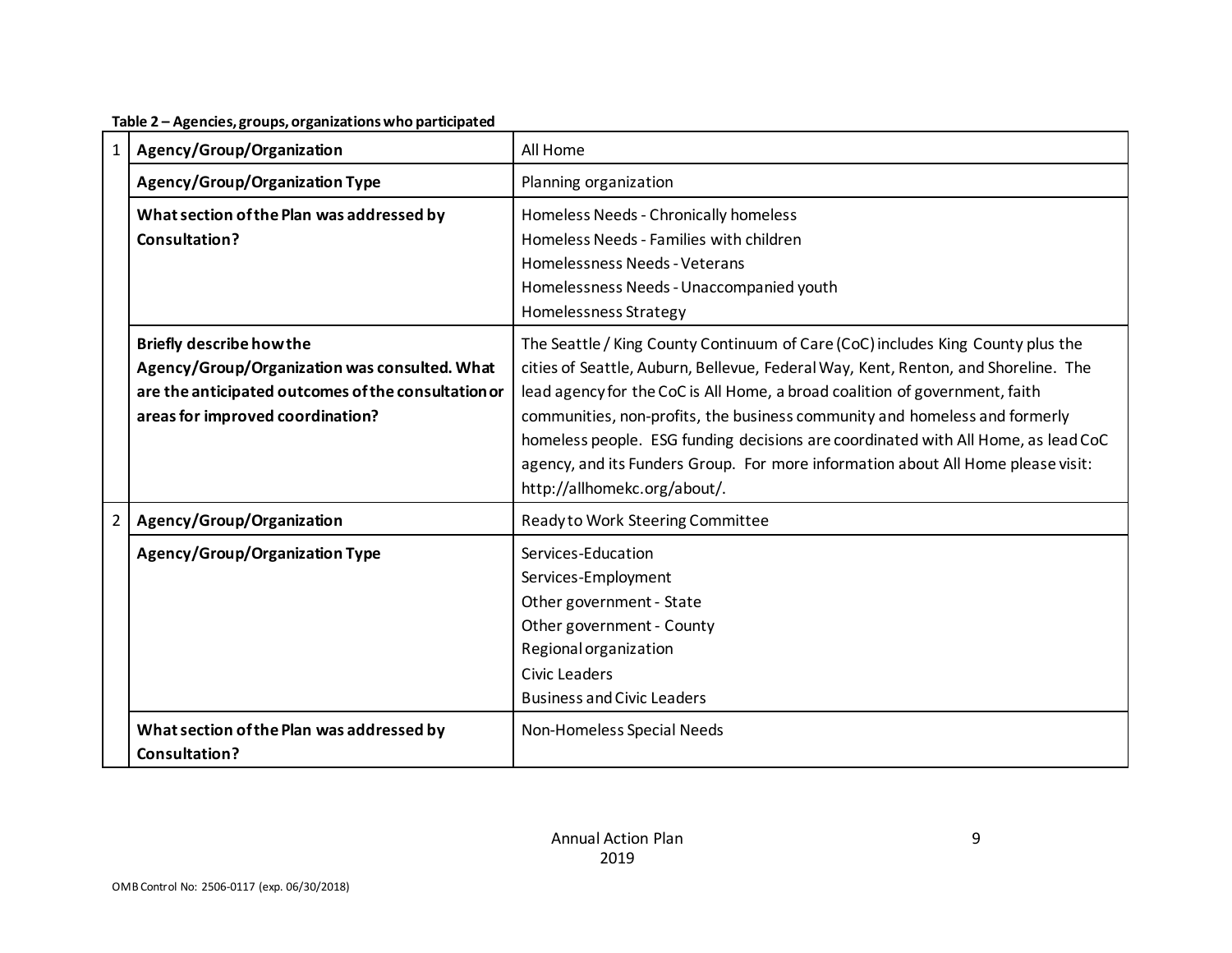|                | <b>Briefly describe how the</b><br>Agency/Group/Organization was consulted. What<br>are the anticipated outcomes of the consultation or<br>areas for improved coordination? | RTW steering committee sets program priorities which informed which services<br>would be submitted for CDBG fund consideration.       |
|----------------|-----------------------------------------------------------------------------------------------------------------------------------------------------------------------------|---------------------------------------------------------------------------------------------------------------------------------------|
| 3 <sup>1</sup> | Agency/Group/Organization                                                                                                                                                   | Housing Development Consortium of Seattle-King County                                                                                 |
|                | <b>Agency/Group/Organization Type</b>                                                                                                                                       | Housing<br>Services - Housing<br>Services-homeless                                                                                    |
|                | What section of the Plan was addressed by<br>Consultation?                                                                                                                  | <b>Housing Need Assessment</b><br>Homeless Needs - Chronically homeless<br>Homeless Needs - Families with children<br>Market Analysis |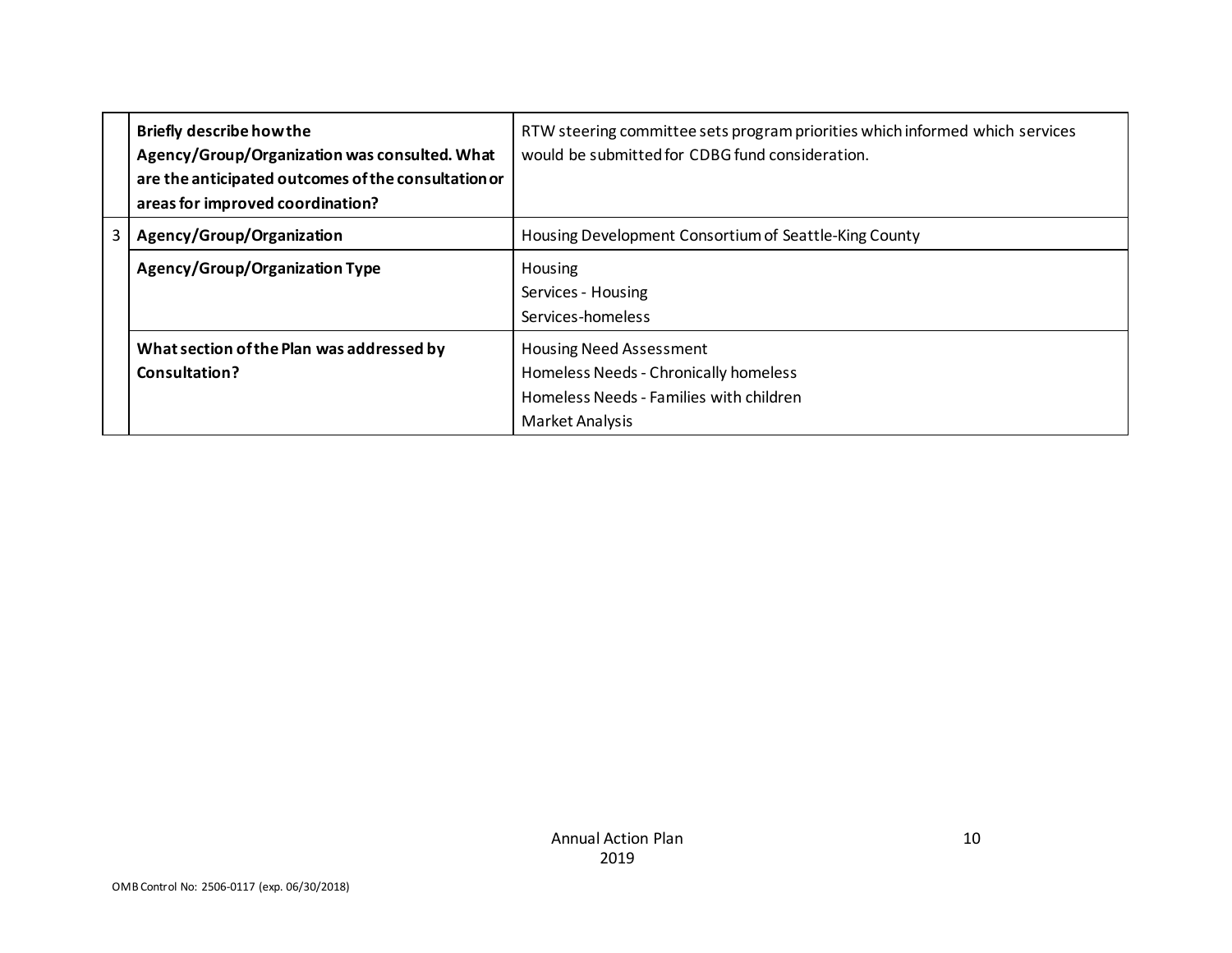|   | <b>Briefly describe how the</b><br>Agency/Group/Organization was consulted. What<br>are the anticipated outcomes of the consultation or<br>areas for improved coordination? | The Housing Development Consortium (HDC) is a membership organization<br>representing the many agencies and businesses involved in the nonprofit housing<br>industry in Seattle and King County. Its members include nonprofit housing providers,<br>homelessness services organizations, lenders, builders, architects, investors, local<br>government, and housing authorities. During the development of the 2016 Housing<br>Levy, HDC convened members including organizations serving the array of<br>populations such as homeless, low-wage workers, seniors, people with disabilities,<br>families, immigrant and refugee households -- served by the levy. The City of Seattle<br>Office of Housing met regularly with these HDC members to get input on needs and<br>market conditions related to rental development and operations, homebuyer<br>assistance and development, and homeowner foreclosure prevention. HDC members<br>were also actively involved in reviewing funding policies for the Housing Levy<br>Administrative and Financial Plan after the levy was approved by voters. Consultation<br>for the Housing Levy is incorporated in to the Consolidated Plan because a project<br>from the City of Seattle Office of Housing may use HUD funds as well as Housing Levy<br>funds. |
|---|-----------------------------------------------------------------------------------------------------------------------------------------------------------------------------|-------------------------------------------------------------------------------------------------------------------------------------------------------------------------------------------------------------------------------------------------------------------------------------------------------------------------------------------------------------------------------------------------------------------------------------------------------------------------------------------------------------------------------------------------------------------------------------------------------------------------------------------------------------------------------------------------------------------------------------------------------------------------------------------------------------------------------------------------------------------------------------------------------------------------------------------------------------------------------------------------------------------------------------------------------------------------------------------------------------------------------------------------------------------------------------------------------------------------------------------------------------------------------------------------------------|
| 4 | Agency/Group/Organization                                                                                                                                                   | Housing Levy Technical Advisory Committee                                                                                                                                                                                                                                                                                                                                                                                                                                                                                                                                                                                                                                                                                                                                                                                                                                                                                                                                                                                                                                                                                                                                                                                                                                                                   |
|   | <b>Agency/Group/Organization Type</b>                                                                                                                                       | Housing<br>Services - Housing<br>Services-homeless                                                                                                                                                                                                                                                                                                                                                                                                                                                                                                                                                                                                                                                                                                                                                                                                                                                                                                                                                                                                                                                                                                                                                                                                                                                          |
|   | What section of the Plan was addressed by<br>Consultation?                                                                                                                  | <b>Housing Need Assessment</b><br>Homeless Needs - Chronically homeless<br>Homeless Needs - Families with children<br>Homelessness Strategy<br><b>Market Analysis</b>                                                                                                                                                                                                                                                                                                                                                                                                                                                                                                                                                                                                                                                                                                                                                                                                                                                                                                                                                                                                                                                                                                                                       |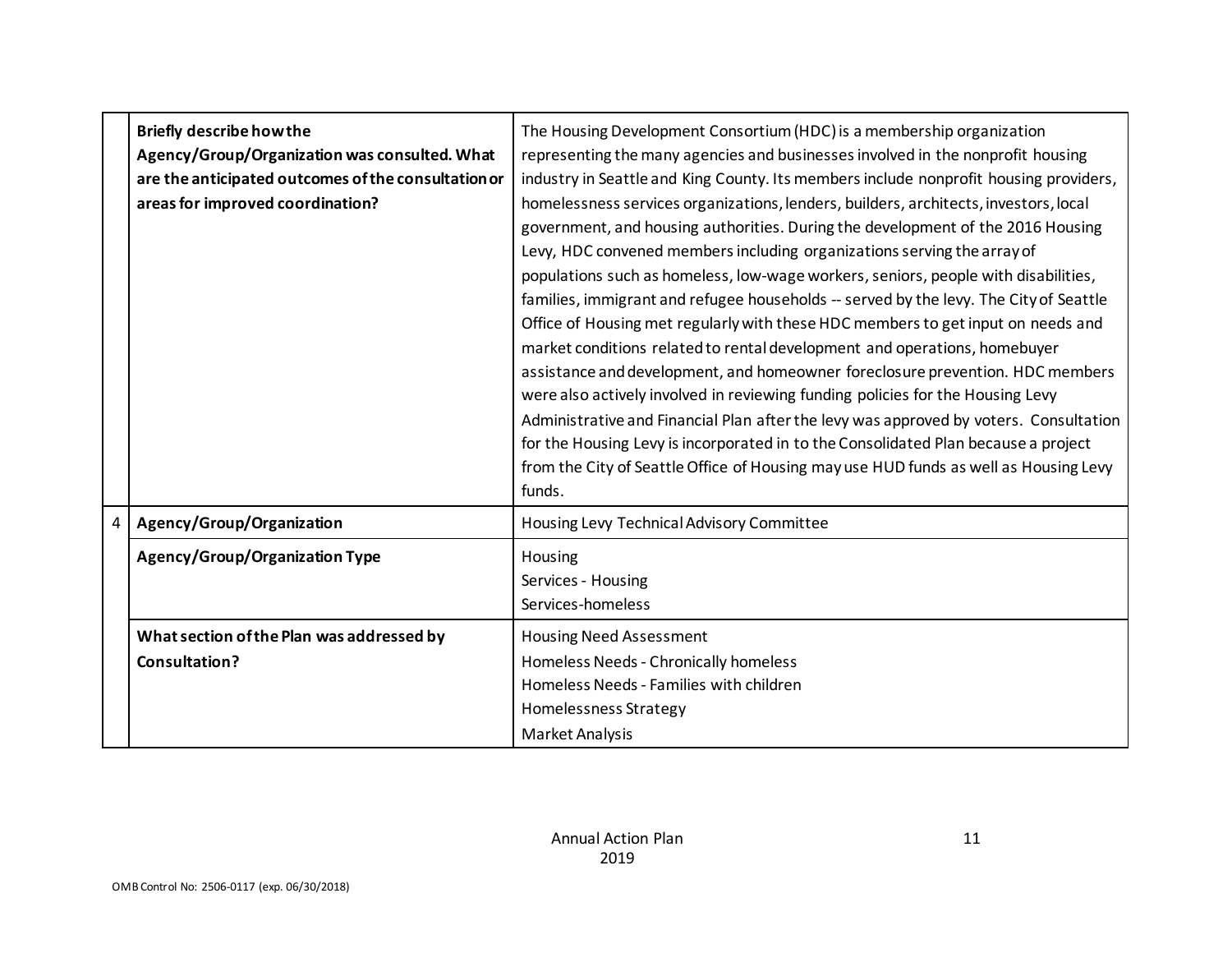|   | <b>Briefly describe how the</b><br>Agency/Group/Organization was consulted. What<br>are the anticipated outcomes of the consultation or<br>areas for improved coordination? | The Technical Advisory Committee was convened by the Office of Housing to advise<br>the City on programs and goals for the proposed 2016 Seattle Housing Levy. It was<br>comprised of 28 members with a broad range of expertise, including assisted and<br>market rate rental housing, home ownership development, land use and<br>environmental planning, homelessness prevention and stability programs, and<br>housing finance. The committee met four times during the fall of 2015. It reviewed<br>the performance of existing levy programs, existing and projected housing and<br>homelessness needs, and existing and projected housing market conditions. The<br>committee helped shape the program elements of the new levy, both its broad policy<br>priorities, and its underlying financial assumptions and administrative structure. This<br>work established the parameters for Housing Levy funding over seven years, 2017 to<br>2023. |
|---|-----------------------------------------------------------------------------------------------------------------------------------------------------------------------------|---------------------------------------------------------------------------------------------------------------------------------------------------------------------------------------------------------------------------------------------------------------------------------------------------------------------------------------------------------------------------------------------------------------------------------------------------------------------------------------------------------------------------------------------------------------------------------------------------------------------------------------------------------------------------------------------------------------------------------------------------------------------------------------------------------------------------------------------------------------------------------------------------------------------------------------------------------|
| 5 | Agency/Group/Organization                                                                                                                                                   | Housing Levy Oversight Committee                                                                                                                                                                                                                                                                                                                                                                                                                                                                                                                                                                                                                                                                                                                                                                                                                                                                                                                        |
|   | <b>Agency/Group/Organization Type</b>                                                                                                                                       | Housing<br>Services - Housing<br>Services-homeless                                                                                                                                                                                                                                                                                                                                                                                                                                                                                                                                                                                                                                                                                                                                                                                                                                                                                                      |
|   | What section of the Plan was addressed by<br>Consultation?                                                                                                                  | <b>Housing Need Assessment</b><br>Homeless Needs - Chronically homeless<br>Homeless Needs - Families with children<br>Market Analysis                                                                                                                                                                                                                                                                                                                                                                                                                                                                                                                                                                                                                                                                                                                                                                                                                   |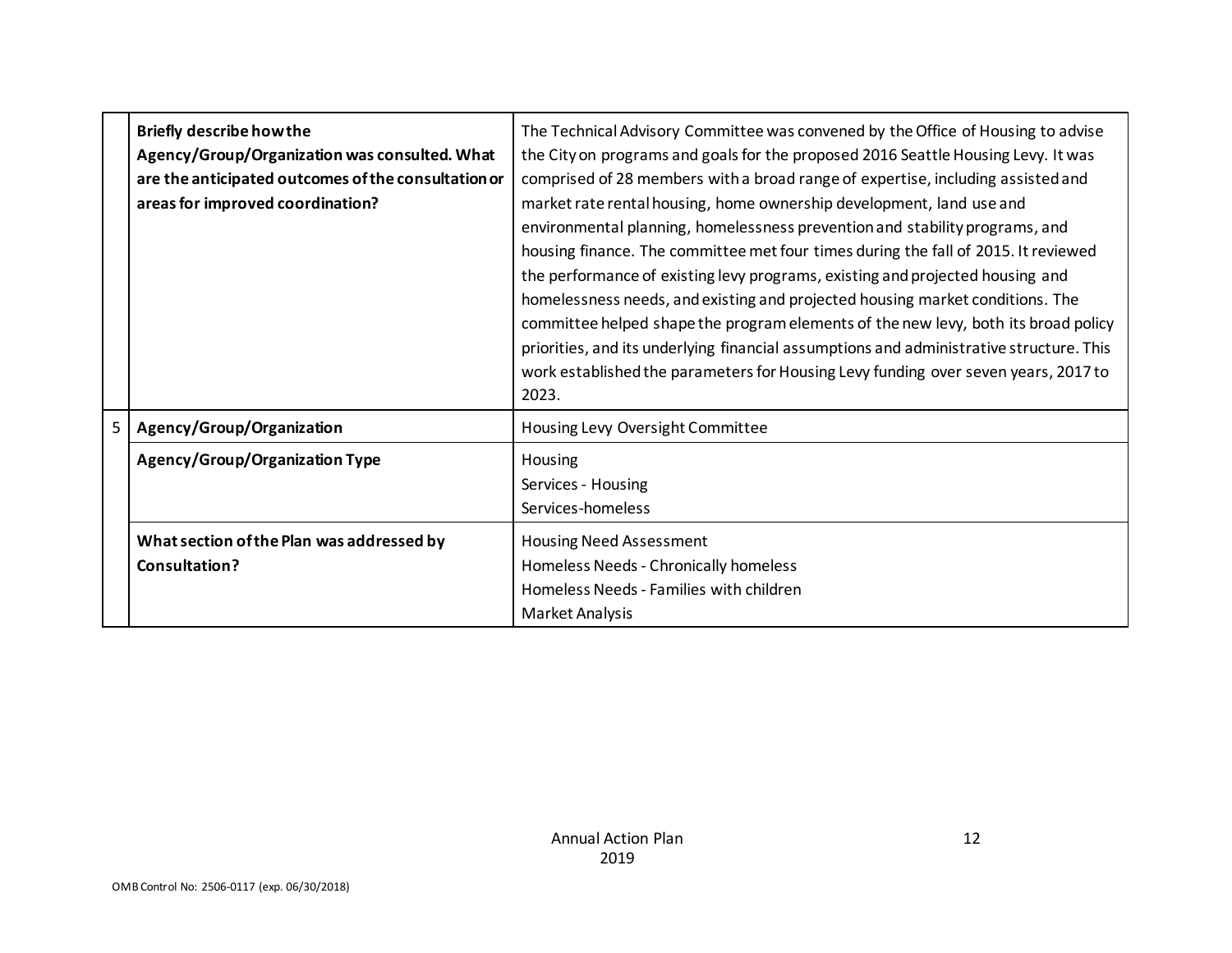|   | <b>Briefly describe how the</b><br>Agency/Group/Organization was consulted. What<br>are the anticipated outcomes of the consultation or<br>areas for improved coordination? | The Housing Levy Oversight Committee is the citizen body responsible for monitoring<br>and reporting on performance of Seattle Housing Levy to City officials and the public.<br>The Oversight Committee also recommends funding policies for levy programs to the<br>Mayor and Council. The current Oversight Committee was convened in January 2016,<br>with seven members appointed by the Mayor and six by the City Council. In first<br>quarter 2016 the committee reviewed funding policies for the new 2016 Housing<br>Levy, including public and stakeholder input compiled over the prior six months.<br>These policies address population and geographic priorities, funding allocation,<br>contracting requirements, and ongoing compliance. The policies were subsequently<br>adopted by City Council as the Housing Levy Administrative and Financial Plan, with<br>attached Housing Funding Policies. The Housing Funding Policies also govern<br>Consolidated Plan funds administered by OH, consistent with federal requirements<br>for HOME, CDBG and other City-administered sources. |
|---|-----------------------------------------------------------------------------------------------------------------------------------------------------------------------------|---------------------------------------------------------------------------------------------------------------------------------------------------------------------------------------------------------------------------------------------------------------------------------------------------------------------------------------------------------------------------------------------------------------------------------------------------------------------------------------------------------------------------------------------------------------------------------------------------------------------------------------------------------------------------------------------------------------------------------------------------------------------------------------------------------------------------------------------------------------------------------------------------------------------------------------------------------------------------------------------------------------------------------------------------------------------------------------------------------|
| 6 | Agency/Group/Organization<br><b>Agency/Group/Organization Type</b>                                                                                                          | SEATTLE HOUSING AUTHORITY<br>Housing                                                                                                                                                                                                                                                                                                                                                                                                                                                                                                                                                                                                                                                                                                                                                                                                                                                                                                                                                                                                                                                                    |
|   |                                                                                                                                                                             | <b>PHA</b><br>Services - Housing                                                                                                                                                                                                                                                                                                                                                                                                                                                                                                                                                                                                                                                                                                                                                                                                                                                                                                                                                                                                                                                                        |
|   | What section of the Plan was addressed by<br>Consultation?                                                                                                                  | <b>Public Housing Needs</b>                                                                                                                                                                                                                                                                                                                                                                                                                                                                                                                                                                                                                                                                                                                                                                                                                                                                                                                                                                                                                                                                             |
|   | <b>Briefly describe how the</b><br>Agency/Group/Organization was consulted. What<br>are the anticipated outcomes of the consultation or<br>areas for improved coordination? | SHA is a full partner with the City of Seattle in housing development, identifying gaps<br>in service needs and coordination between private, subsidized and public housing<br>services.                                                                                                                                                                                                                                                                                                                                                                                                                                                                                                                                                                                                                                                                                                                                                                                                                                                                                                                |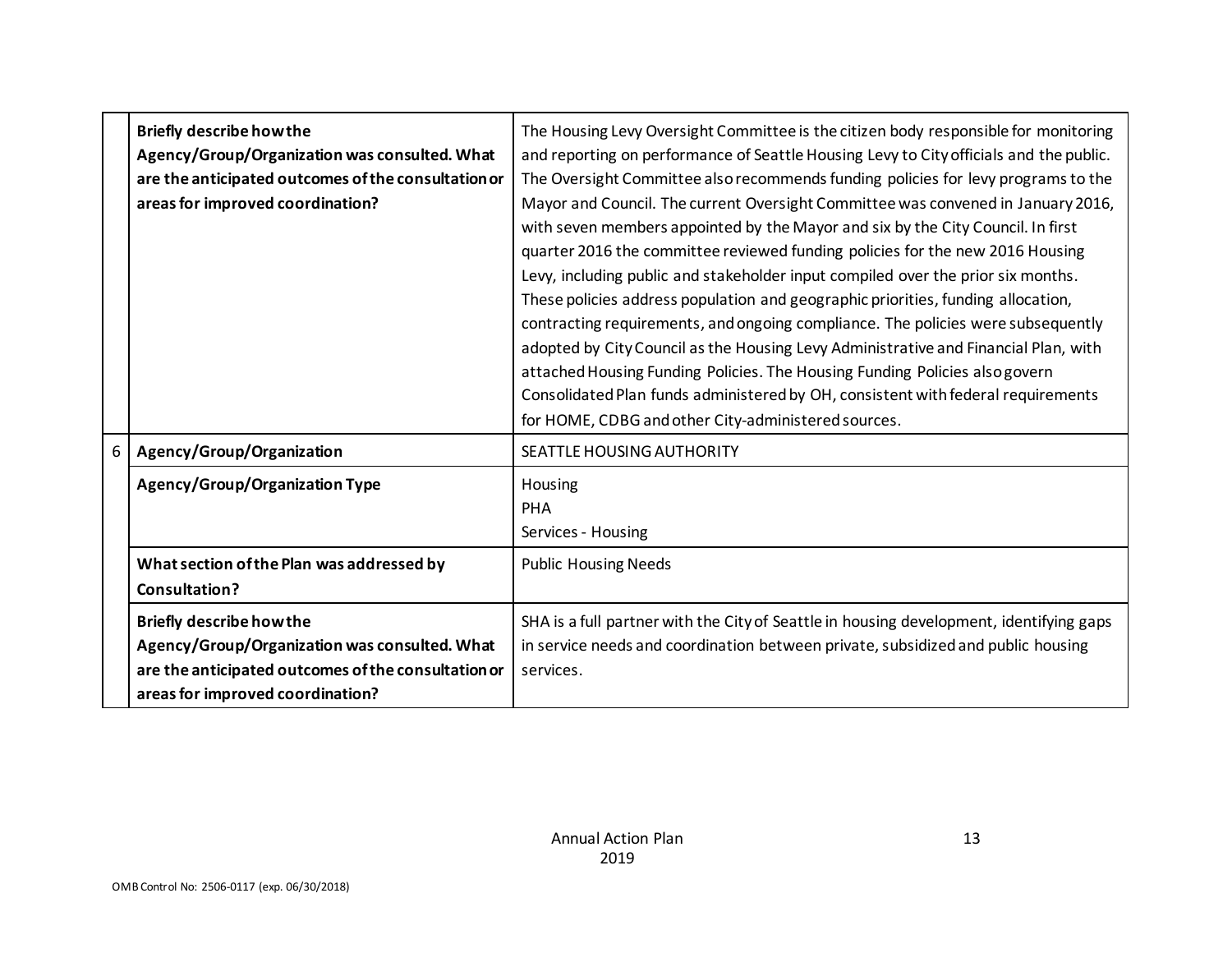#### **Identify any Agency Types not consulted and provide rationale for not consulting**

Finite time, staff capacity and other resources always impose a practical limit on how many entities and possible interested parties are consulted in any given planning process. However, please refer below to the extensive list of consulted entities involved in the key plans relied upon to develop this Consolidated Plan (e.g. the Housing Affordability and Livability, an initiative to renew the City's Housing Levy, the Positive Aging Initiative, the Equitable Development Initiative, the Seattle Housing Authority's Strategic Plan, etc.)

| Name of Plan        | Lead                  | How do the goals of your Strategic Plan overlap with the goals of each plan?                                                |
|---------------------|-----------------------|-----------------------------------------------------------------------------------------------------------------------------|
|                     | Organization          |                                                                                                                             |
| Continuum of        |                       | Addressing the needs of persons experience homelessness is called out specifically in the goals of the 2018-2022 Consolidat |
| Care                | All Home              | Strategic Planto End Homelessness is managed by All Home, the Continuum of Care (CoC) Lead agency, and has served as a      |
|                     |                       | a system of services across the City and King County that focuses on ending rather than institutionalizing homelessness. ww |
| 2017 City and       |                       |                                                                                                                             |
| <b>SHA</b>          | <b>Human Services</b> | The AFH Work Plan is fully integrated into the 2018-2022 Consolidated Plan as required by HUD. See                          |
| Assessment of       | Dept. - FGMU          | http://www.seattle.gov/Documents/Departments/HumanServices/CDBG/2017%20AFH%20Final.4.25.17V2.pdf                            |
| <b>Fair Housing</b> |                       |                                                                                                                             |
| 23rd Avenue         | Office of             | Creates strong communities in the face of displacement pressures through the Healthy Living Framework, increase affordab    |
|                     | Planning and          | Goals), promote economic mobility for low-income residents, Implements the City's Comprehensive Plan.                       |
| <b>Action Plan</b>  | Comm. Dev.            | http://www.seattle.gov/Documents/Departments/OPCD/OngoingInitiatives/CentralArea/23rdAvenueUDF.pdf                          |
| Central Area        | Office of             |                                                                                                                             |
| Design              | Planning and          | Supports City's Comprehensive Plan. Increases access to high quality community infrastructure and high opportunity neighb   |
| Guidelines          | Comm. Dev.            | http://www.seattle.gov/opcd/ongoing-initiatives/central-area                                                                |

### **Other local/regional/state/federal planning efforts considered when preparing the Plan**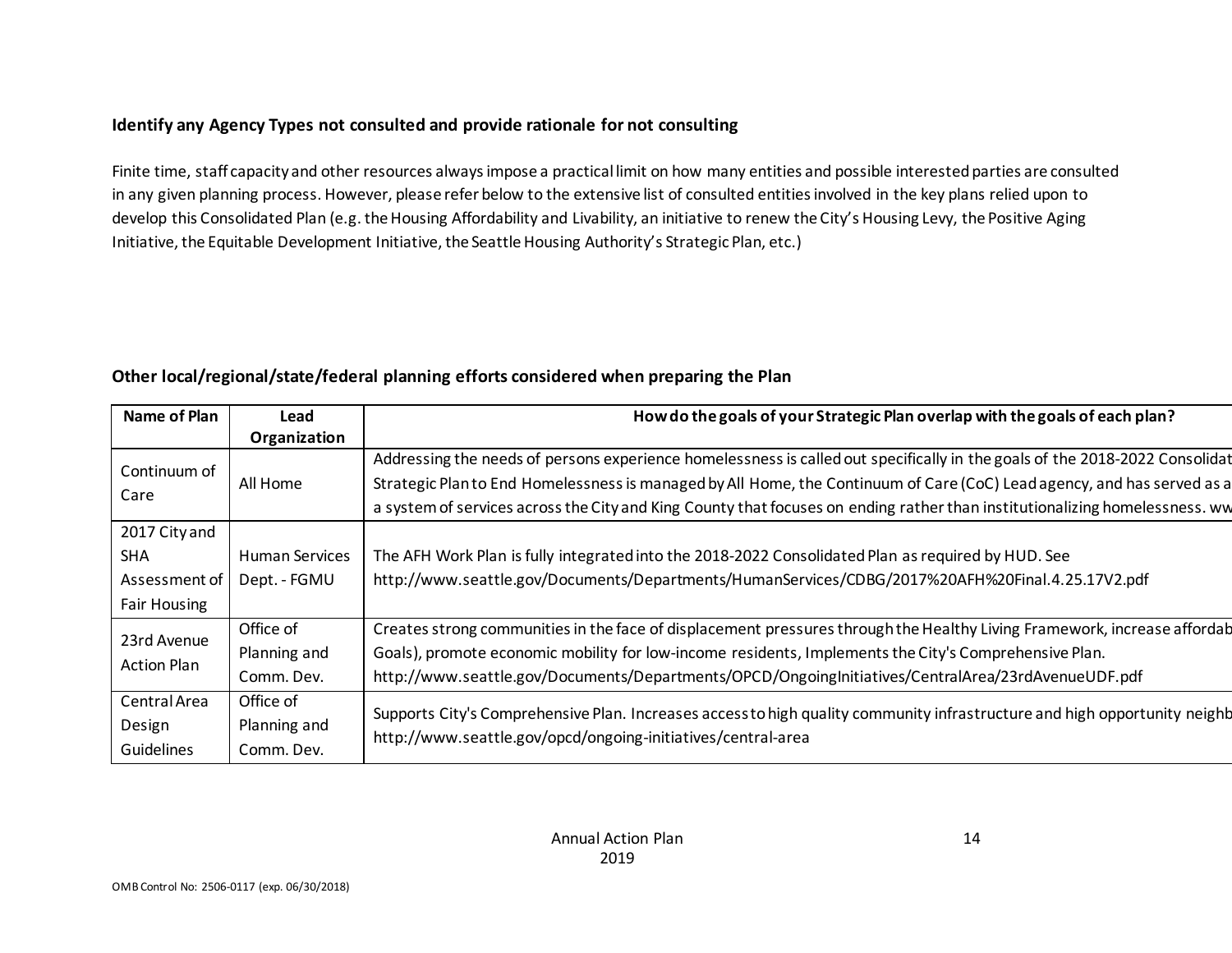| Name of Plan                                                                | Lead                                                 | How do the goals of your Strategic Plan overlap with the goals of each plan?                                                                                                                                                                                                                                                                                          |
|-----------------------------------------------------------------------------|------------------------------------------------------|-----------------------------------------------------------------------------------------------------------------------------------------------------------------------------------------------------------------------------------------------------------------------------------------------------------------------------------------------------------------------|
|                                                                             | Organization                                         |                                                                                                                                                                                                                                                                                                                                                                       |
| <b>Breaking</b><br><b>Barriers</b> and<br><b>Building</b><br><b>Bridges</b> | Office of<br>Immigrant and<br><b>Refugee Affairs</b> | Complements Consolidated Plan goals by promoting equitable investment and development in low income communities to<br>advancing economic mobility for the immigrant and refugees workforce and combatting institutional racism and barriers fa<br>with different abilities. https://www.seattle.gov/Documents/Departments/OIRA/BreakingBarriersandBuildingBridges.pdf |
| ReadyTo<br>Work                                                             | Office of<br>Immigrant and<br><b>Refugee Affairs</b> | Complements Consolidated Plan goals by promoting equitable investment and development in low income communities to<br>advancing economic mobility for the immigrant and refugees workforce and combating institutional racism and barriers fac<br>with different abilities. https://www.seattle.gov/iandraffairs/RTW                                                  |
| <b>Racial</b> and<br>Social Justice<br>Initiative                           | Office of Civil<br>Rights                            | Combat institutional racism and barriers faced by low income people, people with disabilities, families with children, vetera<br>best practices to eliminate structural and individual bias (related to racism, homophobia, transphobia, ableism, ageism and<br>http://www.seattle.gov/rsji/resources                                                                 |
| Seattle 2035:<br>Growth<br>Management<br>Act Update                         | Office of<br>Planning and<br>Comm. Dev.              | The Comprehensive Plan guides City decisions on where to build new jobs and houses, how to improve our transportations<br>capital investments such as utilities, sidewalks, and libraries. Our Comprehensive Plan is the framework for most of Seattle (<br>http://www.seattle.gov/opcd/ongoing-initiatives/seattles-comprehensive-plan                               |
| Waterfront<br>Seattle                                                       | Office of<br>Planning and<br>Comm. Dev.              | Supports goals directed towards equitable access to a healthy environment in the downtown waterfront area of Seattle.<br>https://waterfrontseattle.org/overview                                                                                                                                                                                                       |
| Capitol Hill<br>Design<br>Guidelines                                        | Office of<br>Planning and<br>Comm. Dev.              | Supports City's Comprehensive Plan. Increases access to high quality community infrastructure and high opportunity neighb<br>http://www.seattle.gov/opcd/ongoing-initiatives/capitol-hill-design-guidelines-update                                                                                                                                                    |
| Chinatown<br>International<br><b>District Design</b><br>Guidelines          | Office of<br>Planning and<br>Comm. Dev.              | Supports City's Comprehensive Plan. Increases access to high quality community infrastructure and high opportunity neighb<br>https://www.seattle.gov/opcd/ongoing-initiatives/chinatown-international-district                                                                                                                                                        |
| Delridge<br><b>Action Plan</b>                                              | Office of<br>Planning and<br>Comm. Dev.              | Supports City's Comprehensive Plan. Increases access to high quality community infrastructure and high opportunity neighb<br>https://www.seattle.gov/opcd/ongoing-initiatives/delridge-action-plan                                                                                                                                                                    |

15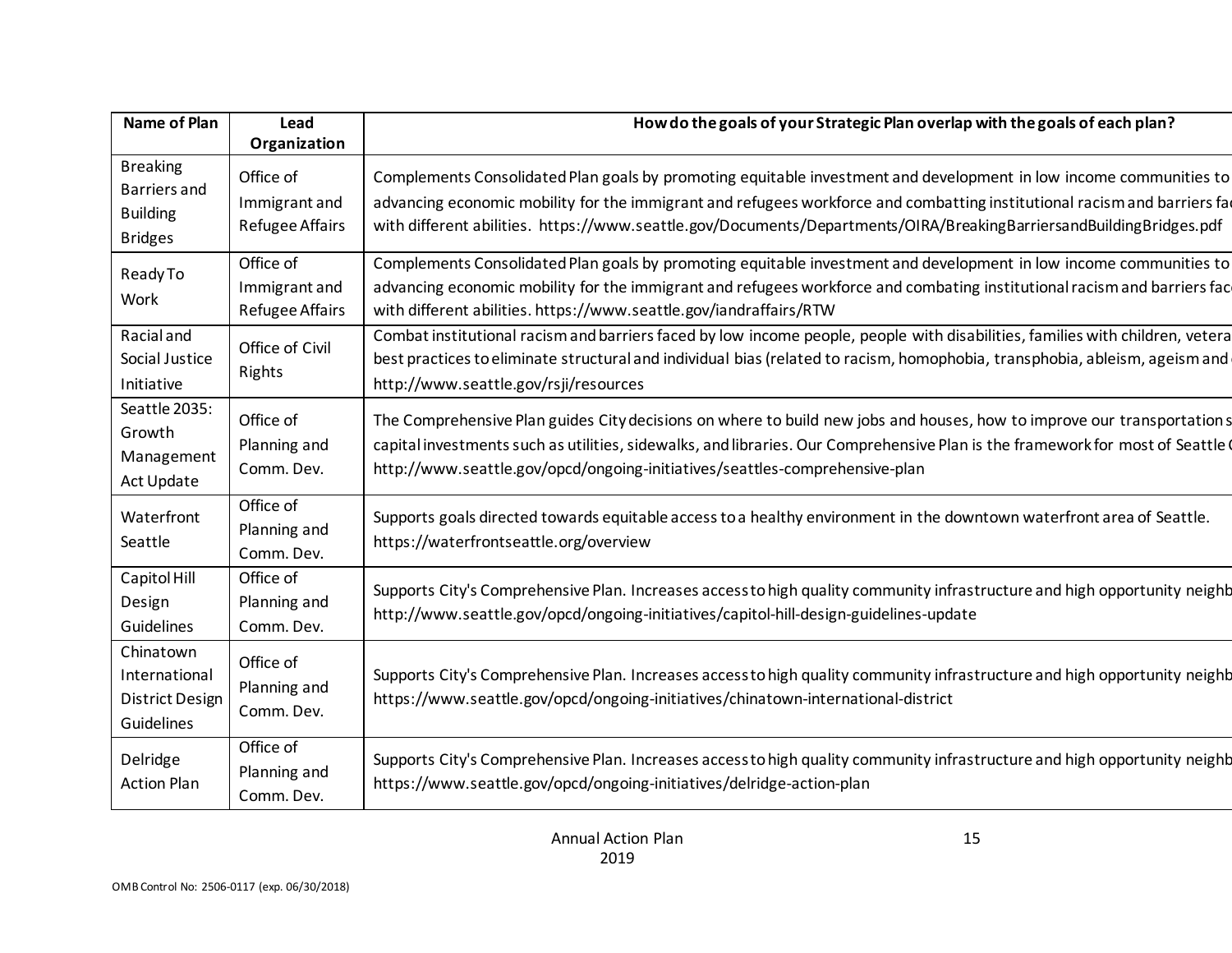| Name of Plan                                                 | Lead                                                                              | How do the goals of your Strategic Plan overlap with the goals of each plan?                                                                                                                                                                                                                       |
|--------------------------------------------------------------|-----------------------------------------------------------------------------------|----------------------------------------------------------------------------------------------------------------------------------------------------------------------------------------------------------------------------------------------------------------------------------------------------|
|                                                              | Organization                                                                      |                                                                                                                                                                                                                                                                                                    |
| Little Saigon<br><b>Business</b><br><b>District</b>          | Office of<br>Planning and<br>Comm. Dev.                                           | Supports City's Comprehensive Plan. Increases access to high quality community infrastructure and high opportunity neighb<br>https://www.seattle.gov/opcd/ongoing-initiatives/little-saigon-business-district                                                                                      |
| Rainier Beach<br><b>Action Plan</b>                          | Office of<br>Planning and<br>Comm. Dev.                                           | Supports City's Comprehensive Plan. Increases access to high quality community infrastructure and targeted neighborhood<br>https://www.seattle.gov/opcd/ongoing-initiatives/rainier-beach                                                                                                          |
| University<br><b>District</b><br>Rezone and<br>Urban Design  | Office of<br>Planning and<br>Comm. Dev.                                           | Supports City's Comprehensive Plan. Increases access to high quality community infrastructure and targeted neighborhood<br>https://www.seattle.gov/opcd/ongoing-initiatives/u-district-urban-design                                                                                                |
| Uptown<br>Rezone                                             | Office of<br>Planning and<br>Comm. Dev.                                           | Contributes to most of the goals in the Consolidated Plan as related to this geographic area in context of HALA and Mandate<br>(MHA) ordinance. https://www.seattle.gov/opcd/ongoing-initiatives/uptown-framework-for-the-future                                                                   |
| Equitable<br>Development<br>Initiative                       | Office of<br>Planning and<br>Comm. Dev.                                           | Contributes to most goals of Consolidated Plan for housing, economic and community development, and equity issues targe<br>represented by high percentages of people of color.<br>http://www.seattle.gov/Documents/Departments/OPCD/OngoingInitiatives/EquitableDevelopmentInitiative/EDIImpPlan04 |
| Housing<br>Affordability<br>& Livability<br>Agenda<br>(HALA) | Office of<br>Planning and<br>Community<br>Development<br>and Office of<br>Housing | Advances all Consolidated Plan Housing Goals, specifically the HALA goal. http://www.seattle.gov/hala                                                                                                                                                                                              |
| <b>Under One</b>                                             | Office of                                                                         | Describes need for affordable housing and the impact of the local Housing Levy for Seattle subsidized housing development                                                                                                                                                                          |
| Roof                                                         | <b>Housing</b>                                                                    | http://www.seattle.gov/housing/levy/                                                                                                                                                                                                                                                               |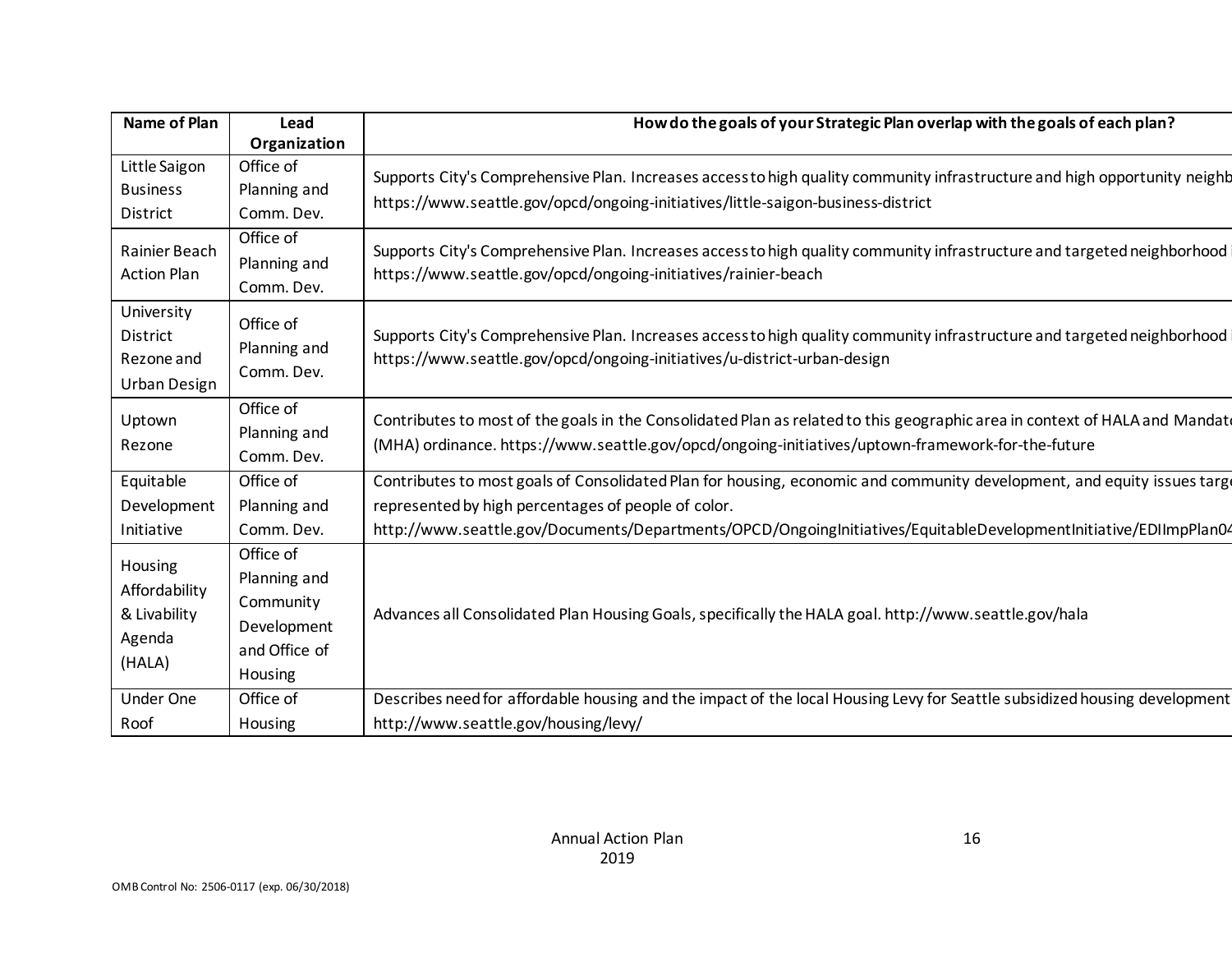| Name of Plan          | Lead                  | How do the goals of your Strategic Plan overlap with the goals of each plan?                                                     |
|-----------------------|-----------------------|----------------------------------------------------------------------------------------------------------------------------------|
| Seattle               | Organization          |                                                                                                                                  |
| Housing Levy          | Office of             | Referenced in Consolidated Plan because of direct connection to Housing Funding Policies contained in the Levy Administra        |
| Administrative        | Housing               | https://www.seattle.gov/Documents/Departments/Housing/Footer%20Pages/HousingLevy_A-F-Plan_2017-18.pdf                            |
| and Financial         |                       |                                                                                                                                  |
|                       |                       |                                                                                                                                  |
| Seattle               |                       | The goals of SHA strategic plan and the Consolidated Plan align well. Specifically, the strategic plan calls for SHA to expand p |
| Housing               | Seattle Housing       | for low income households, promote quality communities, and improve quality of life for its participants. It also commits to     |
| Authority             | Authority             | action as well as race and social justice as organizational cornerstones.                                                        |
| <b>Strategic Plan</b> |                       | https://www.seattlehousing.org/sites/default/files/SHA_2016_2020_Strategic_Plan.pdf                                              |
| Pathways              | <b>Human Services</b> | Background and analysis of Seattle's homeless strategies and planned investments. Overlaps with Consolidated Plan Annua          |
| Home                  | Department            | http://www.seattle.gov/Documents/Departments/HumanServices/Reports/Final_PH_1_Year.pdf                                           |
| Open Space            | Parks                 | Includes plans for park improvements in economically distressed neighborhoods or sites. http://www.seattle.gov/parks/ab          |
| Plan                  |                       | plans/2017-parks-and-open-space-plan                                                                                             |
| Community             |                       | Includes plans for Community Center improvements in economically distressed neighborhoods or sites needing ADA improv            |
| Center                | Parks                 | http://www.seattle.gov/parks/about-us/policies-and-plans/community-center-strategic-plan                                         |
| <b>Strategic Plan</b> |                       |                                                                                                                                  |
| Parks Asset           |                       | Includes buildings and facilities in economically distressed neighborhoods or sites needing ADA improvements. See Complet        |
| Management            | Parks                 | List in attachments for Consolidated Plan.                                                                                       |
| Plan                  |                       |                                                                                                                                  |
| Seattle Parks         |                       |                                                                                                                                  |
| and                   |                       |                                                                                                                                  |
| Recreation            |                       | Includes plans and prioritization for park accessibility and ADA improvements, including in economically distressed neighbor     |
| <b>ADA</b>            | Parks                 | Priority list attached in                                                                                                        |
| Transition            |                       | attachments.http://www.seattle.gov/Documents/Departments/ParksAndRecreation/PoliciesPlanning/ADA/SPR_ADA_Tran                    |
| Plan                  |                       |                                                                                                                                  |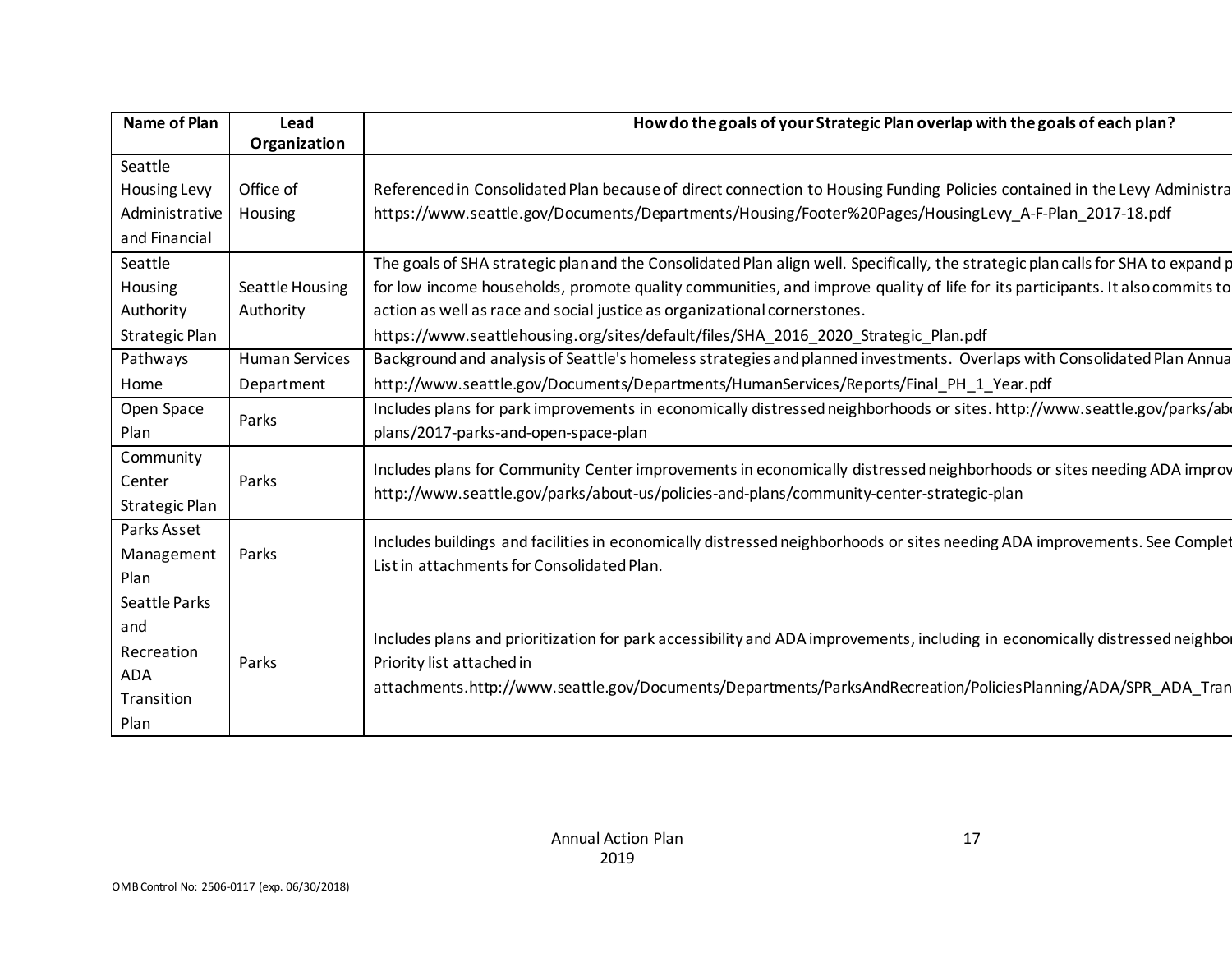| Name of Plan                                                          | Lead                                                           | How do the goals of your Strategic Plan overlap with the goals of each plan?                                                                                                                                                                                                                                                                                                                                                                                                                                            |
|-----------------------------------------------------------------------|----------------------------------------------------------------|-------------------------------------------------------------------------------------------------------------------------------------------------------------------------------------------------------------------------------------------------------------------------------------------------------------------------------------------------------------------------------------------------------------------------------------------------------------------------------------------------------------------------|
|                                                                       | Organization                                                   |                                                                                                                                                                                                                                                                                                                                                                                                                                                                                                                         |
| Designation<br>process for<br>low income<br>parks                     | Parks                                                          | Park Upgrade Program projects are in parks that have been designated by this process. See attached.pdf in attachments to                                                                                                                                                                                                                                                                                                                                                                                                |
| 2018-2023<br>Adopted<br>Capital<br>Improvement<br>Program             | Office of<br>Planning and<br>Comm. Dev.                        | Assessment of City owned capital facilities needs and fund sources in context of City budget. Link to leveraged facilities impr<br>Consolidated Plan. http://www.seattle.gov/financedepartment/1823adoptedcip/default.htm                                                                                                                                                                                                                                                                                               |
| 2017-2018<br><b>City Families</b><br>and Education<br>Levy            | Department of<br><b>Education and</b><br><b>Early Learning</b> | Seattle voters approved the \$231 million levy renewal (the 2011 Families and Education Levy) for the period of 2012-2018.<br>Levy invests in early learning, elementary, middle school, high school, and health programs to achieve three goals: 1) Impro<br>school; 2) Enhance students' academic achievement and reduce the academic achievement gap; and 3) decrease students'<br>graduation from high school and prepare students for college and/or careers after high school. http://www.seattle.gov/edu<br>levy |
| City American<br>with<br><b>Disabilities Act</b><br>survey            | Finance and<br>Administrative<br>Services                      | The City's ADA Compliance Team (ACT) is responsible for reviewing all City-owned and leased construction projects to ensur<br>and accessibility requirements. http://www.seattle.gov/city-purchasing-and-contracting/social-equity/ada-and-accessibility                                                                                                                                                                                                                                                                |
| Seattle/King<br>County Area<br>Agency on<br><b>Aging State</b><br>Pla | <b>Human Services</b><br>Department                            | http://www.agingkingcounty.org/wp-content/uploads/sites/185/2017/12/Area-Plan_2016-2019_MASTER-new.pdf                                                                                                                                                                                                                                                                                                                                                                                                                  |
| 2016<br>Homeless<br><b>Needs Survey</b>                               | <b>Human Services</b><br>Department                            | http://coshumaninterests.wpengine.netdna-cdn.com/wp-content/uploads/2017/04/City-of-Seattle-Report-FINAL-with-4.1                                                                                                                                                                                                                                                                                                                                                                                                       |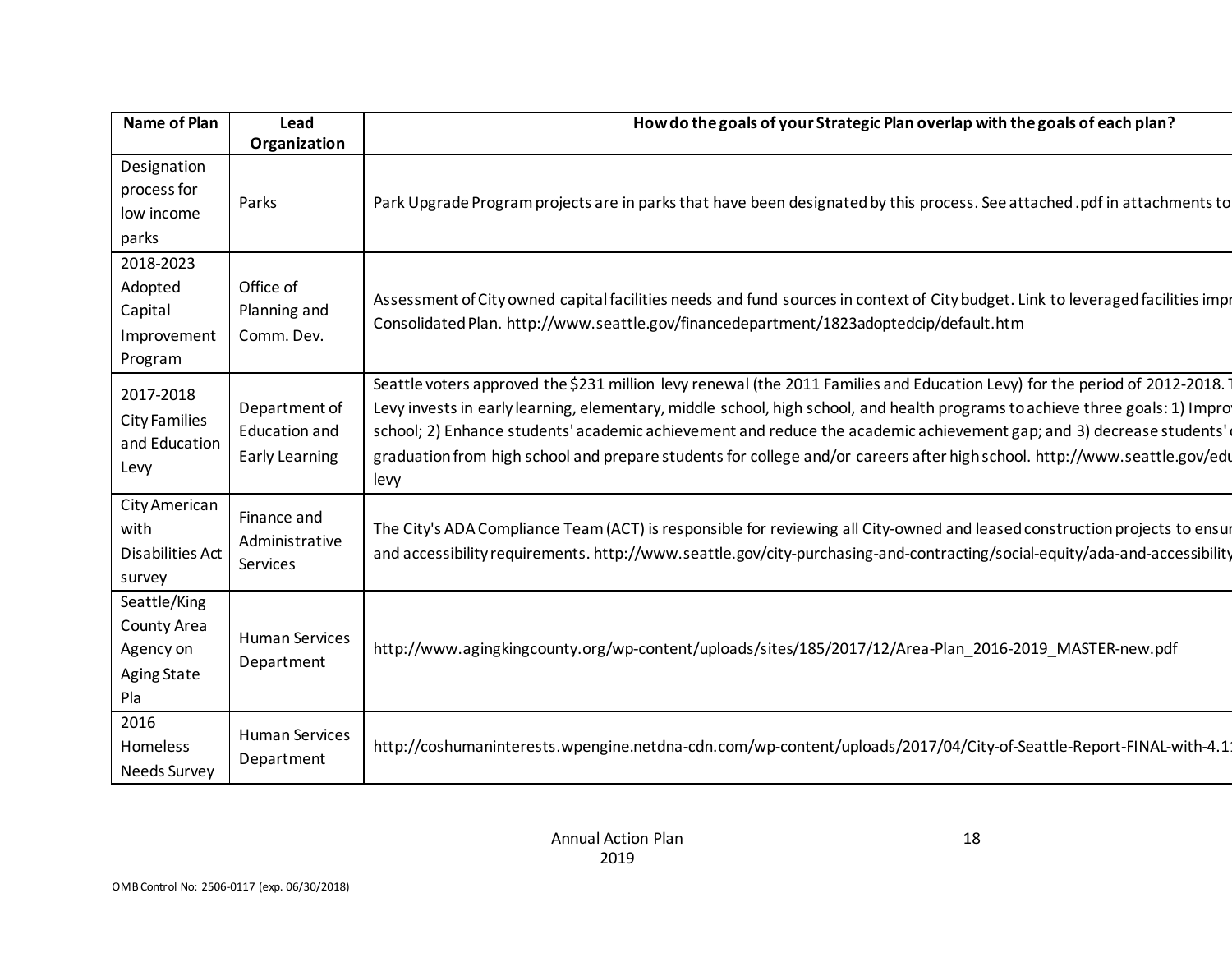| <b>Name of Plan</b> | Lead                  | How do the goals of your Strategic Plan overlap with the goals of each plan?                                                |
|---------------------|-----------------------|-----------------------------------------------------------------------------------------------------------------------------|
|                     | Organization          |                                                                                                                             |
| 2018 Move To        | Seattle Housing       | https://www.seattlehousing.org/sites/default/files/2018%20SHA%20MTW%20Plan.pdf                                              |
| Work Plan           | Authority             |                                                                                                                             |
| 2017 One            | All Home              | http://allhomekc.org/wp-content/uploads/2016/11/2017-Count-Us-In-PIT-Comprehensive-Report.pdf                               |
| Night Count         |                       |                                                                                                                             |
| Behavioral          | Federal-Centers       |                                                                                                                             |
| <b>Risk Factor</b>  | for Disease           |                                                                                                                             |
| Surveillance        |                       | https://www.cdc.gov/brfss/index.html                                                                                        |
| data                | Control               |                                                                                                                             |
| 2017                | <b>King County</b>    |                                                                                                                             |
| HIV/AIDS            | Epidemiology          | https://www.kingcounty.gov/depts/health/communicable-diseases/hiv-std/patients/epidemiology/~/media/depts/health/           |
| Quarterly           | for People Living     | diseases/documents/hivstd/hiv-surveillance-report.ashx                                                                      |
| Reports             | with HIV/AIDS         |                                                                                                                             |
| Monitoring          |                       |                                                                                                                             |
| Report:             |                       |                                                                                                                             |
| Affordability       | Office of             | http://www.seattle.gov/housing/data-and-reports                                                                             |
| of                  | Housing               | http://www.seattle.gov/Documents/Departments/OPCD/Demographics/AboutSeattle/2016UnsubsidizedHousingMonitorir                |
| Unsubsidized        |                       |                                                                                                                             |
| 2017                |                       |                                                                                                                             |
| <b>Homeless</b>     | HUD; filed by         | 2017 inventory of facilities serving homeless individuals, families and youth/young adults. See attached spreadsheet in the |
| Inventory           | <b>Human Services</b> | Plan.                                                                                                                       |
|                     | Department            |                                                                                                                             |
| Count               |                       |                                                                                                                             |
| Levy to Move        | Seattle Dept. of      |                                                                                                                             |
| Seattle Work        | Transportation        | http://www.seattle.gov/Documents/Departments/SDOT/About/Funding/2018_0423_MSLevy_Eval_Council_report_FINAL_                 |
| Plan                |                       |                                                                                                                             |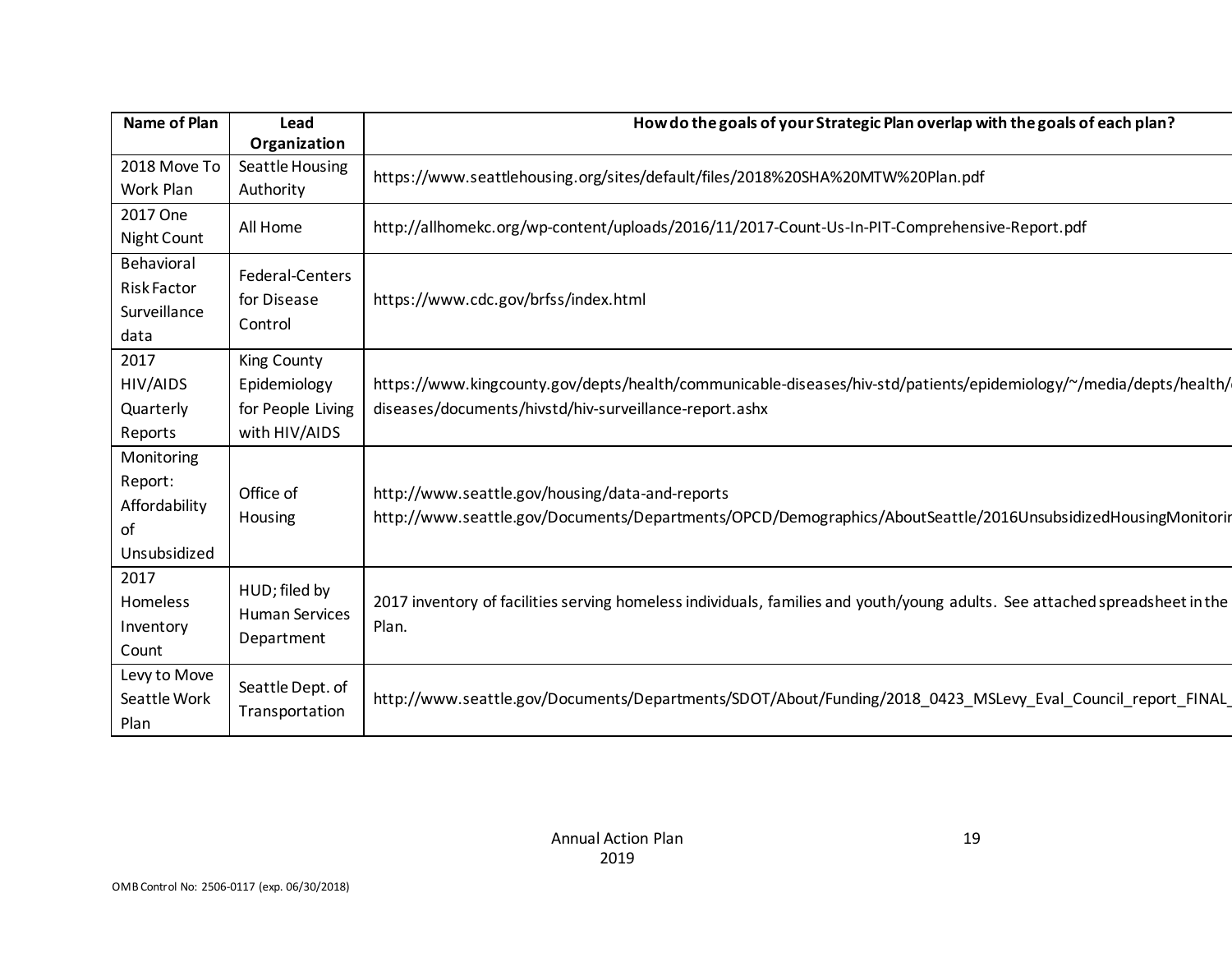| Name of Plan                                             | Lead                                 | How do the goals of your Strategic Plan overlap with the goals of each plan?                                                 |
|----------------------------------------------------------|--------------------------------------|------------------------------------------------------------------------------------------------------------------------------|
|                                                          | Organization                         |                                                                                                                              |
| <b>KC Metro</b><br>2011-21 Plan<br>for Public<br>Transit | King County<br>Metro                 | https://metro.kingcounty.gov/planning/pdf/MetroStrategicPlan_Summary_final.pdf                                               |
| <b>ESMI</b><br>Workforce<br>Development<br>data          | Office of<br>Economic<br>Development | Use of private database for workforce projection and labor industry trends at http://www.economicmodeling.com/workfor        |
| Vision 2040                                              | Puget Sound                          | Broad based regional plan including affordability, demographic trends and issues of equitable access to high opportunity are |
|                                                          | Regional Council                     | https://www.psrc.org/vision-2040-documents                                                                                   |
| Fixed                                                    | Federal                              |                                                                                                                              |
| <b>Broadband</b>                                         | Communications                       | Database and maps to help determine gaps in access to broadband services; https://broadbandmap.fcc.gov/#/                    |
| Deployment                                               | Commission                           |                                                                                                                              |
|                                                          | Federal                              |                                                                                                                              |
| <b>Flood Service</b>                                     | Emergency                            | Database and maps to help determine flood prone areas of Seattle; https://map1.msc.fema.gov/idms/IntraView.cgi?KEY=6         |
| Map Center                                               | Management                           |                                                                                                                              |
|                                                          | Agency                               |                                                                                                                              |
| 2016 Race &<br>Social Justice<br>Comm. Survey            | Seattle Office of<br>Civil Rights    | http://www.seattle.gov/rsji/community/survey                                                                                 |

**Table 3 – Other local / regional / federal planning efforts**

#### **Narrative (optional)**

The City of Seattle, Human Services Department, Federal Grants Management Unit (FGMU), is the lead agency for the development of the Consolidated Plan and the administration and management of Community Development Block Grant, Emergency Solutions Grant, and Housing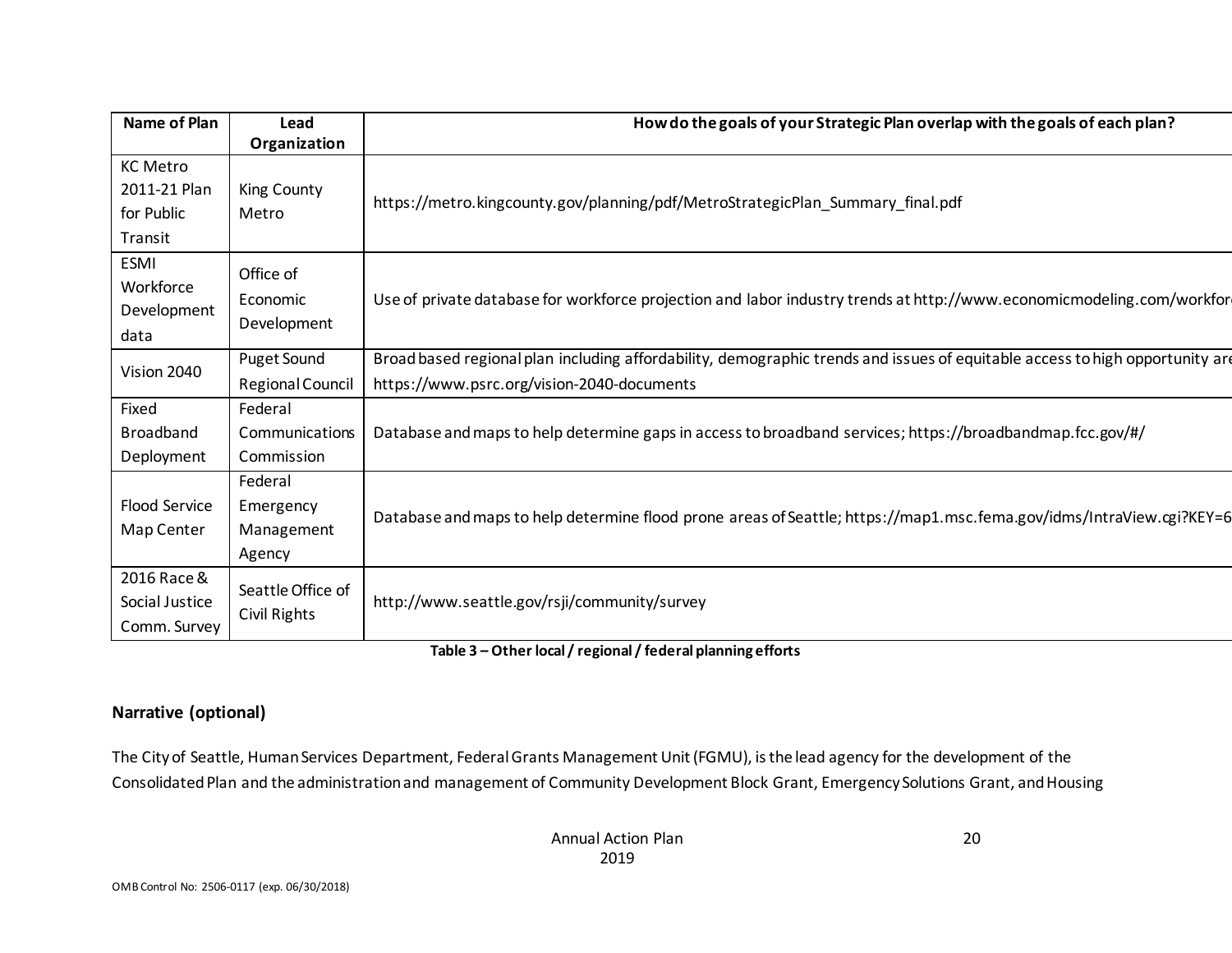Opportunities for Persons with AIDS funding. The City's Office of Housing is the lead agency for the administration and management of the HOME Investment Partnership program.

The Consolidated Plan funds are allocated to several City departments for implementation of programs benefitting low- and moderate-income clients and other eligible populations. The Human Services Department utilizes CDBG, ESG, and HOPWA funds to provide public services for homeless and low- and moderate-income persons, for employment training support services to eligible clients, and for minor home repair services to low- and moderate-income homeowners. The Office of Housing (OH) uses CDBG and HOME funds to provide for the preservation and development of affordable housing, assistance to qualifying homeowners in need of home repairs, and assistance benefiting qualifying homebuyers. CDBG funding is used by many City departments to address a variety of community needs, including business development, revitalization, workforce development, community and neighborhood facilities, infrastructure and park improvements as well asimproved accessibility for those with mobility impairments. All CDBG-funded projects are reviewed and monitored by the FGMU for compliance with applicable federal rules and regulations.AP-12 Participation – 91.105, 91.200(c)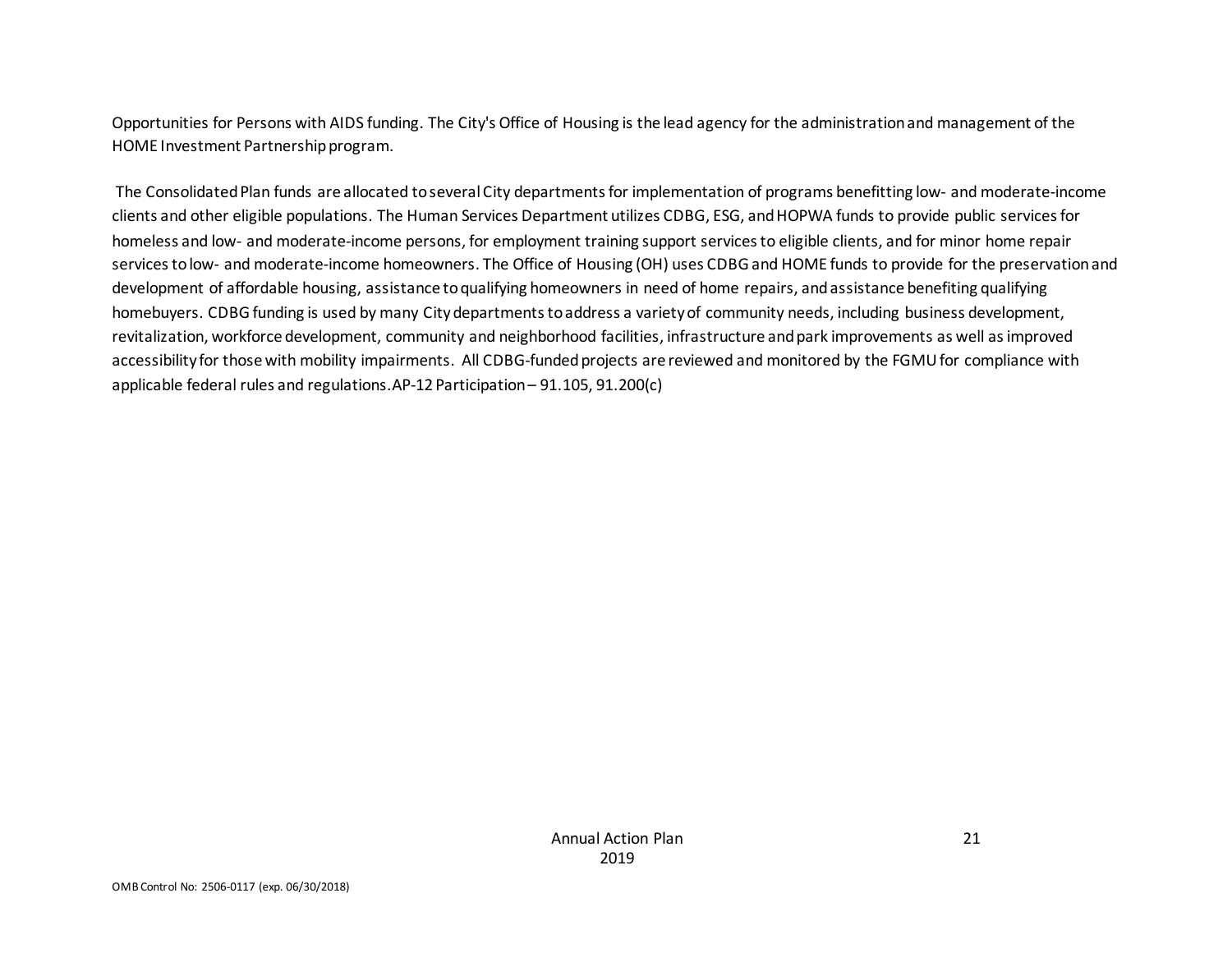## **AP-12 Participation – 91.105, 91.200(c)**

#### **1. Summary of citizen participation process/Efforts made to broaden citizen participation Summarize citizen participation process and how it impacted goal-setting**

The City relies on existing planning and needs identification at the community, departmental and other stakeholder level to inform the list of services prioritized for HUD federal grant allocations. The list below highlights key plans that informed the 2019 Annual Action Plan submitted as part of the 2018-2022 Consolidated Plan.

Each of the planning efforts involved community engagement and public input in a variety of forms. The engagement and input includes a variety of digital surveys, City-wide "telephone" town halls, community engagement one-on-one with constituents at community fairs and celebrations, participation in panels, forums and public meetings that may not have focused on the Consolidated Plan itself, but were pertinent to one of more of the topics addressed by this plan. Public comments directly related to CP goals and issues were extracted from multiple City Department websites. Additionally, the City conducted as much outreach to public commissions, advocates, and public and non-profit stakeholders as possible within each initiative. For example, the 2017 AFH involved an extensive list of outreach activities captured by the Community Engagement Matrix.

- 2017 City and Seattle Housing Authority Assessment of Fair Housing
- 2016 Homelessness Survey Pathways Home strategic plan
- 2016 City-wide Americans with Disabilities Act (ADA) Survey and implementation work group recommendations continuing throughout 2018-2019
- Seattle Housing Authority strategic plan
- Office of Housing policy and priorities established through adoption of the 2017 Administration and Finance plan for Seattle Housing Levy funds
- City Comprehensive Growth Management Plan Seattle 2035

Seattle has a long-standing commitment to providing information to the public in a variety of languages prevalent in our communities and recognizes the need to conduct more outreach to people with vision and hearing impairments. The City intends to improve access to AAP plans

22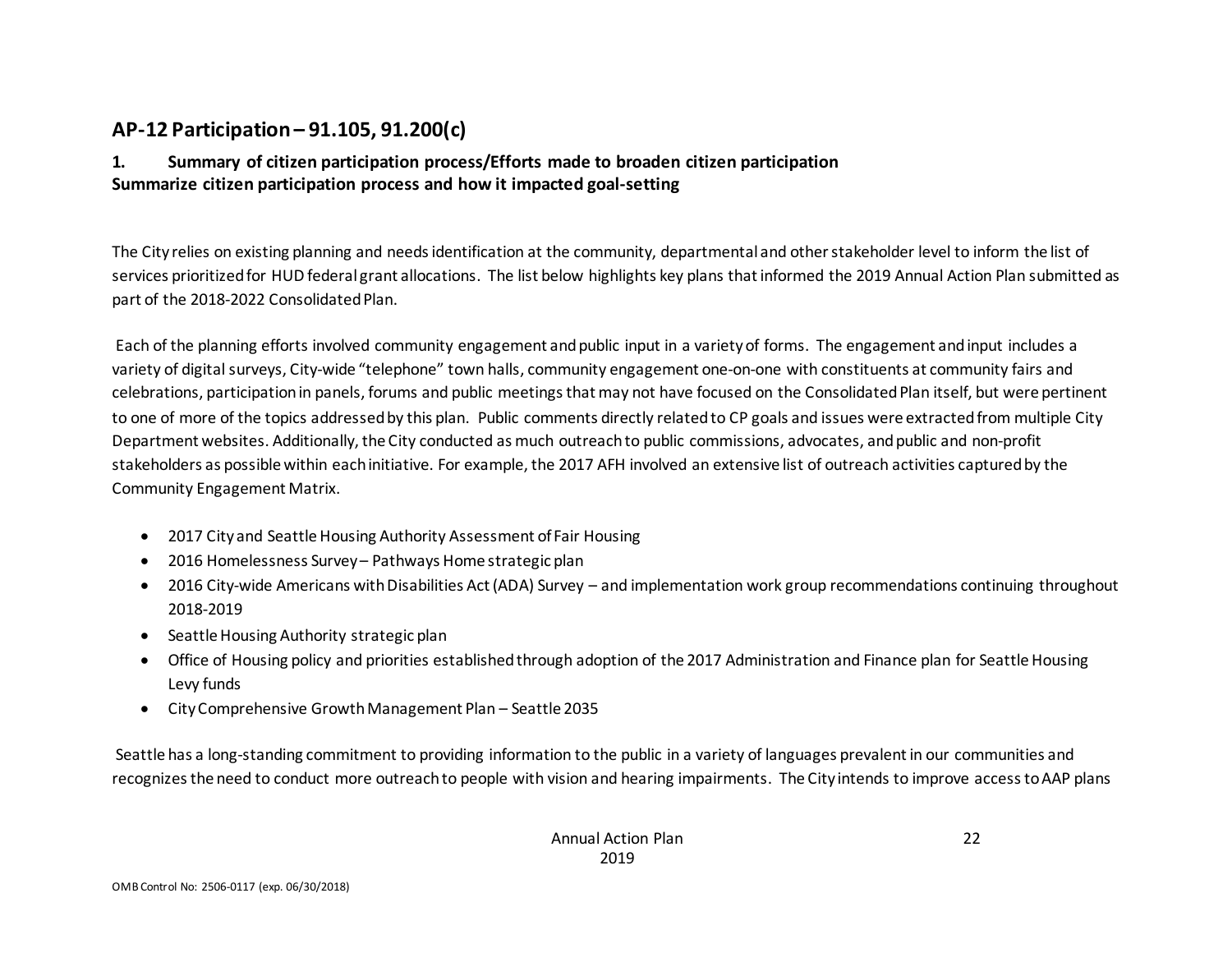for people with differing abilities such as people with hearing or vision impairments or other physical or cognitive limitations as we implement the 2018-22 ConPlan.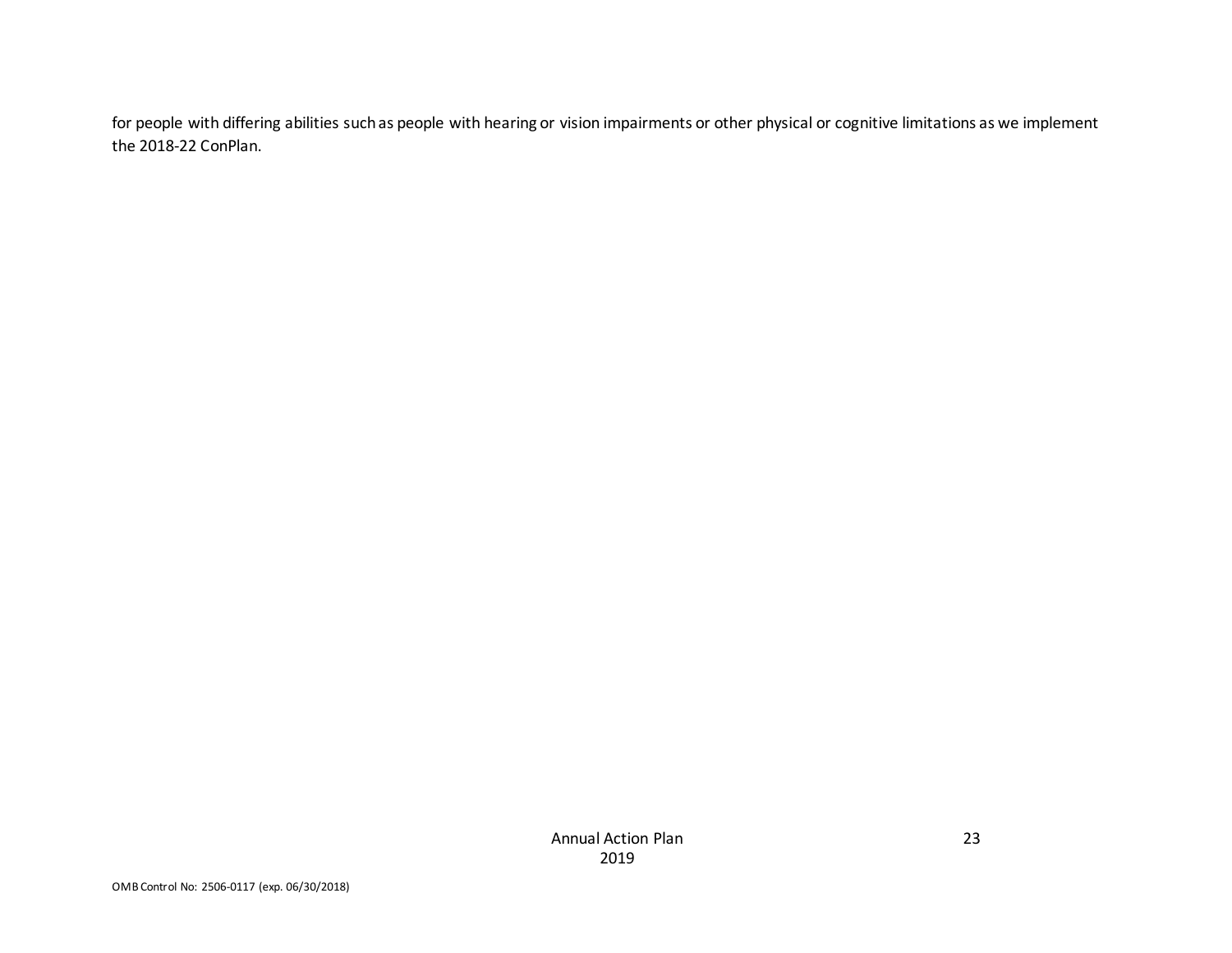### **Citizen Participation Outreach**

| Sort         | <b>Mode of</b> | <b>Target of</b> | Summary of            | Summary of                     | <b>Summary of comments</b> | <b>URL</b> (If applicable) |
|--------------|----------------|------------------|-----------------------|--------------------------------|----------------------------|----------------------------|
| Order        | Outreach       | Outreach         | response/attendance   | comments received              | not accepted and reasons   |                            |
|              |                |                  |                       | Seattle's biggest fair housing |                            |                            |
|              |                |                  |                       | challenge is the cost of       |                            |                            |
|              |                |                  |                       | living. High rents and home    |                            |                            |
|              |                |                  |                       | prices are displacing low-     |                            |                            |
|              |                |                  |                       | and middle-income              |                            |                            |
|              |                |                  |                       | households; impacting the      |                            |                            |
|              |                |                  |                       | ability of voucher holders to  |                            |                            |
|              |                |                  | From November 2016    | successfully find a unit.      |                            |                            |
|              |                |                  | through March 2017,   | Lengthy wait times for SHA     |                            |                            |
|              |                |                  | SHA staff attended a  | units and the homeless         |                            | See summary of public      |
|              |                |                  | number of resident    | population are evidence        |                            | comments in Executive      |
|              |                | Residents of     | events to discuss     | that the demand for            |                            | Summary of the             |
|              | Focus          | Public and       | issues related to the | affordable housing             |                            | Assessment of Fair         |
| $\mathbf{1}$ | Group          | Assisted         | Assessment of Fair    | surpasses the stock. A         |                            | Housing at                 |
|              |                | Housing          | Housing. Overall,     | number of residents and        |                            | http://www.seattle.gov/D   |
|              |                |                  | staff attended 24     | voucher holders discussed      |                            | ocuments/Departments/      |
|              |                |                  | events reaching at    | instances of housing           |                            | HumanServices/CD           |
|              |                |                  | least 390 residents   | discrimination against         |                            |                            |
|              |                |                  | and voucher holders.  | individuals due to their       |                            |                            |
|              |                |                  |                       | participation in the Housing   |                            |                            |
|              |                |                  |                       | Choice Vouchers program.       |                            |                            |
|              |                |                  |                       | Historic redlining and         |                            |                            |
|              |                |                  |                       | mortgage practices have        |                            |                            |
|              |                |                  |                       | shaped the racial and ethnic   |                            |                            |
|              |                |                  |                       | characteristics of Seattle's   |                            |                            |
|              |                |                  |                       | neighborhoods.                 |                            |                            |

Annual Action Plan 2019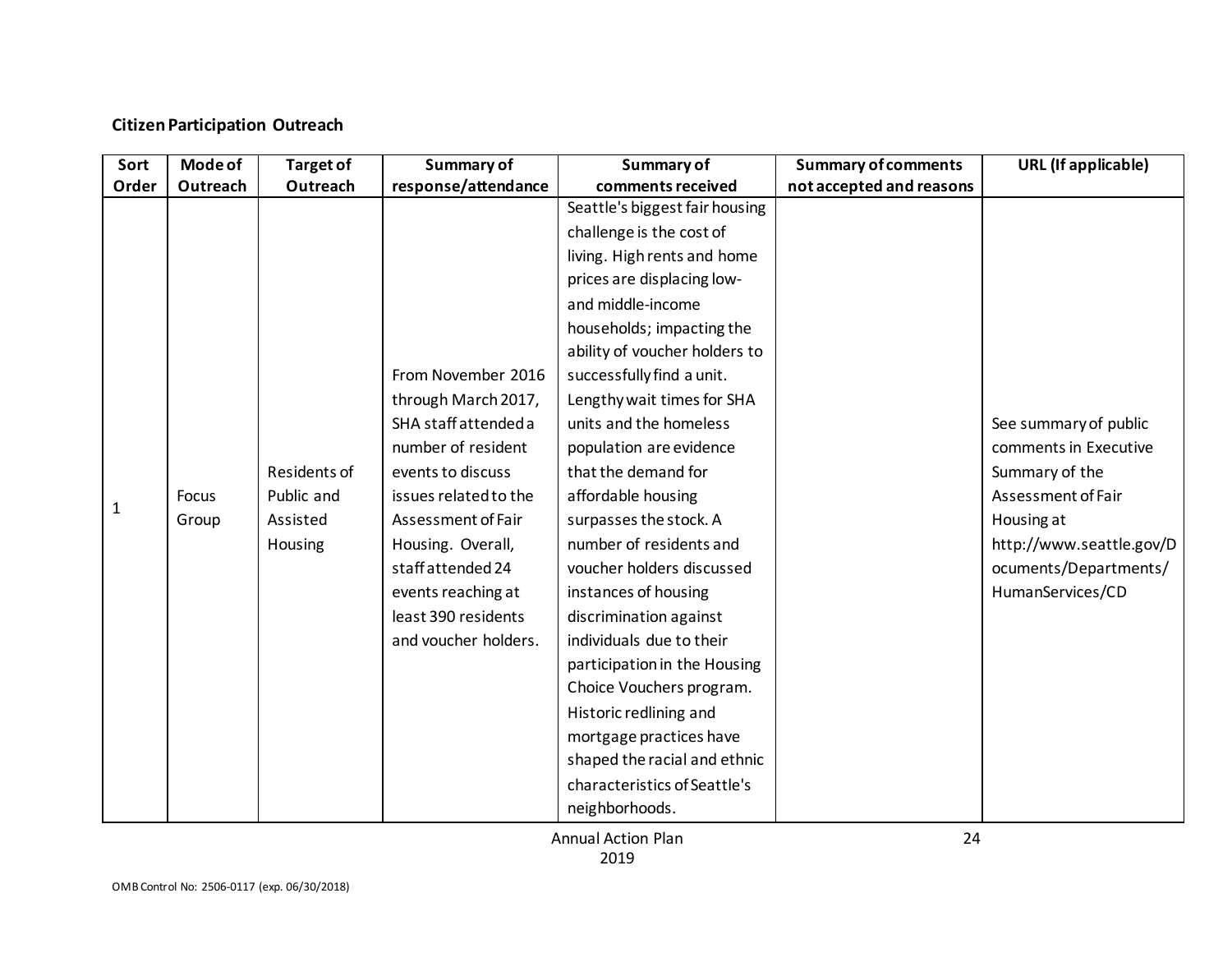| Sort           | <b>Mode of</b> | <b>Target of</b>                                                                                                                                                                                                                 | Summary of                                                                                                                                                                                                                                                                                                                                                        | Summary of                                                                                                              | <b>Summary of comments</b>                                                   | URL (If applicable) |
|----------------|----------------|----------------------------------------------------------------------------------------------------------------------------------------------------------------------------------------------------------------------------------|-------------------------------------------------------------------------------------------------------------------------------------------------------------------------------------------------------------------------------------------------------------------------------------------------------------------------------------------------------------------|-------------------------------------------------------------------------------------------------------------------------|------------------------------------------------------------------------------|---------------------|
| Order          | Outreach       | Outreach                                                                                                                                                                                                                         | response/attendance                                                                                                                                                                                                                                                                                                                                               | comments received                                                                                                       | not accepted and reasons                                                     |                     |
| $\overline{2}$ | Focus<br>Group | Minorities<br>Non-English<br>Speaking -<br>Specify other<br>language: 10<br>different<br>languages<br>Residents of<br>Public and<br>Assisted<br>Housing<br>Agencies<br>proving<br>services to<br>English<br>Language<br>learners | 83 participated in the<br>focus groups. Focus<br>group participants<br>confirmed the need<br>for a community-<br>based program to<br>help Level 1-3 English<br>Language Leaners<br>improve English Skills<br>and Obtain<br>Employment. The<br>focus groups were<br>attended by a cross<br>section of English<br>Language Learners<br>representing 10<br>languages | Participants addressed a<br>wide range of needs that<br>directly informed the design<br>of the Ready to Work<br>Program | All of the major<br>recommendations were<br>built into the program<br>design |                     |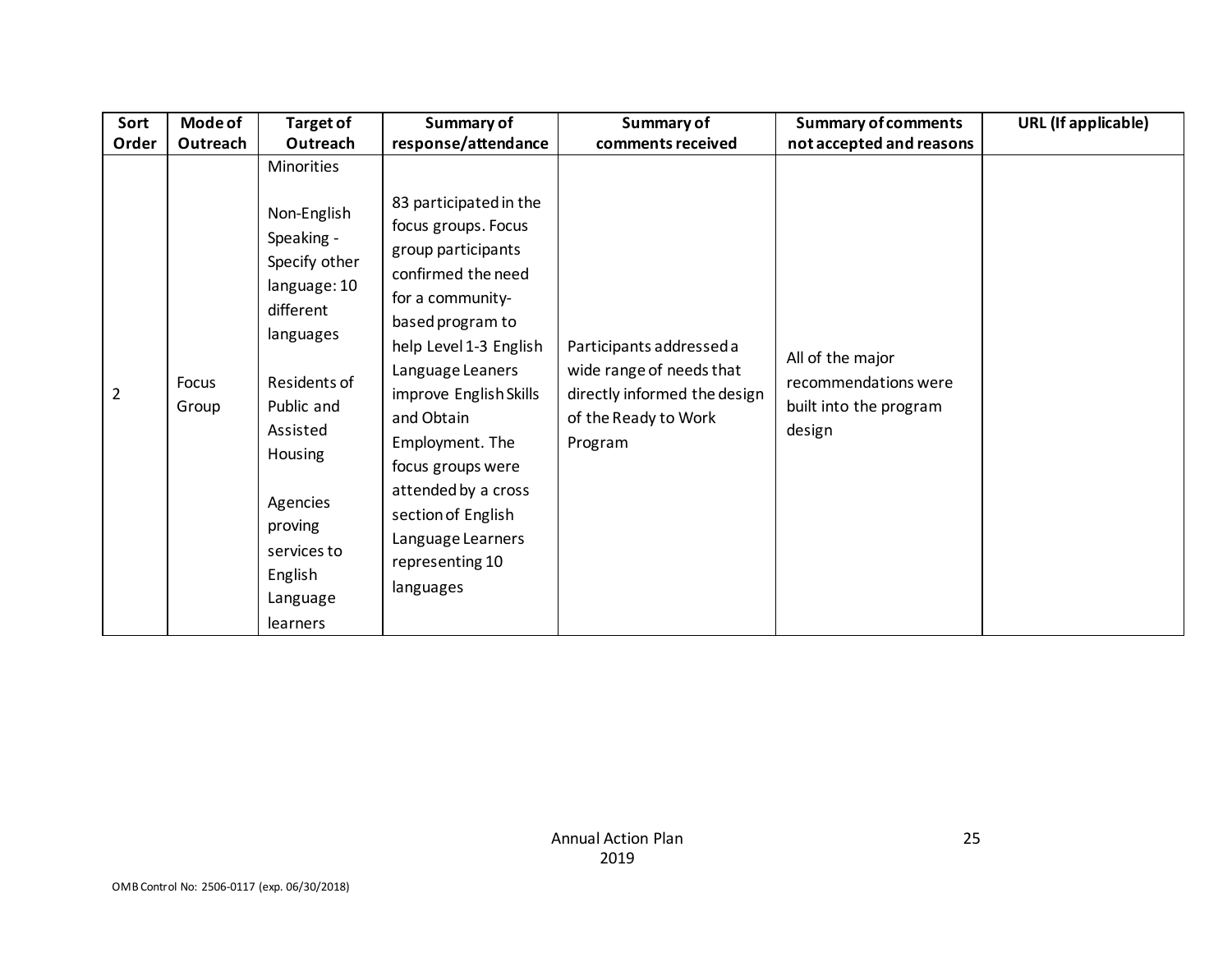| Sort  | Mode of        | <b>Target of</b>                                                                                                                        | Summary of                                                                                                                                                                                                                                                                                                                                                                                                                                                                                                                                                                                                                                                                                                                            | Summary of                                                                                                                                                                                                                                                                                                                                                                                                                                                  | <b>Summary of comments</b>                                                                                                                                                                                                                                                                                                                                                     | <b>URL</b> (If applicable)       |
|-------|----------------|-----------------------------------------------------------------------------------------------------------------------------------------|---------------------------------------------------------------------------------------------------------------------------------------------------------------------------------------------------------------------------------------------------------------------------------------------------------------------------------------------------------------------------------------------------------------------------------------------------------------------------------------------------------------------------------------------------------------------------------------------------------------------------------------------------------------------------------------------------------------------------------------|-------------------------------------------------------------------------------------------------------------------------------------------------------------------------------------------------------------------------------------------------------------------------------------------------------------------------------------------------------------------------------------------------------------------------------------------------------------|--------------------------------------------------------------------------------------------------------------------------------------------------------------------------------------------------------------------------------------------------------------------------------------------------------------------------------------------------------------------------------|----------------------------------|
| Order | Outreach       | Outreach                                                                                                                                | response/attendance                                                                                                                                                                                                                                                                                                                                                                                                                                                                                                                                                                                                                                                                                                                   | comments received                                                                                                                                                                                                                                                                                                                                                                                                                                           | not accepted and reasons                                                                                                                                                                                                                                                                                                                                                       |                                  |
| 3     | Focus<br>Group | Minorities<br>Non-<br>targeted/broa<br>d community<br>Neighborhood<br>based Comm<br>Orgs<br>OMB Control No: 2506-0117 (exp. 06/30/2018) | The Office of Housing<br>sought public and<br>stakeholder input<br>throughout the<br>development of the<br>Housing Levy<br>Administrative and<br>Financial Plan (A&F<br>Plan) and OH Funding<br>Policies. In Fall 2016<br>OH published eleven<br>white papers<br>discussing potential<br>changes to funding<br>policies and then<br>convened a meeting<br>with stakeholders and<br>members of the<br>public. In early 2017<br>OH published draft<br>policy language and<br>sought additional<br>comments and<br>presented to the<br>Seattle Planning<br><b>Commissions Housing</b><br>and Neighborhoods<br>Committee;<br>recommending the<br>A&F Plan and Funding<br>Policy to the Mayor<br>and Council. The City<br>Council received | To successfully address Levy<br>priorities for housing in<br>higher cost areas of<br>opportunity, there were<br>several recommendations<br>for policies acknowledging<br>higher costs. Similarly,<br>higher costs were<br>acknowledged as necessary<br>to produce family-sized<br>units. There was strong<br>support for reduced<br>leveraging requirements for<br>homeless housing seeking<br>rehabilitation funding.<br><b>Annual Action Plan</b><br>2019 | There was discussion of<br>making Home Repair funds<br>available to community<br>organizations, but these<br>funds were determined to<br>be more efficiently<br>allocated via OHs existing<br>Home Repair Program. The<br><b>Foreclosure Prevention</b><br>pilot program funds will be<br>allocated by an<br>administrator selected<br>through a competitive<br>process.<br>26 | www.seattle.gov/housing<br>/levy |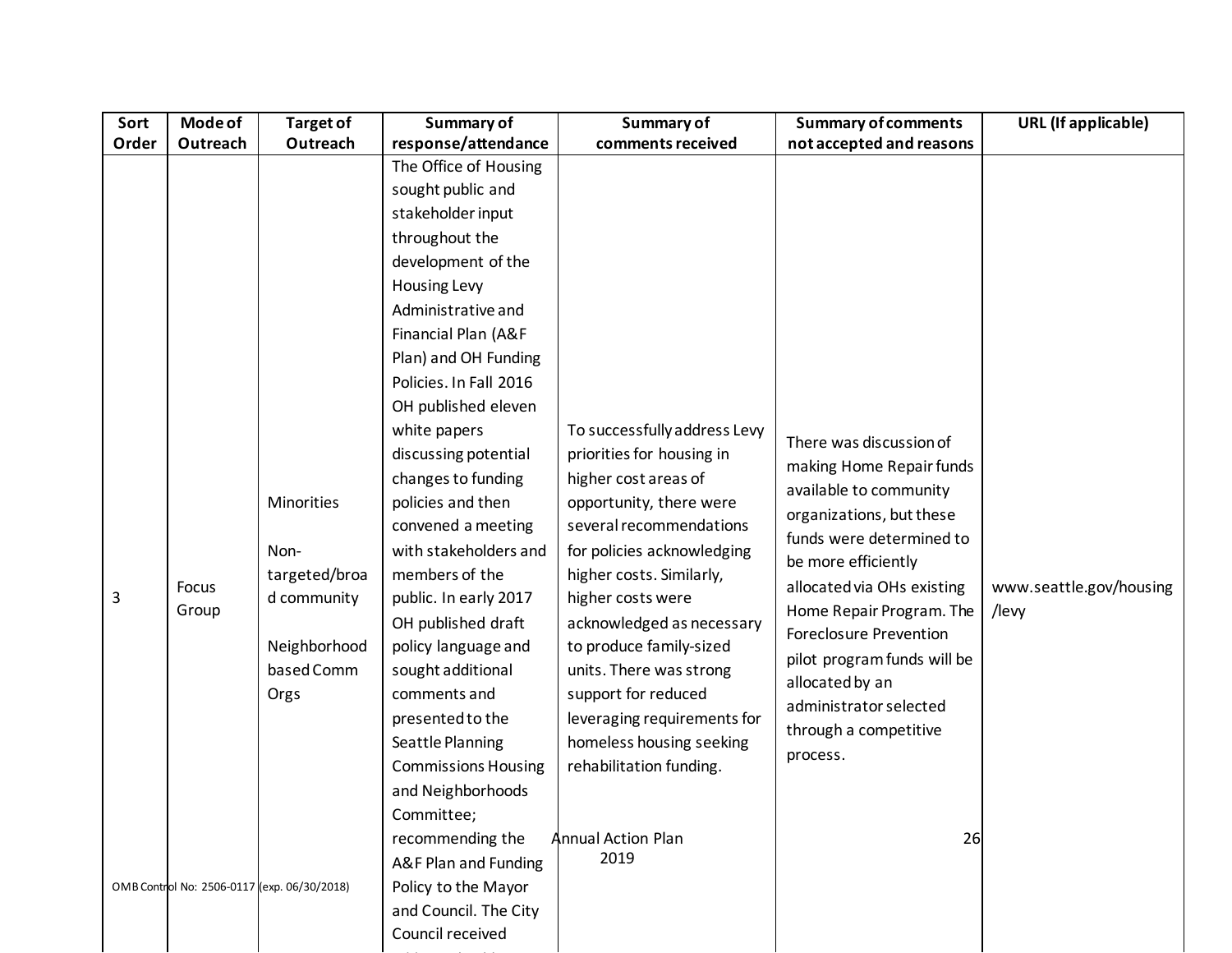| Sort  | Mode of        | <b>Target of</b>                                                          | Summary of                                                                                                                                                                                                                                                                                                                                                                                                                                                                                                                                                                                                                                                                                       | Summary of                                                                                                                                                                                                                                                                                                                                                                                                                                                                                                                                                                                              | <b>Summary of comments</b>                                                                                                                                                                     | <b>URL</b> (If applicable)       |
|-------|----------------|---------------------------------------------------------------------------|--------------------------------------------------------------------------------------------------------------------------------------------------------------------------------------------------------------------------------------------------------------------------------------------------------------------------------------------------------------------------------------------------------------------------------------------------------------------------------------------------------------------------------------------------------------------------------------------------------------------------------------------------------------------------------------------------|---------------------------------------------------------------------------------------------------------------------------------------------------------------------------------------------------------------------------------------------------------------------------------------------------------------------------------------------------------------------------------------------------------------------------------------------------------------------------------------------------------------------------------------------------------------------------------------------------------|------------------------------------------------------------------------------------------------------------------------------------------------------------------------------------------------|----------------------------------|
| Order | Outreach       | Outreach                                                                  | response/attendance                                                                                                                                                                                                                                                                                                                                                                                                                                                                                                                                                                                                                                                                              | comments received                                                                                                                                                                                                                                                                                                                                                                                                                                                                                                                                                                                       | not accepted and reasons                                                                                                                                                                       |                                  |
| 4     | Focus<br>Group | Non-<br>targeted/broa<br>d community<br>Neighborhood<br>based Comm<br>Org | The Office of Housing<br>sought public and<br>stakeholder input for<br>the Housing Levy<br>renewal. Two focus<br>groups provided early<br>input; an open house<br>introduced the history<br>of the housing levy,<br>current programs and<br>the renewal planning<br>process, and solicited<br>public comments and<br>participation; an on-<br>line survey provided<br>another option. A 28-<br>member Technical<br><b>Advisory Committee</b><br>provided comments<br>on preliminary<br>recommendations.<br>OH presented the<br>proposal at 8<br>community meetings<br>and to the Seattle<br><b>Planning Commissions</b><br>Housing and<br>Neighborhoods<br>committee. City<br>Council convened a | Strong support to retain and<br>expand each of the housing<br>levy programs: rental<br>housing, homeownership,<br>and homelessness<br>prevention. During City<br>Council review, there was<br>emphasis on equitable<br>development and<br>preventing displacement.<br>Commitment to align levy<br>homelessness investments<br>with Continuum of Care<br>priorities and the City's<br>Pathways Home Initiative.<br>There was a request for a<br>foreclosure prevention pilot<br>program, which was added<br>to eligible activities in the<br>Homeownership program.<br><b>Annual Action Plan</b><br>2019 | The City received several<br>broad responses that will<br>inform housing planning<br>and program activities in<br>the future but were not<br>applicable to the levy<br>funding proposal.<br>27 | www.seattle.gov/housing<br>/levy |
|       |                | OMB Control No: 2506-0117 (exp. 06/30/2018)                               | Committee of the<br>Whole met 7 times<br>and held a public                                                                                                                                                                                                                                                                                                                                                                                                                                                                                                                                                                                                                                       |                                                                                                                                                                                                                                                                                                                                                                                                                                                                                                                                                                                                         |                                                                                                                                                                                                |                                  |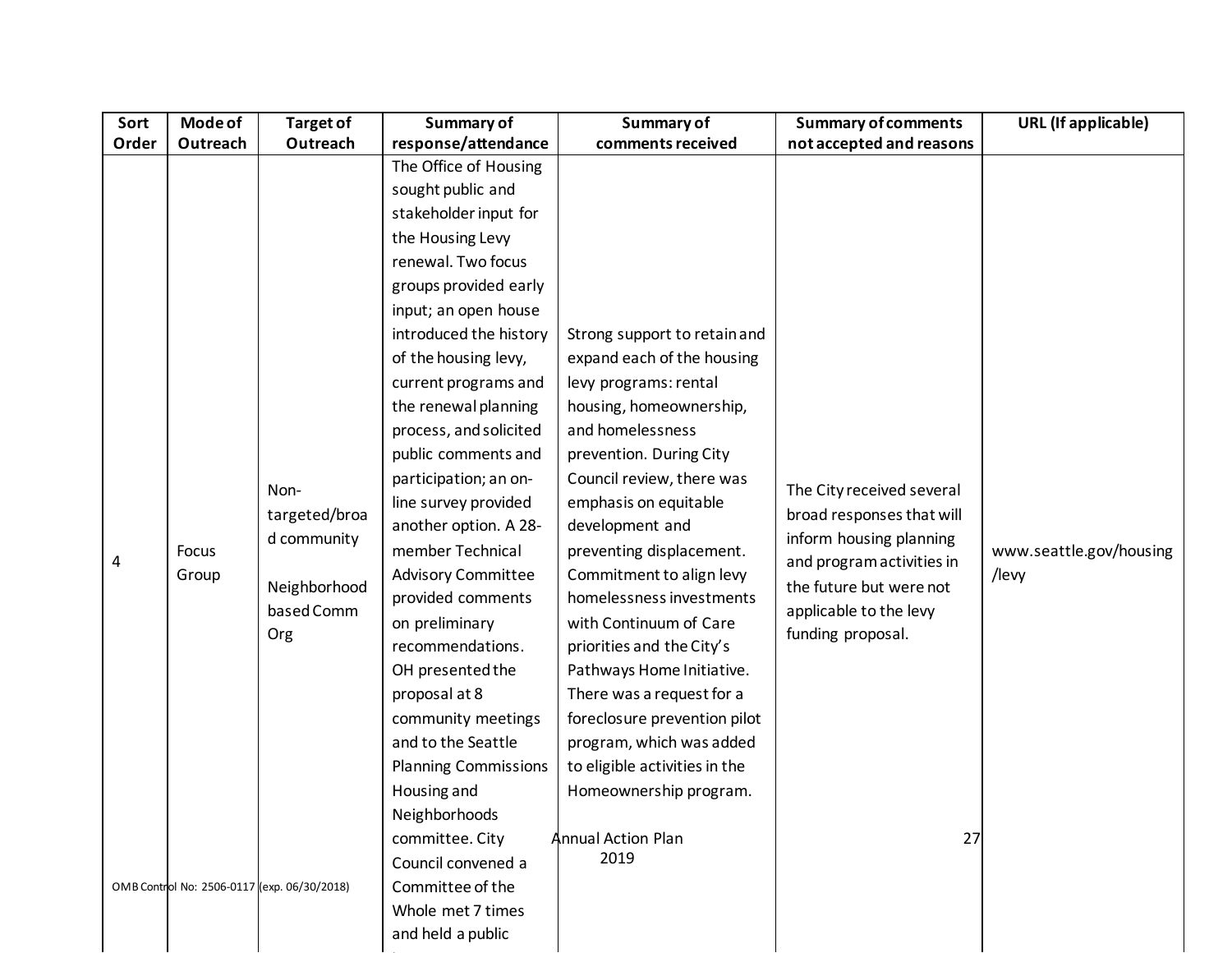**Table 4 – Citizen Participation Outreach**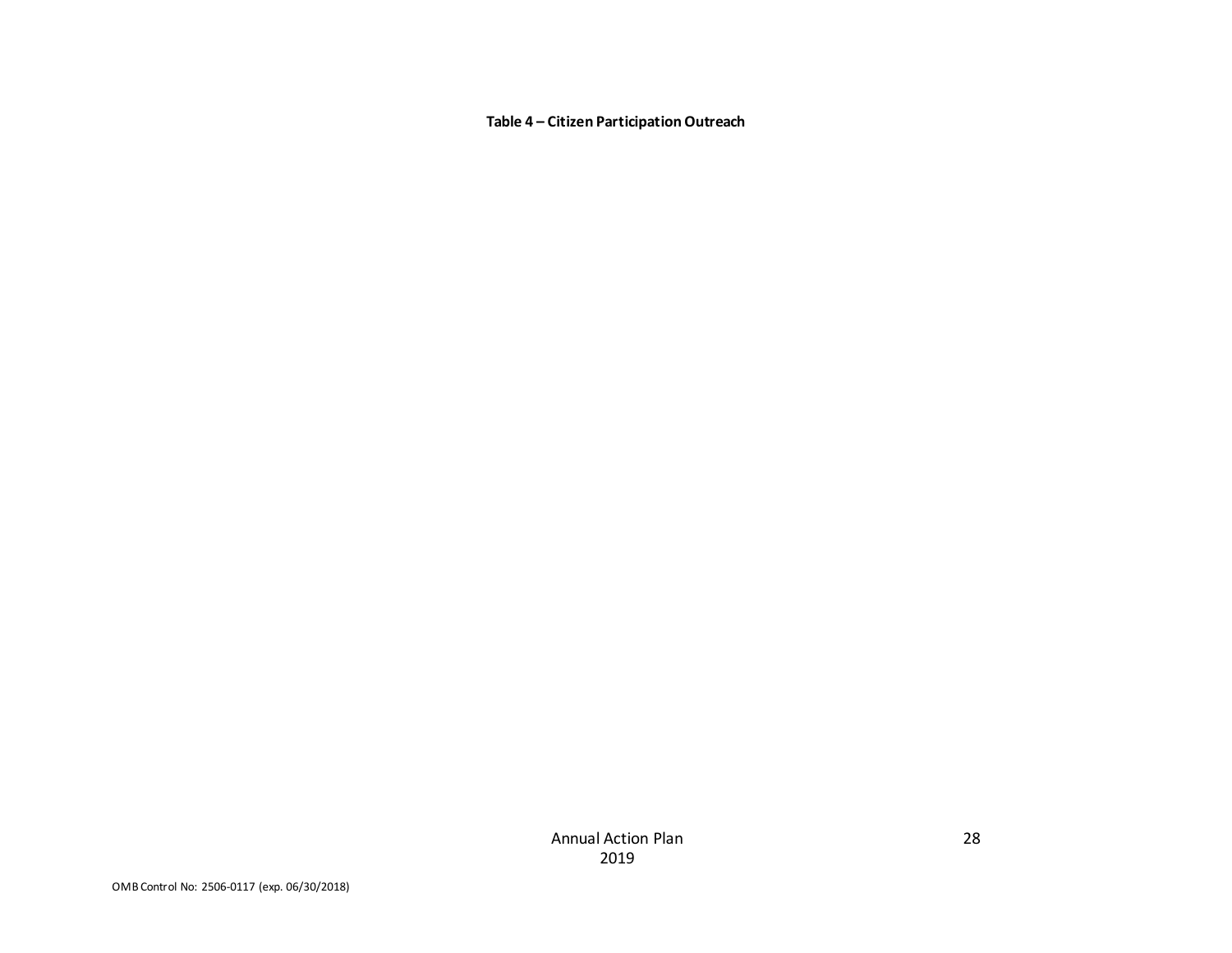# **Expected Resources**

## **AP-15 Expected Resources – 91.220(c)(1,2)**

#### **Introduction**

The Expected Resources table below now reflects receipt of \$8,896,332 in federal funding for the CDBG, ESG, HOME and HOPWA programs through the CARES Act Public Law 116-136 passed on March 27, 2020. Though at least the end of 2020, the City anticipates allocation and expenditure of \$5,640,185 CDBG-CV, \$2,829,807 ESG-CV, and \$426,340 HOPWA-CV funding in addition to the regular grantee allocations for these programs.

Overall resources in 2019 from the Consolidated Plan funds are expected to remain substantially similar to recent years. The City of Seattle coordinates HUD's Consolidated Plan funds with other City resources such as our General Fund, Families and Education Levy, Housing Levy, federal McKinney-Vento funds, and Real Estate Excise Tax (REET) to provide for human services, affordable housing, and community and economic development. Not all the needs identified in the Consolidated Plan are addressed with HUD funds. How each fund source is used depends upon the various restrictions and regulations covering the funds and the most efficient and effective mix of funds.

#### **Anticipated Resources**

| Program | <b>Source</b> | Uses of Funds |             |            | <b>Expected Amount Available Year 1</b> |        | Expected         | <b>Narrative Description</b> |
|---------|---------------|---------------|-------------|------------|-----------------------------------------|--------|------------------|------------------------------|
|         | of Funds      |               | Annual      | Program    | <b>Prior Year</b>                       | Total: | <b>Amount</b>    |                              |
|         |               |               | Allocation: | Income: \$ | <b>Resources:</b>                       |        | <b>Available</b> |                              |
|         |               |               |             |            |                                         |        | Remainder        |                              |
|         |               |               |             |            |                                         |        | of ConPlan       |                              |
|         |               |               |             |            |                                         |        |                  |                              |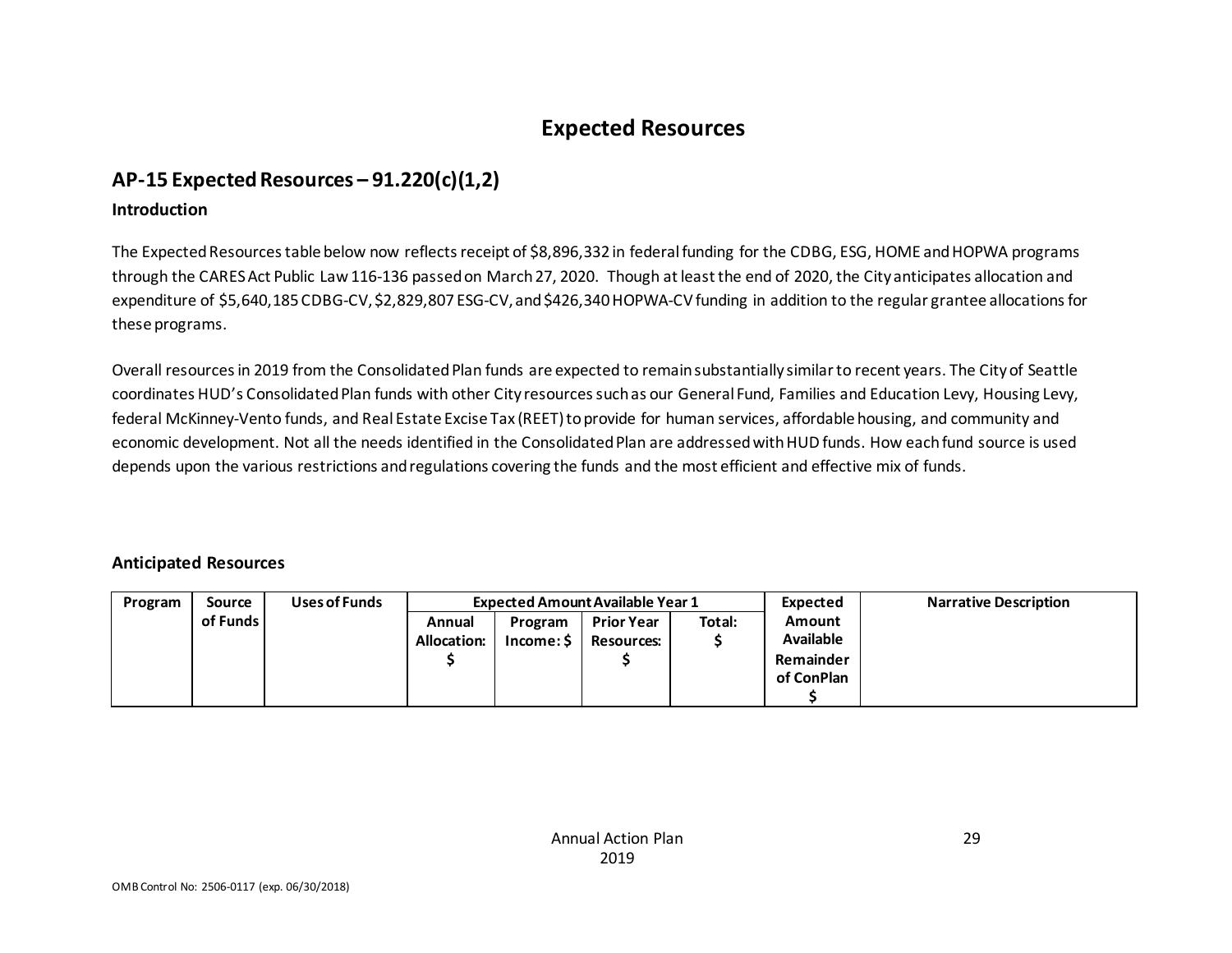| Program     | <b>Source</b> | <b>Uses of Funds</b>   | <b>Expected Amount Available Year 1</b> |            |                   |            | <b>Expected</b>         | <b>Narrative Description</b>       |  |
|-------------|---------------|------------------------|-----------------------------------------|------------|-------------------|------------|-------------------------|------------------------------------|--|
|             | of Funds      |                        | <b>Annual</b>                           | Program    | <b>Prior Year</b> | Total:     | Amount                  |                                    |  |
|             |               |                        | <b>Allocation:</b>                      | Income: \$ | <b>Resources:</b> | \$         | <b>Available</b>        |                                    |  |
|             |               |                        |                                         |            | Ś                 |            | Remainder<br>of ConPlan |                                    |  |
|             |               |                        |                                         |            |                   |            | \$                      |                                    |  |
| <b>CDBG</b> | public -      | Acquisition            |                                         |            |                   |            |                         | Revenue projections for remainder  |  |
|             | federal       | Admin and              |                                         |            |                   |            |                         | of Con Plan, assume 2% reduction   |  |
|             |               | Planning               |                                         |            |                   |            |                         | per year for the next 4 years from |  |
|             |               | Economic               |                                         |            |                   |            |                         | 2018 allocation.                   |  |
|             |               | Development            |                                         |            |                   |            |                         |                                    |  |
|             |               | Housing                |                                         |            |                   |            |                         |                                    |  |
|             |               | Public                 |                                         |            |                   |            |                         |                                    |  |
|             |               | Improvements           |                                         |            |                   |            |                         |                                    |  |
|             |               | <b>Public Services</b> | 9,339,546                               | 400,000    | 3,978,761         | 13,718,307 | 47,055,942              |                                    |  |
| <b>HOME</b> | public -      | Acquisition            |                                         |            |                   |            |                         | Revenue projections for remainder  |  |
|             | federal       | Homebuyer              |                                         |            |                   |            |                         | of Con Plan, assume 1% reduction   |  |
|             |               | assistance             |                                         |            |                   |            |                         | per year for the next 4 years from |  |
|             |               | Homeowner              |                                         |            |                   |            |                         | 2018 allocation.                   |  |
|             |               | rehab                  |                                         |            |                   |            |                         |                                    |  |
|             |               | Multifamily rental     |                                         |            |                   |            |                         |                                    |  |
|             |               | new construction       |                                         |            |                   |            |                         |                                    |  |
|             |               | Multifamily rental     |                                         |            |                   |            |                         |                                    |  |
|             |               | rehab                  |                                         |            |                   |            |                         |                                    |  |
|             |               | New construction       |                                         |            |                   |            |                         |                                    |  |
|             |               | for ownership          |                                         |            |                   |            |                         |                                    |  |
|             |               | <b>TBRA</b>            | 3,043,164                               | 1,000,000  | 0                 | 4,043,164  | 16,834,447              |                                    |  |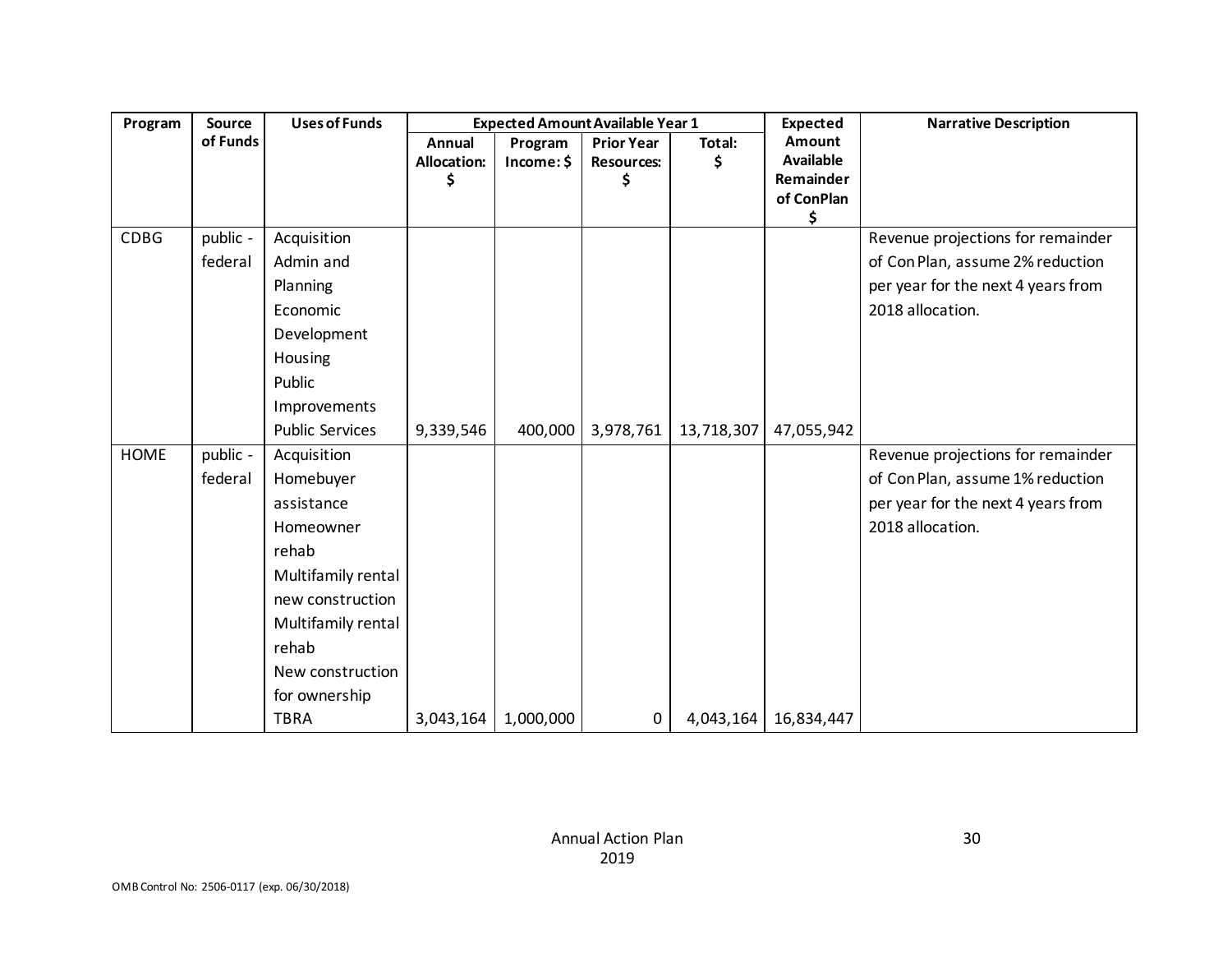| Program      | <b>Source</b> | <b>Uses of Funds</b> |                                   | <b>Expected Amount Available Year 1</b> |                                             |             |                                                       | <b>Narrative Description</b>    |  |
|--------------|---------------|----------------------|-----------------------------------|-----------------------------------------|---------------------------------------------|-------------|-------------------------------------------------------|---------------------------------|--|
|              | of Funds      |                      | Annual<br><b>Allocation:</b><br>S | Program<br>Income:                      | <b>Prior Year</b><br><b>Resources:</b><br>S | Total:<br>Ş | Amount<br><b>Available</b><br>Remainder<br>of ConPlan |                                 |  |
| <b>HOPWA</b> | public -      | Permanent            |                                   |                                         |                                             |             |                                                       | 2018 HOPWA RFP will inform 2019 |  |
|              | federal       | housing in           |                                   |                                         |                                             |             |                                                       | project activities.             |  |
|              |               | facilities           |                                   |                                         |                                             |             |                                                       |                                 |  |
|              |               | Permanent            |                                   |                                         |                                             |             |                                                       |                                 |  |
|              |               | housing              |                                   |                                         |                                             |             |                                                       |                                 |  |
|              |               | placement            |                                   |                                         |                                             |             |                                                       |                                 |  |
|              |               | Short term or        |                                   |                                         |                                             |             |                                                       |                                 |  |
|              |               | transitional         |                                   |                                         |                                             |             |                                                       |                                 |  |
|              |               | housing facilities   |                                   |                                         |                                             |             |                                                       |                                 |  |
|              |               | <b>STRMU</b>         |                                   |                                         |                                             |             |                                                       |                                 |  |
|              |               | Supportive           |                                   |                                         |                                             |             |                                                       |                                 |  |
|              |               | services             |                                   |                                         |                                             |             |                                                       |                                 |  |
|              |               | <b>TBRA</b>          | 2,600,883                         | 0                                       | 2,629,250                                   | 5,230,133   | 10,167,483                                            |                                 |  |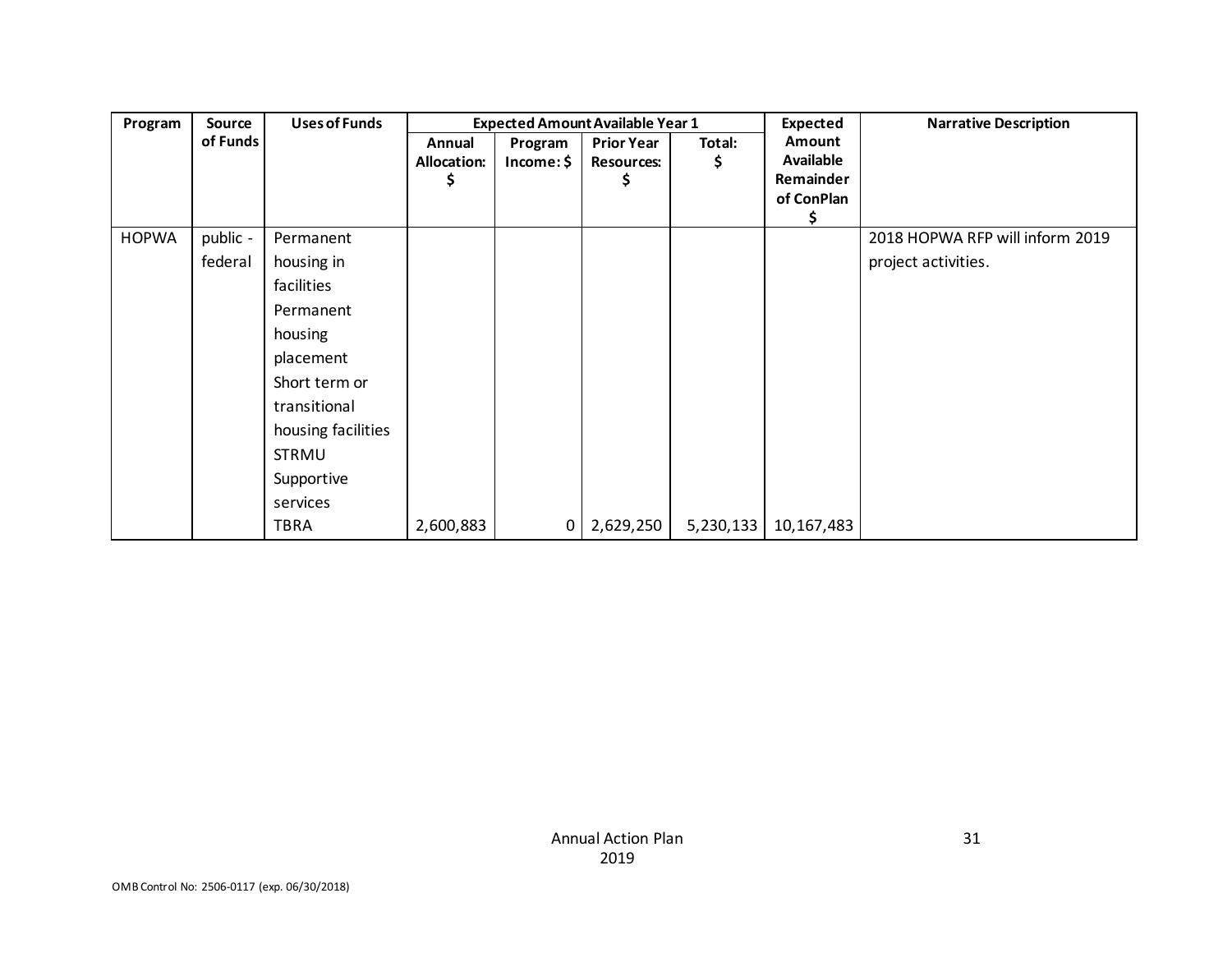| Program | Source   | <b>Uses of Funds</b>   |                                    |                       | <b>Expected Amount Available Year 1</b>      |              | <b>Expected</b>                                       | <b>Narrative Description</b>        |
|---------|----------|------------------------|------------------------------------|-----------------------|----------------------------------------------|--------------|-------------------------------------------------------|-------------------------------------|
|         | of Funds |                        | Annual<br><b>Allocation:</b><br>\$ | Program<br>Income: \$ | <b>Prior Year</b><br><b>Resources:</b><br>\$ | Total:<br>\$ | Amount<br><b>Available</b><br>Remainder<br>of ConPlan |                                     |
| ESG     | public - | Conversion and         |                                    |                       |                                              |              | \$                                                    | Revenue projections for remainder   |
|         | federal  | rehab for              |                                    |                       |                                              |              |                                                       | of ConPlan, assume 1% reduction per |
|         |          | transitional           |                                    |                       |                                              |              |                                                       | year for the next 4 years from 2018 |
|         |          |                        |                                    |                       |                                              |              |                                                       | allocation.                         |
|         |          | housing<br>Financial   |                                    |                       |                                              |              |                                                       |                                     |
|         |          | Assistance             |                                    |                       |                                              |              |                                                       |                                     |
|         |          | Overnight shelter      |                                    |                       |                                              |              |                                                       |                                     |
|         |          | Rapid re-housing       |                                    |                       |                                              |              |                                                       |                                     |
|         |          | (rental                |                                    |                       |                                              |              |                                                       |                                     |
|         |          | assistance)            |                                    |                       |                                              |              |                                                       |                                     |
|         |          | Rental Assistance      |                                    |                       |                                              |              |                                                       |                                     |
|         |          | Services               |                                    |                       |                                              |              |                                                       |                                     |
|         |          | Transitional           |                                    |                       |                                              |              |                                                       |                                     |
|         |          | housing                | 805,090                            | 0                     | 0                                            | 805,090      | 3,107,350                                             |                                     |
| Other   | public - | Admin and              |                                    |                       |                                              |              |                                                       | Prevent, prepare for and respond to |
|         | federal  | Planning               |                                    |                       |                                              |              |                                                       | coronavirus.                        |
|         |          | Economic               |                                    |                       |                                              |              |                                                       |                                     |
|         |          | Development            |                                    |                       |                                              |              |                                                       |                                     |
|         |          | <b>Public Services</b> | 5,640,185                          | 0                     | 0                                            | 5,640,185    | $\mathbf 0$                                           |                                     |
| Other   | public - | Overnight shelter      |                                    |                       |                                              |              |                                                       | Prevent, prepare for and respond to |
|         | federal  | Rental Assistance      | 2,829,807                          | 0                     | 0                                            | 2,829,807    | 0                                                     | coronavirus.                        |
| Other   | public - | <b>STRMU</b>           |                                    |                       |                                              |              |                                                       | Plan, Prepare for and respond to    |
|         | federal  |                        | 426,340                            | 0                     | 0                                            | 426,340      | 0                                                     | coronavirus                         |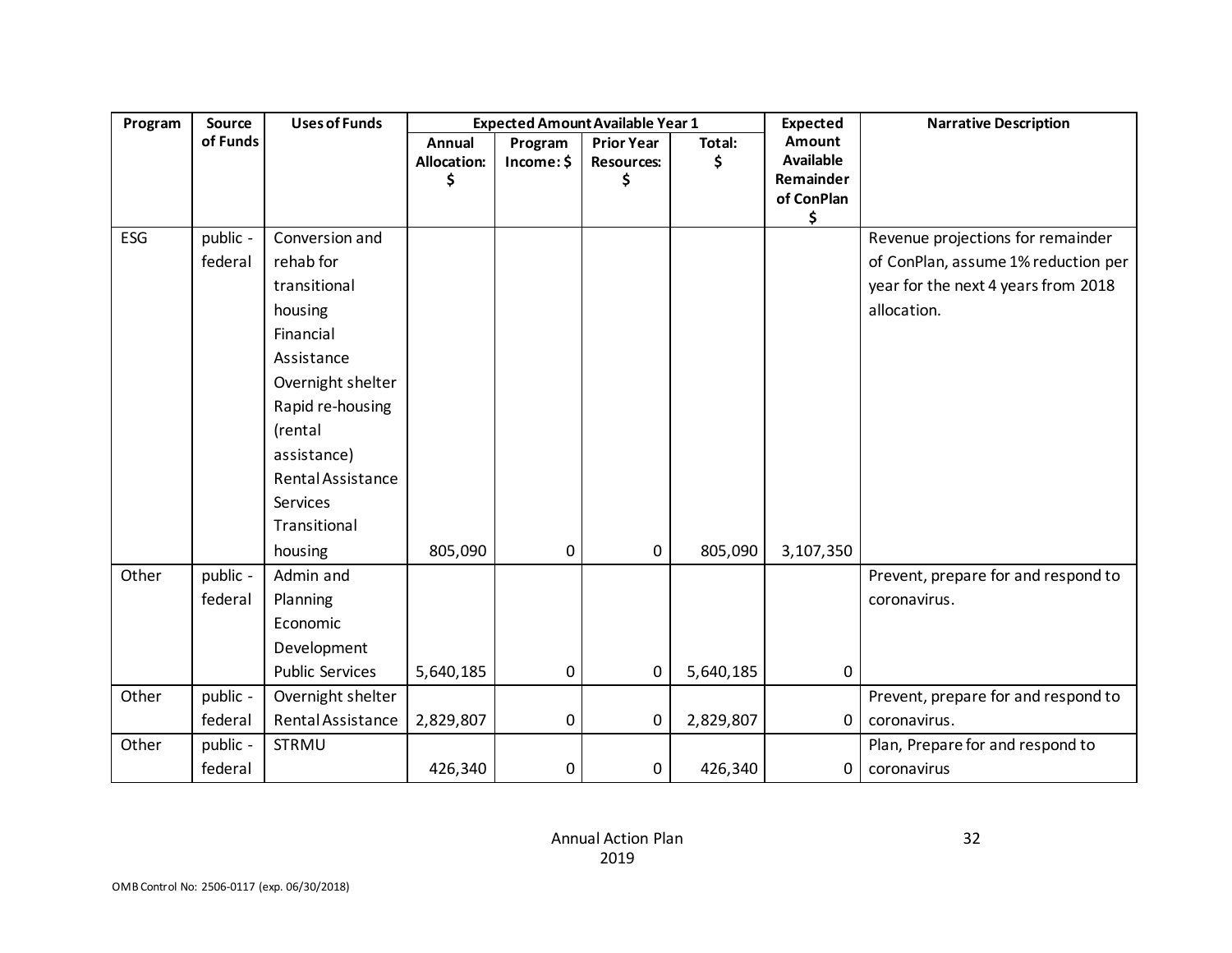| Program | Source            | <b>Uses of Funds</b>                                                                                                                                                                                                                                                                                                                                  |                                    |                       | <b>Expected Amount Available Year 1</b>      |              | <b>Expected</b>                                             | <b>Narrative Description</b>                                                                                                                                                                                                                               |
|---------|-------------------|-------------------------------------------------------------------------------------------------------------------------------------------------------------------------------------------------------------------------------------------------------------------------------------------------------------------------------------------------------|------------------------------------|-----------------------|----------------------------------------------|--------------|-------------------------------------------------------------|------------------------------------------------------------------------------------------------------------------------------------------------------------------------------------------------------------------------------------------------------------|
|         | of Funds          |                                                                                                                                                                                                                                                                                                                                                       | Annual<br><b>Allocation:</b><br>\$ | Program<br>Income: \$ | <b>Prior Year</b><br><b>Resources:</b><br>\$ | Total:<br>\$ | Amount<br><b>Available</b><br>Remainder<br>of ConPlan<br>\$ |                                                                                                                                                                                                                                                            |
| Other   | public -<br>local | Acquisition<br>Economic<br>Development<br>Homeowner<br>rehab<br>Housing<br>Multifamily rental<br>new construction<br>Multifamily rental<br>rehab<br>Overnight shelter<br>Permanent<br>housing in<br>facilities<br>Permanent<br>housing<br>placement<br>Public<br>Improvements<br><b>Public Services</b><br>Rapid re-housing<br>(rental<br>assistance) |                                    |                       |                                              |              |                                                             | Seattle and King County funds<br>including General Funds; e.g. Seattle<br>Housing Levy, Move Seattle Levy,<br>Seattle Families Education Preschool<br>and Promise Levy, Seattle Mandatory<br>Housing Affordability Revenue,<br>Seattle Park and Recreation |
|         |                   | Rental Assistance<br>Short term or<br>transitional<br>housing facilities<br>OMB Control No: 2506-0117 (ex STOR/ROLL018)<br>Supportive<br>services                                                                                                                                                                                                     |                                    |                       | <b>Annual Action Plan</b><br>2019            |              |                                                             | 33                                                                                                                                                                                                                                                         |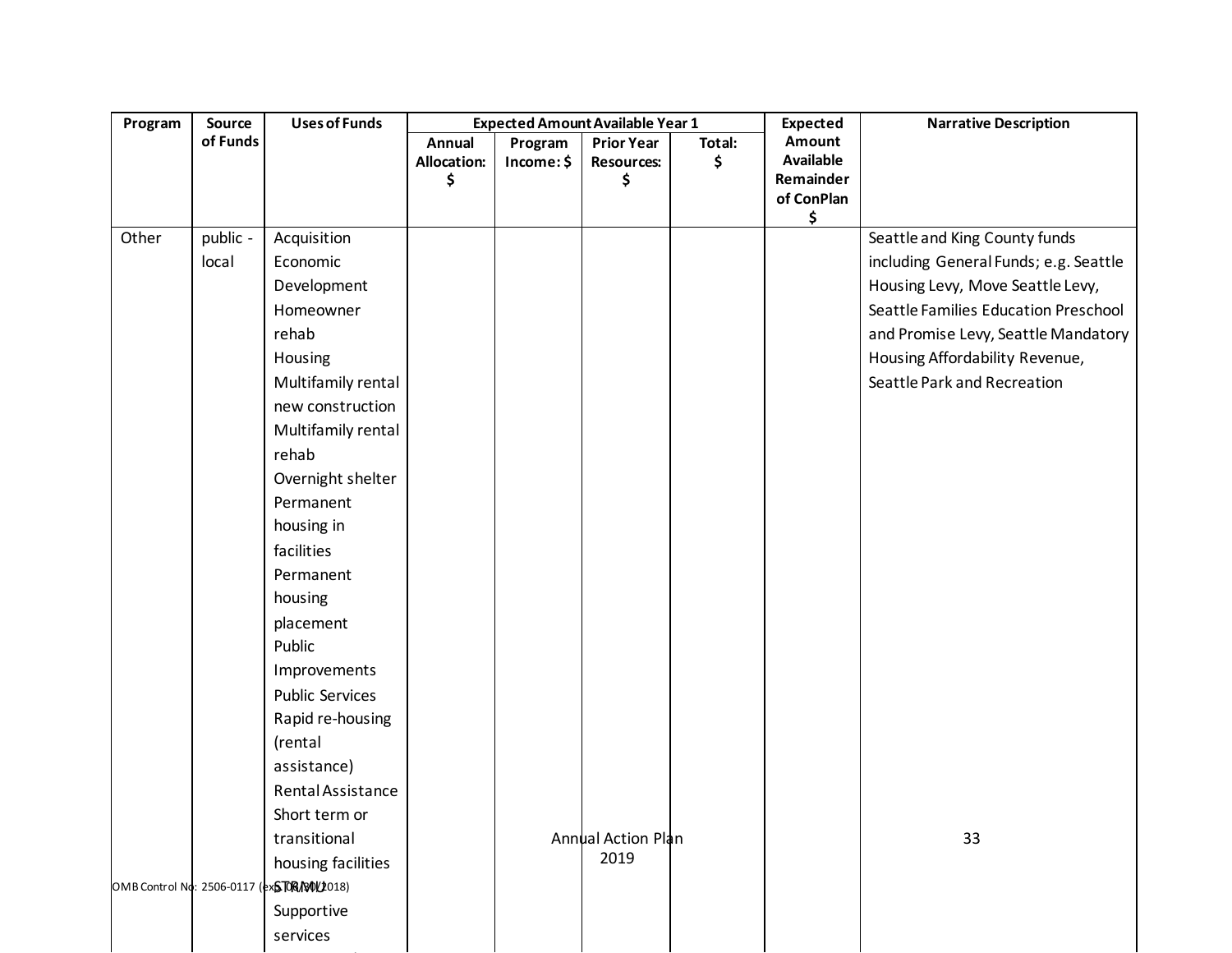#### **Table 5 - Expected Resources – Priority Table**

## **Explain how federal funds will leverage those additional resources (private, state and local funds), including a description of how matching requirements will be satisfied**

The City of Seattle relies on Consolidated Plan funds to provide a foundation for our community and economic development activities. However, they are by no means the only investments the City or the community at large make in programs and services to support low- and moderateincome populations. Each of the three departments receiving the largest Consolidated Plan fund allocations anticipates sizable amounts of complementary funds from other sources to leverage the investment of HUD funds. The Office of Economic Development, for example, in 2018 received \$10.2 million from the City's General Fund to support a healthy business environment that empowers businesses to develop, grow, and succeed. The Office of Housing received \$5.8 million in HUD Consolidated Plan funds in 2018 and received \$38 million from the Seattle Housing Levy for affordable housing projects and activities. In August of 2016, the seven-year housing levy was renewed by Seattle voters which doubled the total effort to provide funds for affordable housing. It is expected to generate \$290 million over the next seven years. The levy's goals are to produce and preserve 2,150 apartments affordable for at least 50 years, reinvest in 350 affordable apartments, provide rent assistance and other supports for 4,500 families to prevent homelessness, assist 280 low-income homeowners, and provide loans for acquisition and rental rehabilitation of existing affordable apartments. Additionally, the pattern of non-City funding from prior years is expected to continue, with tax credit equity investments accounting for roughly half (40% - 60%) of total annual investments in multifamily rental projects involving Office of Housing funding. Other funding sources include incentive zoning payments, the Washington State Housing Trust Fund, private bank and bond financing, and owner contributions and fundraising. The Human Services Department allocation of \$9.6 million in Consolidated Plan funds for services supporting homeless and low-income persons and families and approximately \$12 million in federal McKinney funding is leveraged with nearly \$56 million in local General Fund resources for the Addressing Homelessness Budget Control Level. The Office of Immigrant and Refugee Affairs, in addition to the \$400,000 in CDBG Funds, will be allocated \$22,500 in General Funds to provide for bi-lingual and language friendly teaching assistance services in the Ready to Work program.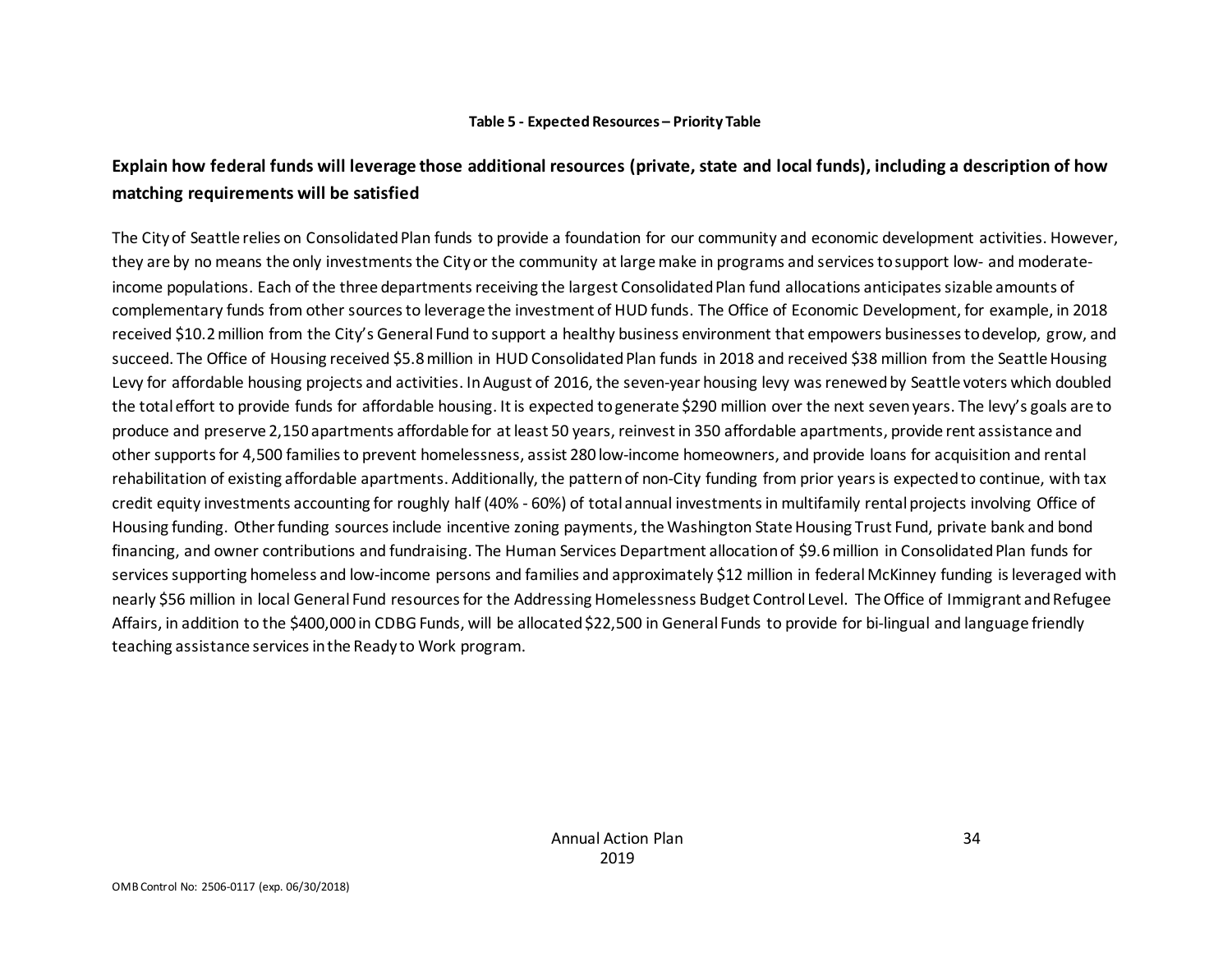## **If appropriate, describe publically owned land or property located within the jurisdiction that may be used to address the needs identified in the plan**

The City has undertaken various planning efforts to review the utilization of available / surplus municipal property from which services may be provided to homeless persons. Two notable examples include a permanent shelter in a City-owned facility and the establishment of authorized encampment sites.

The first authorized encampments for people experiencing homelessness were established on cityowned property in the Ballard and Magnolia neighborhoods in 2015, serving about 80 people on any given night. This and two other sites were established in 2015 serving roughly 165 people on any given day. Following the success of these three sites, three more opened in spring 2017 and two additional sites are scheduled to open in 2018. All the encampments are operated on a self-management model, with a local nonprofit organization acting as fiscal sponsor.

In 2017, The City of Seattle Human Services Department provided \$1.8M in funding to create a Seattle Navigation Center intended to serve at least 75 people at a time with increases in funding and people served each year since then. The Navigation Center is modeled on the San Francisco Navigation Center which is a dormitory-style living facility that provides people living outside with shower, bathroom, laundry and dining facilities, and a place to store their belongings. Additionally, the Navigation Center provides round-the-clock case management, mental and behavioral health services, and connections to benefit programs and housing all in one location. The staff on site offer support for basic needs like shelter, hygiene, meals, secure and accessible storage, case management, and supportive services including meaningful referrals for substance abuse and mental health.

#### **Discussion**

The City's use of the Consolidated Plan funds is based on the purpose of the funds, eligible activities, and those of other financial resources available to the City, such as our housing levy, families and education levy, and general fund. We try to match the fund source to its best use in the context of all the other funds. Our contingency plan is found in Section AP-35. If necessary due to unanticipated revenue changes (either in the allocation or in program income) that necessitate a substantial amendment, formal City budget action will take place to adjust affected budget authorizations to departments.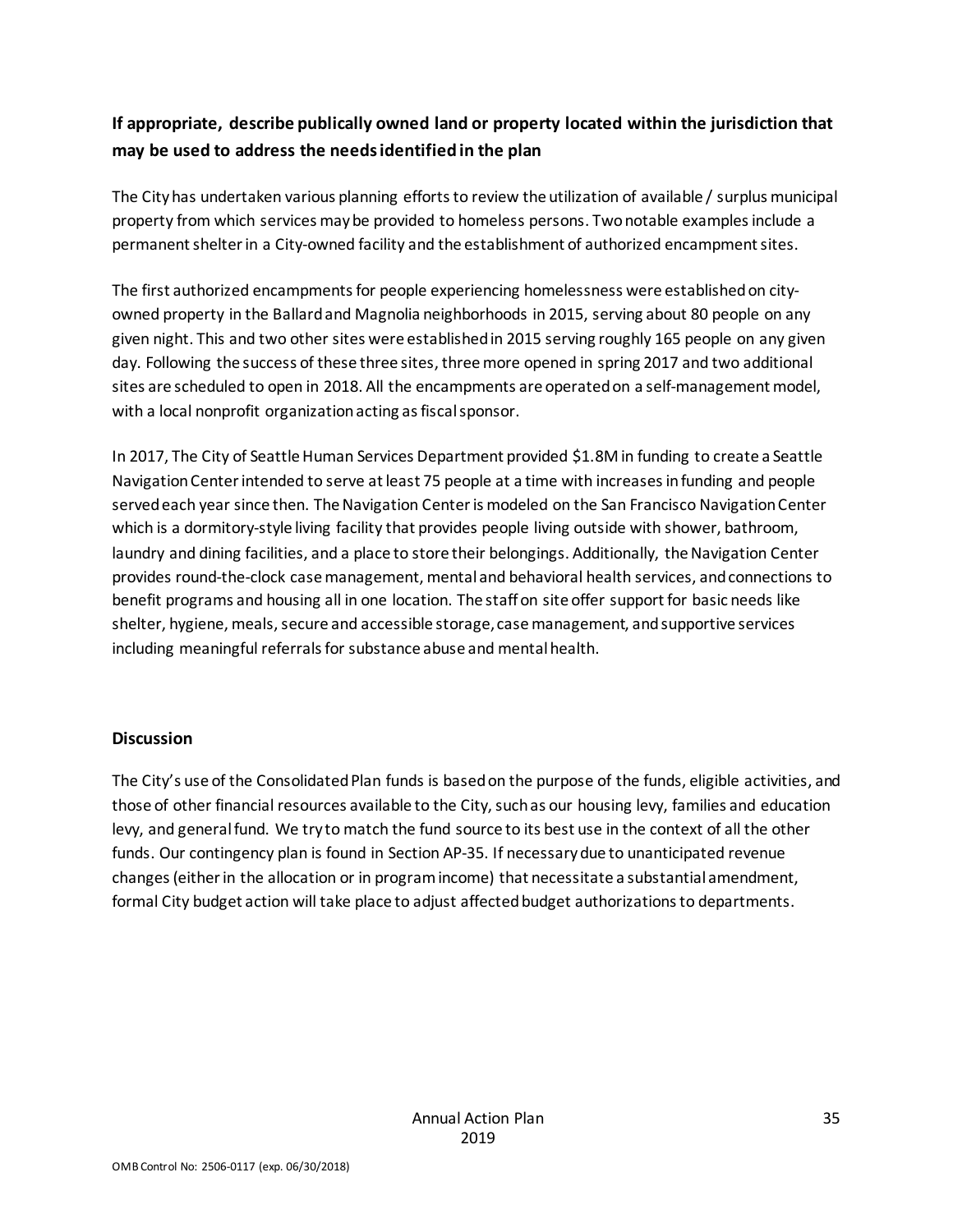# **Annual Goals and Objectives**

# **AP-20 Annual Goals and Objectives**

### **Goals Summary Information**

| Sort           | <b>Goal Name</b>           | <b>Start</b> | End  | Category    | Geographic | <b>Needs Addressed</b>       | <b>Funding</b> | <b>Goal Outcome Indicator</b> |
|----------------|----------------------------|--------------|------|-------------|------------|------------------------------|----------------|-------------------------------|
| Order          |                            | Year         | Year |             | Area       |                              |                |                               |
| $\mathbf{1}$   | CPD: Increase homeless     | 2018         | 2022 | Homeless    |            | AFH: Displacement due to     | CDBG:          | Tenant-based rental           |
|                | services                   |              |      |             |            | economic pressure            | \$3,151,628    | assistance / Rapid            |
|                |                            |              |      |             |            | AFH: Lack of Afford, Access. | HOPWA:         | Rehousing: 70 Households      |
|                |                            |              |      |             |            | Hsg in Range of Sizes        | \$2,600,883    | Assisted                      |
|                |                            |              |      |             |            |                              | ESG:           | Homeless Person               |
|                |                            |              |      |             |            |                              | \$805,090      | Overnight Shelter: 1500       |
|                |                            |              |      |             |            |                              | HESG-CV:       | Persons Assisted              |
|                |                            |              |      |             |            |                              | \$2,829,807    |                               |
| $\overline{2}$ | <b>CPD: Increase Small</b> | 2018         | 2022 | Non-Housing |            | AFH: Lack Public Investment  | CDBG:          | Businesses assisted: 261      |
|                | <b>Business Assistance</b> |              |      | Community   |            | in Specific Neighbhds.       | \$4,882,429    | <b>Businesses Assisted</b>    |
|                |                            |              |      | Development |            | <b>AFH: Lack Private</b>     | CDBG-CV:       |                               |
|                |                            |              |      |             |            | Investment in Specific       | \$1,410,045    |                               |
|                |                            |              |      |             |            | Neighbhds                    |                |                               |
|                |                            |              |      |             |            | AFH: Lack of                 |                |                               |
|                |                            |              |      |             |            | Educational/Employment       |                |                               |
|                |                            |              |      |             |            | Spprt for LMI                |                |                               |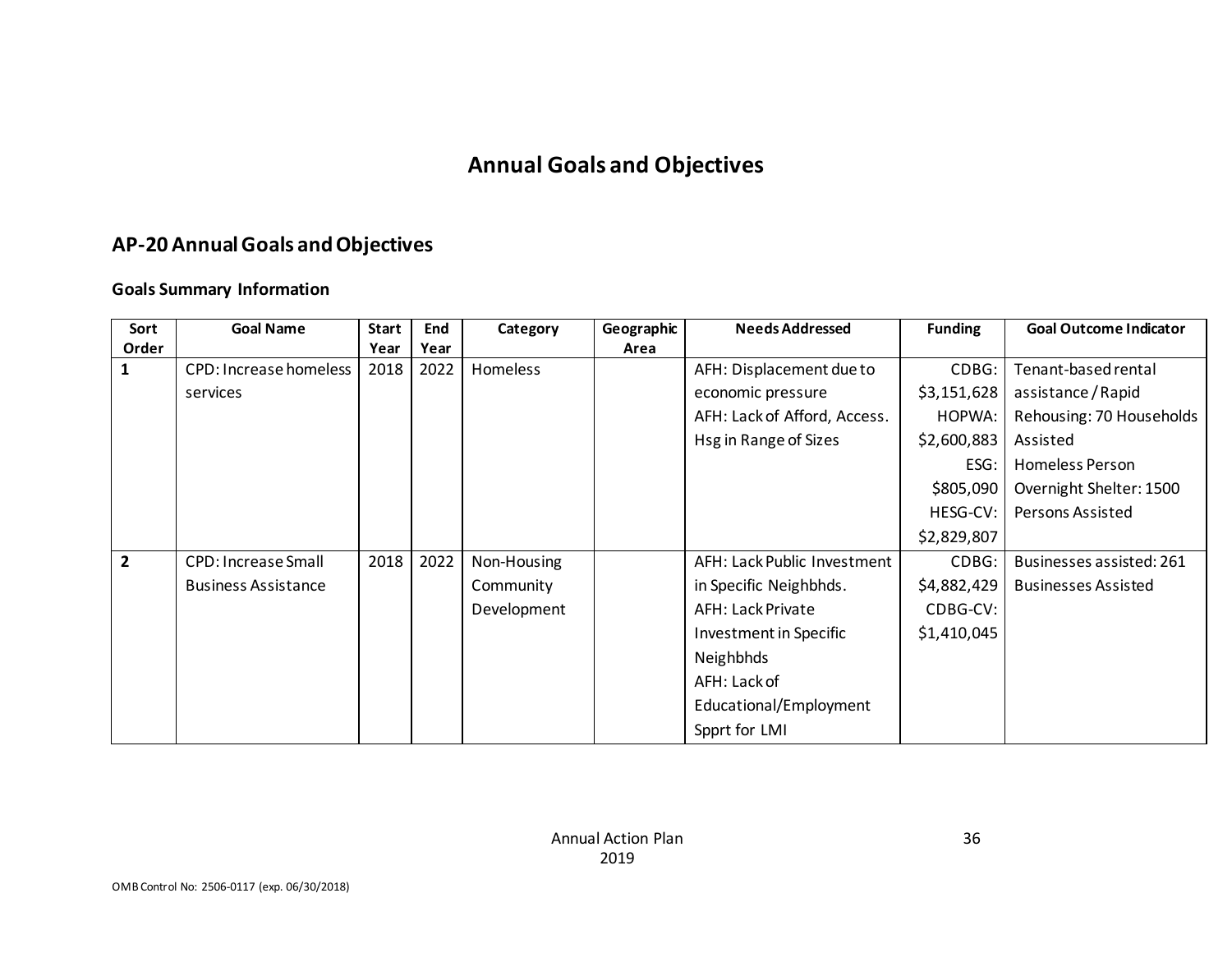| Sort                    | <b>Goal Name</b>             | <b>Start</b> | End  | Category             | Geographic | <b>Needs Addressed</b>      | <b>Funding</b> | <b>Goal Outcome Indicator</b> |
|-------------------------|------------------------------|--------------|------|----------------------|------------|-----------------------------|----------------|-------------------------------|
| Order                   |                              | Year         | Year |                      | Area       |                             |                |                               |
| 3                       | <b>CPD: Access to Nature</b> | 2018         | 2022 | Non-Housing          |            | AFH: Lack Public Investment | CDBG:          | Public Facility or            |
|                         | and Physical Activities      |              |      | Community            |            | in Specific Neighbhds.      | \$808,000      | Infrastructure Activities     |
|                         |                              |              |      | Development          |            | AFH: Inaccessible           |                | other than Low/Moderate       |
|                         |                              |              |      |                      |            | Infrastructure              |                | Income Housing Benefit:       |
|                         |                              |              |      |                      |            |                             |                | 35000 Persons Assisted        |
| $\overline{\mathbf{4}}$ | AFH/CPD:Resources for        | 2018         | 2022 | Affordable           |            | AFH: Displacement due to    | CDBG:          | Public service activities     |
|                         | at-risk renters/owners       |              |      | <b>Housing</b>       |            | economic pressure           | \$605,462      | other than Low/Moderate       |
|                         |                              |              |      | Non-Homeless         |            | AFH: Location & Type of     | CDBG-CV:       | Income Housing Benefit:       |
|                         |                              |              |      | <b>Special Needs</b> |            | Affordable Housing          | \$4,229,735    | 1700 Persons Assisted         |
|                         |                              |              |      |                      |            | AFH: Access to financial    | HOPWA-CV:      | <b>Homeowner Housing</b>      |
|                         |                              |              |      |                      |            | services                    | \$426,340      | Rehabilitated: 30             |
|                         |                              |              |      |                      |            | AFH: Access publicly        |                | Household Housing Unit        |
|                         |                              |              |      |                      |            | supprted hsg for ppl        |                | Housing for People with       |
|                         |                              |              |      |                      |            | w/disabil                   |                | HIV/AIDS added: 64            |
|                         |                              |              |      |                      |            | AFH: Impediments to         |                | Household Housing Unit        |
|                         |                              |              |      |                      |            | mobility                    |                |                               |
|                         |                              |              |      |                      |            | AFH: Private Discrimination |                |                               |
|                         |                              |              |      |                      |            | AFH: Access to Medical      |                |                               |
|                         |                              |              |      |                      |            | Services                    |                |                               |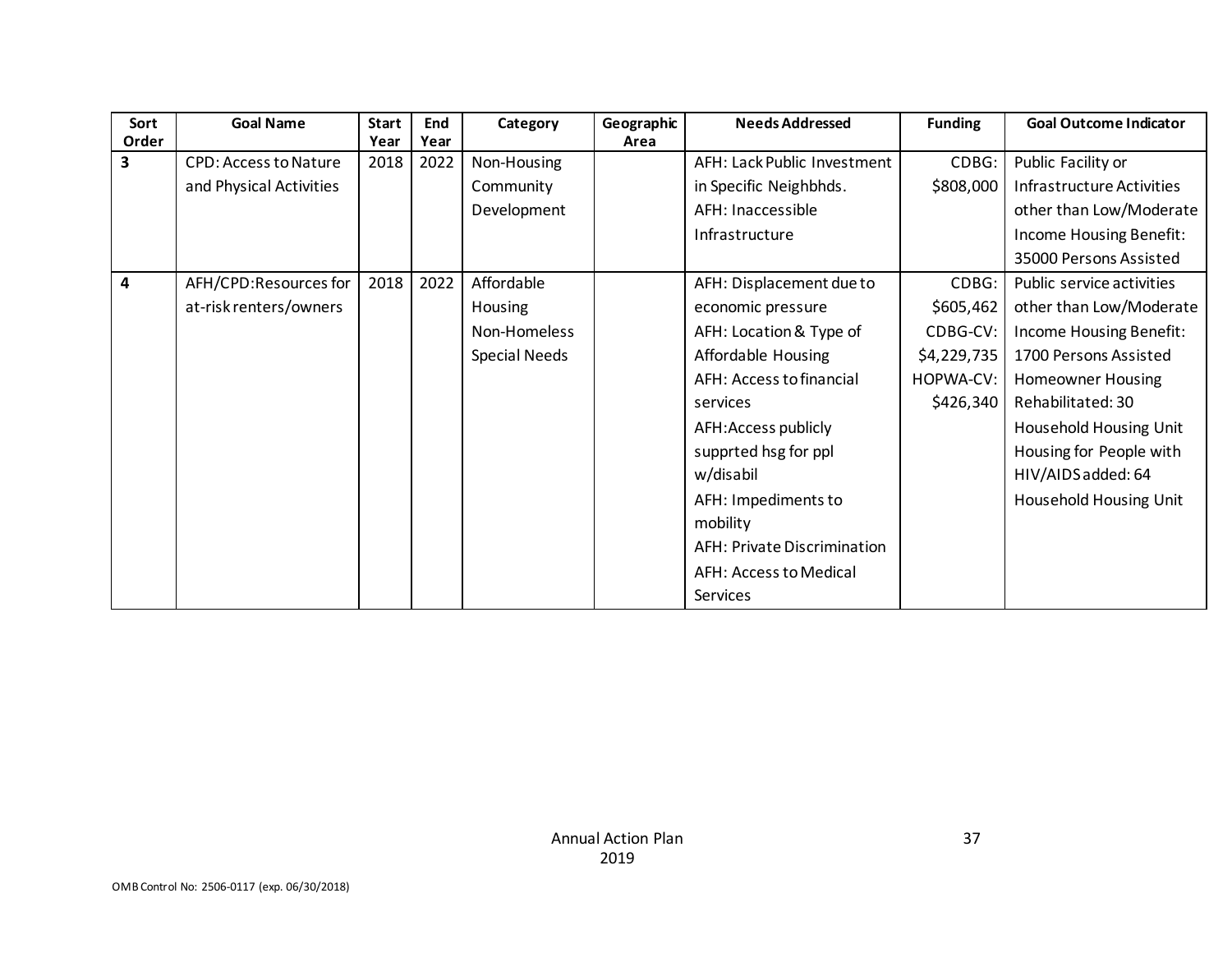| Sort  | <b>Goal Name</b>      | <b>Start</b> | End  | Category   | Geographic | <b>Needs Addressed</b>             | <b>Funding</b> | <b>Goal Outcome Indicator</b> |
|-------|-----------------------|--------------|------|------------|------------|------------------------------------|----------------|-------------------------------|
| Order |                       | Year         | Year |            | Area       |                                    |                |                               |
| 5     | AFH/CPD: Preserve and | 2018         | 2022 | Affordable |            | AFH: Displacement due to           | CDBG:          | Rental units constructed:     |
|       | increase affordable   |              |      | Housing    |            | economic pressure                  | \$651,250      | 22 Household Housing          |
|       | housing               |              |      |            |            | AFH: Location & Type of            | HOME:          | Unit                          |
|       |                       |              |      |            |            | Affordable Housing                 | \$4,043,164    |                               |
|       |                       |              |      |            |            | AFH: Lack Public Investment        |                |                               |
|       |                       |              |      |            |            | in Specific Neighbhds.             |                |                               |
|       |                       |              |      |            |            | AFH: Community Opposition          |                |                               |
|       |                       |              |      |            |            | AFH: Insufficient Investment       |                |                               |
|       |                       |              |      |            |            | in Affordable Housing              |                |                               |
|       |                       |              |      |            |            | AFH: Access to financial           |                |                               |
|       |                       |              |      |            |            | services                           |                |                               |
|       |                       |              |      |            |            | AFH: Availability/Type of          |                |                               |
|       |                       |              |      |            |            | Public Transport.                  |                |                               |
|       |                       |              |      |            |            | AFH: Impediments to                |                |                               |
|       |                       |              |      |            |            | mobility                           |                |                               |
|       |                       |              |      |            |            | <b>AFH: Private Discrimination</b> |                |                               |
|       |                       |              |      |            |            | AFH: Scarcity/High Costs of        |                |                               |
|       |                       |              |      |            |            | Land                               |                |                               |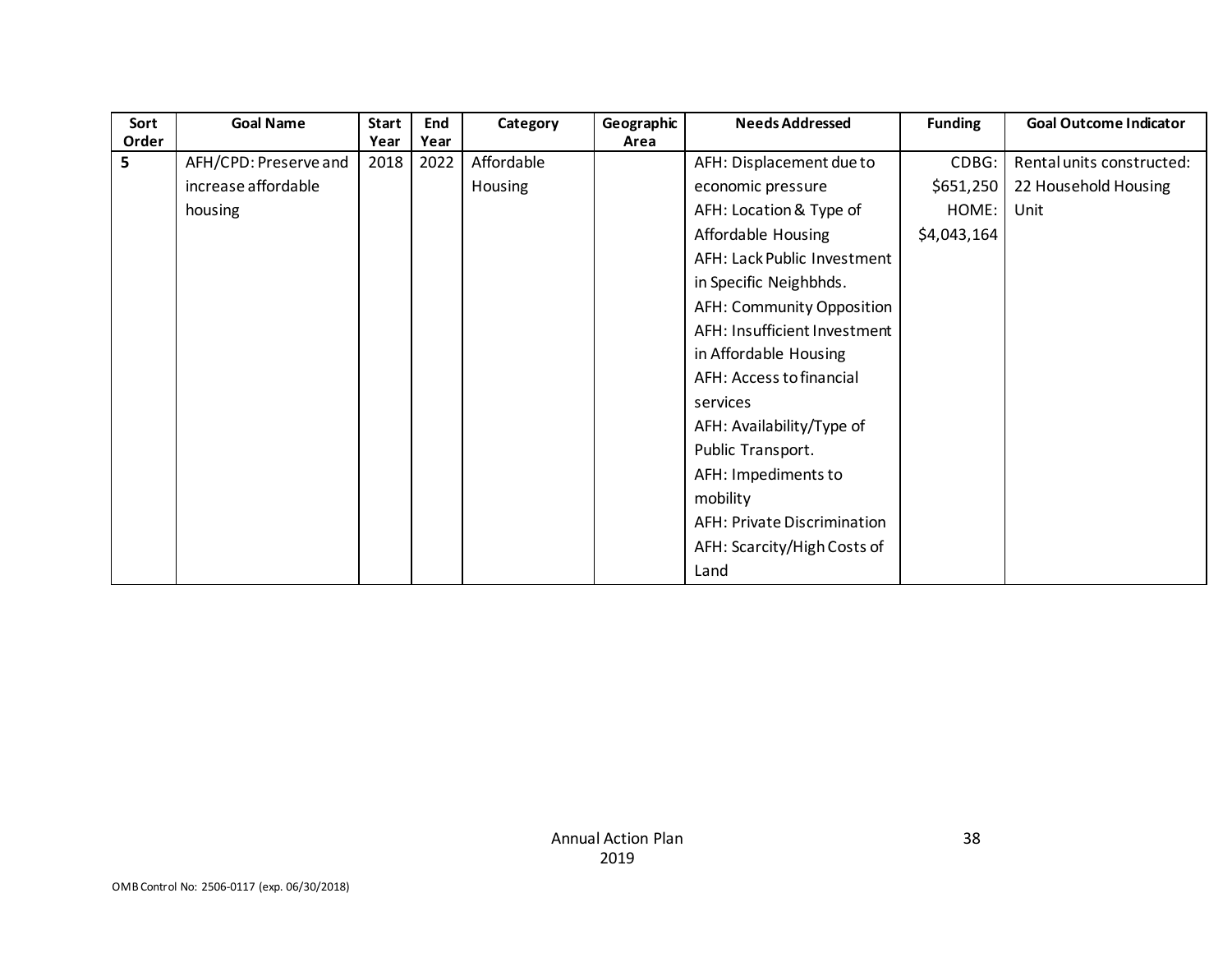| Sort<br>Order           | <b>Goal Name</b>       | <b>Start</b><br>Year | End<br>Year | Category    | Geographic<br>Area | <b>Needs Addressed</b>       | <b>Funding</b> | <b>Goal Outcome Indicator</b> |
|-------------------------|------------------------|----------------------|-------------|-------------|--------------------|------------------------------|----------------|-------------------------------|
| 6                       | AFH/CPD: Promote       | 2018                 | 2022        | Affordable  |                    | AFH: Displacement due to     | CDBG:          | Other: 3 Other                |
|                         | financial security for |                      |             | Housing     |                    | economic pressure            | \$217,000      |                               |
|                         | LMI HHS                |                      |             | Non-Housing |                    | AFH: Location & Type of      |                |                               |
|                         |                        |                      |             | Community   |                    | Affordable Housing           |                |                               |
|                         |                        |                      |             | Development |                    | AFH: Lack Public Investment  |                |                               |
|                         |                        |                      |             |             |                    | in Specific Neighbhds.       |                |                               |
|                         |                        |                      |             |             |                    | AFH: Lack of Afford, Access. |                |                               |
|                         |                        |                      |             |             |                    | Hsg in Range of Sizes        |                |                               |
|                         |                        |                      |             |             |                    | AFH: Access to financial     |                |                               |
|                         |                        |                      |             |             |                    | services                     |                |                               |
|                         |                        |                      |             |             |                    | AFH: Impediments to          |                |                               |
|                         |                        |                      |             |             |                    | mobility                     |                |                               |
| $\overline{\mathbf{z}}$ | AFH/CPD: Initiatives   | 2018                 | 2022        | Non-Housing |                    | AFH: Impediments to          | CDBG:          | Public Facility or            |
|                         | support marginalized   |                      |             | Community   |                    | mobility                     | \$400,000      | Infrastructure Activities     |
|                         | groups                 |                      |             | Development |                    | <b>AFH: Lack Private</b>     |                | other than Low/Moderate       |
|                         |                        |                      |             |             |                    | Investment in Specific       |                | Income Housing Benefit:       |
|                         |                        |                      |             |             |                    | Neighbhds                    |                | 150 Persons Assisted          |
|                         |                        |                      |             |             |                    | AFH: Lack of                 |                |                               |
|                         |                        |                      |             |             |                    | Educational/Employment       |                |                               |
|                         |                        |                      |             |             |                    | Spprt for LMI                |                |                               |
|                         |                        |                      |             |             |                    | AFH: Scarcity/High Costs of  |                |                               |
|                         |                        |                      |             |             |                    | Land                         |                |                               |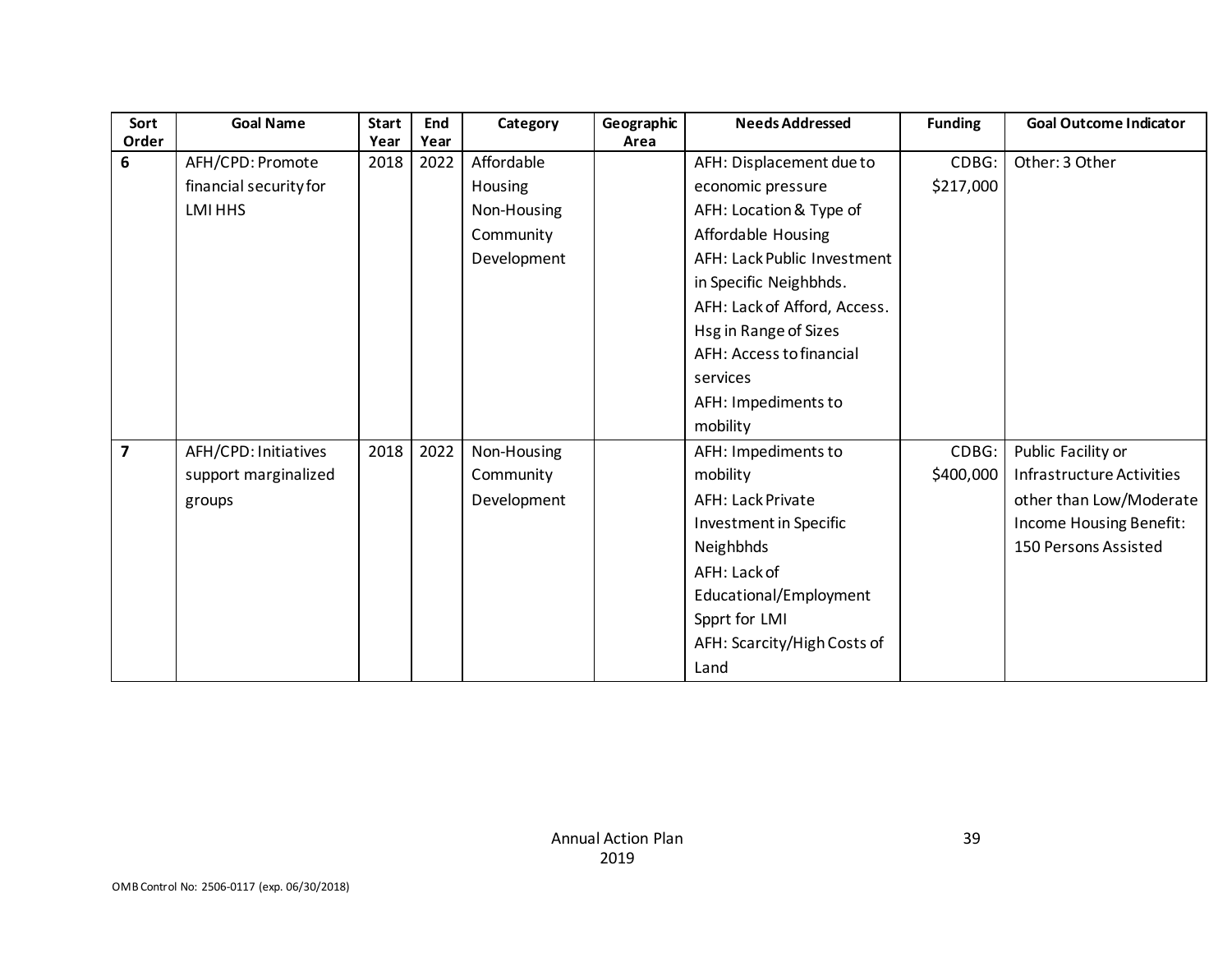| Sort  | <b>Goal Name</b>   | <b>Start</b> | End  | Category              | Geographic | <b>Needs Addressed</b>            | <b>Funding</b> | <b>Goal Outcome Indicator</b> |
|-------|--------------------|--------------|------|-----------------------|------------|-----------------------------------|----------------|-------------------------------|
| Order |                    | Year         | Year |                       | Area       |                                   |                |                               |
| 8     | AFH/CPD: Equitable | 2018         | 2022 | <b>Public Housing</b> |            | AFH: Impediments to               | CDBG:          | Public Facility or            |
|       | investment across  |              |      | Non-Housing           |            | mobility                          | \$1,430,000    | Infrastructure Activities     |
|       | communities        |              |      | Community             |            | <b>AFH: Lack Private</b>          |                | other than Low/Moderate       |
|       |                    |              |      | Development           |            | Investment in Specific            |                | Income Housing Benefit:       |
|       |                    |              |      |                       |            | Neighbhds                         |                | 400 Persons Assisted          |
|       |                    |              |      |                       |            | AFH: Lack of                      |                |                               |
|       |                    |              |      |                       |            | Educational/Employment            |                |                               |
|       |                    |              |      |                       |            | Spprt for LMI                     |                |                               |
|       |                    |              |      |                       |            | AFH: Scarcity/High Costs of       |                |                               |
|       |                    |              |      |                       |            | Land                              |                |                               |
|       |                    |              |      |                       |            | AFH: Historic Siting of           |                |                               |
|       |                    |              |      |                       |            | <b>Publicly Supported Housing</b> |                |                               |
|       |                    |              |      |                       |            | AFH: Historic Disinvestment       |                |                               |
|       |                    |              |      |                       |            | in Public Hsg Community           |                |                               |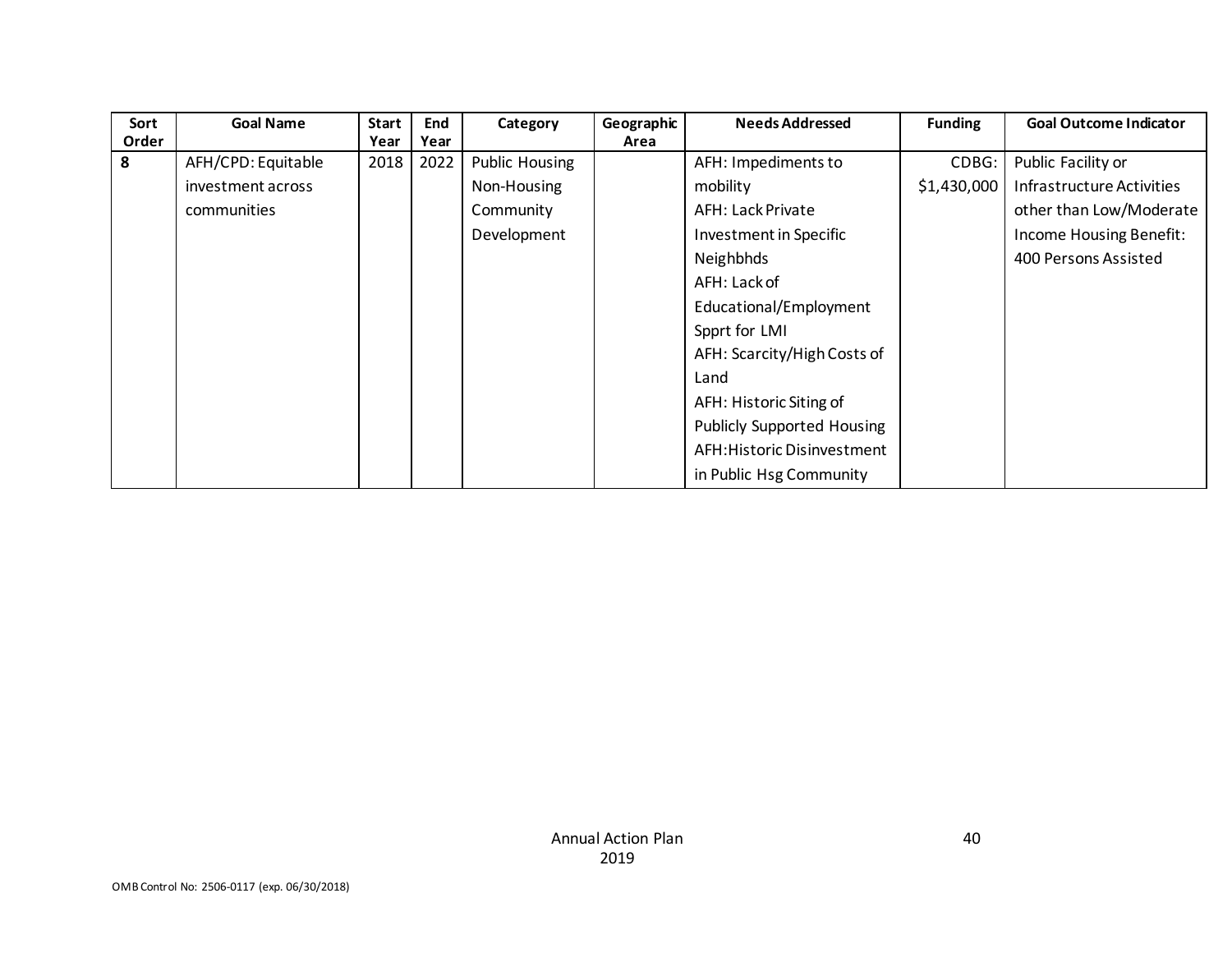| Sort         | <b>Goal Name</b>              | <b>Start</b> | End  | Category              | Geographic | <b>Needs Addressed</b>        | <b>Funding</b> | <b>Goal Outcome Indicator</b> |
|--------------|-------------------------------|--------------|------|-----------------------|------------|-------------------------------|----------------|-------------------------------|
| Order        |                               | Year         | Year |                       | Area       |                               |                |                               |
| $\mathbf{9}$ | AFH/CPD: Provide              | 2018         | 2022 | Affordable            |            | AFH: Displacement due to      | CDBG:          | <b>Homeowner Housing</b>      |
|              | housing/services to           |              |      | Housing               |            | economic pressure             | \$449,917      | Rehabilitated: 500            |
|              | seniors                       |              |      | <b>Public Housing</b> |            | AFH: Location & Type of       |                | Household Housing Unit        |
|              |                               |              |      |                       |            | Affordable Housing            |                |                               |
|              |                               |              |      |                       |            | AFH: Lack of Afford, Access.  |                |                               |
|              |                               |              |      |                       |            | Hsg in Range of Sizes         |                |                               |
|              |                               |              |      |                       |            | AFH: Lack of Afford. in-      |                |                               |
|              |                               |              |      |                       |            | Home/Com Based Spprt          |                |                               |
|              |                               |              |      |                       |            | Serv.                         |                |                               |
|              |                               |              |      |                       |            | AFH: Lack of Afford           |                |                               |
|              |                               |              |      |                       |            | Integrated Hsg-Ind w/Supp     |                |                               |
|              |                               |              |      |                       |            | Serv                          |                |                               |
|              |                               |              |      |                       |            | AFH: Lack of Hsg              |                |                               |
|              |                               |              |      |                       |            | Accessibility Modification    |                |                               |
|              |                               |              |      |                       |            | Assist                        |                |                               |
|              |                               |              |      |                       |            | AFH: Lack Private             |                |                               |
|              |                               |              |      |                       |            | <b>Investment in Specific</b> |                |                               |
|              |                               |              |      |                       |            | Neighbhds                     |                |                               |
| 10           | <b>CPD: Increase Disaster</b> | 2018         | 2022 | Affordable            |            | AFH: Inaccessible             |                | Other: 1 Other                |
|              | Readiness                     |              |      | Housing               |            | Infrastructure                |                |                               |
|              |                               |              |      | <b>Public Housing</b> |            | AFH: Inaccessible             |                |                               |
|              |                               |              |      | Homeless              |            | Government                    |                |                               |
|              |                               |              |      | Non-Homeless          |            | Facilities/Services           |                |                               |
|              |                               |              |      | <b>Special Needs</b>  |            |                               |                |                               |
|              |                               |              |      | Non-Housing           |            |                               |                |                               |
|              |                               |              |      | Community             |            |                               |                |                               |
|              |                               |              |      | Development           |            |                               |                |                               |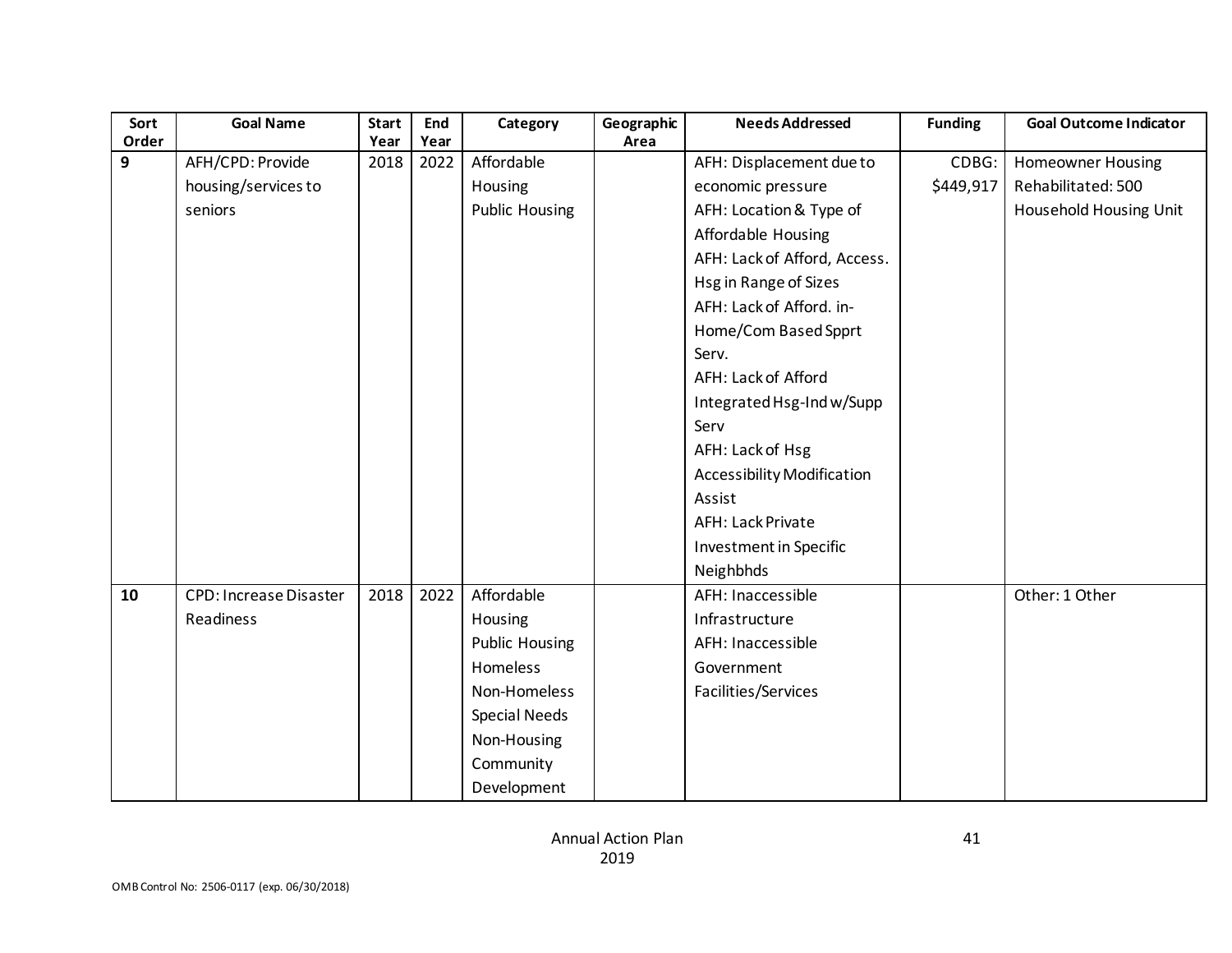| Sort  | <b>Goal Name</b>     | <b>Start</b> | End  | Category | Geographic | <b>Needs Addressed</b>            | <b>Funding</b> | <b>Goal Outcome Indicator</b> |
|-------|----------------------|--------------|------|----------|------------|-----------------------------------|----------------|-------------------------------|
| Order |                      | Year         | Year |          | Area       |                                   |                |                               |
| 11    | AFH: Engage          | 2018         | 2022 | Outreach |            | AFH: Displacement due to          |                | Other: 5 Other                |
|       | communities in civic |              |      |          |            | economic pressure                 |                |                               |
|       | participation        |              |      |          |            | AFH: Location & Type of           |                |                               |
|       |                      |              |      |          |            | Affordable Housing                |                |                               |
|       |                      |              |      |          |            | AFH: Lack Public Investment       |                |                               |
|       |                      |              |      |          |            | in Specific Neighbhds.            |                |                               |
|       |                      |              |      |          |            | AFH: Community Opposition         |                |                               |
|       |                      |              |      |          |            | AFH: Admissions, occupancy        |                |                               |
|       |                      |              |      |          |            | policies & procedures             |                |                               |
|       |                      |              |      |          |            | AFH: Impediments to               |                |                               |
|       |                      |              |      |          |            | mobility                          |                |                               |
|       |                      |              |      |          |            | AFH: Lack Private                 |                |                               |
|       |                      |              |      |          |            | Investment in Specific            |                |                               |
|       |                      |              |      |          |            | Neighbhds                         |                |                               |
|       |                      |              |      |          |            | AFH: Marketing/Screening          |                |                               |
|       |                      |              |      |          |            | Practices in Private Hsg          |                |                               |
|       |                      |              |      |          |            | AFH: Historic Siting of           |                |                               |
|       |                      |              |      |          |            | <b>Publicly Supported Housing</b> |                |                               |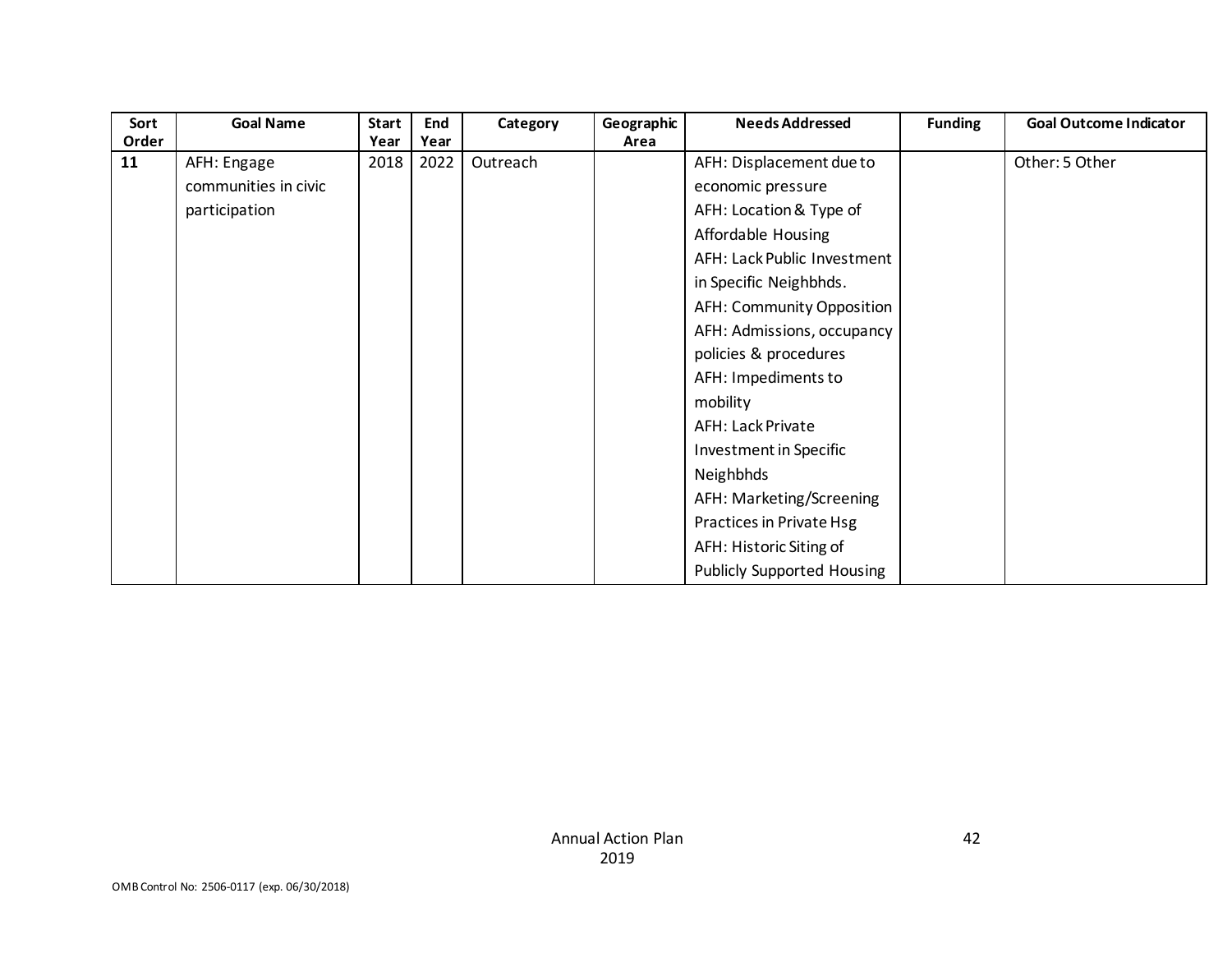| Sort  | <b>Goal Name</b>         | <b>Start</b> | End  | Category              | Geographic | <b>Needs Addressed</b>       | <b>Funding</b> | <b>Goal Outcome Indicator</b> |
|-------|--------------------------|--------------|------|-----------------------|------------|------------------------------|----------------|-------------------------------|
| Order |                          | Year         | Year |                       | Area       |                              |                |                               |
| 12    | AFH: Services to those   | 2018         | 2022 | Affordable            |            | AFH: Location & Type of      |                | Other: 4 Other                |
|       | with different abilities |              |      | Housing               |            | Affordable Housing           |                |                               |
|       |                          |              |      | <b>Public Housing</b> |            | AFH: Lack of Afford, Access. |                |                               |
|       |                          |              |      | Non-Homeless          |            | Hsg in Range of Sizes        |                |                               |
|       |                          |              |      | <b>Special Needs</b>  |            | AFH: Access publicly         |                |                               |
|       |                          |              |      |                       |            | supprted hsg for ppl         |                |                               |
|       |                          |              |      |                       |            | w/disabil                    |                |                               |
|       |                          |              |      |                       |            | AFH: Admissions, occupancy   |                |                               |
|       |                          |              |      |                       |            | policies & procedures        |                |                               |
|       |                          |              |      |                       |            | AFH: Lack of Afford          |                |                               |
|       |                          |              |      |                       |            | Integrated Hsg-Ind w/Supp    |                |                               |
|       |                          |              |      |                       |            | Serv                         |                |                               |
|       |                          |              |      |                       |            | AFH: Lack of Hsg             |                |                               |
|       |                          |              |      |                       |            | Accessibility Modification   |                |                               |
|       |                          |              |      |                       |            | Assist                       |                |                               |
|       |                          |              |      |                       |            | AFH: Private Discrimination  |                |                               |
|       |                          |              |      |                       |            | AFH: Access to Medical       |                |                               |
|       |                          |              |      |                       |            | Services                     |                |                               |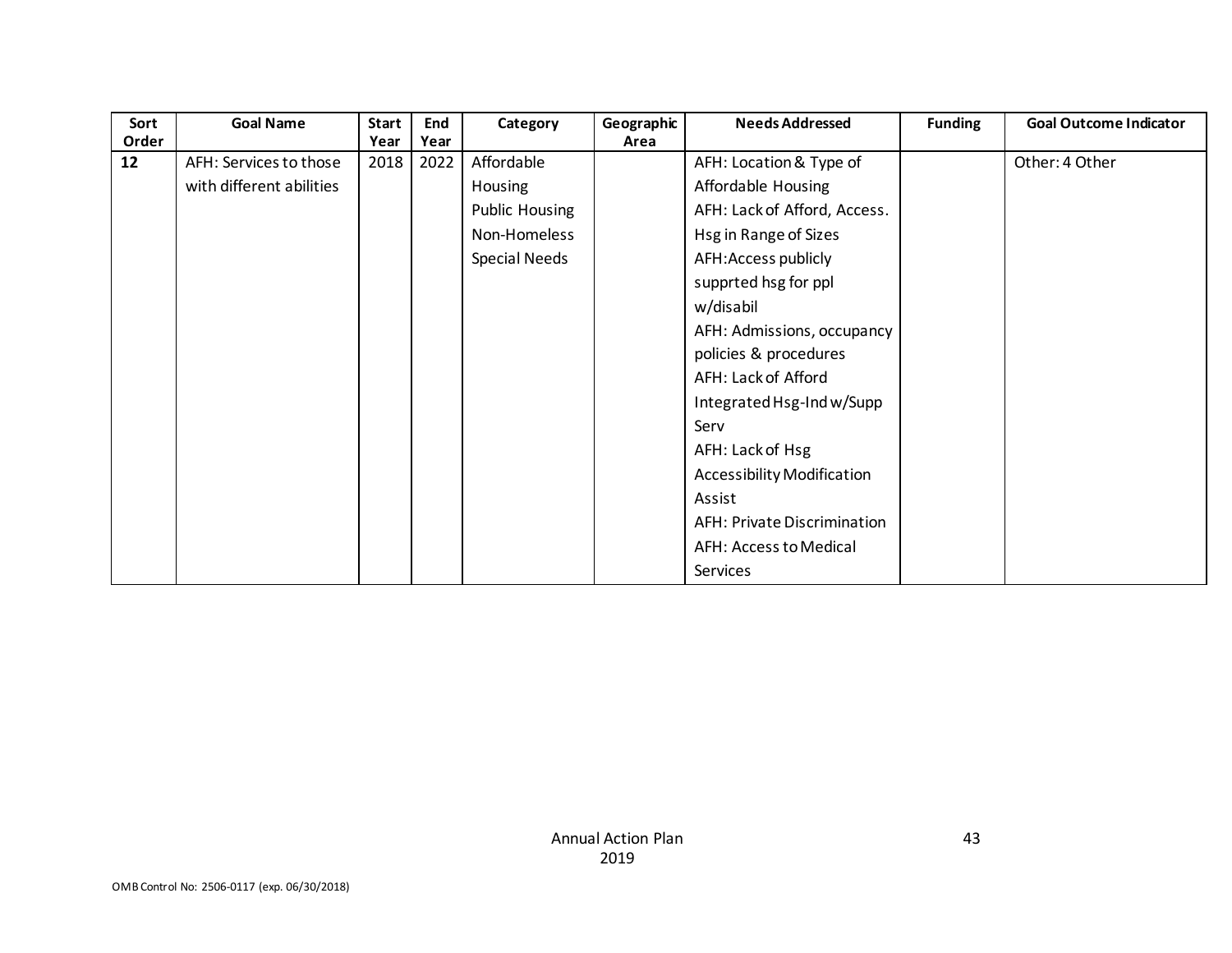| Sort  | <b>Goal Name</b>    | <b>Start</b> | End  | Category              | Geographic | <b>Needs Addressed</b>       | <b>Funding</b> | <b>Goal Outcome Indicator</b> |
|-------|---------------------|--------------|------|-----------------------|------------|------------------------------|----------------|-------------------------------|
| Order |                     | Year         | Year |                       | Area       |                              |                |                               |
| 13    | AFH: Provide more   | 2018         | 2022 | Affordable            |            | AFH: Displacement due to     |                | Other: 5 Other                |
|       | housing choices for |              |      | <b>Housing</b>        |            | economic pressure            |                |                               |
|       | families            |              |      | <b>Public Housing</b> |            | AFH: Location & Type of      |                |                               |
|       |                     |              |      |                       |            | Affordable Housing           |                |                               |
|       |                     |              |      |                       |            | AFH: Land Use and Zoning     |                |                               |
|       |                     |              |      |                       |            | Laws                         |                |                               |
|       |                     |              |      |                       |            | AFH: Insufficient Investment |                |                               |
|       |                     |              |      |                       |            | in Affordable Housing        |                |                               |
|       |                     |              |      |                       |            | AFH: Lack of Afford, Access. |                |                               |
|       |                     |              |      |                       |            | Hsg in Range of Sizes        |                |                               |
|       |                     |              |      |                       |            | AFH: Admissions, occupancy   |                |                               |
|       |                     |              |      |                       |            | policies & procedures        |                |                               |
|       |                     |              |      |                       |            | <b>AFH: Lack Private</b>     |                |                               |
|       |                     |              |      |                       |            | Investment in Specific       |                |                               |
|       |                     |              |      |                       |            | Neighbhds                    |                |                               |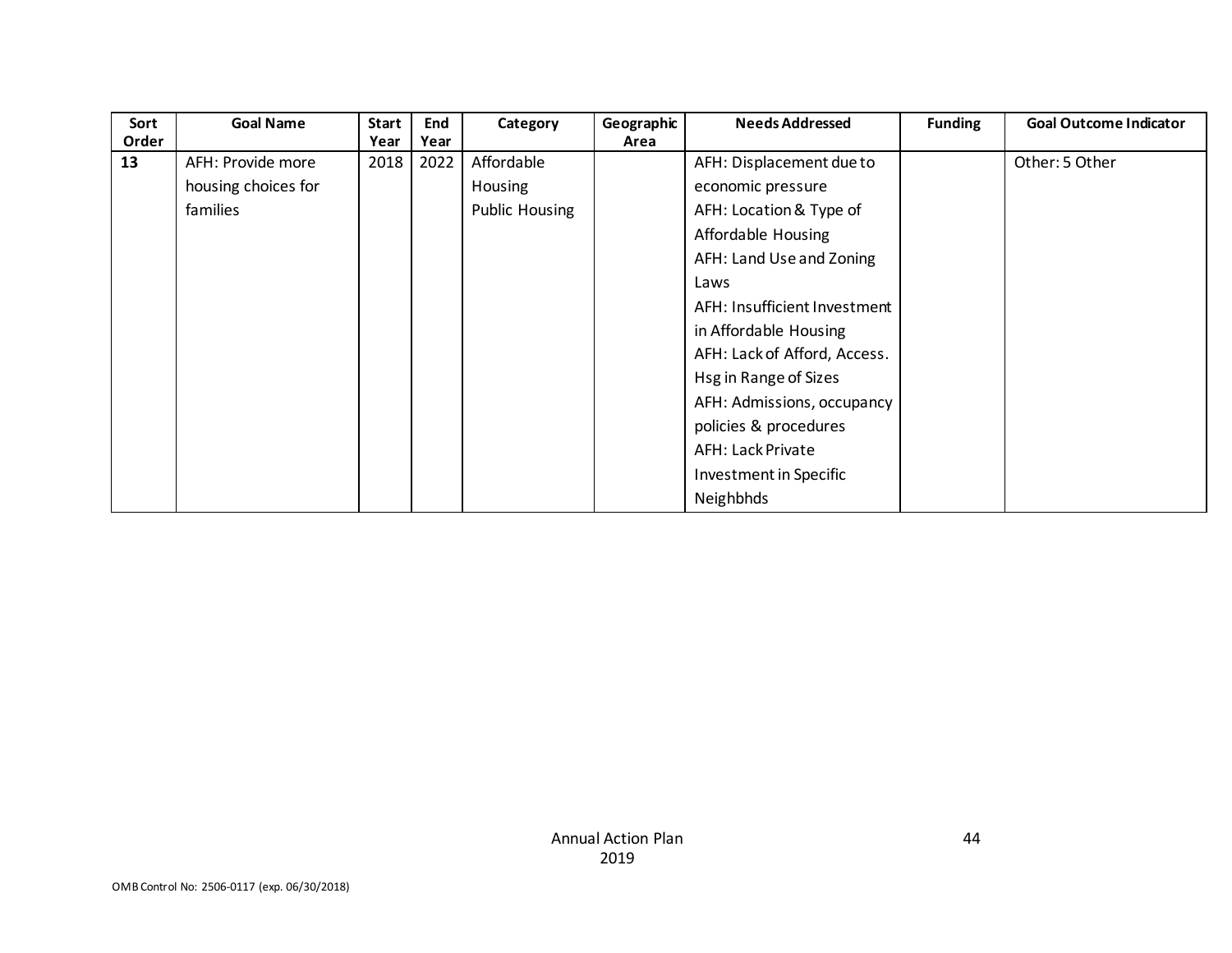| Sort<br>Order | <b>Goal Name</b>      | <b>Start</b><br>Year | End<br>Year | Category              | Geographic<br>Area | <b>Needs Addressed</b>             | <b>Funding</b> | <b>Goal Outcome Indicator</b> |
|---------------|-----------------------|----------------------|-------------|-----------------------|--------------------|------------------------------------|----------------|-------------------------------|
| 14            | AFH: Increase housing | 2018                 | 2022        | Homeless              |                    | AFH: Displacement due to           |                | Other: 3 Other                |
|               | options for homeless  |                      |             |                       |                    | economic pressure                  |                |                               |
|               | families              |                      |             |                       |                    | AFH: Location & Type of            |                |                               |
|               |                       |                      |             |                       |                    | Affordable Housing                 |                |                               |
|               |                       |                      |             |                       |                    | AFH: Insufficient Investment       |                |                               |
|               |                       |                      |             |                       |                    | in Affordable Housing              |                |                               |
|               |                       |                      |             |                       |                    | AFH: Lack of Afford, Access.       |                |                               |
|               |                       |                      |             |                       |                    | Hsg in Range of Sizes              |                |                               |
|               |                       |                      |             |                       |                    | AFH: Lack of Afford                |                |                               |
|               |                       |                      |             |                       |                    | Integrated Hsg-Ind w/Supp          |                |                               |
|               |                       |                      |             |                       |                    | Serv                               |                |                               |
|               |                       |                      |             |                       |                    | <b>AFH: Private Discrimination</b> |                |                               |
|               |                       |                      |             |                       |                    | AFH: Source of Income              |                |                               |
|               |                       |                      |             |                       |                    |                                    |                |                               |
|               |                       |                      |             |                       |                    | Discrimination                     |                |                               |
| 15            | AFH: Promote          | 2018                 | 2022        | Affordable            |                    | AFH: Displacement due to           |                | Other: 2 Other                |
|               | equitable growth in   |                      |             | Housing               |                    | economic pressure                  |                |                               |
|               | new development       |                      |             | <b>Public Housing</b> |                    | AFH: Location & Type of            |                |                               |
|               |                       |                      |             | Non-Housing           |                    | Affordable Housing                 |                |                               |
|               |                       |                      |             | Community             |                    | AFH: Land Use and Zoning           |                |                               |
|               |                       |                      |             | Development           |                    | Laws                               |                |                               |
|               |                       |                      |             |                       |                    | AFH: Insufficient Investment       |                |                               |
|               |                       |                      |             |                       |                    | in Affordable Housing              |                |                               |
|               |                       |                      |             |                       |                    | AFH: Lack of Afford, Access.       |                |                               |
|               |                       |                      |             |                       |                    | Hsg in Range of Sizes              |                |                               |
|               |                       |                      |             |                       |                    | AFH: Impediments to                |                |                               |
|               |                       |                      |             |                       |                    | mobility                           |                |                               |
|               |                       |                      |             |                       |                    | AFH: Scarcity/High Costs of        |                |                               |
|               |                       |                      |             |                       |                    | Land                               |                |                               |

Annual Action Plan 2019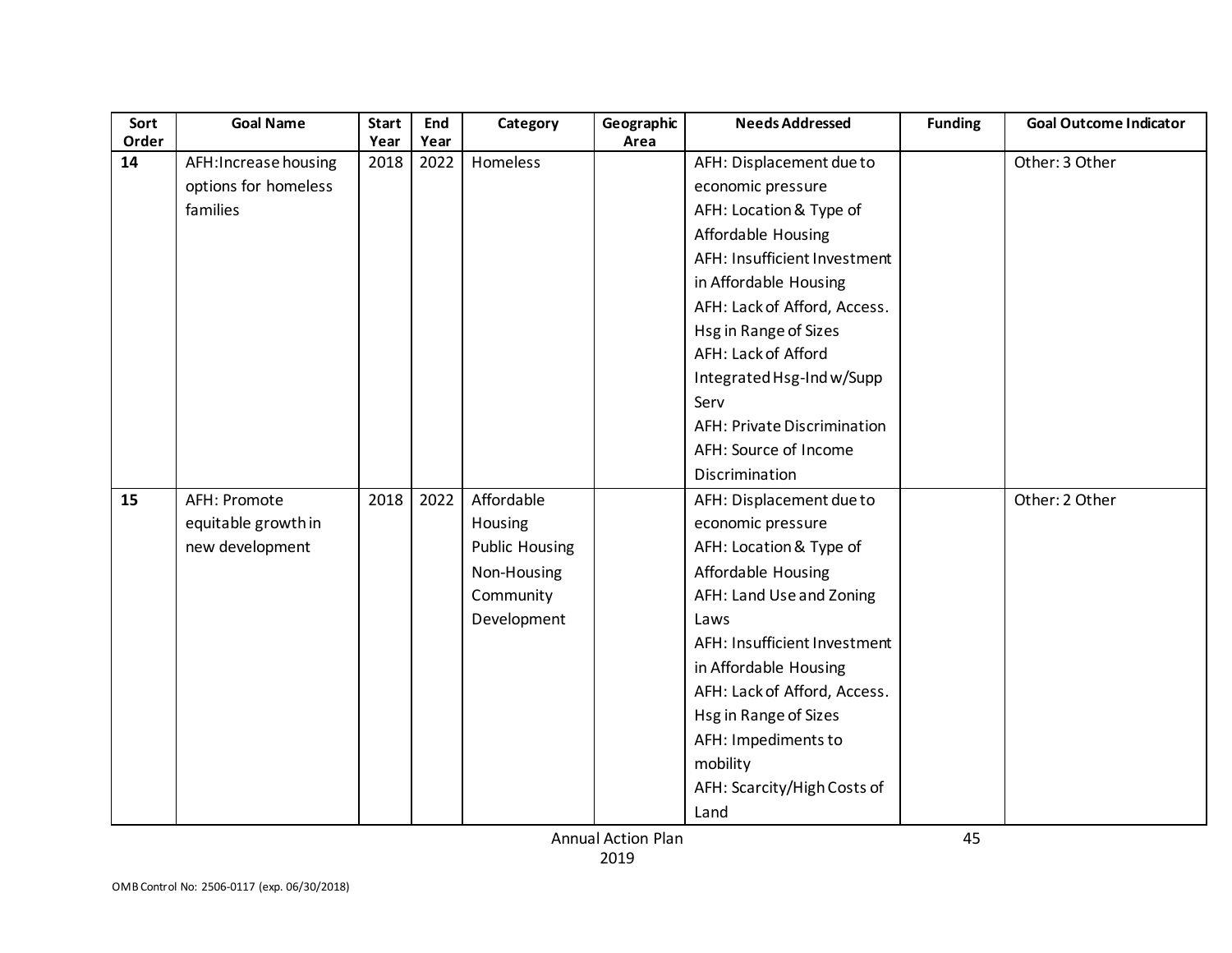| Sort<br>Order | <b>Goal Name</b>     | <b>Start</b><br>Year | End<br>Year | Category    | Geographic<br>Area | <b>Needs Addressed</b>       | <b>Funding</b> | <b>Goal Outcome Indicator</b> |
|---------------|----------------------|----------------------|-------------|-------------|--------------------|------------------------------|----------------|-------------------------------|
| 16            | AFH:Strong community | 2018                 | 2022        | Non-Housing |                    | AFH: Displacement due to     |                | Other: 4 Other                |
|               | despite displacement |                      |             | Community   |                    | economic pressure            |                |                               |
|               | pressure             |                      |             | Development |                    | AFH: Lack Public Investment  |                |                               |
|               |                      |                      |             |             |                    | in Specific Neighbhds.       |                |                               |
|               |                      |                      |             |             |                    | AFH: Land Use and Zoning     |                |                               |
|               |                      |                      |             |             |                    | Laws                         |                |                               |
|               |                      |                      |             |             |                    | AFH: Lack of Afford, Access. |                |                               |
|               |                      |                      |             |             |                    | Hsg in Range of Sizes        |                |                               |
|               |                      |                      |             |             |                    | AFH: Impediments to          |                |                               |
|               |                      |                      |             |             |                    | mobility                     |                |                               |
|               |                      |                      |             |             |                    | AFH: Lack Private            |                |                               |
|               |                      |                      |             |             |                    | Investment in Specific       |                |                               |
|               |                      |                      |             |             |                    | Neighbhds                    |                |                               |
|               |                      |                      |             |             |                    | AFH: Scarcity/High Costs of  |                |                               |
|               |                      |                      |             |             |                    | Land                         |                |                               |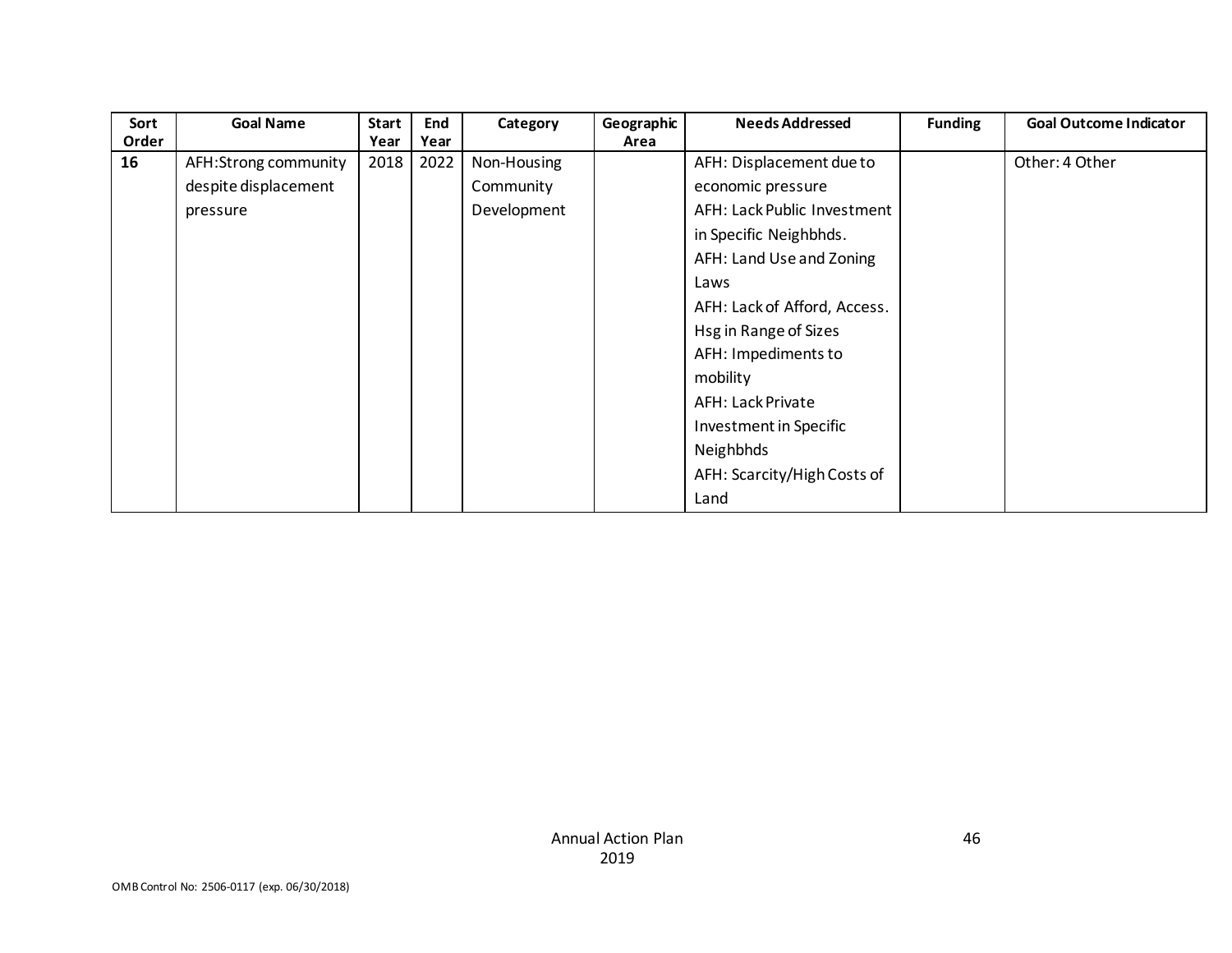| Sort<br>Order | <b>Goal Name</b>      | <b>Start</b><br>Year | End<br>Year | Category    | Geographic<br>Area | <b>Needs Addressed</b>       | <b>Funding</b> | <b>Goal Outcome Indicator</b> |
|---------------|-----------------------|----------------------|-------------|-------------|--------------------|------------------------------|----------------|-------------------------------|
| 17            | AFH: Stay accountable | 2018                 | 2022        | Affordable  |                    | AFH: Displacement due to     |                | Other: 3 Other                |
|               | to Comprehensive GM   |                      |             | Housing     |                    | economic pressure            |                |                               |
|               | Plan                  |                      |             | Non-Housing |                    | AFH: Location & Type of      |                |                               |
|               |                       |                      |             | Community   |                    | Affordable Housing           |                |                               |
|               |                       |                      |             | Development |                    | AFH: Lack Public Investment  |                |                               |
|               |                       |                      |             |             |                    | in Specific Neighbhds.       |                |                               |
|               |                       |                      |             |             |                    | AFH: Land Use and Zoning     |                |                               |
|               |                       |                      |             |             |                    | Laws                         |                |                               |
|               |                       |                      |             |             |                    | AFH: Community Opposition    |                |                               |
|               |                       |                      |             |             |                    | AFH: Insufficient Investment |                |                               |
|               |                       |                      |             |             |                    | in Affordable Housing        |                |                               |
|               |                       |                      |             |             |                    | AFH: Lack of Afford, Access. |                |                               |
|               |                       |                      |             |             |                    | Hsg in Range of Sizes        |                |                               |
|               |                       |                      |             |             |                    | AFH: Access to financial     |                |                               |
|               |                       |                      |             |             |                    | services                     |                |                               |
|               |                       |                      |             |             |                    | AFH: Availability/Type of    |                |                               |
|               |                       |                      |             |             |                    | Public Transport.            |                |                               |
|               |                       |                      |             |             |                    | AFH: Impediments to          |                |                               |
|               |                       |                      |             |             |                    | mobility                     |                |                               |
|               |                       |                      |             |             |                    | AFH: Private Discrimination  |                |                               |
|               |                       |                      |             |             |                    | AFH: Scarcity/High Costs of  |                |                               |
|               |                       |                      |             |             |                    | Land                         |                |                               |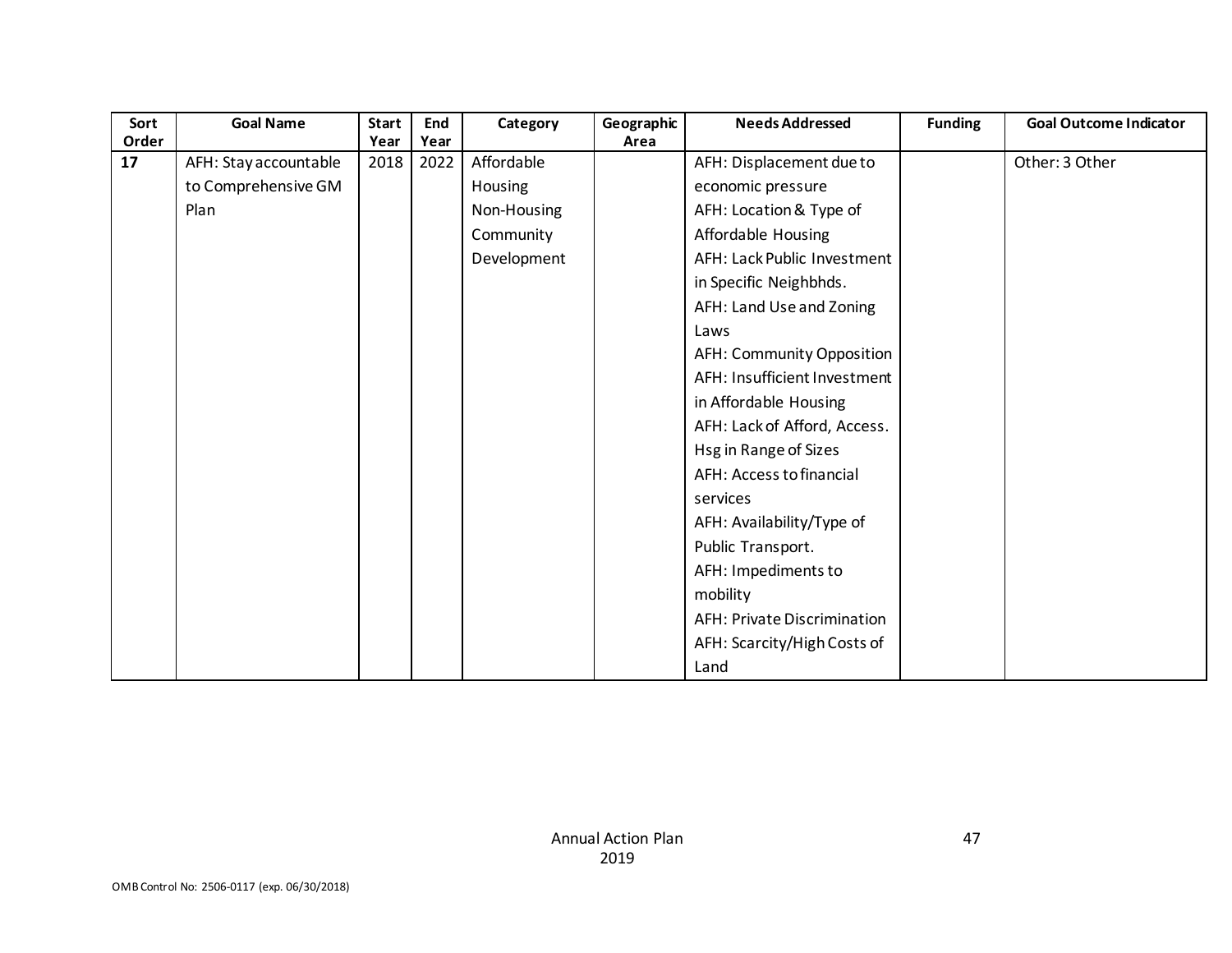| Sort<br>Order | <b>Goal Name</b>            | <b>Start</b> | End<br>Year | Category    | Geographic<br>Area | <b>Needs Addressed</b>      | <b>Funding</b> | <b>Goal Outcome Indicator</b> |
|---------------|-----------------------------|--------------|-------------|-------------|--------------------|-----------------------------|----------------|-------------------------------|
| 18            |                             | Year         |             |             |                    | AFH: Lack Public Investment |                |                               |
|               | <b>AFH: All communities</b> | 2018         | 2022        | Non-Housing |                    |                             |                | Other: 3 Other                |
|               | are environmentally         |              |             | Community   |                    | in Specific Neighbhds.      |                |                               |
|               | sound                       |              |             | Development |                    | AFH: Land Use and Zoning    |                |                               |
|               |                             |              |             |             |                    | Laws                        |                |                               |
|               |                             |              |             |             |                    | AFH: Lack Private           |                |                               |
|               |                             |              |             |             |                    | Investment in Specific      |                |                               |
|               |                             |              |             |             |                    | Neighbhds                   |                |                               |
|               |                             |              |             |             |                    | AFH: Location of            |                |                               |
|               |                             |              |             |             |                    | <b>Environmental Health</b> |                |                               |
|               |                             |              |             |             |                    | Hazards                     |                |                               |
| 19            | AFH: Pursue best            | 2018         | 2022        | Non-Housing |                    | AFH: Land Use and Zoning    |                | Other: 4 Other                |
|               | practices to end biases     |              |             | Community   |                    | Laws                        |                |                               |
|               |                             |              |             |             |                    |                             |                |                               |
|               |                             |              |             | Development |                    | AFH: Community Opposition   |                |                               |
|               |                             |              |             |             |                    | AFH: Impediments to         |                |                               |
|               |                             |              |             |             |                    | mobility                    |                |                               |
|               |                             |              |             |             |                    | AFH: Lack Private           |                |                               |
|               |                             |              |             |             |                    | Investment in Specific      |                |                               |
|               |                             |              |             |             |                    | Neighbhds                   |                |                               |
|               |                             |              |             |             |                    | AFH: Private Discrimination |                |                               |
|               |                             |              |             |             |                    | AFH: Source of Income       |                |                               |
|               |                             |              |             |             |                    | Discrimination              |                |                               |
|               |                             |              |             |             |                    | AFH: Marketing/Screening    |                |                               |
|               |                             |              |             |             |                    |                             |                |                               |
|               |                             |              |             |             |                    | Practices in Private Hsg    |                |                               |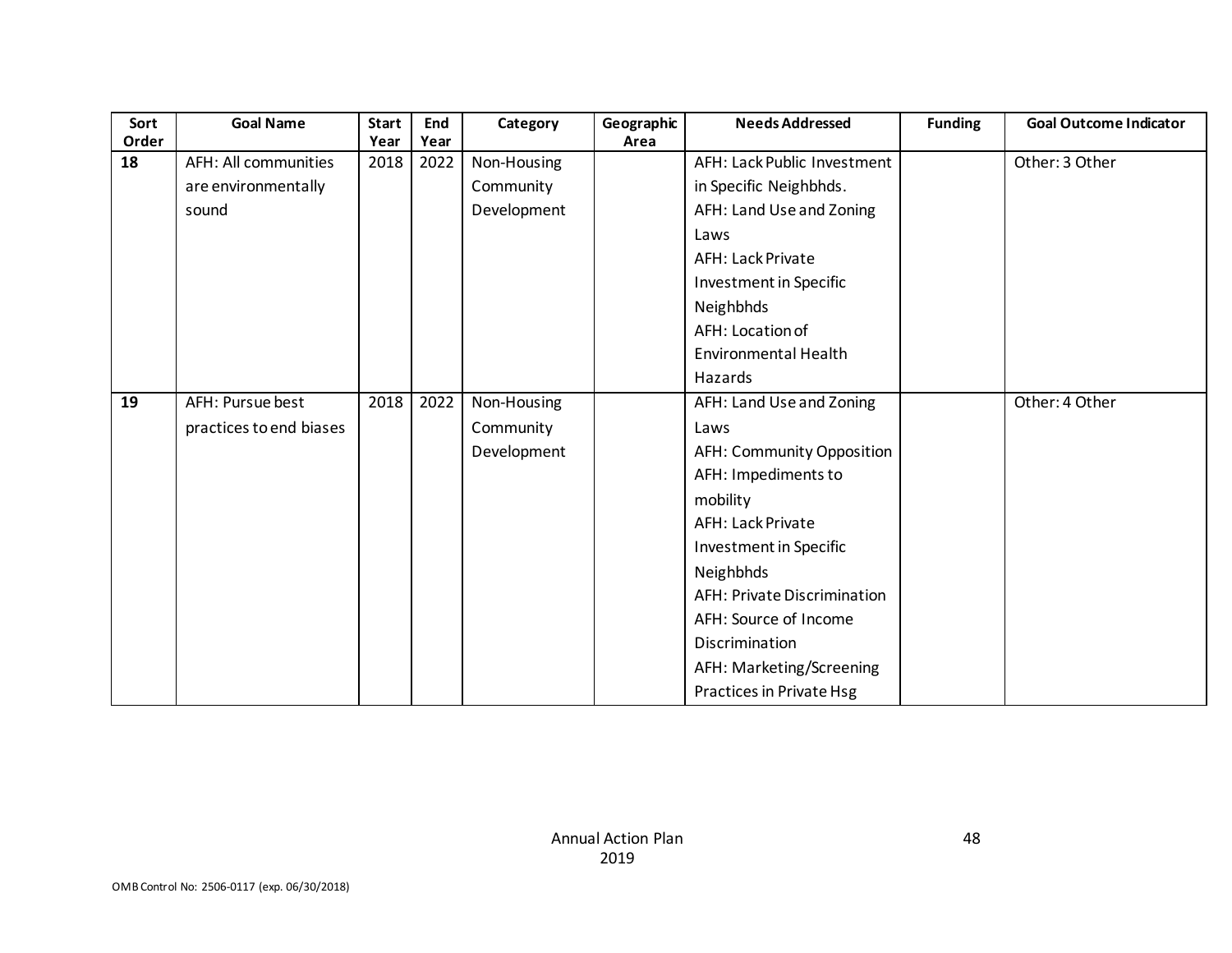| Sort  | <b>Goal Name</b>         | <b>Start</b> | End  | Category              | Geographic | <b>Needs Addressed</b>        | <b>Funding</b> | <b>Goal Outcome Indicator</b> |
|-------|--------------------------|--------------|------|-----------------------|------------|-------------------------------|----------------|-------------------------------|
| Order |                          | Year         | Year |                       | Area       |                               |                |                               |
| 20    | AFH: Combat              | 2018         | 2022 | Affordable            |            | AFH: Insufficient Investment  |                | Other: 3 Other                |
|       | institutional racism and |              |      | Housing               |            | in Affordable Housing         |                |                               |
|       | barriers                 |              |      | Non-Housing           |            | AFH: Lack of State/Local Fair |                |                               |
|       |                          |              |      | Community             |            | <b>Housing Laws</b>           |                |                               |
|       |                          |              |      | Development           |            | AFH: Private Discrimination   |                |                               |
|       |                          |              |      |                       |            | AFH: Source of Income         |                |                               |
|       |                          |              |      |                       |            | Discrimination                |                |                               |
| 21    | AFH: Create supp hsg,    | 2018         | 2022 | Affordable            |            | AFH: Location & Type of       |                | Other: 4 Other                |
|       | reduce barriers for      |              |      | Housing               |            | Affordable Housing            |                |                               |
|       | homeless                 |              |      | <b>Public Housing</b> |            | AFH: Insufficient Investment  |                |                               |
|       |                          |              |      | Homeless              |            | in Affordable Housing         |                |                               |
|       |                          |              |      |                       |            | AFH: Lack of Afford, Access.  |                |                               |
|       |                          |              |      |                       |            | Hsg in Range of Sizes         |                |                               |
|       |                          |              |      |                       |            | AFH: Lack of Afford. in-      |                |                               |
|       |                          |              |      |                       |            | Home/Com Based Spprt          |                |                               |
|       |                          |              |      |                       |            | Serv.                         |                |                               |
|       |                          |              |      |                       |            | AFH: Access publicly          |                |                               |
|       |                          |              |      |                       |            | supprted hsg for ppl          |                |                               |
|       |                          |              |      |                       |            | w/disabil                     |                |                               |
|       |                          |              |      |                       |            | AFH: Admissions, occupancy    |                |                               |
|       |                          |              |      |                       |            | policies & procedures         |                |                               |
|       |                          |              |      |                       |            | AFH: Lack of Afford           |                |                               |
|       |                          |              |      |                       |            | Integrated Hsg-Ind w/Supp     |                |                               |
|       |                          |              |      |                       |            | Serv                          |                |                               |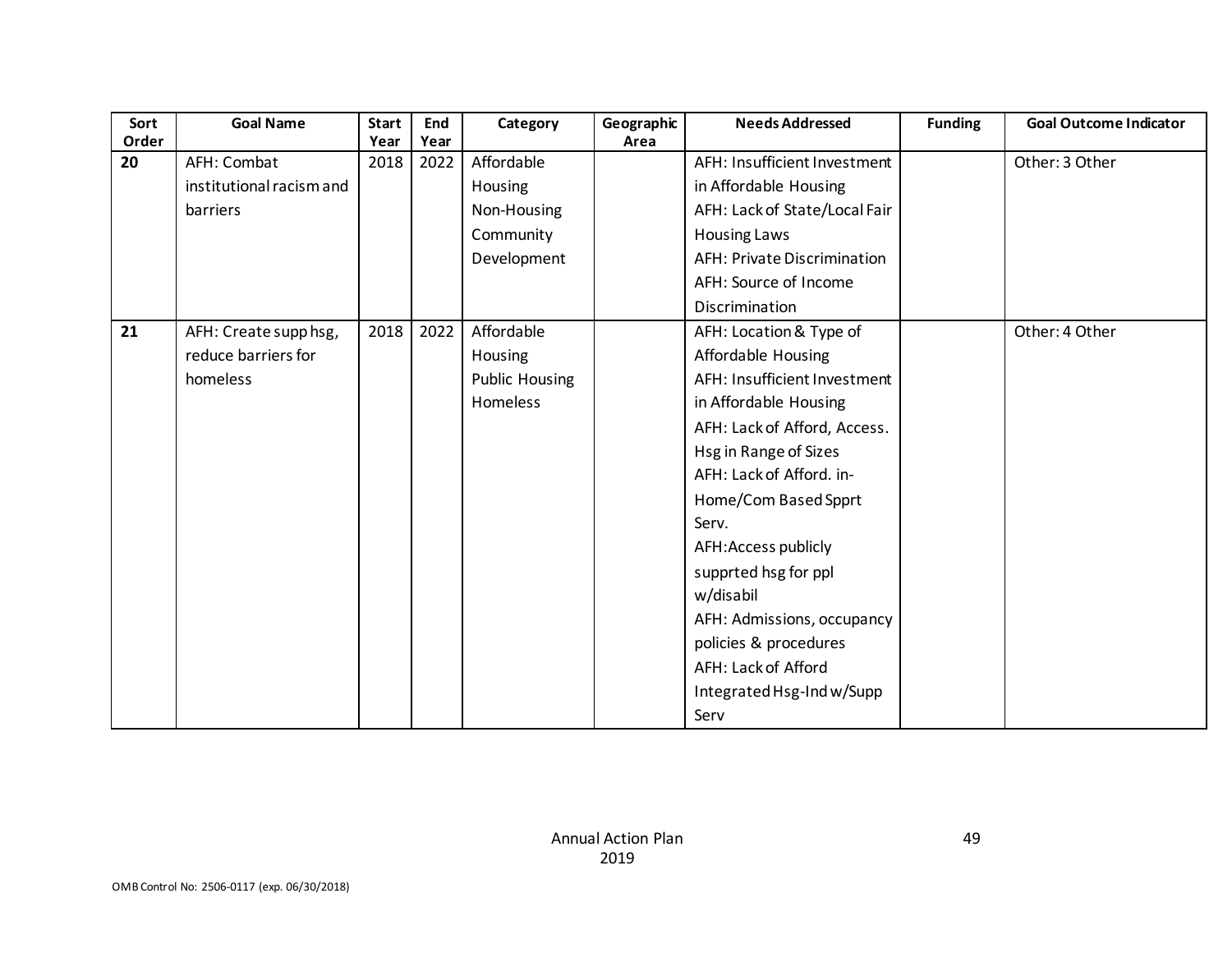| Sort<br>Order | <b>Goal Name</b>      | <b>Start</b><br>Year | End<br>Year | Category              | Geographic<br>Area | <b>Needs Addressed</b>       | <b>Funding</b> | <b>Goal Outcome Indicator</b> |
|---------------|-----------------------|----------------------|-------------|-----------------------|--------------------|------------------------------|----------------|-------------------------------|
| 22            | AFH/CPD: Increase     | 2018                 | 2022        | Non-Housing           |                    | AFH: Inaccessible            |                | Other: 1 Other                |
|               |                       |                      |             |                       |                    | Infrastructure               |                |                               |
|               | access to government  |                      |             | Community             |                    |                              |                |                               |
|               | facilities            |                      |             | Development           |                    | AFH: Inaccessible            |                |                               |
|               |                       |                      |             |                       |                    | Government                   |                |                               |
|               |                       |                      |             |                       |                    | Facilities/Services          |                |                               |
| 23            | AFH: Equitable access | 2018                 | 2022        | Non-Housing           |                    | AFH: Displacement due to     |                | Other: 1 Other                |
|               | and amenities         |                      |             | Community             |                    | economic pressure            |                |                               |
|               | throughout city       |                      |             | Development           |                    | AFH: Land Use and Zoning     |                |                               |
|               |                       |                      |             |                       |                    | Laws                         |                |                               |
|               |                       |                      |             |                       |                    | AFH: Insufficient Investment |                |                               |
|               |                       |                      |             |                       |                    | in Affordable Housing        |                |                               |
| 24            | AFH: Partnerships to  | 2018                 | 2022        | <b>Public Housing</b> |                    | AFH: Displacement due to     |                |                               |
|               | imp public health     |                      |             | Non-Housing           |                    | economic pressure            |                |                               |
|               | outcomes              |                      |             | Community             |                    | AFH: Lack of Afford, Access. |                |                               |
|               |                       |                      |             | Development           |                    | Hsg in Range of Sizes        |                |                               |
|               |                       |                      |             |                       |                    | AFH: Lack of Afford          |                |                               |
|               |                       |                      |             |                       |                    | Integrated Hsg-Ind w/Supp    |                |                               |
|               |                       |                      |             |                       |                    | Serv                         |                |                               |
|               |                       |                      |             |                       |                    | AFH: Location of             |                |                               |
|               |                       |                      |             |                       |                    | <b>Environmental Health</b>  |                |                               |
|               |                       |                      |             |                       |                    | Hazards                      |                |                               |
|               |                       |                      |             |                       |                    | AFH: Access to Medical       |                |                               |
|               |                       |                      |             |                       |                    | Services                     |                |                               |

**Table 6 – Goals Summary**

**Goal Descriptions**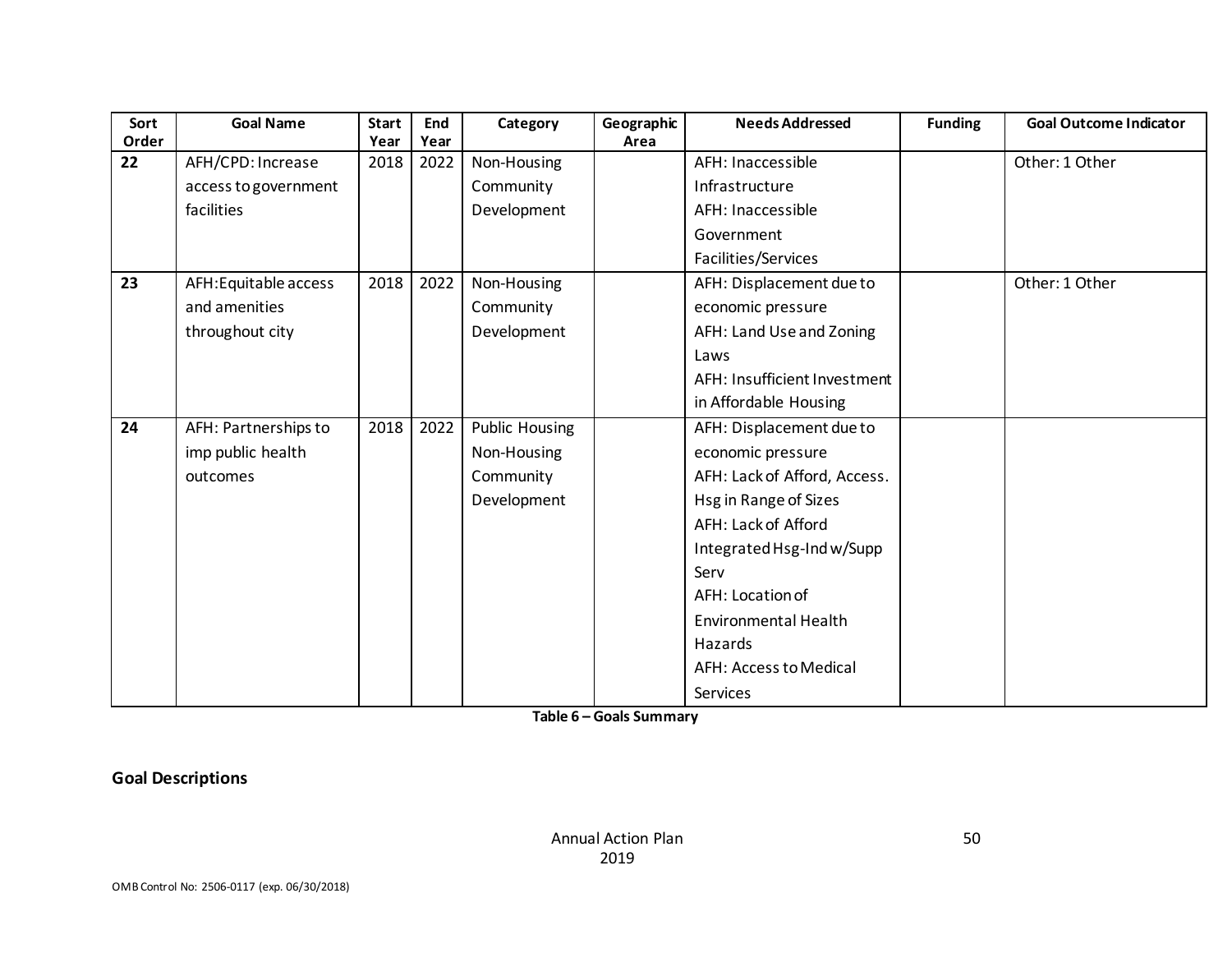| $\mathbf{1}$   | <b>Goal Name</b>        | CPD: Increase homeless services                   |
|----------------|-------------------------|---------------------------------------------------|
|                | <b>Goal Description</b> |                                                   |
| $\overline{2}$ | <b>Goal Name</b>        | <b>CPD: Increase Small Business Assistance</b>    |
|                | <b>Goal Description</b> |                                                   |
| 3              | <b>Goal Name</b>        | CPD: Access to Nature and Physical Activities     |
|                | <b>Goal Description</b> |                                                   |
| 4              | <b>Goal Name</b>        | AFH/CPD:Resources for at-risk renters/owners      |
|                | <b>Goal Description</b> |                                                   |
| 5              | <b>Goal Name</b>        | AFH/CPD: Preserve and increase affordable housing |
|                | <b>Goal Description</b> |                                                   |
| 6              | <b>Goal Name</b>        | AFH/CPD: Promote financial security for LMI HHS   |
|                | <b>Goal Description</b> |                                                   |
| 7              | <b>Goal Name</b>        | AFH/CPD: Initiatives support marginalized groups  |
|                | <b>Goal Description</b> |                                                   |
| 8              | <b>Goal Name</b>        | AFH/CPD: Equitable investment across communities  |
|                | <b>Goal Description</b> |                                                   |
| 9              | <b>Goal Name</b>        | AFH/CPD: Provide housing/services to seniors      |
|                | <b>Goal Description</b> |                                                   |
| 10             | <b>Goal Name</b>        | <b>CPD: Increase Disaster Readiness</b>           |
|                | <b>Goal Description</b> |                                                   |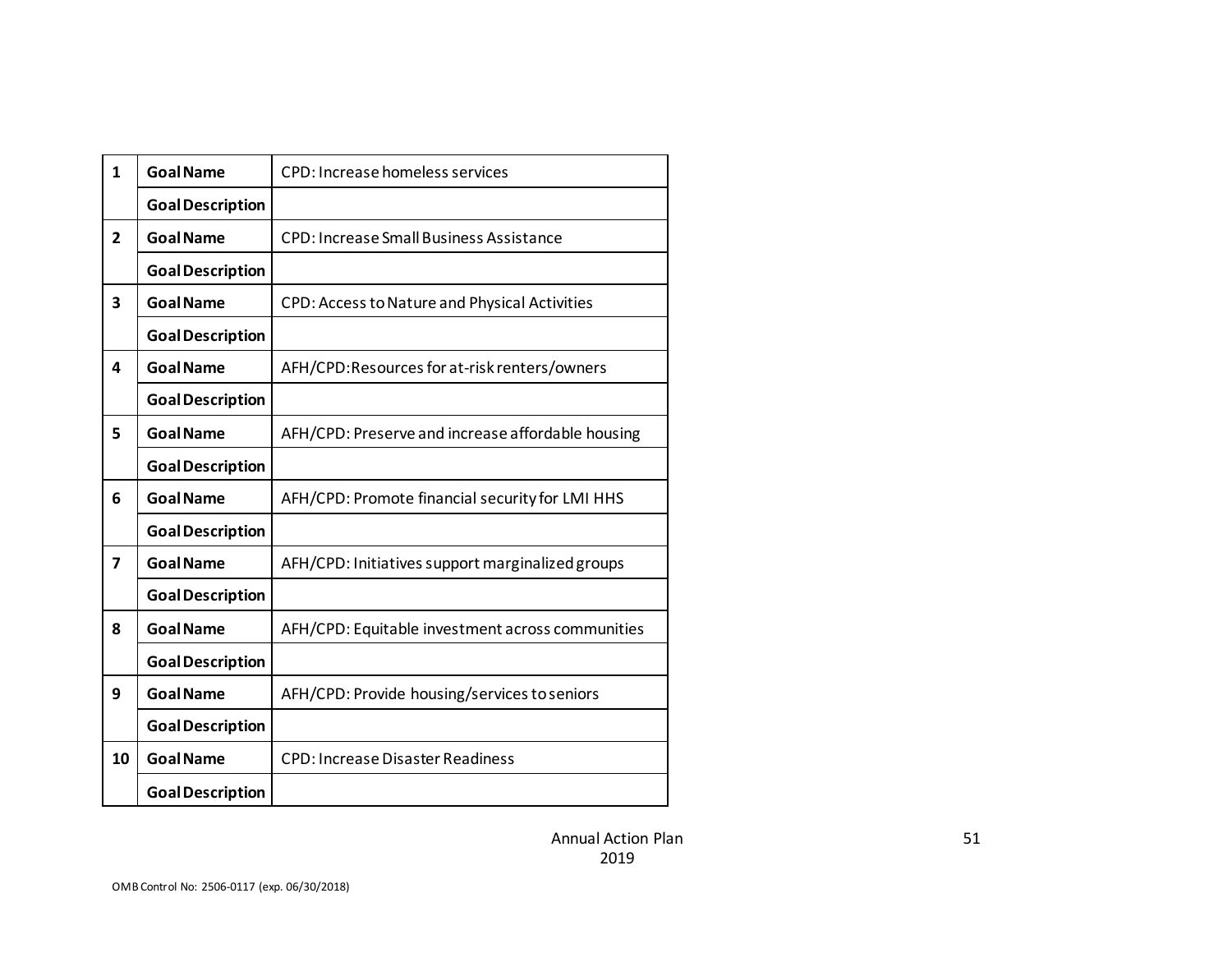| 11 | <b>Goal Name</b>        | AFH: Engage communities in civic participation      |
|----|-------------------------|-----------------------------------------------------|
|    | <b>Goal Description</b> |                                                     |
| 12 | <b>Goal Name</b>        | AFH: Services to those with different abilities     |
|    | <b>Goal Description</b> |                                                     |
| 13 | <b>Goal Name</b>        | AFH: Provide more housing choices for families      |
|    | <b>Goal Description</b> |                                                     |
| 14 | <b>Goal Name</b>        | AFH: Increase housing options for homeless families |
|    | <b>Goal Description</b> |                                                     |
| 15 | <b>Goal Name</b>        | AFH: Promote equitable growth in new development    |
|    | <b>Goal Description</b> |                                                     |
| 16 | <b>Goal Name</b>        | AFH:Strong community despite displacement pressure  |
|    | <b>Goal Description</b> |                                                     |
| 17 | <b>Goal Name</b>        | AFH: Stay accountable to Comprehensive GM Plan      |
|    | <b>Goal Description</b> |                                                     |
| 18 | <b>Goal Name</b>        | AFH: All communities are environmentally sound      |
|    | <b>Goal Description</b> |                                                     |
| 19 | <b>Goal Name</b>        | AFH: Pursue best practices to end biases            |
|    | <b>Goal Description</b> |                                                     |
| 20 | <b>Goal Name</b>        | AFH: Combat institutional racism and barriers       |
|    | <b>Goal Description</b> |                                                     |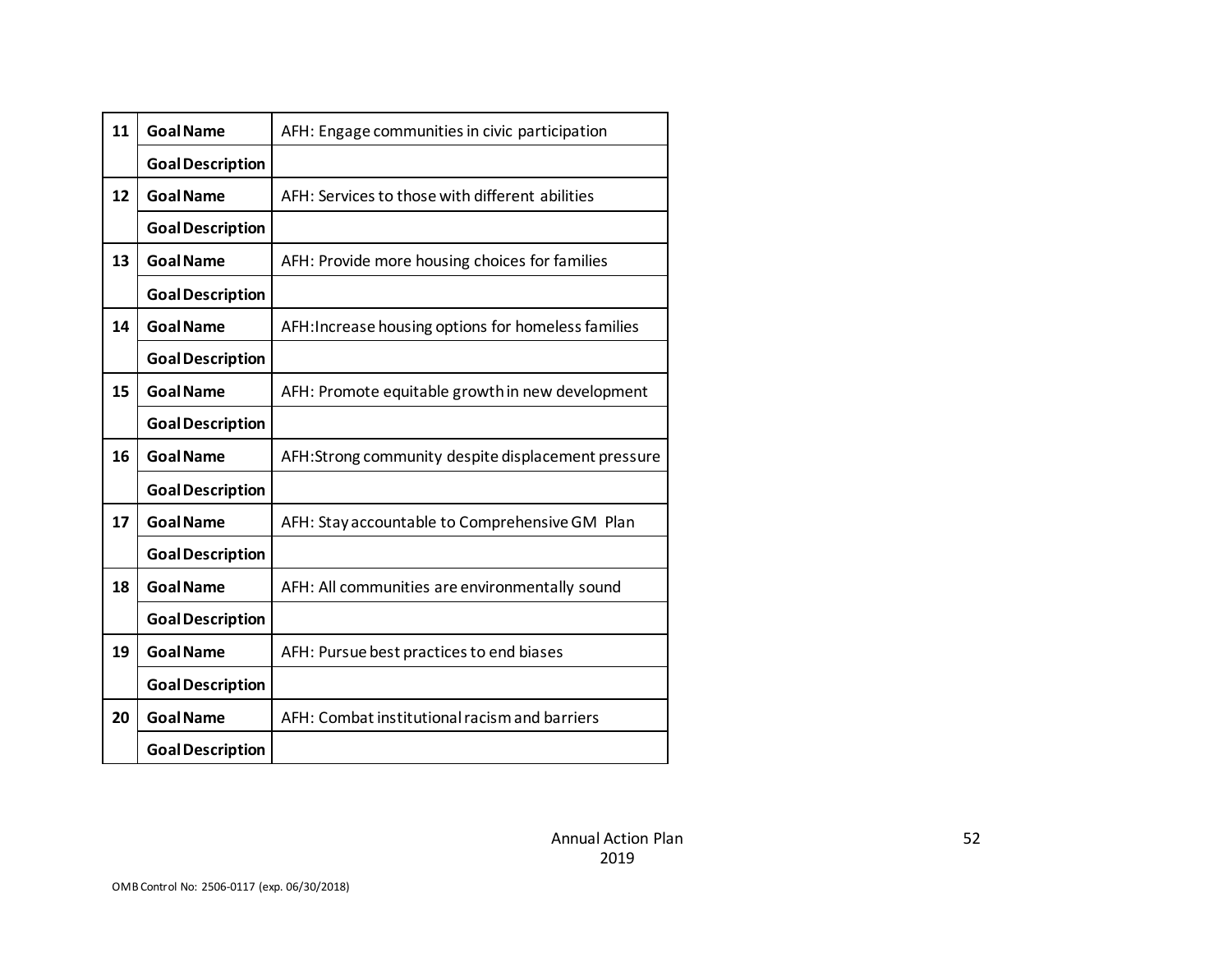| 21 | <b>Goal Name</b>        | AFH: Create supp hsg, reduce barriers for homeless  |
|----|-------------------------|-----------------------------------------------------|
|    | <b>Goal Description</b> |                                                     |
| 22 | <b>Goal Name</b>        | AFH/CPD: Increase access to government facilities   |
|    | <b>Goal Description</b> |                                                     |
| 23 | <b>Goal Name</b>        | AFH: Equitable access and amenities throughout city |
|    | <b>Goal Description</b> |                                                     |
| 24 | <b>Goal Name</b>        | AFH: Partnerships to imp public health outcomes     |
|    | <b>Goal Description</b> |                                                     |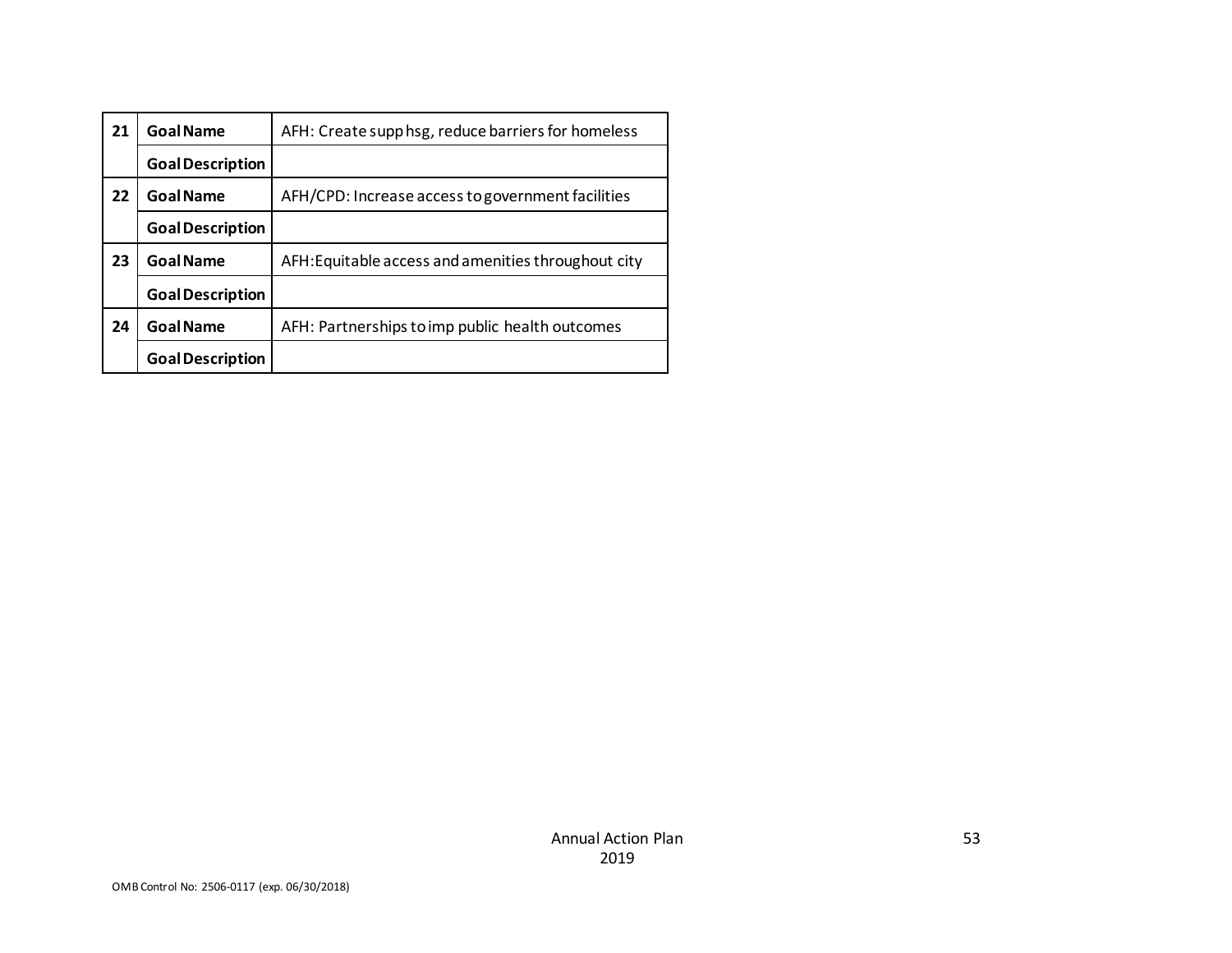## **Projects**

### **AP-35 Projects – 91.220(d)**

#### **Introduction**

This annual action plan is developed in the context of the City of Seattle's overall budget of \$5.9 billion, of which \$1.3 billion is from our local General Fund. Given all available resources and needs, the City has determined that these proposed uses of Consolidated Plan funds give us the greatest opportunity to achieve the City's goals, meet its responsibilities, and address the needs of low- and moderate-income residents. CDBG-funded public services projects, and projects funded with ESG and HOPWA, have been or will be reviewed and selected via competitive "requests for investments" processes to ensure that the proposed services lead to the positive client outcomes

#### **Projects**

| #  | <b>Project Name</b>                                                  |
|----|----------------------------------------------------------------------|
| 1  | HSD 2019 CDBG Administration, Planning & Indirect                    |
| 2  | HSD 2019 Homeless Services                                           |
| 3  | HSD 2019 Emergency Solutions Grant Program Activities                |
| 4  | Project 1: 2019-2022 City of Seattle WAH19-F001 (SEATTLE)            |
| 5  | HSD 2019 Minor Home Repair                                           |
| 6  | OH 2019 Home Repair Program & Staffing                               |
| 7  | OH 2019 Homebuyer Education and Counseling                           |
| 8  | OH 2019 Rental Housing Program and Staffing                          |
| 9  | OH 2019 OH Staffing, Administration & Planning                       |
| 10 | OED 2019 Neighborhood Business District - Only in Seattle            |
| 11 | OED 2019 Small Business Support                                      |
| 12 | Parks 2019 Parks Upgrade Project                                     |
| 13 | OIRA 2019 Ready to Work                                              |
| 14 | OPCD 2019 Equitable Development Initiative                           |
| 15 | HSD 2019 Community Facilities Improvements                           |
| 16 | Alpha Cine Section 108 Loan Payoff                                   |
| 17 | CV-OED 2020 Small Business Stabilization Round 2                     |
| 20 | <b>ESG20 Seattle</b>                                                 |
| 21 | CV-HSD 2020 Emergency Rental Assistance: general                     |
| 22 | CV-OH 2020 Emergency Rental Assistance: Affordable Housing           |
| 23 | CV-COVID-19 2020 - 2023 Catholic Community Services WAH20-F001 (CCS) |
| 24 | CV-COVID-19 2020 - 2023 Lifelong WAH20-F001 (Lifelong)               |

**Table 7 - Project Information**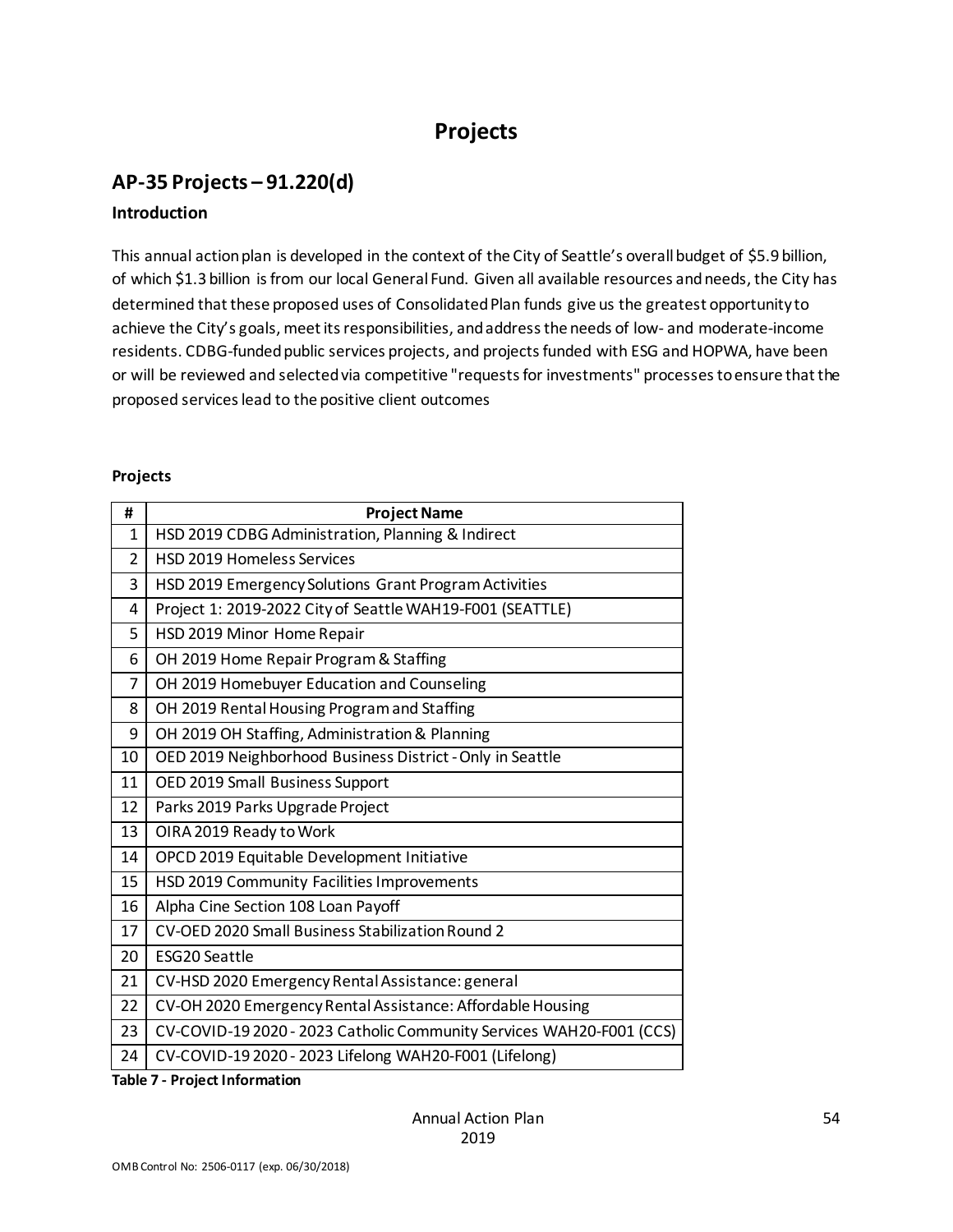#### **Describe the reasons for allocation priorities and any obstacles to addressing underserved needs**

These allocations are based on needs analyses, the availability of other funds targeted to various needs, the purpose of the Consolidated Plan funds, and the availability of City General Funds to meet a wide variety of needs.

Should HUD revenues (either annual allocation or program income) exceed the planned amount, the additional resources shall be allocated in accordance with these funding guidelines.

- Mitigate the funding reductions applied to various CDBG programs, grant administration, and planning efforts over the past several years in response to diminishing resources;
- Maximize use of funds for public services to the extent prudent to address gaps in funding for services for homeless persons (such as emergency shelter and day / hygiene services) and other low- and moderate-income households;
- Increase funding for those physical development activities (housing, community facilities, parks, economic development) that do not require on-going annual funding. To the extent possible, the City shall avoid development of a CDBG operating expense base that cannot be sustained if the federal government fails to maintain future CDBG funding at the current levels.

Should HUD revenues come in lower than planned, the City will continue its policy that the priority for managing decreases in CDBG resources will, to the extent possible, be to reduce funding allocations in physical development and/or administrative activities and not in public services.

- The HUD funding reductions shall be made in planning, administration, and/or physical development programs, including program delivery costs. One-time-only capital projects are most likely to experience reduced allocations of any HUD revenue decrease. Funding reductions may be applied across-the-board among physical development programs. Reductions in administration and planning will be done to the extent that they will not substantially impair the City's ability to manage the Consolidated Plan funds in an accountable manner.
- Comply with expenditure cap limitations on public services and planning and administration.
- The City will explore any other possible areas of savings or reductions that have a minimal impact on sustaining current levels of program operations and services. The Federal Grants Manager shall work with affected City programs in identifying and capturing prior year CDBG under-expenditures.

If increases are not substantial or significant enough to enhance or fund an activity, funds may be placed in contingency for programming late in the year or in the next program year.

If a local "urgent needs" event and/or a state or federally declared disaster occurs, federal grant funds which are allocated but not yet distributed and expended may be reprogrammed to address otherwise

> Annual Action Plan 2019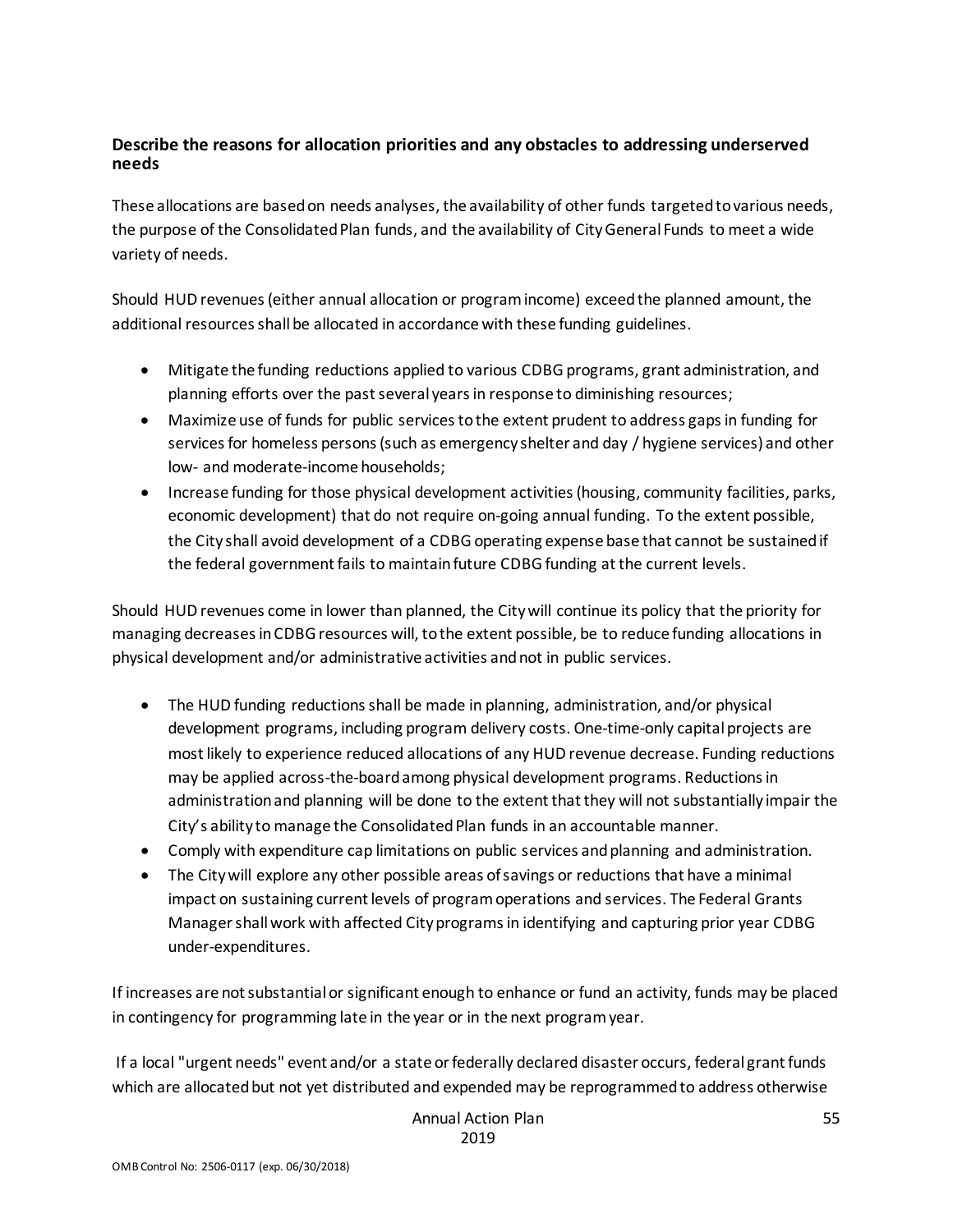HUD eligible activities that address the disaster conditions. Such a response would not be treated as a Substantial Amendment to this Plan but would be handled according to the Citizen Participation Plan adopted as part of this Consolidated Plan (see attachments). See AP-90 for applicability of the Residential Anti-displacement and Relocation Assistance Plan (RARAP).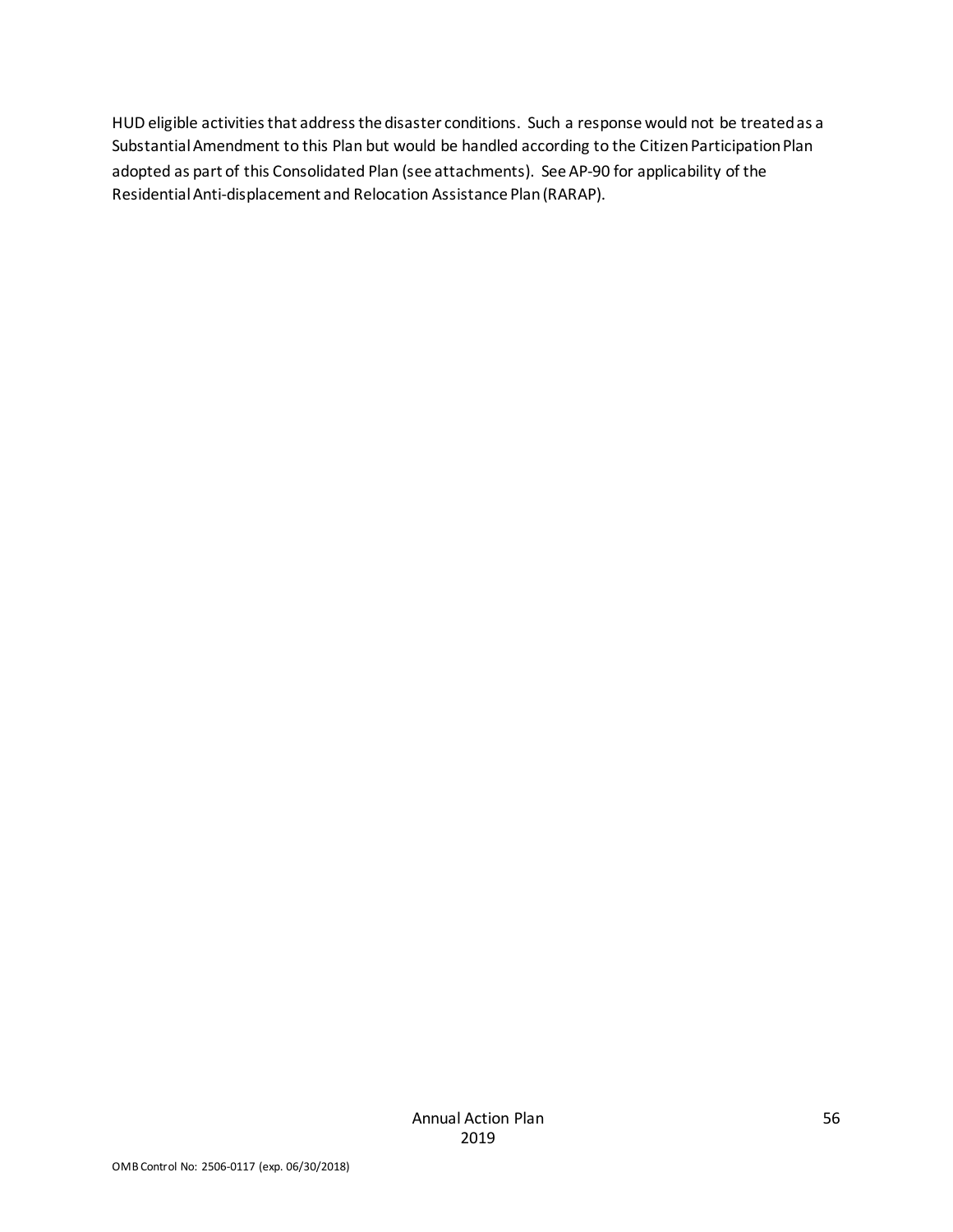# **AP-38 Project Summary**

**Project Summary Information**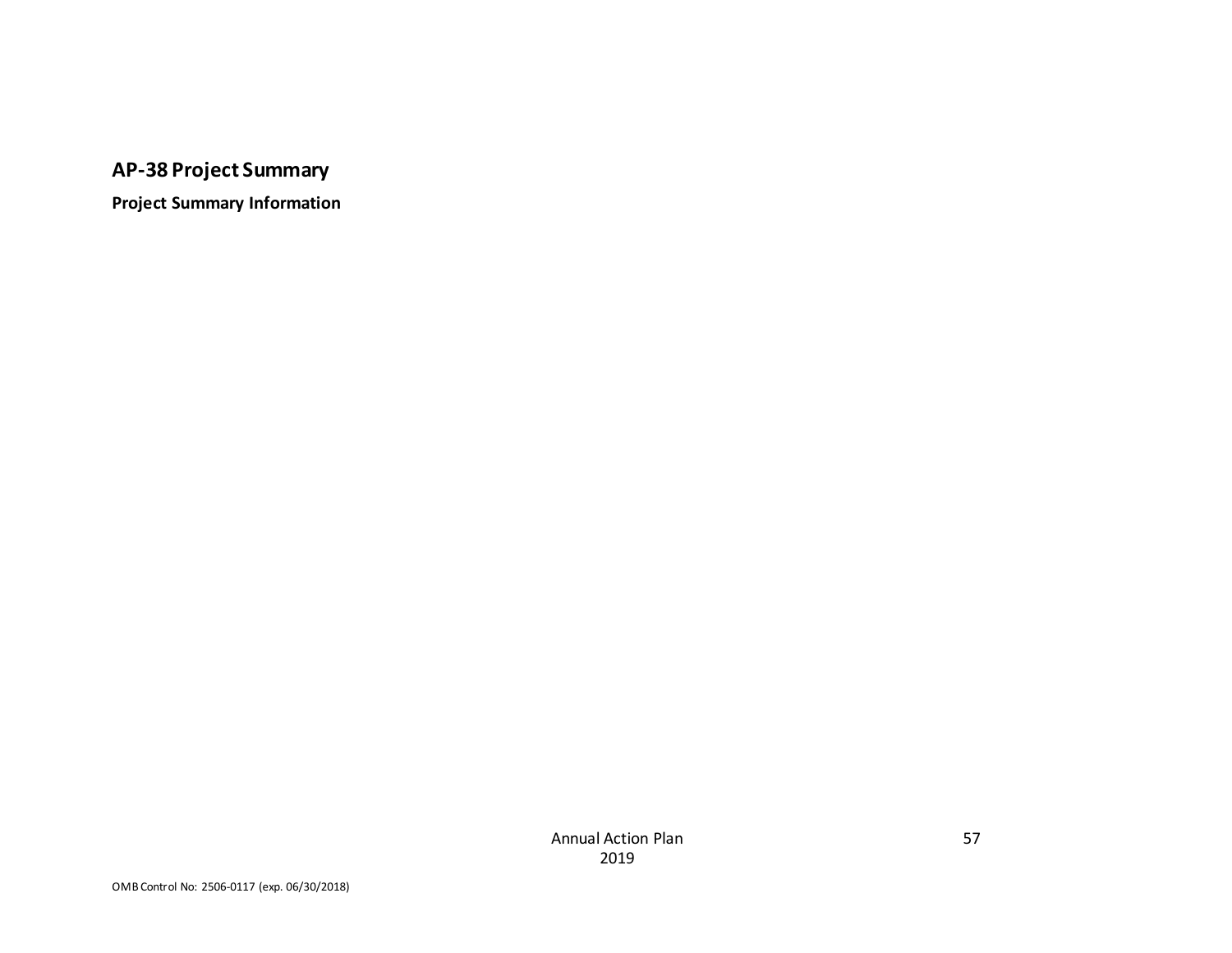| $\mathbf{1}$ | <b>Project Name</b>                                                                                        | HSD 2019 CDBG Administration, Planning & Indirect                                                                                                                                                                                                                                                                                                                                                                                                                                                                                                                                                                                                                                                                                                                                                                                                                                                                                                                                            |
|--------------|------------------------------------------------------------------------------------------------------------|----------------------------------------------------------------------------------------------------------------------------------------------------------------------------------------------------------------------------------------------------------------------------------------------------------------------------------------------------------------------------------------------------------------------------------------------------------------------------------------------------------------------------------------------------------------------------------------------------------------------------------------------------------------------------------------------------------------------------------------------------------------------------------------------------------------------------------------------------------------------------------------------------------------------------------------------------------------------------------------------|
|              | <b>Target Area</b>                                                                                         |                                                                                                                                                                                                                                                                                                                                                                                                                                                                                                                                                                                                                                                                                                                                                                                                                                                                                                                                                                                              |
|              | <b>Goals Supported</b>                                                                                     | AFH: Equitable access and amenities throughout city                                                                                                                                                                                                                                                                                                                                                                                                                                                                                                                                                                                                                                                                                                                                                                                                                                                                                                                                          |
|              | <b>Needs Addressed</b>                                                                                     |                                                                                                                                                                                                                                                                                                                                                                                                                                                                                                                                                                                                                                                                                                                                                                                                                                                                                                                                                                                              |
|              | <b>Funding</b>                                                                                             |                                                                                                                                                                                                                                                                                                                                                                                                                                                                                                                                                                                                                                                                                                                                                                                                                                                                                                                                                                                              |
|              | <b>Description</b>                                                                                         | Provide internal staffing capacity to adequately and effectively administer<br>the Consolidated Plan funds, particularly the CDBG program, and to<br>monitor eligibility, labor standards, and environmental compliance.<br>Maintain data integrity of IDIS data. CDBG program for indirect<br>administration support of program operations, including executive<br>leadership, communications, payroll / human resources, information<br>technology, and accounts payable / budget management services.<br>Development of the Consolidated Plan, annual CAPER, annual action<br>plans and updates; research into related issues, including fair housing,<br>homeless response, and other topics related to homeless and low- and<br>moderate-income persons and families. Provide support for continued<br>integration and implementation of the 2017 Assessment of Fair Housing<br>and the 2018-2022 Consolidated Plan. Charges consistent with approved<br>indirect cost allocation plan. |
|              | <b>Target Date</b>                                                                                         | 12/31/2019                                                                                                                                                                                                                                                                                                                                                                                                                                                                                                                                                                                                                                                                                                                                                                                                                                                                                                                                                                                   |
|              | <b>Estimate the number</b><br>and type of families<br>that will benefit from<br>the proposed<br>activities | The Consolidated Plan funds are used to benefit the 704,352 residents of<br>the City of Seattle (2016 Population Estimates, US Census Bureau),<br>specifically targeting the needs of the 237,285 Low-Moderate-Income<br>residents of Seattle (FY 2017 LMISD by Grantee - Summarized Block<br>Group Data, Based on 2006-2010 American Community Survey).<br>Programs and activities supported by these funds are specifically<br>intended to benefit low- and moderate-income and homeless persons<br>and families. These persons and families are disproportionately<br>underserved and from communities of color. Economic and community<br>development activities will specifically target historically disadvantaged<br>neighborhoods and business districts.                                                                                                                                                                                                                            |
|              | <b>Location Description</b>                                                                                | City of Seattle, Human Services Department, 700 5th Ave, Seattle, WA<br>98104                                                                                                                                                                                                                                                                                                                                                                                                                                                                                                                                                                                                                                                                                                                                                                                                                                                                                                                |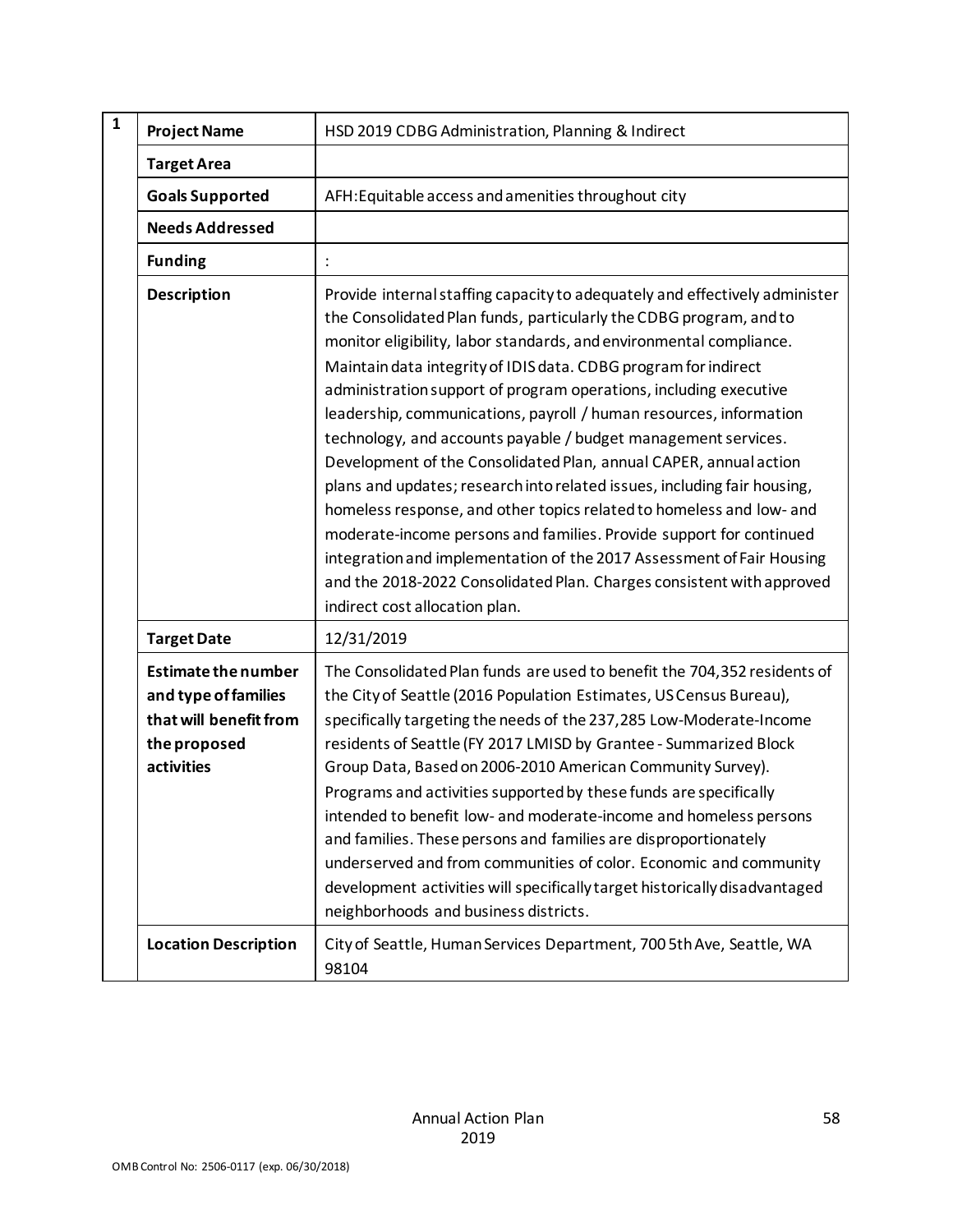|                | <b>Planned Activities</b>                                                                                  | Provide internal staffing capacity to adequately and effectively manage<br>and administer the CDBG program and oversight of all Consolidated Plan<br>funds, and to review eligibility and monitor labor standards, and<br>environmental compliance. Ensure programmatic compliance with<br>applicable federal regulation. Maintain data integrity of IDIS data.<br>Development annual action plans, CAPER and updates; research into<br>related issues, including fair housing, homeless response, and other topics<br>related to homeless and low- and moderate-income persons and families.<br>Provide CDBG program for indirect administration support of program<br>operations, including executive leadership, communications, payroll /<br>human resources, information technology, and accounts payable / budget<br>management services. Charges consistent with approved indirect cost<br>allocation plan. |
|----------------|------------------------------------------------------------------------------------------------------------|--------------------------------------------------------------------------------------------------------------------------------------------------------------------------------------------------------------------------------------------------------------------------------------------------------------------------------------------------------------------------------------------------------------------------------------------------------------------------------------------------------------------------------------------------------------------------------------------------------------------------------------------------------------------------------------------------------------------------------------------------------------------------------------------------------------------------------------------------------------------------------------------------------------------|
| $\overline{2}$ | <b>Project Name</b>                                                                                        | <b>HSD 2019 Homeless Services</b>                                                                                                                                                                                                                                                                                                                                                                                                                                                                                                                                                                                                                                                                                                                                                                                                                                                                                  |
|                | <b>Target Area</b>                                                                                         |                                                                                                                                                                                                                                                                                                                                                                                                                                                                                                                                                                                                                                                                                                                                                                                                                                                                                                                    |
|                | <b>Goals Supported</b>                                                                                     | CPD: Increase homeless services                                                                                                                                                                                                                                                                                                                                                                                                                                                                                                                                                                                                                                                                                                                                                                                                                                                                                    |
|                | <b>Needs Addressed</b>                                                                                     | AFH: Insufficient Investment in Affordable Housing                                                                                                                                                                                                                                                                                                                                                                                                                                                                                                                                                                                                                                                                                                                                                                                                                                                                 |
|                |                                                                                                            | AFH: Lack of Afford, Access. Hsg in Range of Sizes                                                                                                                                                                                                                                                                                                                                                                                                                                                                                                                                                                                                                                                                                                                                                                                                                                                                 |
|                |                                                                                                            | AFH: Admissions, occupancy policies & procedures                                                                                                                                                                                                                                                                                                                                                                                                                                                                                                                                                                                                                                                                                                                                                                                                                                                                   |
|                | <b>Funding</b>                                                                                             |                                                                                                                                                                                                                                                                                                                                                                                                                                                                                                                                                                                                                                                                                                                                                                                                                                                                                                                    |
|                | <b>Description</b>                                                                                         | Provide assistance to persons experiencing homelessness or at-risk of<br>homelessness; including emergency overnight shelter, day center /<br>outreach activities, and assistance to transitional or more stable housing<br>via sub-recipient providers.                                                                                                                                                                                                                                                                                                                                                                                                                                                                                                                                                                                                                                                           |
|                | <b>Target Date</b>                                                                                         | 12/31/2019                                                                                                                                                                                                                                                                                                                                                                                                                                                                                                                                                                                                                                                                                                                                                                                                                                                                                                         |
|                | <b>Estimate the number</b><br>and type of families<br>that will benefit from<br>the proposed<br>activities | Programs and activities supported by these funds are specifically<br>intended to benefit low- and moderate-income and homeless persons<br>and families. These persons and families are disproportionately<br>underserved and from communities of color. Approximately 3,800<br>individuals will benefit from the CDBG funding.                                                                                                                                                                                                                                                                                                                                                                                                                                                                                                                                                                                     |
|                | <b>Location Description</b>                                                                                | City of Seattle, Human Services Department, 700 5th Ave, Seattle, WA<br>98104. RFP for homeless services to be awarded in November 2017 will<br>determine exact activities and the associated location of the services                                                                                                                                                                                                                                                                                                                                                                                                                                                                                                                                                                                                                                                                                             |
|                | <b>Planned Activities</b>                                                                                  | Provide emergency shelter operations and case management to move<br>people to permanent housing.                                                                                                                                                                                                                                                                                                                                                                                                                                                                                                                                                                                                                                                                                                                                                                                                                   |
| 3              | <b>Project Name</b>                                                                                        | HSD 2019 Emergency Solutions Grant Program Activities                                                                                                                                                                                                                                                                                                                                                                                                                                                                                                                                                                                                                                                                                                                                                                                                                                                              |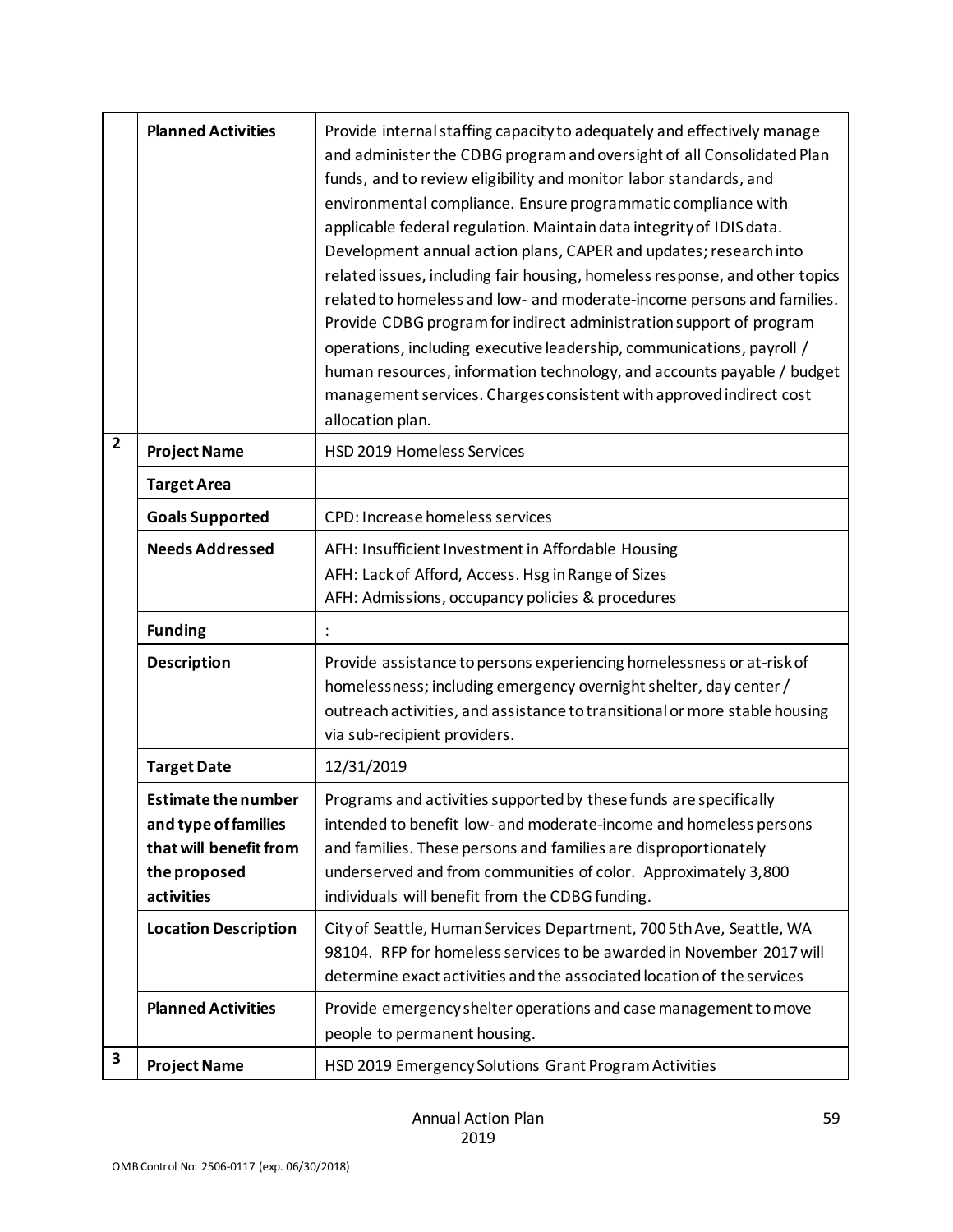|   | <b>Target Area</b>                                                                                         |                                                                                                                                                                                                                                                                                                                                             |
|---|------------------------------------------------------------------------------------------------------------|---------------------------------------------------------------------------------------------------------------------------------------------------------------------------------------------------------------------------------------------------------------------------------------------------------------------------------------------|
|   | <b>Goals Supported</b>                                                                                     | CPD: Increase homeless services                                                                                                                                                                                                                                                                                                             |
|   | <b>Needs Addressed</b>                                                                                     | AFH: Displacement due to economic pressure<br>AFH: Access to financial services<br>AFH: Impediments to mobility                                                                                                                                                                                                                             |
|   | <b>Funding</b>                                                                                             |                                                                                                                                                                                                                                                                                                                                             |
|   | <b>Description</b>                                                                                         | Provides emergency shelter, day center / outreach activities, and<br>homelessness prevention services                                                                                                                                                                                                                                       |
|   | <b>Target Date</b>                                                                                         | 12/31/2019                                                                                                                                                                                                                                                                                                                                  |
|   | <b>Estimate the number</b><br>and type of families<br>that will benefit from<br>the proposed<br>activities | Programs and activities supported by these funds are specifically<br>intended to benefit low- and moderate-income and homeless persons<br>and families. These persons and families are disproportionately<br>underserved and from communities of color. Approximately 4,800<br>individuals will benefit from the ESG funding.               |
|   | <b>Location Description</b>                                                                                | City of Seattle, Human Services Department, 700 5th Ave, Seattle, WA<br>98104.                                                                                                                                                                                                                                                              |
|   | <b>Planned Activities</b>                                                                                  | The 2019 ESG allocation willl be used to fund operations at two shelter<br>sites and also fund a Rapid Re-Housing program for families. The amount<br>of funds going to emergency shelter will not exceed the amount spent on<br>emergency services in 2010 and no more than 7.5% of the 2019 allocaiton<br>will be used for adminstration. |
| 4 | <b>Project Name</b>                                                                                        | Project 1: 2019-2022 City of Seattle WAH19-F001 (SEATTLE)                                                                                                                                                                                                                                                                                   |
|   | <b>Target Area</b>                                                                                         |                                                                                                                                                                                                                                                                                                                                             |
|   | <b>Goals Supported</b>                                                                                     | CPD: Increase homeless services                                                                                                                                                                                                                                                                                                             |
|   | <b>Needs Addressed</b>                                                                                     | AFH: Displacement due to economic pressure<br>AFH: Historic Disinvestment in Public Hsg Community<br>AFH: Lack of Afford, Access. Hsg in Range of Sizes<br>AFH: Access to financial services<br>AFH: Admissions, occupancy policies & procedures<br>AFH: Impediments to mobility                                                            |
|   | <b>Funding</b>                                                                                             | $\ddot{\cdot}$                                                                                                                                                                                                                                                                                                                              |
|   | <b>Description</b>                                                                                         | Allocate funds to project sponsors to provide the most effective mix of<br>activities to serve persons living with AIDS and their families.                                                                                                                                                                                                 |
|   | <b>Target Date</b>                                                                                         | 12/31/2019                                                                                                                                                                                                                                                                                                                                  |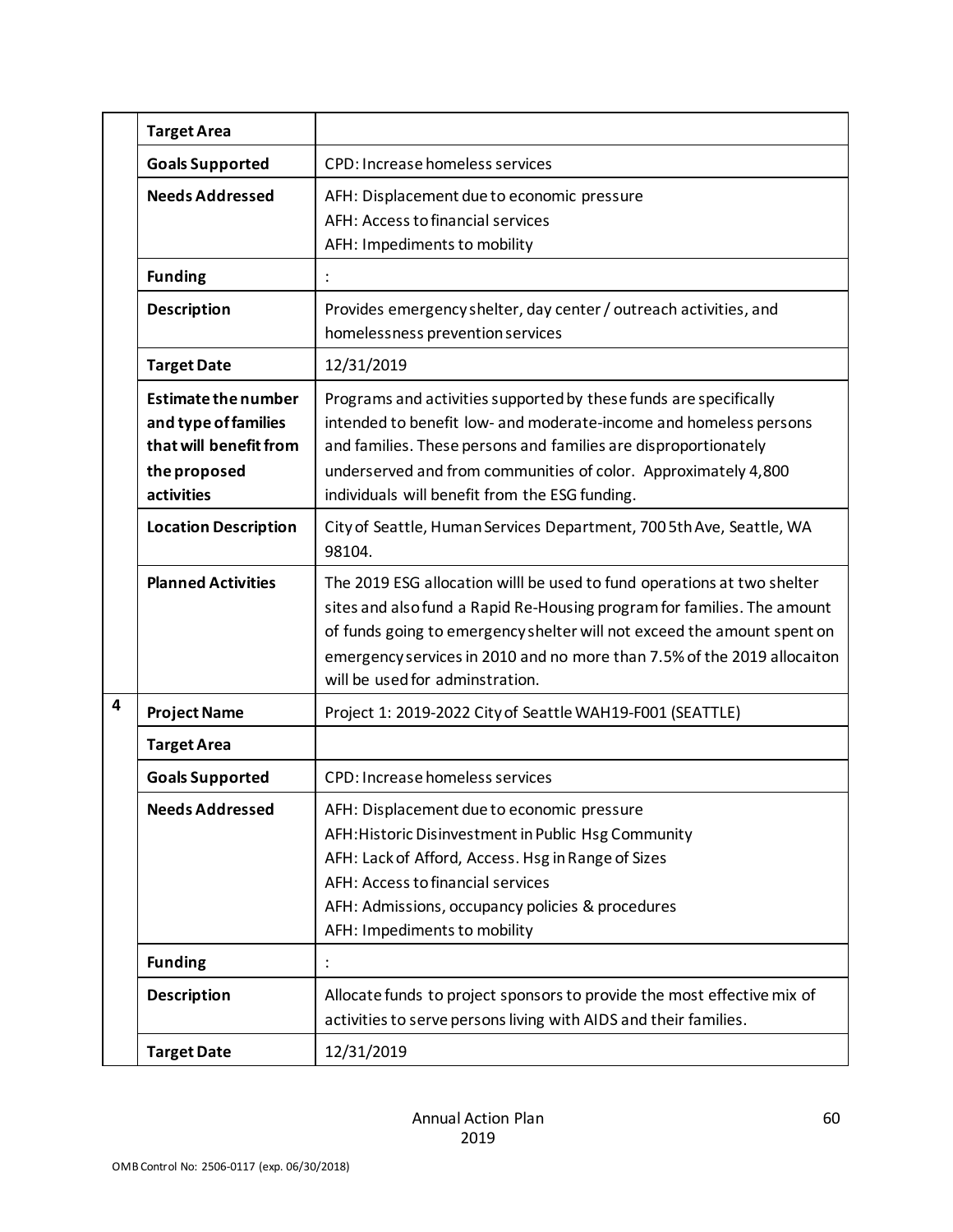|   | <b>Estimate the number</b><br>and type of families<br>that will benefit from<br>the proposed<br>activities | Low and moderate-income and homeless persons and families. These<br>persons and families are disproportionately underserved and from<br>communities of color. Approximately 340 households will benefit from<br>the HOPWA funding.                                                                                                                                                                                                                                                         |
|---|------------------------------------------------------------------------------------------------------------|--------------------------------------------------------------------------------------------------------------------------------------------------------------------------------------------------------------------------------------------------------------------------------------------------------------------------------------------------------------------------------------------------------------------------------------------------------------------------------------------|
|   | <b>Location Description</b>                                                                                | Seattle, King County, and Snohomish County.                                                                                                                                                                                                                                                                                                                                                                                                                                                |
|   | <b>Planned Activities</b>                                                                                  | Provide funding for homelessness prevention and permanent housing<br>through tenant based and project based rental assistance, and permanent<br>housing placement. In 2019, three subrecipients will provide tenant-and<br>project-based rental assistance to aprroximately and Permanent Housing<br>Placement resources to approximately 230+ residents. One subrecipient<br>will recieve operational support for approximately 50 HOPWA eligible<br>tenants of in an apartment building. |
|   |                                                                                                            | Allocation for 2019 funding will be used for service activities in 2020-<br>2021.                                                                                                                                                                                                                                                                                                                                                                                                          |
| 5 | <b>Project Name</b>                                                                                        | HSD 2019 Minor Home Repair                                                                                                                                                                                                                                                                                                                                                                                                                                                                 |
|   | <b>Target Area</b>                                                                                         |                                                                                                                                                                                                                                                                                                                                                                                                                                                                                            |
|   | <b>Goals Supported</b>                                                                                     | AFH/CPD: Provide housing/services to seniors                                                                                                                                                                                                                                                                                                                                                                                                                                               |
|   | <b>Needs Addressed</b>                                                                                     | AFH: Displacement due to economic pressure<br>AFH: Insufficient Investment in Affordable Housing<br>AFH: Lack of Afford, Access. Hsg in Range of Sizes<br>AFH: Access to financial services<br>AFH: Impediments to mobility<br>AFH: Scarcity/High Costs of Land<br>AFH: Lack of Hsg Accessibility Modification Assist                                                                                                                                                                      |
|   | <b>Funding</b>                                                                                             | :                                                                                                                                                                                                                                                                                                                                                                                                                                                                                          |
|   | <b>Description</b>                                                                                         | Provide minor home repairs to qualifying low- and moderate-income<br>homeowners for safety and health-related repairs to their homes via sub-<br>recipient service providers.                                                                                                                                                                                                                                                                                                              |
|   | <b>Target Date</b>                                                                                         | 12/31/2019                                                                                                                                                                                                                                                                                                                                                                                                                                                                                 |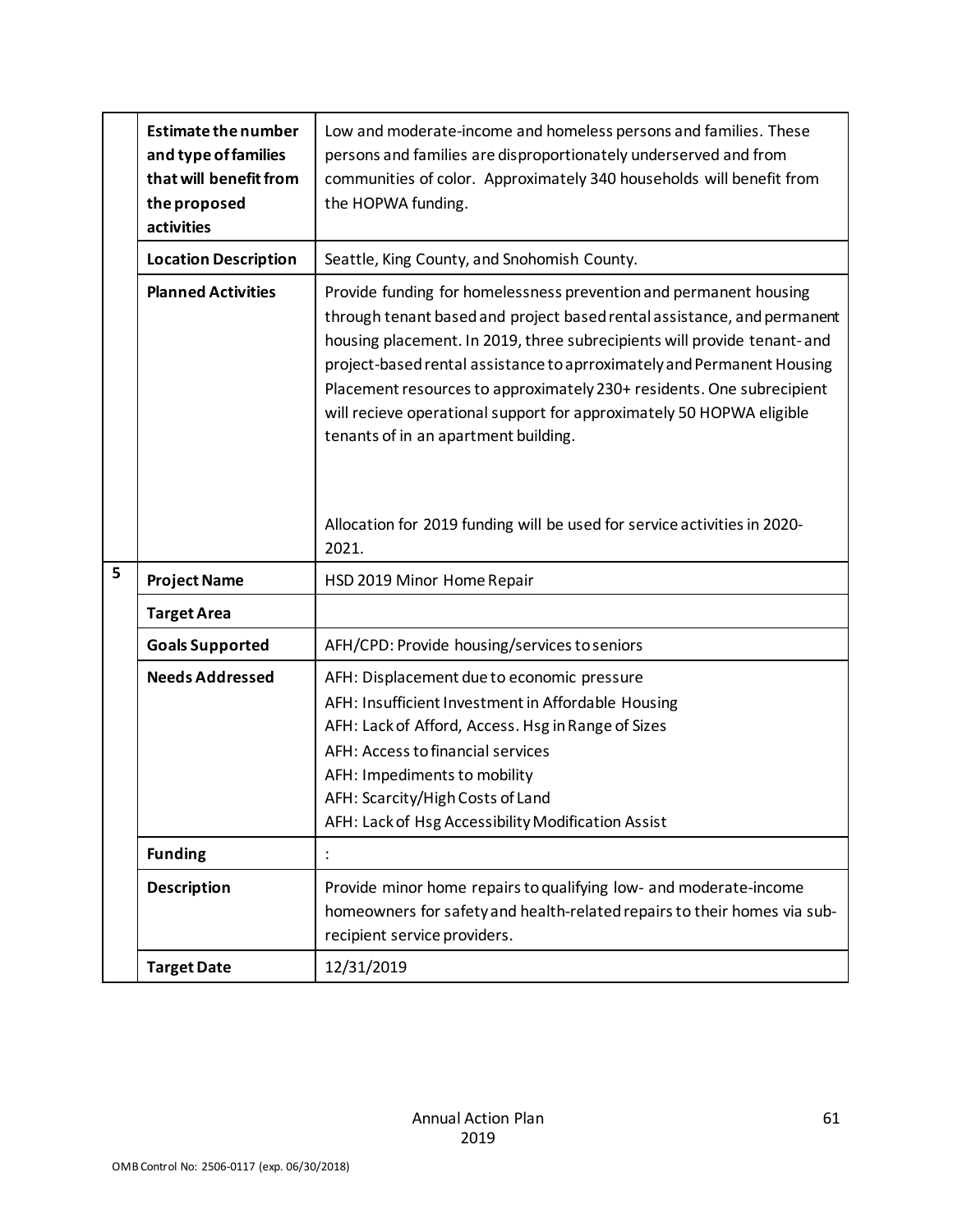|                 | <b>Estimate the number</b><br>and type of families<br>that will benefit from<br>the proposed<br>activities | Programs and activities supported by these funds are specifically<br>intended to benefit low- and moderate-income seniors and younger<br>disabled adults. These persons are disproportionately underserved and<br>from communities of color. Economic and community development<br>activities will specifically target historically disadvantaged neighborhoods<br>and business districts. It is estimated 550 homeowners in 2019 will be<br>assisted with this minor home repair program, enabling the homeowner<br>to stay in their home longer, as well as preserve older housing stock in<br>Seattle. This program has been funded at the same level since 2014 with<br>CDBG funding and historically assisted a majority of households of color<br>throughout Seattle. Specifically, 67% of 556 households assisted in 2016<br>identified as households of color; 65% of 623 for 2015, 64% of 673 in<br>2014, and 65% of 682 in 2013, and 66% of 709 households in 2012. It is<br>anticipated that a similar percentage of households assisted will also<br>identify as households of color in 2019. Historically this program has<br>assisted homeowners of which 85% identify as senior and of which over<br>60% are Female Heads of Household. Additionally, over 80% of the<br>households have incomes that are half (50%) of Area Median Income; a 2-<br>person household makes less than \$40,100 annually in 2018. |
|-----------------|------------------------------------------------------------------------------------------------------------|--------------------------------------------------------------------------------------------------------------------------------------------------------------------------------------------------------------------------------------------------------------------------------------------------------------------------------------------------------------------------------------------------------------------------------------------------------------------------------------------------------------------------------------------------------------------------------------------------------------------------------------------------------------------------------------------------------------------------------------------------------------------------------------------------------------------------------------------------------------------------------------------------------------------------------------------------------------------------------------------------------------------------------------------------------------------------------------------------------------------------------------------------------------------------------------------------------------------------------------------------------------------------------------------------------------------------------------------------------------------------------------------------------------------------------|
|                 | <b>Location Description</b>                                                                                | City of Seattle, Human Services Department, 700 5th Ave, Seattle, WA<br>98104. The program benefits low-moderate income homeowners<br>throughout Seattle. Applicants apply for assistance, then individual<br>eligibility is determined.                                                                                                                                                                                                                                                                                                                                                                                                                                                                                                                                                                                                                                                                                                                                                                                                                                                                                                                                                                                                                                                                                                                                                                                       |
|                 | <b>Planned Activities</b>                                                                                  | The Minor Home Repair program serves younger disabled homeowners,<br>low-income family homeowners, and older adult homeowners who are<br>faced with the challenge of affording home repairs. Subrecipient staff<br>provide parts and labor to make minor home repairs for homeowners<br>who are on limited incomes. Subrecipient staff conduct an assessment<br>and implementation of minor repairs on owner-occupied housing. Repairs<br>include, but are not limited to, fixing leaking pipes, replacing broken sinks,<br>rebuilding broken steps, replacing broken doors and window panes,<br>building wheelchair ramps, and installing grab bars.                                                                                                                                                                                                                                                                                                                                                                                                                                                                                                                                                                                                                                                                                                                                                                          |
| $6\phantom{1}6$ | <b>Project Name</b>                                                                                        | OH 2019 Home Repair Program & Staffing                                                                                                                                                                                                                                                                                                                                                                                                                                                                                                                                                                                                                                                                                                                                                                                                                                                                                                                                                                                                                                                                                                                                                                                                                                                                                                                                                                                         |
|                 | <b>Target Area</b>                                                                                         |                                                                                                                                                                                                                                                                                                                                                                                                                                                                                                                                                                                                                                                                                                                                                                                                                                                                                                                                                                                                                                                                                                                                                                                                                                                                                                                                                                                                                                |
|                 | <b>Goals Supported</b>                                                                                     | AFH/CPD:Resources for at-risk renters/owners                                                                                                                                                                                                                                                                                                                                                                                                                                                                                                                                                                                                                                                                                                                                                                                                                                                                                                                                                                                                                                                                                                                                                                                                                                                                                                                                                                                   |
|                 | <b>Needs Addressed</b>                                                                                     | AFH: Displacement due to economic pressure<br>AFH: Access to financial services<br>AFH: Impediments to mobility                                                                                                                                                                                                                                                                                                                                                                                                                                                                                                                                                                                                                                                                                                                                                                                                                                                                                                                                                                                                                                                                                                                                                                                                                                                                                                                |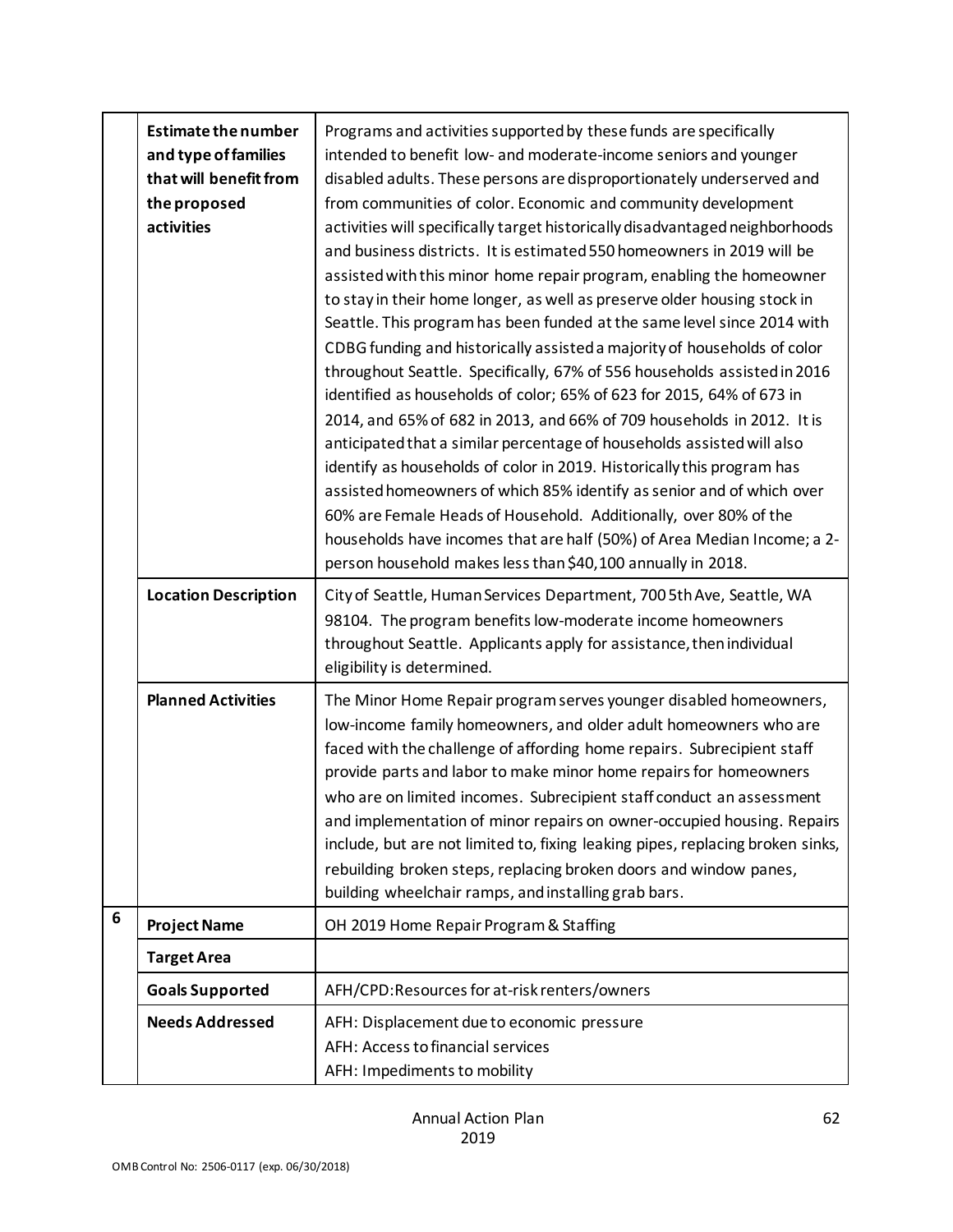|   | <b>Funding</b>                                                                                             |                                                                                                                                                                                                                                                                                                                                                                                                                                                                                                                                                                                                                                                            |
|---|------------------------------------------------------------------------------------------------------------|------------------------------------------------------------------------------------------------------------------------------------------------------------------------------------------------------------------------------------------------------------------------------------------------------------------------------------------------------------------------------------------------------------------------------------------------------------------------------------------------------------------------------------------------------------------------------------------------------------------------------------------------------------|
|   | <b>Description</b>                                                                                         | Provide major home repair financial assistance to qualifying low- and<br>moderate-income homeowners, to help them maintain their homes so<br>that they can continue to live there.                                                                                                                                                                                                                                                                                                                                                                                                                                                                         |
|   | <b>Target Date</b>                                                                                         | 12/31/2019                                                                                                                                                                                                                                                                                                                                                                                                                                                                                                                                                                                                                                                 |
|   | <b>Estimate the number</b><br>and type of families<br>that will benefit from<br>the proposed<br>activities | Approximately 30 homeowners will receive financial assistance for major<br>home repair. Assisted households typically include seniors and others on<br>low, fixed incomes. The Home Repair Loan Program helps prevent<br>displacement of low-income homeowners by helping them remain safely<br>in their homes. Homeowners of color are more likely than their white<br>counterparts to be severely cost burdened, meaning that they pay more<br>than 50% of their income towards housing. Therefore, homeowners of<br>color may be more likely to not have access to resources needed for<br>critical home repairs like roof replacements or side sewers. |
|   | <b>Location Description</b>                                                                                | Homeowners will apply to the Office of Housing for home repair loans<br>throughout 2019. Project locations will be reported after home repair<br>loans are completed.                                                                                                                                                                                                                                                                                                                                                                                                                                                                                      |
|   | <b>Planned Activities</b>                                                                                  | Financial assistance in the form of loans to qualifying homeowners.<br>Program development, financial management, and data reporting<br>activities in support of the Home Repair Program.                                                                                                                                                                                                                                                                                                                                                                                                                                                                  |
| 7 | <b>Project Name</b>                                                                                        | OH 2019 Homebuyer Education and Counseling                                                                                                                                                                                                                                                                                                                                                                                                                                                                                                                                                                                                                 |
|   | <b>Target Area</b>                                                                                         |                                                                                                                                                                                                                                                                                                                                                                                                                                                                                                                                                                                                                                                            |
|   | <b>Goals Supported</b>                                                                                     | AFH/CPD: Promote financial security for LMI HHS                                                                                                                                                                                                                                                                                                                                                                                                                                                                                                                                                                                                            |
|   | <b>Needs Addressed</b>                                                                                     | AFH: Displacement due to economic pressure<br>AFH: Access to financial services<br>AFH: Impediments to mobility<br>AFH: Lack of Educational/Employment Spprt for LMI                                                                                                                                                                                                                                                                                                                                                                                                                                                                                       |
|   | <b>Funding</b>                                                                                             |                                                                                                                                                                                                                                                                                                                                                                                                                                                                                                                                                                                                                                                            |
|   | <b>Description</b>                                                                                         | Support Community Based Development Organization (CBDO) costs of<br>providing education for first-time low- and moderate-income<br>homebuyers                                                                                                                                                                                                                                                                                                                                                                                                                                                                                                              |
|   | <b>Target Date</b>                                                                                         | 12/31/2019                                                                                                                                                                                                                                                                                                                                                                                                                                                                                                                                                                                                                                                 |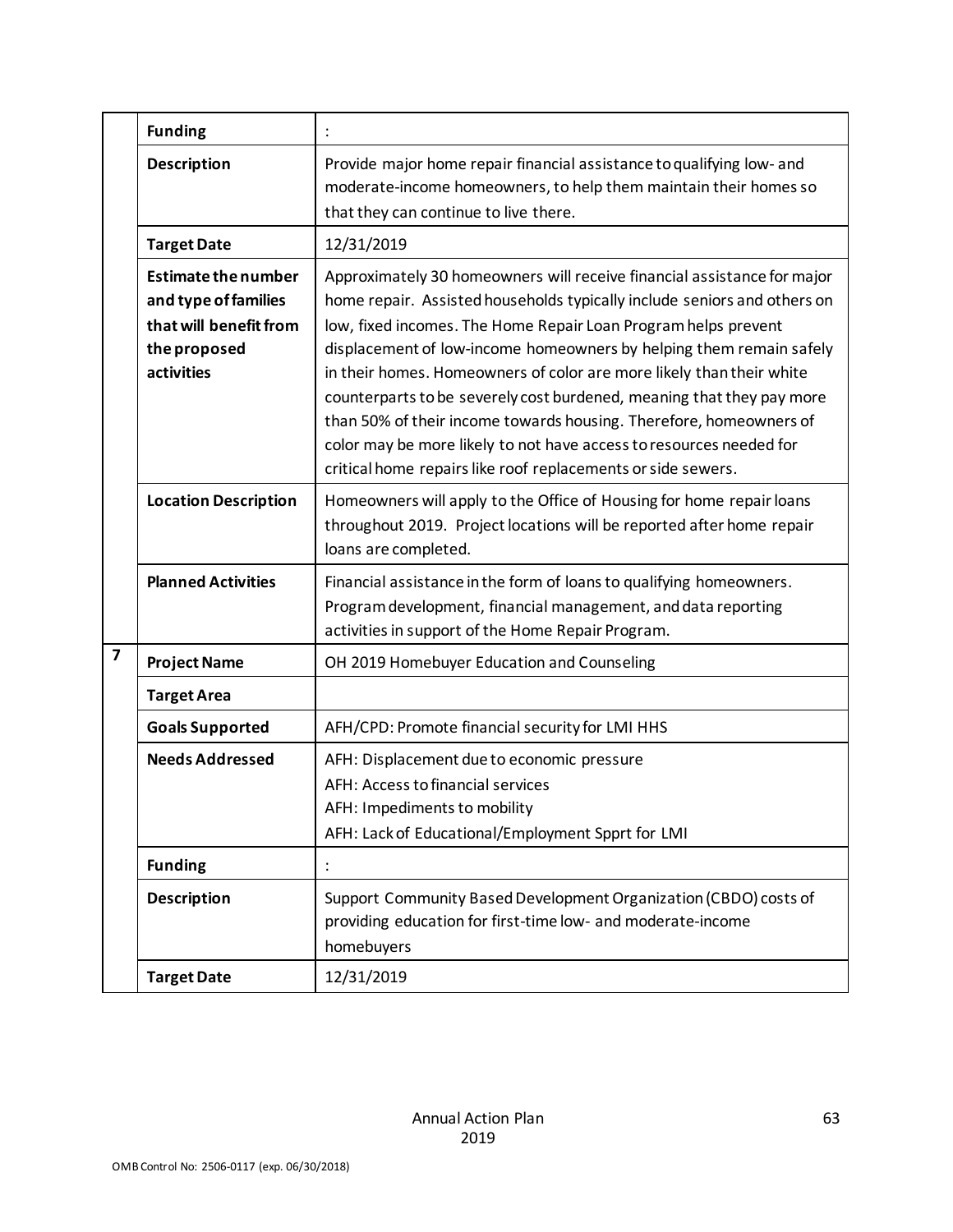|   | <b>Estimate the number</b><br>and type of families<br>that will benefit from<br>the proposed<br>activities | These services are affirmatively marketed to make them available to<br>homebuyers and homeowners of color and other historically<br>disadvantaged Seattle residents. Ensuring that racial minorities and<br>others who have been systematically shut out of the housing market have<br>access to education, counseling and purchase assistance is a key tenet of<br>this program. When low-income people and people of color have the<br>opportunity to purchase homes at affordable prices or stay in their homes<br>due to post-purchase counseling or foreclosure prevention resources this<br>increases racial equity and decreases race and class disparities. It is<br>estimated that 900 households will benefit from this program.<br>400 households will attend workshops and/or receive counseling services:<br>180 households will attend first-time homebuyer workshops; and 220<br>households will receive pre- and post-purchase counseling or foreclosure<br>prevention counseling<br>Because of these services, 10 low- to moderate income homeowners will<br>receive foreclosure prevention assistance, and 10 low- to moderate<br>income homebuyers will receive financial assistance to purchase a home.<br>Additionally, at least 500 households will receive information and<br>referrals regarding homeownership. |
|---|------------------------------------------------------------------------------------------------------------|-----------------------------------------------------------------------------------------------------------------------------------------------------------------------------------------------------------------------------------------------------------------------------------------------------------------------------------------------------------------------------------------------------------------------------------------------------------------------------------------------------------------------------------------------------------------------------------------------------------------------------------------------------------------------------------------------------------------------------------------------------------------------------------------------------------------------------------------------------------------------------------------------------------------------------------------------------------------------------------------------------------------------------------------------------------------------------------------------------------------------------------------------------------------------------------------------------------------------------------------------------------------------------------------------------------------------------------------|
|   | <b>Location Description</b>                                                                                | Services will be provided to homebuyers and homeowners throughout                                                                                                                                                                                                                                                                                                                                                                                                                                                                                                                                                                                                                                                                                                                                                                                                                                                                                                                                                                                                                                                                                                                                                                                                                                                                       |
|   | <b>Planned Activities</b>                                                                                  | the city, by phone and in person.<br>Homebuyer counseling and education services; homeowner counseling<br>and foreclosure prevention.                                                                                                                                                                                                                                                                                                                                                                                                                                                                                                                                                                                                                                                                                                                                                                                                                                                                                                                                                                                                                                                                                                                                                                                                   |
| 8 | <b>Project Name</b>                                                                                        | OH 2019 Rental Housing Program and Staffing                                                                                                                                                                                                                                                                                                                                                                                                                                                                                                                                                                                                                                                                                                                                                                                                                                                                                                                                                                                                                                                                                                                                                                                                                                                                                             |
|   | <b>Target Area</b>                                                                                         |                                                                                                                                                                                                                                                                                                                                                                                                                                                                                                                                                                                                                                                                                                                                                                                                                                                                                                                                                                                                                                                                                                                                                                                                                                                                                                                                         |
|   | <b>Goals Supported</b>                                                                                     | AFH/CPD: Preserve and increase affordable housing                                                                                                                                                                                                                                                                                                                                                                                                                                                                                                                                                                                                                                                                                                                                                                                                                                                                                                                                                                                                                                                                                                                                                                                                                                                                                       |
|   | <b>Needs Addressed</b>                                                                                     | AFH: Displacement due to economic pressure<br>AFH: Insufficient Investment in Affordable Housing<br>AFH: Lack of Afford, Access. Hsg in Range of Sizes<br>AFH: Lack of Afford. in-Home/Com Based Spprt Serv.<br><b>AFH: Access to Medical Services</b><br>AFH: Access publicly supprted hsg for ppl w/disabil<br>AFH: Admissions, occupancy policies & procedures<br>AFH: Lack of Afford Integrated Hsg-Ind w/Supp Serv<br>AFH: Lack of Hsg Accessibility Modification Assist                                                                                                                                                                                                                                                                                                                                                                                                                                                                                                                                                                                                                                                                                                                                                                                                                                                           |
|   | <b>Funding</b>                                                                                             |                                                                                                                                                                                                                                                                                                                                                                                                                                                                                                                                                                                                                                                                                                                                                                                                                                                                                                                                                                                                                                                                                                                                                                                                                                                                                                                                         |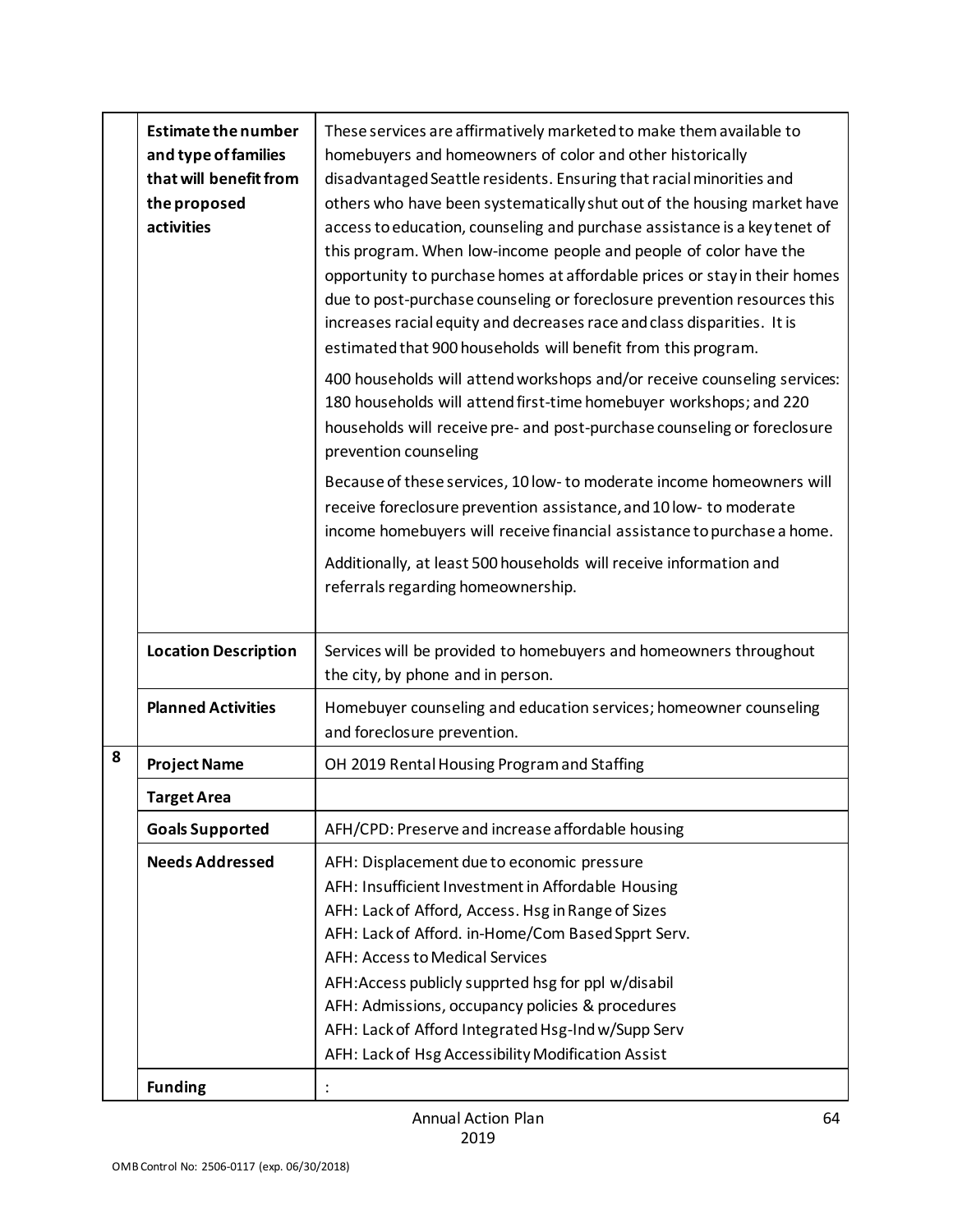|   | <b>Description</b>                                                                           | The Seattle Office of Housing will uses the 2019 HOME allocation solely<br>for the production of rental housing.                                                                                                                                                                                                                                                                                                                                                                                                                                                                                                                       |
|---|----------------------------------------------------------------------------------------------|----------------------------------------------------------------------------------------------------------------------------------------------------------------------------------------------------------------------------------------------------------------------------------------------------------------------------------------------------------------------------------------------------------------------------------------------------------------------------------------------------------------------------------------------------------------------------------------------------------------------------------------|
|   | <b>Target Date</b>                                                                           | 12/31/2019                                                                                                                                                                                                                                                                                                                                                                                                                                                                                                                                                                                                                             |
|   | <b>Estimate the number</b><br>and type of families<br>that will benefit from<br>the proposed | Funding will be awarded to housing development and preservation<br>projects through a competitive Notice of Funds Available (NOFA) process<br>in December 2018. An estimated 57 households will be assisted, of<br>whom an estimated 20 will be homeless households.                                                                                                                                                                                                                                                                                                                                                                   |
|   | activities                                                                                   | Funded projects will serve low-income households, including formerly<br>homeless households, for 50 years or more. These are households with<br>incomes at or below 60% of AMI who are disproportionately people of<br>color and disproportionately cost burdened. These households also<br>include other protected classes, such as seniors and people with<br>disabilities who are living on low, fixed incomes. Housing will be<br>affirmatively marketed to ensure access by disadvantaged groups.<br>Homeless housing will serve households assessed and referred through in<br>the Continuum of Care's coordinated entry system. |
|   | <b>Location Description</b>                                                                  | Funding will be awarded to housing development and preservation<br>projects through a competitive Notice of Funds Available (NOFA). Project<br>locations will be determined at that time.                                                                                                                                                                                                                                                                                                                                                                                                                                              |
|   | <b>Planned Activities</b>                                                                    | This year's allocation of HOME funds will likely go towards the production<br>of approximately 20+ units of rental housing, some of which may be<br>developed by a CHDO. The CDBG funds will be used, with other funds, to<br>rehab up to 34 units of multi-family housing in the Delridge<br>neighborhood: Funds will be used for capital financing related to<br>construction, acquisition and rehabilitation of affordable rental housing<br>for low-income households.                                                                                                                                                             |
| 9 | <b>Project Name</b>                                                                          | OH 2019 OH Staffing, Administration & Planning                                                                                                                                                                                                                                                                                                                                                                                                                                                                                                                                                                                         |
|   | <b>Target Area</b>                                                                           |                                                                                                                                                                                                                                                                                                                                                                                                                                                                                                                                                                                                                                        |
|   | <b>Goals Supported</b>                                                                       | AFH/CPD: Preserve and increase affordable housing                                                                                                                                                                                                                                                                                                                                                                                                                                                                                                                                                                                      |
|   | <b>Needs Addressed</b>                                                                       | AFH: Location & Type of Affordable Housing                                                                                                                                                                                                                                                                                                                                                                                                                                                                                                                                                                                             |
|   | <b>Funding</b>                                                                               |                                                                                                                                                                                                                                                                                                                                                                                                                                                                                                                                                                                                                                        |
|   | <b>Description</b>                                                                           | Support OH staff costs associated with CDBG and HOME program<br>planning administration, and contracted services.                                                                                                                                                                                                                                                                                                                                                                                                                                                                                                                      |
|   | <b>Target Date</b>                                                                           | 12/31/2019                                                                                                                                                                                                                                                                                                                                                                                                                                                                                                                                                                                                                             |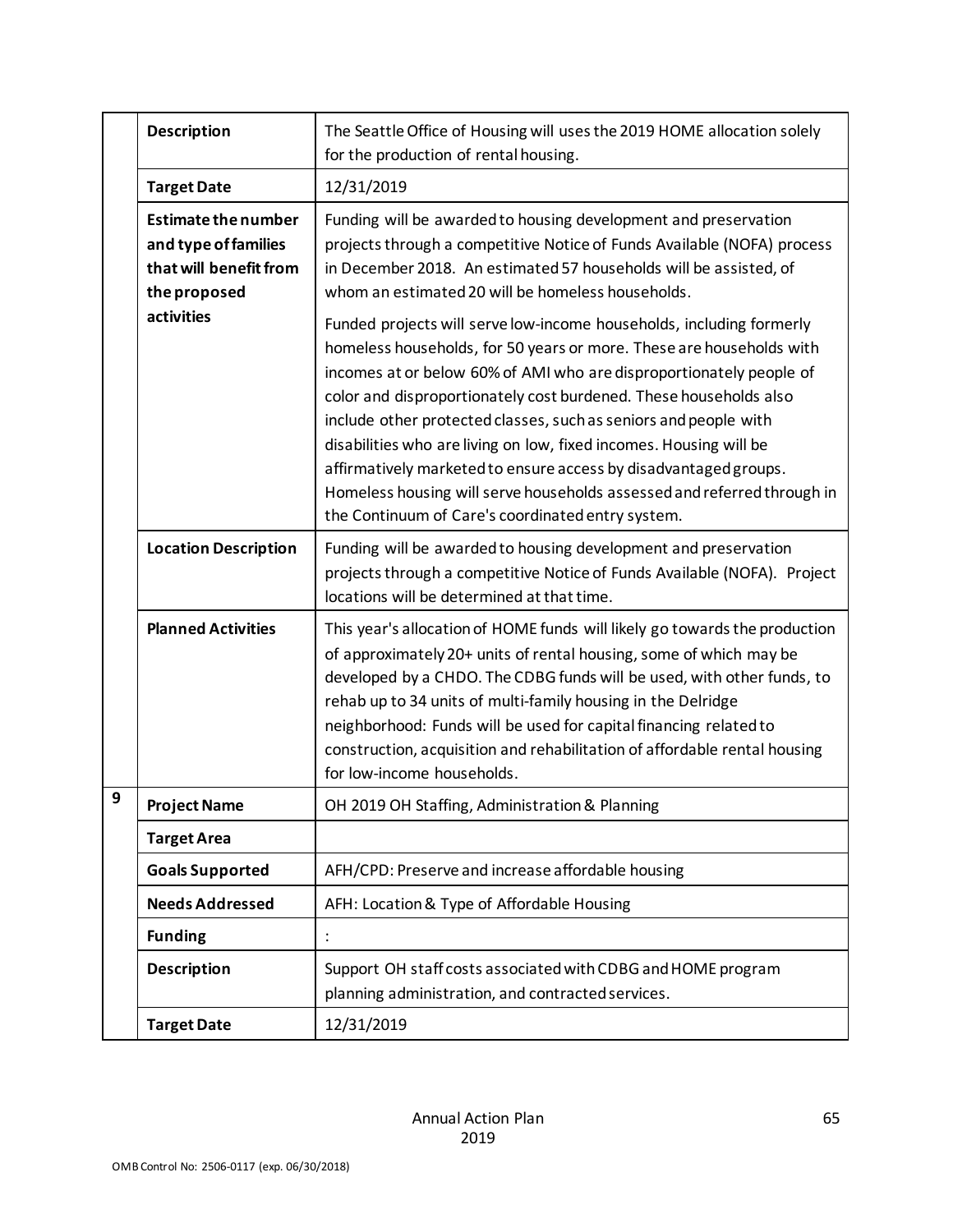|    | <b>Estimate the number</b><br>and type of families<br>that will benefit from<br>the proposed<br>activities | The Consolidated Plan funds are used to benefit the 704,352 residents of<br>the City of Seattle (2016 Population Estimates, US Census Bureau),<br>specifically targeting the needs of the 237,285 Low-Moderate-Income<br>residents of Seattle (FY 2017 LMISD by Grantee - Summarized Block<br>Group Data, Based on 2006-2010 American Community Survey).                                   |
|----|------------------------------------------------------------------------------------------------------------|--------------------------------------------------------------------------------------------------------------------------------------------------------------------------------------------------------------------------------------------------------------------------------------------------------------------------------------------------------------------------------------------|
|    |                                                                                                            | Programs and activities supported by these funds in the Office of Housing<br>are specifically intended to address affordable housing needs that benefit<br>low- and moderate-income and homeless persons and families. These<br>persons and families are disproportionately underserved and from<br>communities of color.                                                                  |
|    | <b>Location Description</b>                                                                                | City of Seattle, Office of Housing, 700 5th Ave, Seattle, WA 98104                                                                                                                                                                                                                                                                                                                         |
|    | <b>Planned Activities</b>                                                                                  | Provide internal staffing capacity to adequately and effectively manage<br>and administer the HOME and CDBG funds that the Office of Housing<br>manages; including program planning, administration and contracted<br>services.                                                                                                                                                            |
| 10 | <b>Project Name</b>                                                                                        | OED 2019 Neighborhood Business District - Only in Seattle                                                                                                                                                                                                                                                                                                                                  |
|    | <b>Target Area</b>                                                                                         |                                                                                                                                                                                                                                                                                                                                                                                            |
|    | <b>Goals Supported</b>                                                                                     | CPD: Increase Small Business Assistance                                                                                                                                                                                                                                                                                                                                                    |
|    | <b>Needs Addressed</b>                                                                                     | AFH: Scarcity/High Costs of Land<br>AFH: Lack of Educational/Employment Spprt for LMI<br>AFH: Lack Private Investment in Specific Neighbhds                                                                                                                                                                                                                                                |
|    | <b>Funding</b>                                                                                             |                                                                                                                                                                                                                                                                                                                                                                                            |
|    | <b>Description</b>                                                                                         | The Only in Seattle Initiative provides grants and services to foster<br>inclusive neighborhood business districts that allow small businesses to<br>thrive. The Initiative focuses on supporting district stakeholders to<br>organize around a common vision for their district and take action.<br>Includes planning and administration that supports the Only in Seattle<br>Initiative. |
|    | <b>Target Date</b>                                                                                         | 12/31/2019                                                                                                                                                                                                                                                                                                                                                                                 |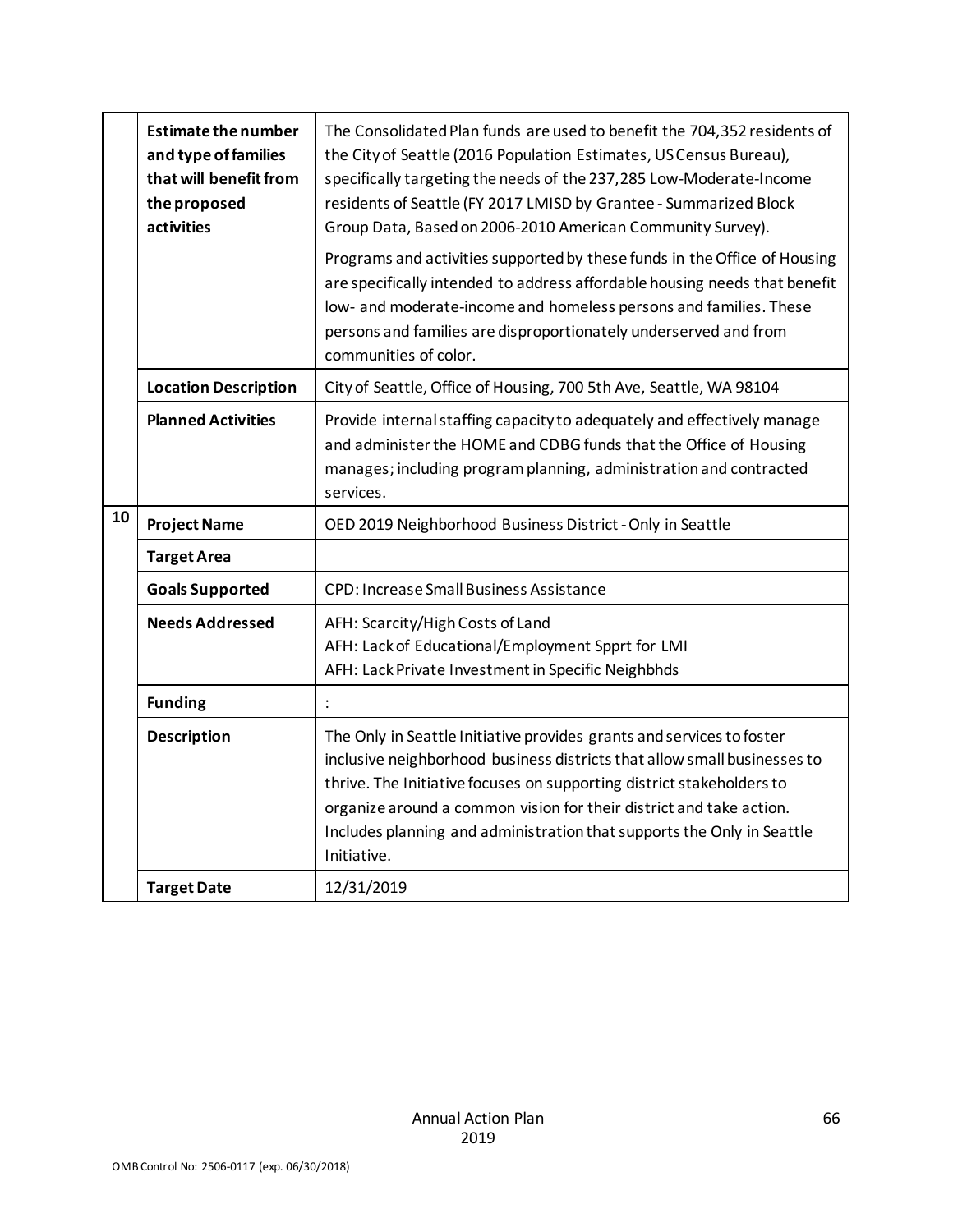|    | <b>Estimate the number</b><br>and type of families<br>that will benefit from<br>the proposed<br>activities | Two staff people and 1 or 2 consultants will provide support, assistance<br>and oversight in approximately 9 business districts. 200 small businesses<br>are located within the business districts served with CDBG and benefit<br>from the work.<br>Seattle is experiencing rapid redevelopment, particularly in urban villages<br>and business districts. Although some areas of Seattle have not seen the<br>same level of redevelopment, particularly in areas of historic<br>disinvestment, the rapid rise in real estate costs has pushed higher<br>income people into these less-expensive areas and pushed lower-income<br>residents and businesses out of Seattle. The projects in the Only in<br>Seattle program focus on preventing displacement of small businesses of<br>color. This is accomplished by organizing district stakeholders to create a<br>shared vision, developing strategies to address priorities and intentionally<br>reaching out to businesses and connecting them to services. This allows<br>local businesses, property owners, residents and organizations to drive |
|----|------------------------------------------------------------------------------------------------------------|---------------------------------------------------------------------------------------------------------------------------------------------------------------------------------------------------------------------------------------------------------------------------------------------------------------------------------------------------------------------------------------------------------------------------------------------------------------------------------------------------------------------------------------------------------------------------------------------------------------------------------------------------------------------------------------------------------------------------------------------------------------------------------------------------------------------------------------------------------------------------------------------------------------------------------------------------------------------------------------------------------------------------------------------------------------------------------------------------------|
|    | <b>Location Description</b>                                                                                | changes and develop local support for businesses.<br>RFA occurs in November 2018 to determine final neighborhoods, but the<br>program has consistently supported the following business districts to                                                                                                                                                                                                                                                                                                                                                                                                                                                                                                                                                                                                                                                                                                                                                                                                                                                                                                    |
|    |                                                                                                            | implement comprehensive commercial district strategies: Beacon Hill,<br>Central Area, Chinatown-ID and Little Saigon, Hillman City, Lake City,<br>Othello, Rainier Beach, Mount Baker, and South Park.                                                                                                                                                                                                                                                                                                                                                                                                                                                                                                                                                                                                                                                                                                                                                                                                                                                                                                  |
|    | <b>Planned Activities</b>                                                                                  | Racial Equity in Business Districts Project: This project includes<br>supporting several business districts to conduct in-language outreach to<br>local small businesses, to learn challenges they are facing and support<br>with services. The project also includes a training cohort in racial equity<br>and implicit bias to build awareness and provide tools for business district<br>leaders to build more equitable organizations and practices. In 2019,<br>approximately 3-5 business districts will receive outreach support and 15-<br>20 business district leaders will receive training.                                                                                                                                                                                                                                                                                                                                                                                                                                                                                                  |
|    |                                                                                                            | Commercial District Strategies: Approximately 9 business districts receive<br>CDBG funding to develop and implement plans that support local<br>businesses. Typical outcomes include, connecting businesses to technical<br>assistance, supporting businesses with marketing strategies, and helping<br>them resolve issues they are facing. Will also explore feasibility of King<br>Street station project.                                                                                                                                                                                                                                                                                                                                                                                                                                                                                                                                                                                                                                                                                           |
| 11 | <b>Project Name</b>                                                                                        | OED 2019 Small Business Support                                                                                                                                                                                                                                                                                                                                                                                                                                                                                                                                                                                                                                                                                                                                                                                                                                                                                                                                                                                                                                                                         |
|    | <b>Target Area</b>                                                                                         |                                                                                                                                                                                                                                                                                                                                                                                                                                                                                                                                                                                                                                                                                                                                                                                                                                                                                                                                                                                                                                                                                                         |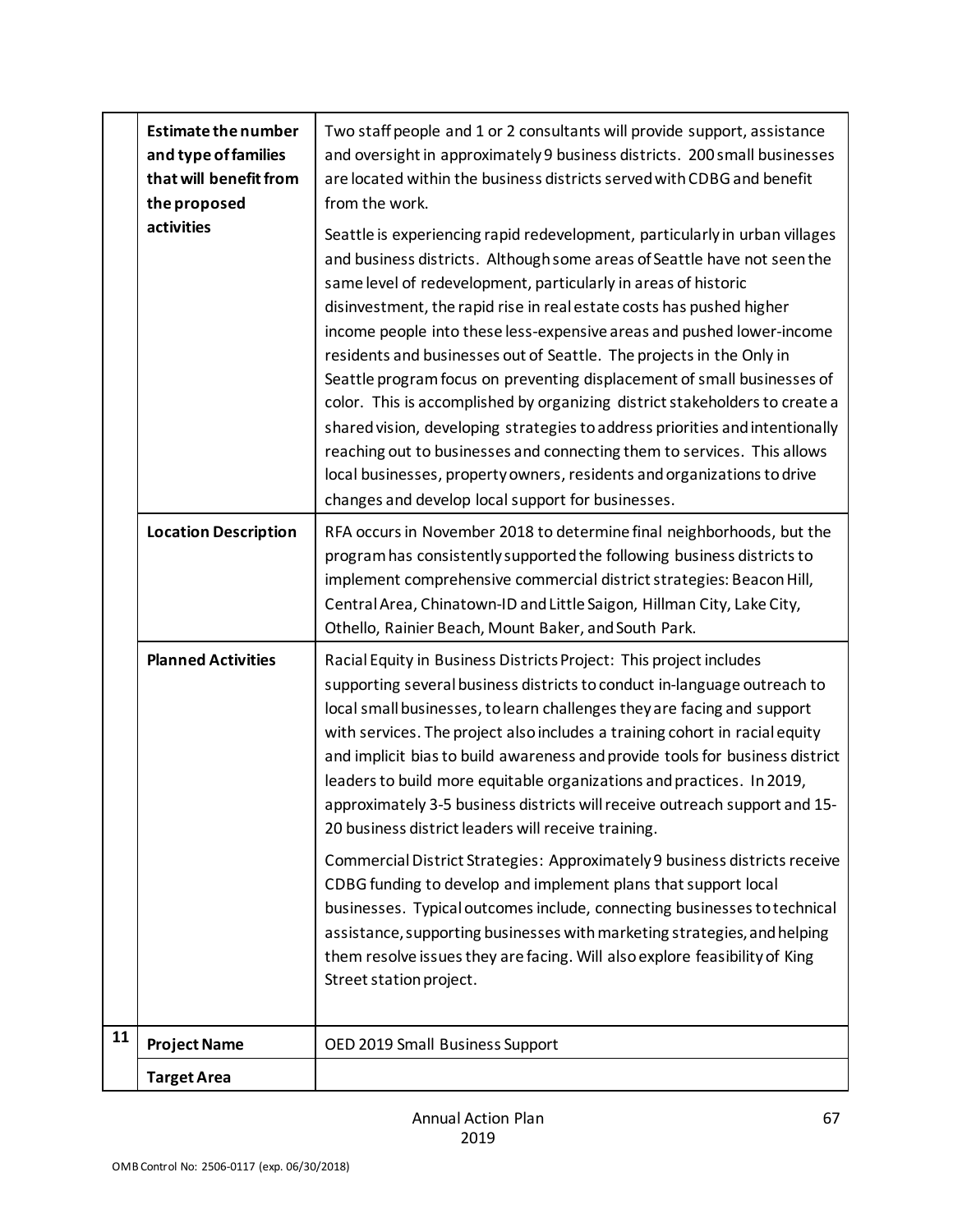|              | <b>Goals Supported</b>                                                                                     | <b>CPD: Increase Small Business Assistance</b>                                                                                                                                                                                                                                                                                                                                                                                                                                                                                                                                                                                                                                                                                                                                                                                                                                                                          |
|--------------|------------------------------------------------------------------------------------------------------------|-------------------------------------------------------------------------------------------------------------------------------------------------------------------------------------------------------------------------------------------------------------------------------------------------------------------------------------------------------------------------------------------------------------------------------------------------------------------------------------------------------------------------------------------------------------------------------------------------------------------------------------------------------------------------------------------------------------------------------------------------------------------------------------------------------------------------------------------------------------------------------------------------------------------------|
|              | <b>Needs Addressed</b>                                                                                     | AFH: Access to financial services<br>AFH: Scarcity/High Costs of Land<br>AFH: Lack of Educational/Employment Spprt for LMI                                                                                                                                                                                                                                                                                                                                                                                                                                                                                                                                                                                                                                                                                                                                                                                              |
|              | <b>Funding</b>                                                                                             |                                                                                                                                                                                                                                                                                                                                                                                                                                                                                                                                                                                                                                                                                                                                                                                                                                                                                                                         |
|              | <b>Description</b>                                                                                         | Support deliver of technical assistance in the form of business assistance,<br>marketing support, and one-on-one technical support to small business<br>entrepreneurs in the retail, restaurant or service sectors that are located<br>in low- and moderate-income neighborhoods. Additionally provide direct<br>financial assistance to qualifying microenterprises and small businesses<br>for job creation and retention and services to disadvantaged<br>communities.                                                                                                                                                                                                                                                                                                                                                                                                                                               |
|              | <b>Target Date</b>                                                                                         | 12/31/2019                                                                                                                                                                                                                                                                                                                                                                                                                                                                                                                                                                                                                                                                                                                                                                                                                                                                                                              |
|              | <b>Estimate the number</b><br>and type of families<br>that will benefit from<br>the proposed<br>activities | Approximately 100 small businesses will be supported with technical<br>assistance. The program prioritizes outreach for business technical<br>assistance to women, minority and immigrant owned businesses.<br>Approximately 20 microenterprises will be supported with financing.                                                                                                                                                                                                                                                                                                                                                                                                                                                                                                                                                                                                                                      |
|              | <b>Location Description</b>                                                                                | Citywide                                                                                                                                                                                                                                                                                                                                                                                                                                                                                                                                                                                                                                                                                                                                                                                                                                                                                                                |
|              | <b>Planned Activities</b>                                                                                  | Financing will be provided citywide to low- and moderate-income owned<br>businesses (microenterprises), prioritizing outreach for financing to<br>women, minority and immigrant owned businesses. Financing tools may<br>take the form of Individual Development Accounts for Businesses, a form<br>of matched savings program that combines business savings, technical<br>assistance and matching funds (i.e., CDBG funds). Financing will also be<br>provided as interest subsidy on microenterprise loans. Business technical<br>assistance will be provided citywide to low- and moderate-income owned<br>businesses (microenterprises), businesses in low- and moderate-income<br>areas and immigrant owned businesses. Services could include lease<br>education, business plan development, and financial management<br>training. Will work with OPCD to leverage Othello Project for equitable<br>development. |
| $\boxed{12}$ | <b>Project Name</b>                                                                                        | Parks 2019 Parks Upgrade Project                                                                                                                                                                                                                                                                                                                                                                                                                                                                                                                                                                                                                                                                                                                                                                                                                                                                                        |
|              | <b>Target Area</b>                                                                                         |                                                                                                                                                                                                                                                                                                                                                                                                                                                                                                                                                                                                                                                                                                                                                                                                                                                                                                                         |
|              | <b>Goals Supported</b>                                                                                     | CPD: Access to Nature and Physical Activities                                                                                                                                                                                                                                                                                                                                                                                                                                                                                                                                                                                                                                                                                                                                                                                                                                                                           |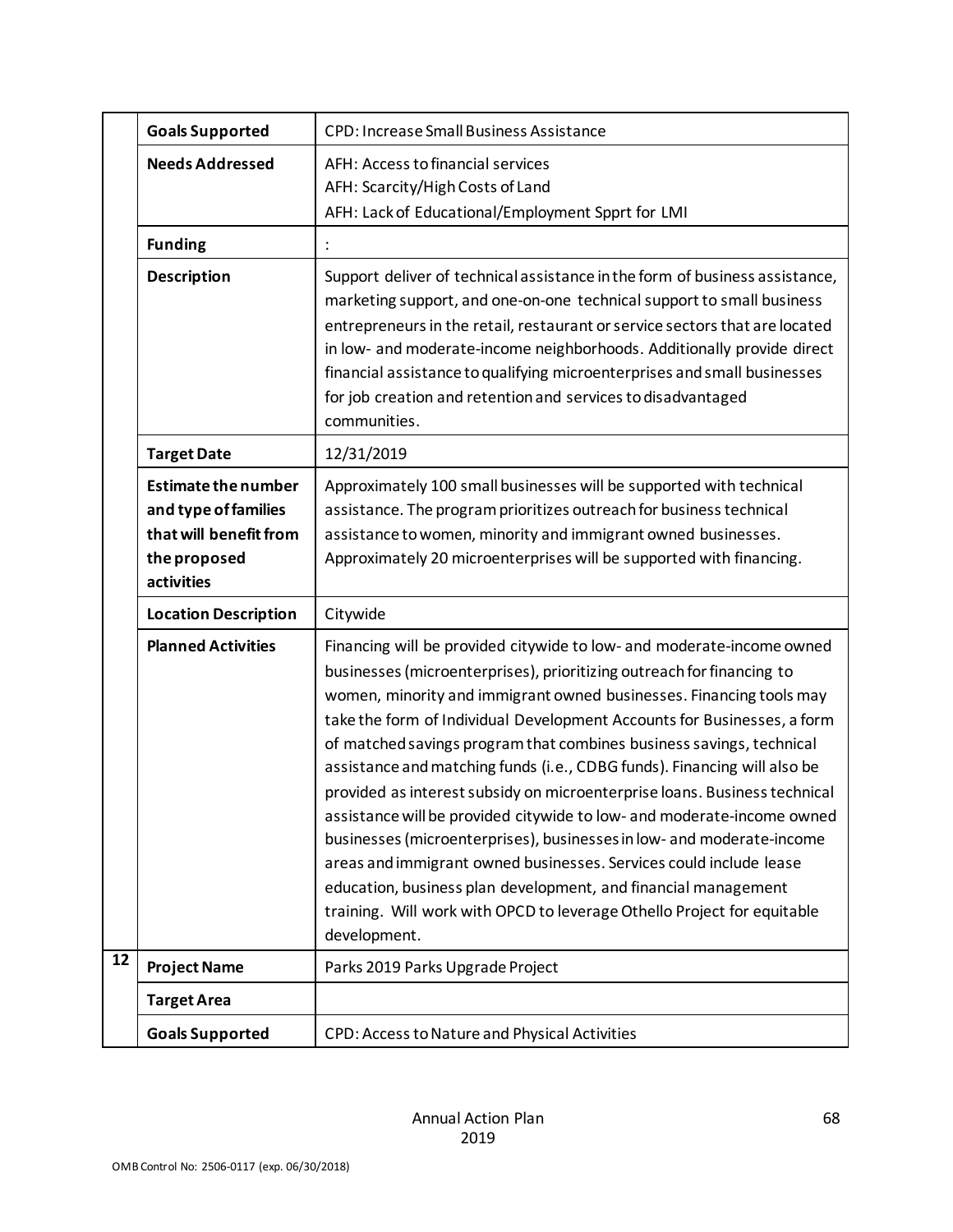|    | <b>Needs Addressed</b>                                                                                     | AFH: Displacement due to economic pressure<br>AFH: Lack Public Investment in Specific Neighbhds.<br>AFH: Impediments to mobility<br>AFH: Inaccessible Government Facilities/Services<br>AFH: Inaccessible Infrastructure<br>AFH: Location of Environmental Health Hazards             |
|----|------------------------------------------------------------------------------------------------------------|---------------------------------------------------------------------------------------------------------------------------------------------------------------------------------------------------------------------------------------------------------------------------------------|
|    | <b>Funding</b>                                                                                             | $\ddot{\cdot}$                                                                                                                                                                                                                                                                        |
|    | <b>Description</b>                                                                                         | Provide capital improvements, renovation and ADA improvements in<br>neighborhood parks serving qualifying low- and moderate-income<br>neighborhoods.                                                                                                                                  |
|    | <b>Target Date</b>                                                                                         | 12/31/2019                                                                                                                                                                                                                                                                            |
|    | <b>Estimate the number</b><br>and type of families<br>that will benefit from<br>the proposed<br>activities | Park improvements occur in parks that serve low income neighborhoods.<br>The neighborhoods disproportionally serve people of color and other<br>historically disadvantaged people. The residents within an<br>approximate 1.5-mile radius of each park benefit from the improvements. |
|    | <b>Location Description</b>                                                                                | Location for park improvements to be determined in early 2018.                                                                                                                                                                                                                        |
|    | <b>Planned Activities</b>                                                                                  | Installation of up to 9 park improvements including but not limited<br>to safety fencing, paths, ADA compliance, and improved landscaping.                                                                                                                                            |
| 13 | <b>Project Name</b>                                                                                        | OIRA 2019 Ready to Work                                                                                                                                                                                                                                                               |
|    | <b>Target Area</b>                                                                                         |                                                                                                                                                                                                                                                                                       |
|    | <b>Goals Supported</b>                                                                                     | AFH/CPD: Initiatives support marginalized groups                                                                                                                                                                                                                                      |
|    | <b>Needs Addressed</b>                                                                                     | AFH: Displacement due to economic pressure<br>AFH: Access to financial services<br>AFH: Impediments to mobility<br>AFH: Scarcity/High Costs of Land<br>AFH: Lack of Educational/Employment Spprt for LMI<br>AFH: Lack Private Investment in Specific Neighbhds                        |
|    | <b>Funding</b>                                                                                             |                                                                                                                                                                                                                                                                                       |
|    | <b>Description</b>                                                                                         | Provide ESL, job skills training and placement for persons with limited<br>English proficiency via a CBDO.                                                                                                                                                                            |
|    | <b>Target Date</b>                                                                                         | 12/31/2019                                                                                                                                                                                                                                                                            |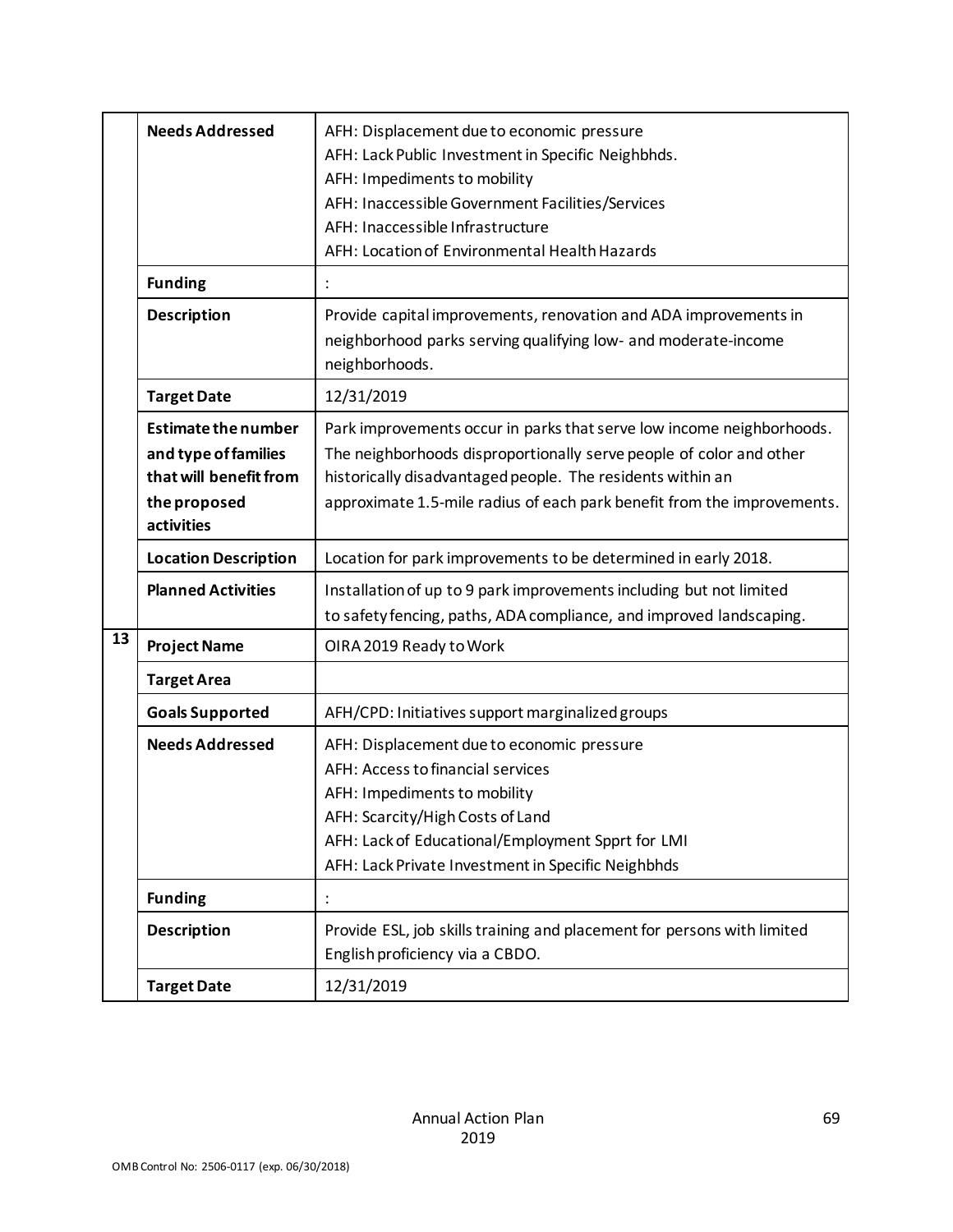|    | <b>Estimate the number</b><br>and type of families<br>that will benefit from<br>the proposed<br>activities | The total number of families served is estimated to be 150. Participants<br>will be English language learners in need of stable employment and<br>ongoing access to English language learning programs. Currently<br>immigrant and refugee jobseekers who have low levels of English<br>language proficiency succeed in college certificate, job training, and basic<br>skills programs at a significantly lower rate than native -born English<br>proficient individuals. The outcomes of this program will demonstrate<br>course completion and educational advancement rates that exceed those<br>of traditional college-based ESL programs. |
|----|------------------------------------------------------------------------------------------------------------|-------------------------------------------------------------------------------------------------------------------------------------------------------------------------------------------------------------------------------------------------------------------------------------------------------------------------------------------------------------------------------------------------------------------------------------------------------------------------------------------------------------------------------------------------------------------------------------------------------------------------------------------------|
|    | <b>Location Description</b>                                                                                | Classes and services will be provided at 1.) Asian Counseling and Referral<br>Service, 3629 Martin Luther King Dr. South, Seattle, WA 98144 and 2.)<br>Rainier Beach Public Library, 9125 Rainier Ave. South, Seattle, WA 98119.                                                                                                                                                                                                                                                                                                                                                                                                                |
|    | <b>Planned Activities</b>                                                                                  | Via a CBDO, and subcontracted CBOs, provide English language learning<br>classes and employment services including: outreach, learning<br>assessments, classroom instruction, case management, educational and<br>career planning, job placement and employer engagement to support the<br>program.                                                                                                                                                                                                                                                                                                                                             |
| 14 | <b>Project Name</b>                                                                                        | OPCD 2019 Equitable Development Initiative                                                                                                                                                                                                                                                                                                                                                                                                                                                                                                                                                                                                      |
|    | <b>Target Area</b>                                                                                         |                                                                                                                                                                                                                                                                                                                                                                                                                                                                                                                                                                                                                                                 |
|    | <b>Goals Supported</b>                                                                                     | AFH: Promote equitable growth in new development                                                                                                                                                                                                                                                                                                                                                                                                                                                                                                                                                                                                |
|    | <b>Needs Addressed</b>                                                                                     | AFH: Lack Public Investment in Specific Neighbhds.                                                                                                                                                                                                                                                                                                                                                                                                                                                                                                                                                                                              |
|    | <b>Funding</b>                                                                                             |                                                                                                                                                                                                                                                                                                                                                                                                                                                                                                                                                                                                                                                 |
|    | <b>Description</b>                                                                                         | Provide support for community-based organizations pursuing investment<br>strategies that will mitigate displacement within high-risk neighborhoods.                                                                                                                                                                                                                                                                                                                                                                                                                                                                                             |
|    | <b>Target Date</b>                                                                                         | 12/31/2019                                                                                                                                                                                                                                                                                                                                                                                                                                                                                                                                                                                                                                      |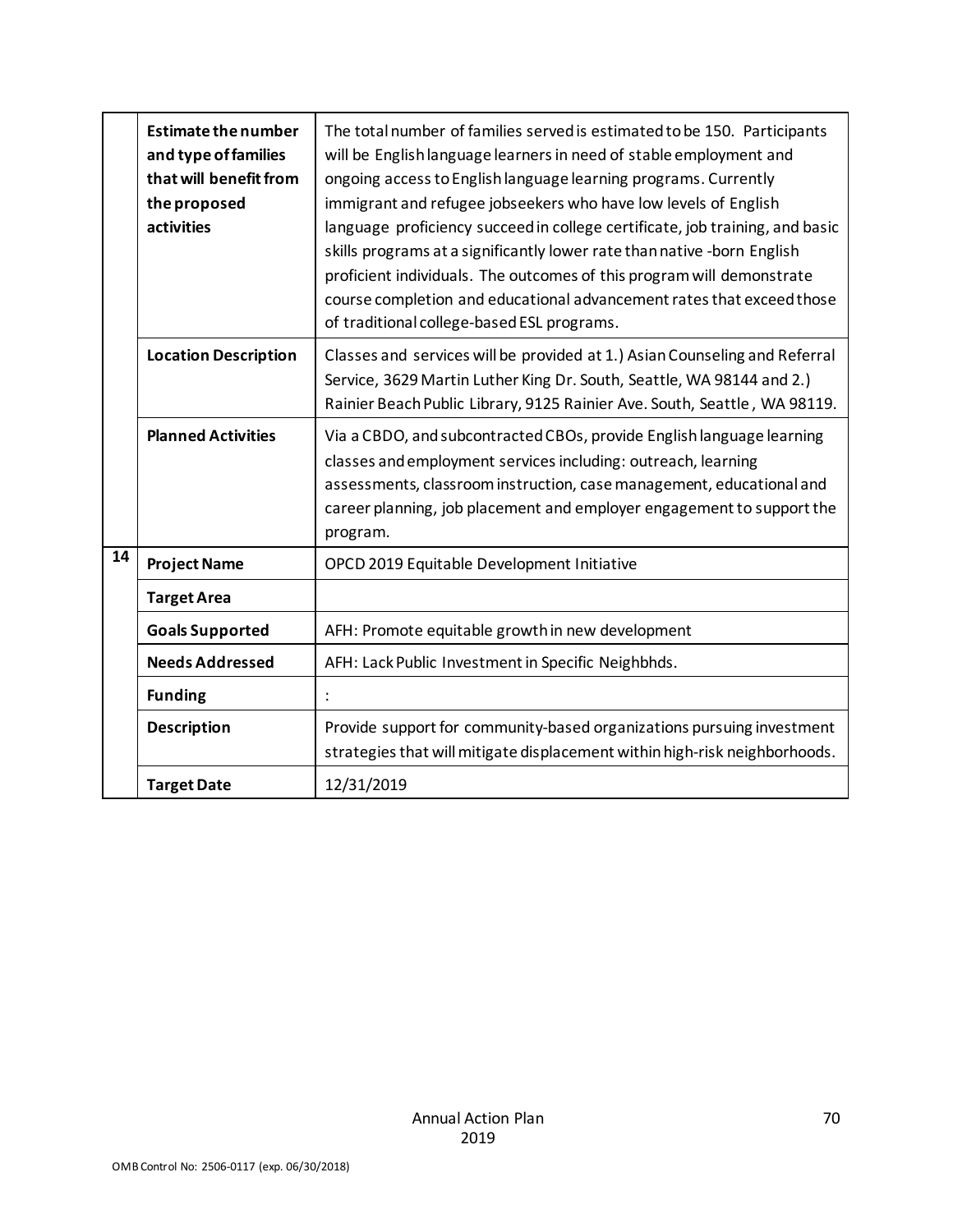| <b>Estimate the number</b><br>and type of families<br>that will benefit from<br>the proposed<br>activities | Funding will be awarded to eligible organizations through a competitive<br>Notice of Funds Availability (NOFA) process in early 2019. CDBG funds will<br>support at least 2 neighborhoods pursuing an anti-displacement strategy.<br>The EDI Fund addresses displacement and the unequal distribution of<br>opportunities to sustain a diverse Seattle. The EDI fosters community<br>leadership and supports organizations to promote equitable access to<br>housing, jobs, education, parks, cultural expression, healthy food and<br>other community needs and amenities. The EDI Framework integrates<br>people and place to create strong communities and people, as well as<br>great places with equitable access. The Framework, with its equity drivers<br>and outcomes, functions as an analytical tool to guide implementation to<br>reduce disparities and achieve equitable outcomes for marginalized<br>populations. The following are the indicators that inform the<br>displacement Risk Index that EDI projects are focusing on:<br>1. People of color: Percentage of population that is not non-Hispanic<br>White |
|------------------------------------------------------------------------------------------------------------|-----------------------------------------------------------------------------------------------------------------------------------------------------------------------------------------------------------------------------------------------------------------------------------------------------------------------------------------------------------------------------------------------------------------------------------------------------------------------------------------------------------------------------------------------------------------------------------------------------------------------------------------------------------------------------------------------------------------------------------------------------------------------------------------------------------------------------------------------------------------------------------------------------------------------------------------------------------------------------------------------------------------------------------------------------------------------------------------------------------------------------------|
|                                                                                                            | 2. Linguistic isolation: Percentage of households in which no one 14 and<br>over speaks English only or no one 14 and over speaks both a language<br>other than English and English "very well"                                                                                                                                                                                                                                                                                                                                                                                                                                                                                                                                                                                                                                                                                                                                                                                                                                                                                                                                   |
|                                                                                                            | 3. Low educational attainment: Percentage of population 25 years or<br>older who lack a Bachelor's degree                                                                                                                                                                                                                                                                                                                                                                                                                                                                                                                                                                                                                                                                                                                                                                                                                                                                                                                                                                                                                         |
|                                                                                                            | 4. Rental tenancy: Percentage of population in occupied housing units<br>that are renters                                                                                                                                                                                                                                                                                                                                                                                                                                                                                                                                                                                                                                                                                                                                                                                                                                                                                                                                                                                                                                         |
|                                                                                                            | 5. Housing cost-burdened households: Percentage of households with<br>income below 80% of AMI that are cost burdened (> 30% of income on<br>housing) and Percentage of households with income below 80% of AMI<br>that are severely cost burdened (> 50% of income on housing)                                                                                                                                                                                                                                                                                                                                                                                                                                                                                                                                                                                                                                                                                                                                                                                                                                                    |
|                                                                                                            | 6. Household income: Percentage of population with income below 200%<br>of poverty level                                                                                                                                                                                                                                                                                                                                                                                                                                                                                                                                                                                                                                                                                                                                                                                                                                                                                                                                                                                                                                          |
|                                                                                                            | 7. Proximity to transit: Number of unique transit trips within 0.25-mile<br>walking distance of a location                                                                                                                                                                                                                                                                                                                                                                                                                                                                                                                                                                                                                                                                                                                                                                                                                                                                                                                                                                                                                        |
| <b>Location Description</b>                                                                                | High displacement risk/low access to opportunity (ex. Rainier Beach,<br>Othello, South Park, Highland Park)                                                                                                                                                                                                                                                                                                                                                                                                                                                                                                                                                                                                                                                                                                                                                                                                                                                                                                                                                                                                                       |
|                                                                                                            | High displacement risk / high access to opportunity (ex.<br>Chinatown/International District, Central Area (23rd and Union-Jackson),<br>Lake City and North Gate)                                                                                                                                                                                                                                                                                                                                                                                                                                                                                                                                                                                                                                                                                                                                                                                                                                                                                                                                                                 |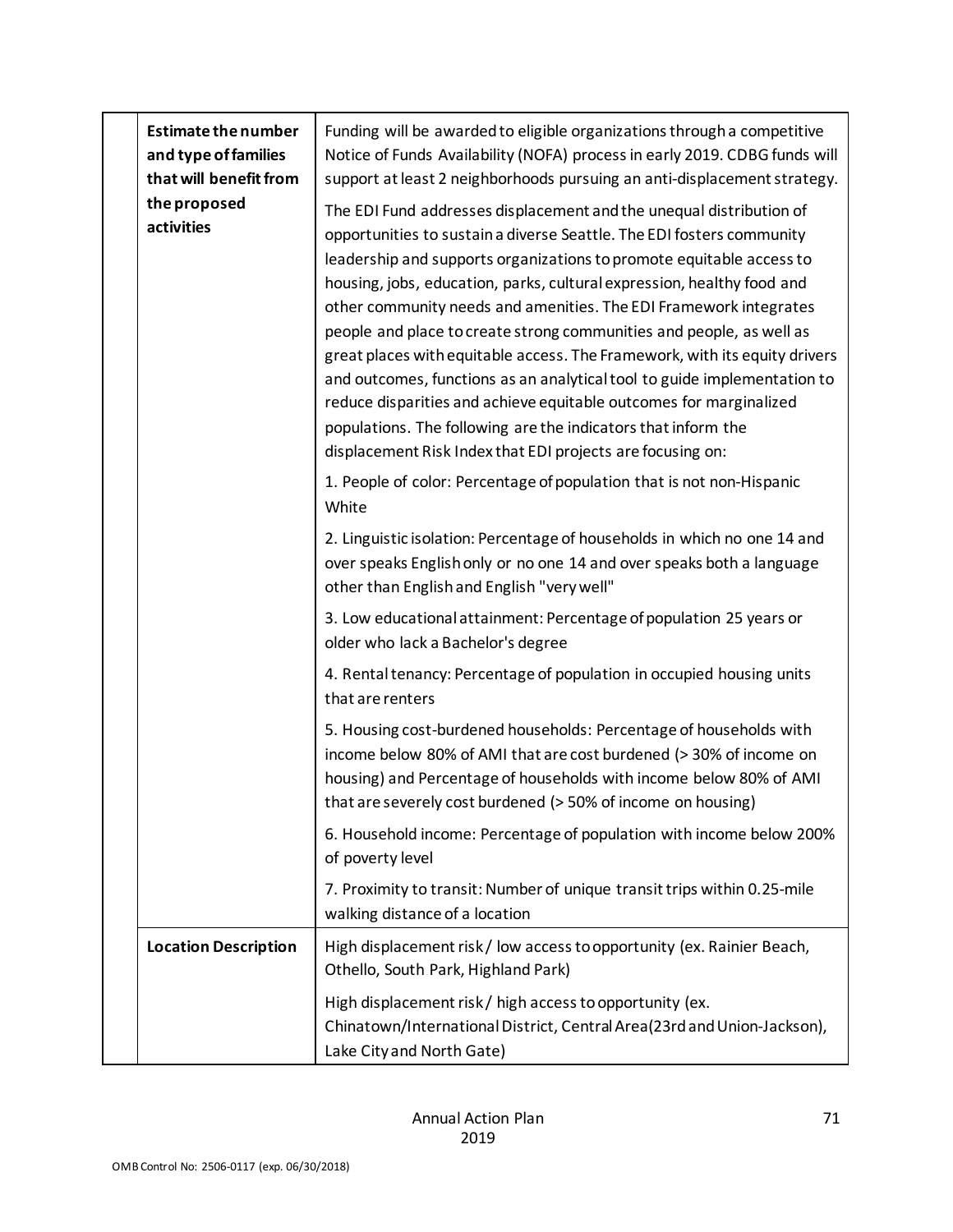|    | <b>Planned Activities</b>                                                                                  | Equitable Development Projects are community-driven strategies created<br>through an inclusive community engagement process and are prioritized<br>in neighborhoods with high levels of chronic and recent displacement<br>risk, history of disinvestment and community driven priorities to mitigate<br>further displacement and increase access to opportunity. Funds will be<br>awarded to eligible organizations through a request for proposal process<br>in 2019.                                                                                                                                                                                                                                                                                                                                           |
|----|------------------------------------------------------------------------------------------------------------|-------------------------------------------------------------------------------------------------------------------------------------------------------------------------------------------------------------------------------------------------------------------------------------------------------------------------------------------------------------------------------------------------------------------------------------------------------------------------------------------------------------------------------------------------------------------------------------------------------------------------------------------------------------------------------------------------------------------------------------------------------------------------------------------------------------------|
| 15 | <b>Project Name</b>                                                                                        | HSD 2019 Community Facilities Improvements                                                                                                                                                                                                                                                                                                                                                                                                                                                                                                                                                                                                                                                                                                                                                                        |
|    | <b>Target Area</b>                                                                                         |                                                                                                                                                                                                                                                                                                                                                                                                                                                                                                                                                                                                                                                                                                                                                                                                                   |
|    | <b>Goals Supported</b>                                                                                     | AFH/CPD: Equitable investment across communities                                                                                                                                                                                                                                                                                                                                                                                                                                                                                                                                                                                                                                                                                                                                                                  |
|    | <b>Needs Addressed</b>                                                                                     | AFH: Displacement due to economic pressure                                                                                                                                                                                                                                                                                                                                                                                                                                                                                                                                                                                                                                                                                                                                                                        |
|    | <b>Funding</b>                                                                                             |                                                                                                                                                                                                                                                                                                                                                                                                                                                                                                                                                                                                                                                                                                                                                                                                                   |
|    | <b>Description</b>                                                                                         | The City receives multiple requests each year for support of community-<br>based facilities serving low- and moderate-income people and/or<br>providing access to community services, education, government<br>programs and economic development benefits. Public facilities<br>improvements can improve ADA access, maintain viable life of community<br>use buildings not owned by the City, enhance service capacity, provide<br>childcare sites and rehabilitate older buildings run by non-profit operators<br>as examples. Prior year funds will be used to support facilities<br>improvement projects that meet City and Consolidated Plan goals and are<br>otherwise eligible for CDBG funding. Project identified for this funding<br>may come from a Federal Grants Management Unit (FGMU) RFP in 2019. |
|    | <b>Target Date</b>                                                                                         | 12/31/2019                                                                                                                                                                                                                                                                                                                                                                                                                                                                                                                                                                                                                                                                                                                                                                                                        |
|    | <b>Estimate the number</b><br>and type of families<br>that will benefit from<br>the proposed<br>activities | Estimated 3-5 projects could be funded based on timing and project<br>eligibility                                                                                                                                                                                                                                                                                                                                                                                                                                                                                                                                                                                                                                                                                                                                 |
|    | <b>Location Description</b>                                                                                |                                                                                                                                                                                                                                                                                                                                                                                                                                                                                                                                                                                                                                                                                                                                                                                                                   |
|    | <b>Planned Activities</b>                                                                                  | Potential 2019 RFP to identify timely and eligible community facilities<br>projects.                                                                                                                                                                                                                                                                                                                                                                                                                                                                                                                                                                                                                                                                                                                              |
| 16 | <b>Project Name</b>                                                                                        | Alpha Cine Section 108 Loan Payoff                                                                                                                                                                                                                                                                                                                                                                                                                                                                                                                                                                                                                                                                                                                                                                                |
|    | <b>Target Area</b>                                                                                         |                                                                                                                                                                                                                                                                                                                                                                                                                                                                                                                                                                                                                                                                                                                                                                                                                   |
|    | <b>Goals Supported</b>                                                                                     | AFH/CPD: Initiatives support marginalized groups                                                                                                                                                                                                                                                                                                                                                                                                                                                                                                                                                                                                                                                                                                                                                                  |
|    | <b>Needs Addressed</b>                                                                                     | AFH: Displacement due to economic pressure                                                                                                                                                                                                                                                                                                                                                                                                                                                                                                                                                                                                                                                                                                                                                                        |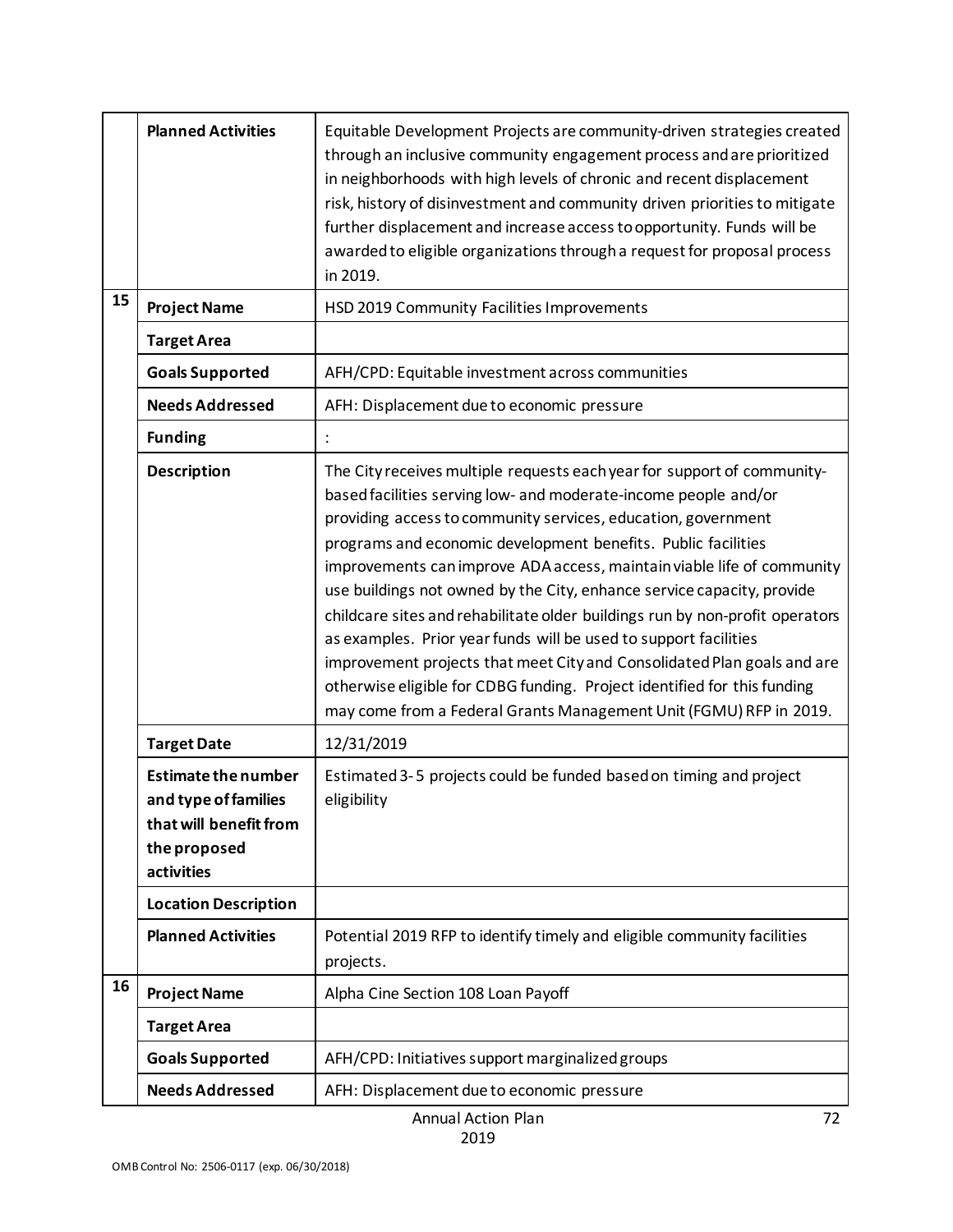|    | <b>Funding</b>                                                                                             | CDBG: \$723,138                                                                                                                                                                                                                                                                                                                                         |
|----|------------------------------------------------------------------------------------------------------------|---------------------------------------------------------------------------------------------------------------------------------------------------------------------------------------------------------------------------------------------------------------------------------------------------------------------------------------------------------|
|    | <b>Description</b>                                                                                         | Repayment of Section 108 loan                                                                                                                                                                                                                                                                                                                           |
|    | <b>Target Date</b>                                                                                         | 12/31/2019                                                                                                                                                                                                                                                                                                                                              |
|    | <b>Estimate the number</b><br>and type of families<br>that will benefit from<br>the proposed<br>activities | <b>NA</b>                                                                                                                                                                                                                                                                                                                                               |
|    | <b>Location Description</b>                                                                                | <b>NA</b>                                                                                                                                                                                                                                                                                                                                               |
|    | <b>Planned Activities</b>                                                                                  | <b>NA</b>                                                                                                                                                                                                                                                                                                                                               |
| 17 | <b>Project Name</b>                                                                                        | CV-OED 2020 Small Business Stabilization Round 2                                                                                                                                                                                                                                                                                                        |
|    | <b>Target Area</b>                                                                                         |                                                                                                                                                                                                                                                                                                                                                         |
|    | <b>Goals Supported</b>                                                                                     | <b>CPD: Increase Small Business Assistance</b>                                                                                                                                                                                                                                                                                                          |
|    | <b>Needs Addressed</b>                                                                                     | AFH: Displacement due to economic pressure                                                                                                                                                                                                                                                                                                              |
|    | <b>Funding</b>                                                                                             | CDBG-CV: \$1,410,045                                                                                                                                                                                                                                                                                                                                    |
|    | <b>Description</b>                                                                                         | This project will issue stabilization grants to microenterprises to ensure<br>they are able to meet their financial obligations during income losses<br>attributed to the COVID19 outbreak                                                                                                                                                              |
|    | <b>Target Date</b>                                                                                         | 12/31/2020                                                                                                                                                                                                                                                                                                                                              |
|    | <b>Estimate the number</b><br>and type of families<br>that will benefit from<br>the proposed<br>activities | Approximately 50 microenterprises whose businesses have been<br>impacted by the COVID19 crisis will benefit from the proposed activity.                                                                                                                                                                                                                 |
|    | <b>Location Description</b>                                                                                | city-wide                                                                                                                                                                                                                                                                                                                                               |
|    | <b>Planned Activities</b>                                                                                  | The City of Seattle Office of Economic Development (OED) offers grants of<br>up to \$10,000 to microenterprises with low- and moderate-income<br>owners located in Seattle. Grants may be used to cover the day-to-day<br>operating expenses of the business, such as but not limited to payroll or<br>losses due to the impacts of the COVID19 crisis. |
| 18 | <b>Project Name</b>                                                                                        | ESG20 Seattle                                                                                                                                                                                                                                                                                                                                           |
|    | <b>Target Area</b>                                                                                         |                                                                                                                                                                                                                                                                                                                                                         |
|    | <b>Goals Supported</b>                                                                                     | CPD: Increase homeless services                                                                                                                                                                                                                                                                                                                         |
|    | <b>Needs Addressed</b>                                                                                     | AFH: Displacement due to economic pressure                                                                                                                                                                                                                                                                                                              |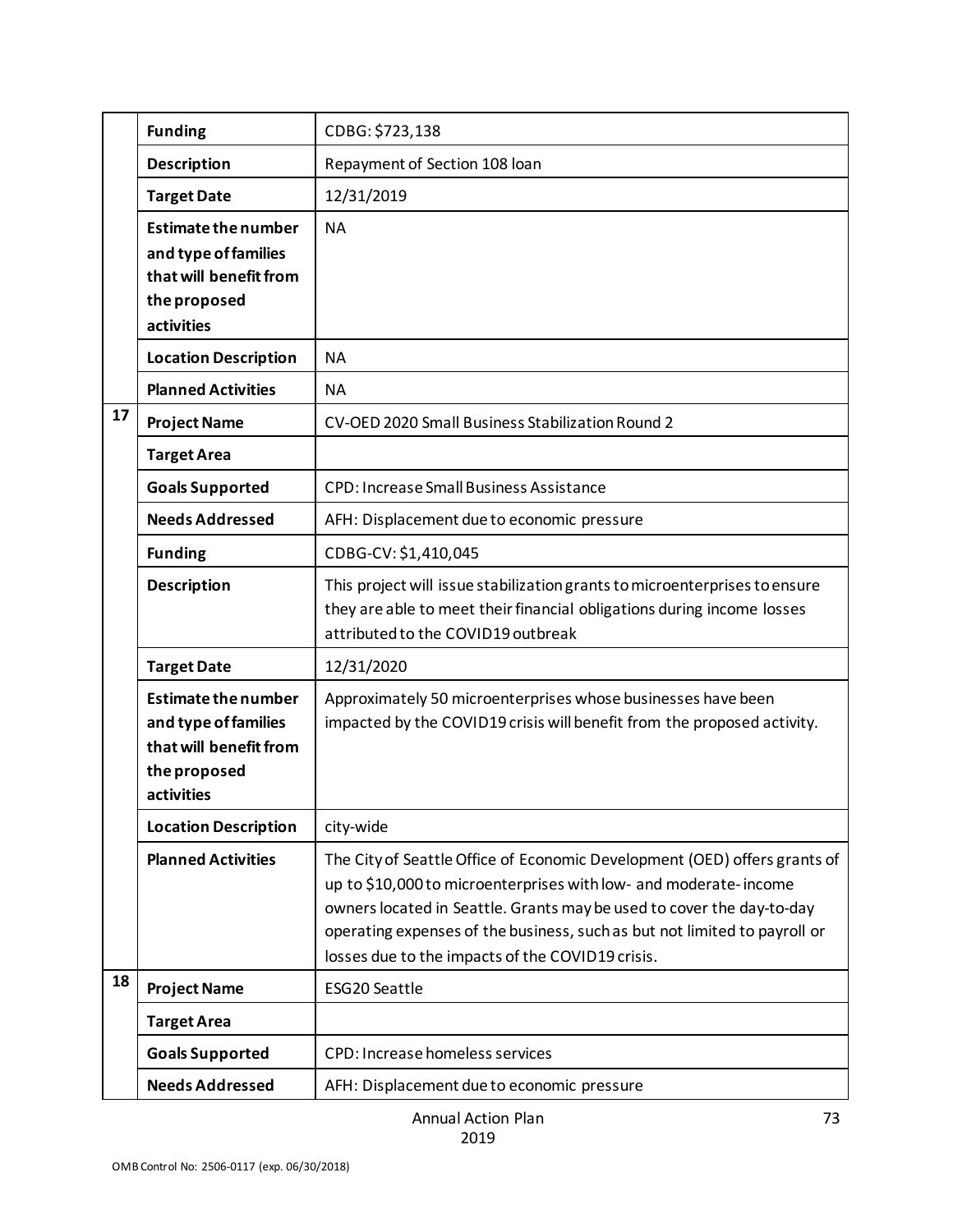|    | <b>Funding</b>                                                                                             | HESG-CV: \$2,829,807                                                                                                                                                                                                                                                                                                                                                                                                                                                                                                                                                                                                                                                                                                                                       |
|----|------------------------------------------------------------------------------------------------------------|------------------------------------------------------------------------------------------------------------------------------------------------------------------------------------------------------------------------------------------------------------------------------------------------------------------------------------------------------------------------------------------------------------------------------------------------------------------------------------------------------------------------------------------------------------------------------------------------------------------------------------------------------------------------------------------------------------------------------------------------------------|
|    | <b>Description</b>                                                                                         | HESG-CV funds will support short term rent assistance and the provision<br>of meals to shelter participants.                                                                                                                                                                                                                                                                                                                                                                                                                                                                                                                                                                                                                                               |
|    | <b>Target Date</b>                                                                                         | 6/30/2021                                                                                                                                                                                                                                                                                                                                                                                                                                                                                                                                                                                                                                                                                                                                                  |
|    | <b>Estimate the number</b><br>and type of families<br>that will benefit from<br>the proposed<br>activities | 70 individuals with extremely low incomes who are categorized as high<br>risk for catching COVID-19, and also at risk of losing their housing will<br>benefit from the rental assistance program. 1000 individuals and<br>households experiencing homelessness and residing in emergency<br>shelters will benefit from the provision of meals at these sites.                                                                                                                                                                                                                                                                                                                                                                                              |
|    | <b>Location Description</b>                                                                                | City-wide                                                                                                                                                                                                                                                                                                                                                                                                                                                                                                                                                                                                                                                                                                                                                  |
|    | <b>Planned Activities</b>                                                                                  | A rental assistance program will provide up to one-year of rental<br>assistance and case management for individuals who are 1) age 50 or<br>older, 2) at high risk of COVID-19, 3) have income limited to federal<br>disability benefits, especially Supplemental Security Income (SSI) or Social<br>Security Disability Insurance (SSDI), that is not more than \$1,000 per<br>month, 4) are at risk of or currently experiencing homelessnes; Meals will<br>be provided to people who are accessing emergency shelters which have<br>been de-intensified and spread across the City to ensure social distancing<br>and safety during the COVID-19 crisis through two subrecipient<br>agreements with meal providers who will work with shelter programs. |
| 19 | <b>Project Name</b>                                                                                        | CV-HSD 2020 Emergency Rental Assistance: general                                                                                                                                                                                                                                                                                                                                                                                                                                                                                                                                                                                                                                                                                                           |
|    | <b>Target Area</b>                                                                                         |                                                                                                                                                                                                                                                                                                                                                                                                                                                                                                                                                                                                                                                                                                                                                            |
|    | <b>Goals Supported</b>                                                                                     | AFH/CPD:Resources for at-risk renters/owners                                                                                                                                                                                                                                                                                                                                                                                                                                                                                                                                                                                                                                                                                                               |
|    | <b>Needs Addressed</b>                                                                                     | AFH: Displacement due to economic pressure                                                                                                                                                                                                                                                                                                                                                                                                                                                                                                                                                                                                                                                                                                                 |
|    | <b>Funding</b>                                                                                             | CDBG-CV: \$2,819,550                                                                                                                                                                                                                                                                                                                                                                                                                                                                                                                                                                                                                                                                                                                                       |
|    | <b>Description</b>                                                                                         | Funds will be made available through existing Rental Assistance providers,<br>who will enter into subrecipient agreements with the City of Seattle and<br>provide emergency rental assistance to households whose housing is at<br>risk because they have been economically impacted by the COVID-19<br>crisis.                                                                                                                                                                                                                                                                                                                                                                                                                                            |
|    | <b>Target Date</b>                                                                                         | 12/31/2020                                                                                                                                                                                                                                                                                                                                                                                                                                                                                                                                                                                                                                                                                                                                                 |
|    | <b>Estimate the number</b><br>and type of families<br>that will benefit from<br>the proposed<br>activities | 600 households with low- and moderate-incomes will benefit from these<br>proposed activiites.                                                                                                                                                                                                                                                                                                                                                                                                                                                                                                                                                                                                                                                              |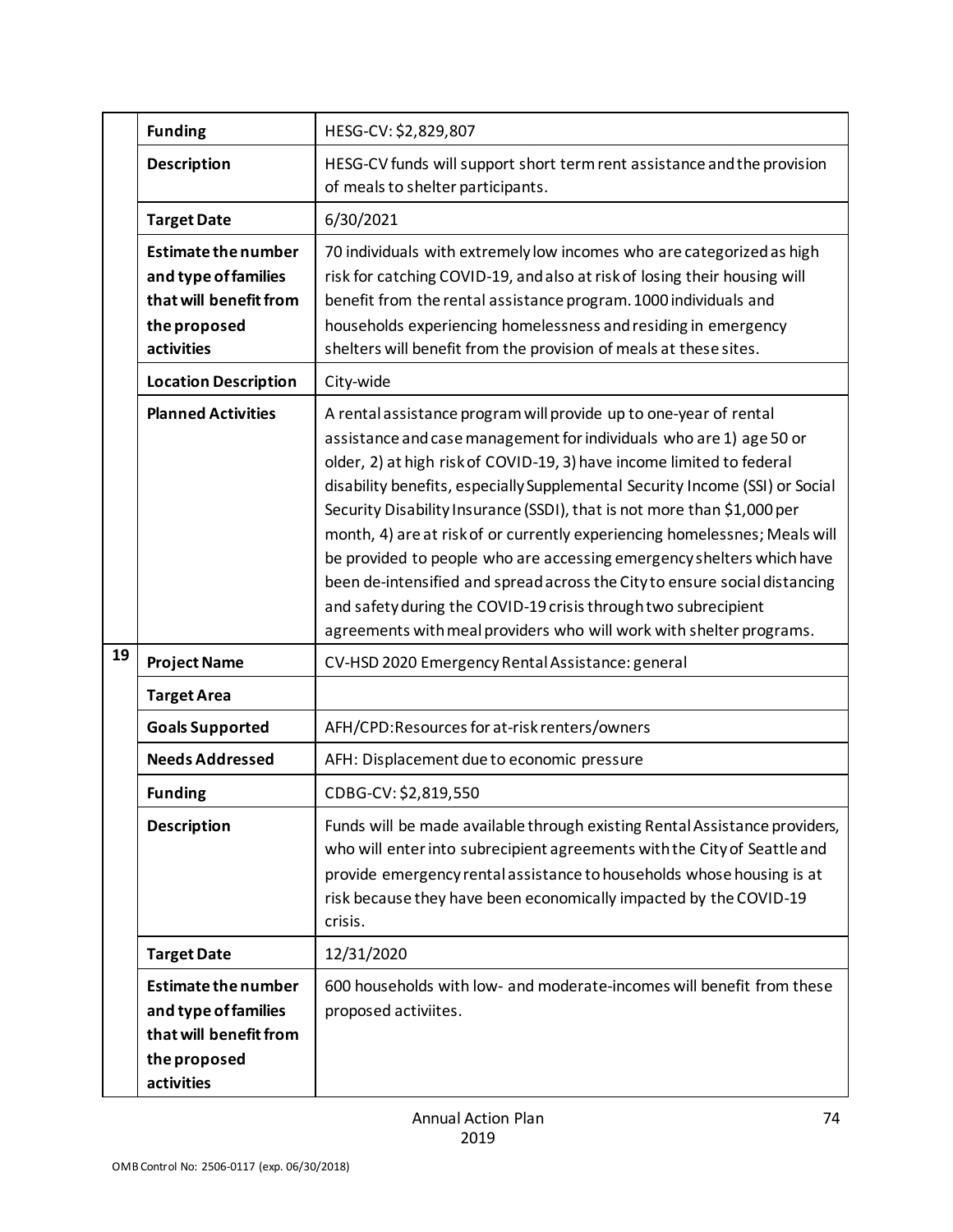|    | <b>Location Description</b>                                                                                | City-wide                                                                                                                                                                                                                                                                                                                             |
|----|------------------------------------------------------------------------------------------------------------|---------------------------------------------------------------------------------------------------------------------------------------------------------------------------------------------------------------------------------------------------------------------------------------------------------------------------------------|
|    | <b>Planned Activities</b>                                                                                  | 50% of the funds are to be made available to up to 10 current providers<br>of Homelessness Prevention Assistance; 50% will be made available to the<br>United Way of King County's "Homeward Bound" program. Emergency<br>rent payments will be made to landlords on tenants' behalf, to ensure<br>they are able to maintain housing. |
| 20 | <b>Project Name</b>                                                                                        | CV-OH 2020 Emergency Rental Assistance: Affordable Housing                                                                                                                                                                                                                                                                            |
|    | <b>Target Area</b>                                                                                         |                                                                                                                                                                                                                                                                                                                                       |
|    | <b>Goals Supported</b>                                                                                     | AFH/CPD:Resources for at-risk renters/owners                                                                                                                                                                                                                                                                                          |
|    | <b>Needs Addressed</b>                                                                                     | AFH: Displacement due to economic pressure                                                                                                                                                                                                                                                                                            |
|    | <b>Funding</b>                                                                                             | CDBG-CV: \$1,410,185                                                                                                                                                                                                                                                                                                                  |
|    | <b>Description</b>                                                                                         | Funds will provide emergency rental assistance to households who reside<br>in low-income housing in the City's asset portfolio and, due to the<br>coronavirus, are unable to pay their rent. The maximum level of<br>assistance will equal a one-time payment of \$1,000                                                              |
|    | <b>Target Date</b>                                                                                         | 12/31/2020                                                                                                                                                                                                                                                                                                                            |
|    | <b>Estimate the number</b><br>and type of families<br>that will benefit from<br>the proposed<br>activities | 1100 households with incomes at or below 80% of area median income                                                                                                                                                                                                                                                                    |
|    | <b>Location Description</b>                                                                                | City-wide                                                                                                                                                                                                                                                                                                                             |
|    | <b>Planned Activities</b>                                                                                  | Office of Housing staff will review and approve applications for assistance<br>from households and issue emergency rent payments to their landlords.                                                                                                                                                                                  |
| 21 | <b>Project Name</b>                                                                                        | CV-COVID-19 2020 - 2023 Catholic Community Services WAH20-F001<br>(CCS)                                                                                                                                                                                                                                                               |
|    | <b>Target Area</b>                                                                                         |                                                                                                                                                                                                                                                                                                                                       |
|    | <b>Goals Supported</b>                                                                                     | AFH/CPD:Resources for at-risk renters/owners                                                                                                                                                                                                                                                                                          |
|    | <b>Needs Addressed</b>                                                                                     | AFH: Displacement due to economic pressure                                                                                                                                                                                                                                                                                            |
|    | <b>Funding</b>                                                                                             | HOPWA-CV: \$85,268                                                                                                                                                                                                                                                                                                                    |
|    | <b>Description</b>                                                                                         | Catholic Community Services will provide STRMU assistance to<br>households who have been impacted by the COVID-19 crisis, to ensure<br>they are able to maintain their housing.                                                                                                                                                       |
|    | <b>Target Date</b>                                                                                         | 12/31/2021                                                                                                                                                                                                                                                                                                                            |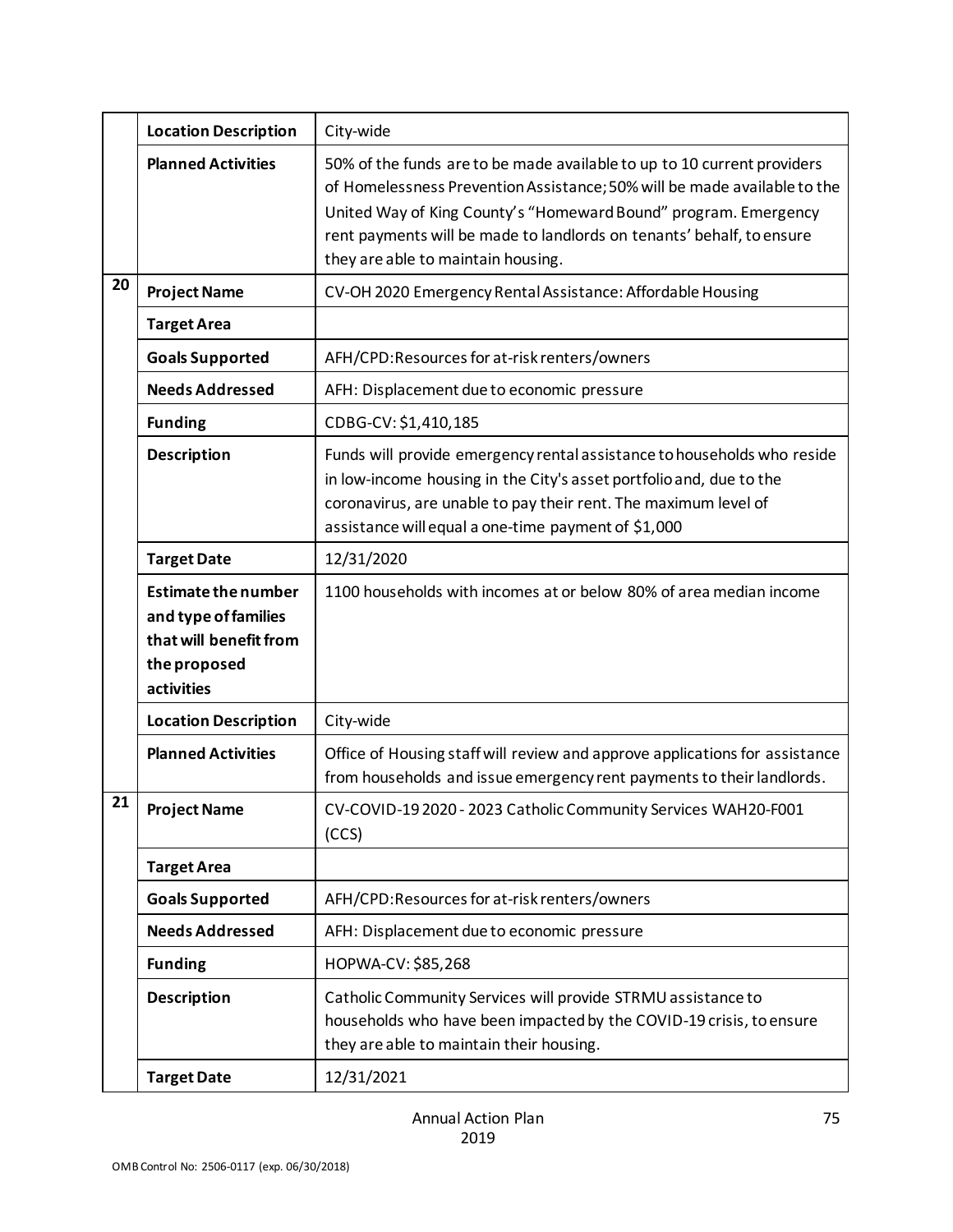|    | <b>Estimate the number</b><br>and type of families<br>that will benefit from<br>the proposed<br>activities | 13 households that are earning 0%-50% AMI and have a household<br>member who is diagnosed with HIV/AIDS.                                                                                                                                                |
|----|------------------------------------------------------------------------------------------------------------|---------------------------------------------------------------------------------------------------------------------------------------------------------------------------------------------------------------------------------------------------------|
|    | <b>Location Description</b>                                                                                | King and Snohomish Counties                                                                                                                                                                                                                             |
|    | <b>Planned Activities</b>                                                                                  | Via a subrecipient agreement with Catholic Community Services, 13<br>households that are earning 0%-50% AMI and have a household member<br>who is diagnosed with HIV/AIDS will be provided rental assistance to<br>ensure they remain in their housing. |
| 22 | <b>Project Name</b>                                                                                        | CV-COVID-19 2020 - 2023 Lifelong WAH20-F001 (Lifelong)                                                                                                                                                                                                  |
|    | <b>Target Area</b>                                                                                         |                                                                                                                                                                                                                                                         |
|    | <b>Goals Supported</b>                                                                                     | AFH/CPD:Resources for at-risk renters/owners                                                                                                                                                                                                            |
|    | <b>Needs Addressed</b>                                                                                     | AFH: Displacement due to economic pressure                                                                                                                                                                                                              |
|    | <b>Funding</b>                                                                                             | HOPWA-CV: \$341,072                                                                                                                                                                                                                                     |
|    | <b>Description</b>                                                                                         | Lifelong will provide STRMU to households who are impacted by the<br>COVID-19 crisis to ensure they maintain their housing.                                                                                                                             |
|    | <b>Target Date</b>                                                                                         | 12/31/2021                                                                                                                                                                                                                                              |
|    | <b>Estimate the number</b><br>and type of families<br>that will benefit from<br>the proposed<br>activities | 51<br>households that are earning 0%-50% AMI and have a household member<br>who is diagnosed with HIV/AIDS.                                                                                                                                             |
|    | <b>Location Description</b>                                                                                | King and Snohomish Counties                                                                                                                                                                                                                             |
|    | <b>Planned Activities</b>                                                                                  | Via subrecipient agreement, STRMU rental assistance will be provided to<br>51 households that are earning 0%-50% AMI and have a household<br>member who is diagnosed with HIV/AIDS, to ensure they maintain their<br>housing.                           |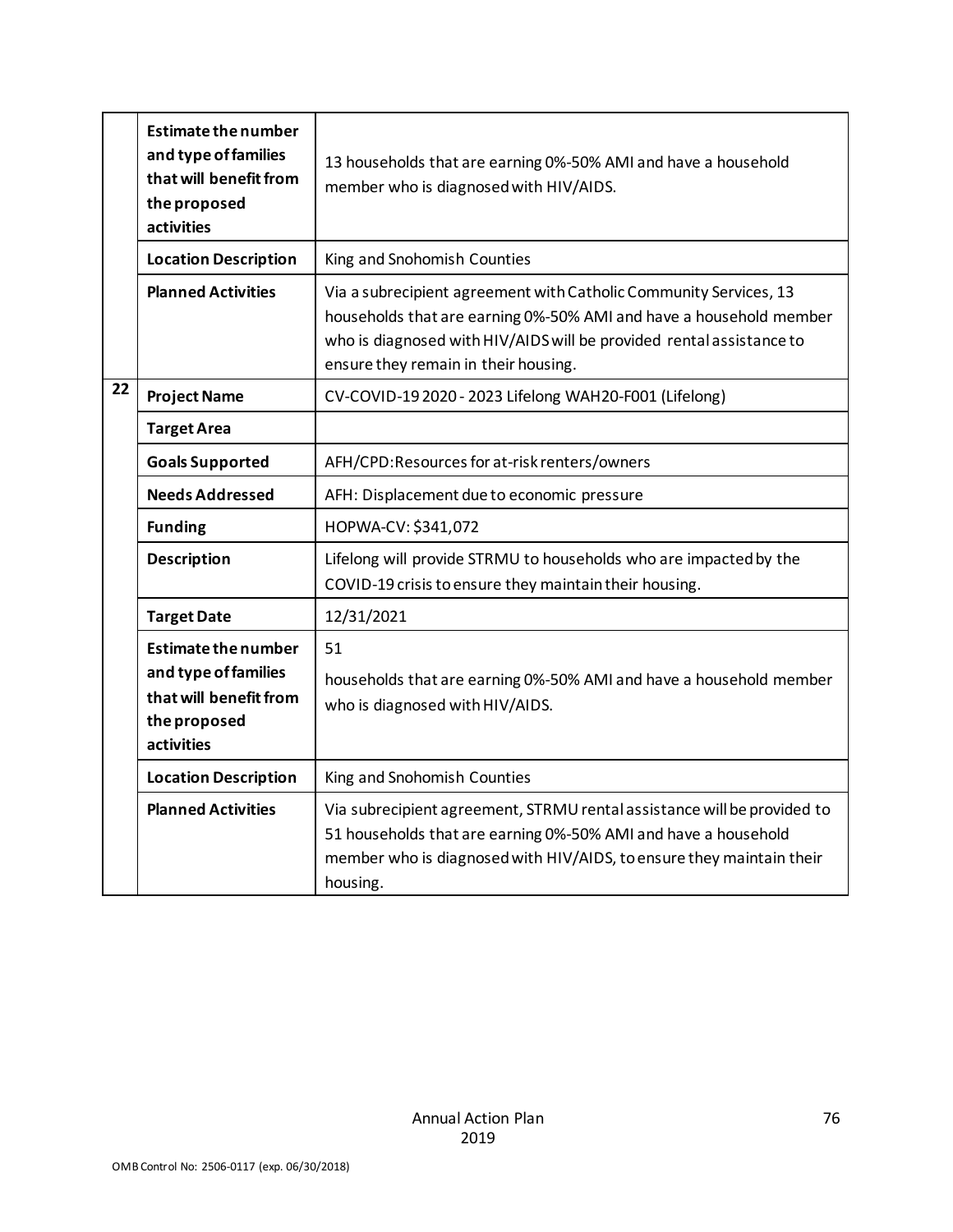# **AP-50 Geographic Distribution – 91.220(f)**

# **Description of the geographic areas of the entitlement (including areas of low-income and minority concentration) where assistance will be directed**

At present, the City is not implementing any official HUD designated geographic based priority areas such as NRSAs or Empowerment Zone or Brownfields. Allocations and program activities are funded City-wide in accordance with eligibility and program priorities set through sub-recipient departments policies. Going forward, however, there will be intentional application of the following principles to help address the disparities of access to services, housing and community infrastructure identified through:

1. Disparities identified through the 2017 City and Seattle Housing Authority's Assessment of Fair Housing analysis in terms of geographic equity in access to private and publicly supported housing, services and community assets. In many cases this will be based on the need to balance City-wide access; but it will also prioritize those investments that address the current and future boundaries that HUD maps and data determine fall into Racial/Ethnically Concentrated Areas of Poverty. Other issues, such as improving access and reducing impact on people with different abilities could focus on systemlevel improvements without being tied to specific geographic locales such as Transit Improvement that are primarily driven by urban planning and growth management principles but need to address disparate impact on people with different abilities, *regardless* of location.

2. The City's Economic Equity Development Initiative (EDI); also part of the AFH work plan; the EDI is being implemented specifically to address disparities in communities of color (which may also represent LMI areas). Based on the City's ongoing commitment to operationalizing Race and Social Justice principles, the EDI will focus on community generated priorities for facilities improvements, job development, and economic parity in sharing the City's prosperity and amenities specifically from the standpoint of current and developing area of communities of color.

3. The Mandatory Housing Affordability ordinance and implementation. In order to realize affordable housing goals in the mix of all residential and commercial development across the City, the Office of Planning and Community Development in consultation with many other departments and Seattle Housing Authority will implement a series of upzones in areas of the City deemed "high opportunity" areas (mainly based on transit access and growth management goals) where higher density development will be required in conjunction with incentives and required production of units of affordable housing by private and public developers. As each upzone happens through the Mayor's Office and Council; that area may rise in priorities for investment of CDBG/HOME, State trust fund or local Levy funding. The HUD federal grants may be used for eligible high priority developments that directly benefit LMI households.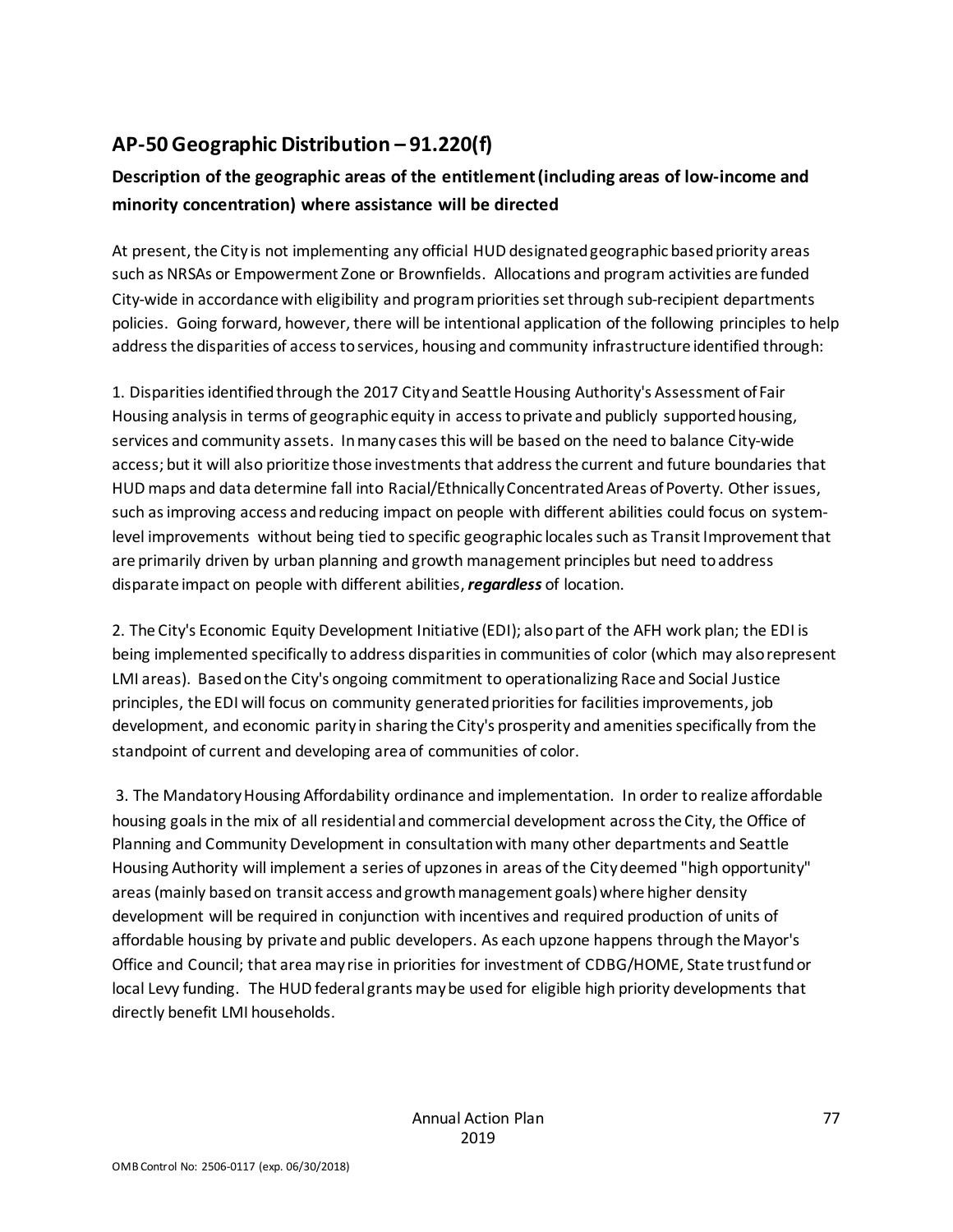### **Geographic Distribution**

| Target Area   Percentage of Funds |
|-----------------------------------|
|                                   |

#### **Table 8 - Geographic Distribution**

## **Rationale for the priorities for allocating investments geographically**

See answer to question one above. In addition, where activities might impact HUD identified Racial/Ethnically concentrated area of Poverty (R/ECAPS) we want to suggest a broader approach to those neighborhoods. The 2017 Assessment of Fair Housing suggested that it's good to pay attention not only to areas currently meeting R/ECAP criteria, but also areas of the city that are close to meeting the R/ECAP criteria *and* to areas that have come out of R/ECAP status.

- Areas of micro-segregation and economic disadvantage can be masked with data at the Census Tract level.
- A Census Tract can land inside or outside of the criteria for R/ECAPs as an artifact of the high margins of error in the ACS estimates used to test for R/ECAP status. (The tract-level margins of error for poverty rate HUD used to identify R/ECAPs averages +/- 9 to 10 percentage points.)

Additionally, it's helpful to keep in mind that former R/ECAPs may be rapidly gentrifying areas with high displacement risk. Example: in 1990, Census Tract 87 in the Central Area/Squire Park area was a R/ECAP; as of the 2009-2013 5-year ACS, this Census Tracts was no longer a R/ECAP.

### **Discussion**

Regardless of focus on a particular geographic area which is an official HUD designation like an empowerment zone, or Brownfield urban renewal area, this Consolidated Plan will prioritize projects that meet the following criteria:

- Meet one or more of the established Consolidated Plan Goals for 2018-2022;
- Address and/or mitigate issues identified in the 2017 Assessment of Fair Housing;
- Proactively address the Race and Social Justice impact questions included in SP- 25 and SP-25;
- Address the needs of a City R/ECAP (geographic area that is disproportionately represented by people of color who are in poverty);
- Leverage the work of other City and/or SHA adopted plans or initiatives.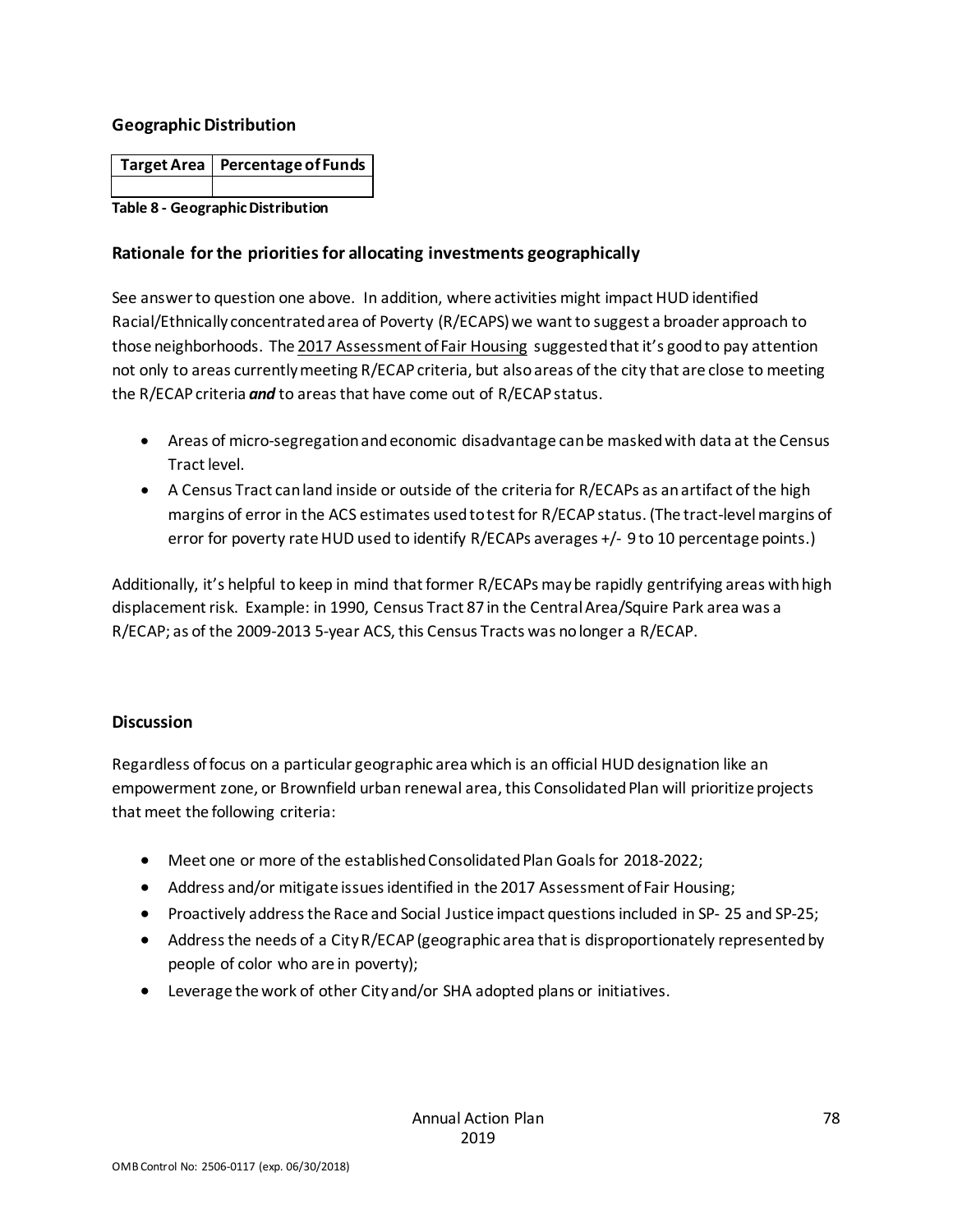# **Affordable Housing**

# **AP-55 Affordable Housing – 91.220(g)**

## **Introduction**

The goal numbers presented here reflect activities to be funded with federal funds through the Seattle Office of Housing (OH) and Human Services Department (HSD). OH funds production and preservation of affordable rental housing, including rehabilitation of existing low-income housing. OH also funds rehabilitation of owner-occupied homes. HSD funds rental assistance such as rapid rehousing programs for homeless households with a variety of federal sources, as well as minor home repair for low- and moderate-income homeowners. The Special-Needs includes Tenant Based Rental Assistance (TBRA) and Short-Term Rent, Mortgage and Utility Assistance (STRMU) through the Housing Opportunities for People with AIDS (HOPWA) program. The rental assistance goal excludes certain homelessness prevention activities funded by HSD using city fund sources.

| One Year Goals for the Number of Households to be Supported |     |
|-------------------------------------------------------------|-----|
| <b>Homeless</b>                                             | 120 |
| Non-Homeless                                                | 608 |
| Special-Needs                                               | 109 |
| Total                                                       | 837 |
|                                                             |     |

**Table 9 - One Year Goals for Affordable Housing by Support Requirement**

| One Year Goals for the Number of Households Supported Through |     |
|---------------------------------------------------------------|-----|
| Rental Assistance                                             | 209 |
| The Production of New Units                                   | 22  |
| <b>Rehab of Existing Units</b>                                | 606 |
| <b>Acquisition of Existing Units</b>                          |     |
| Total                                                         | 837 |

**Table 10 -One Year Goals for Affordable Housing by Support Type**

## **Discussion**

Affordable housing assistance programs implement many of the goals of the 2017 Assessment of Fair Housing and this Consolidated Plan by assisting people who are experiencing homelessness and other high needs groups, and by providing housing in areas with access to high opportunity and areas at high risk of displacement.

Funding for rental housing production and preservation is awarded following the priorities and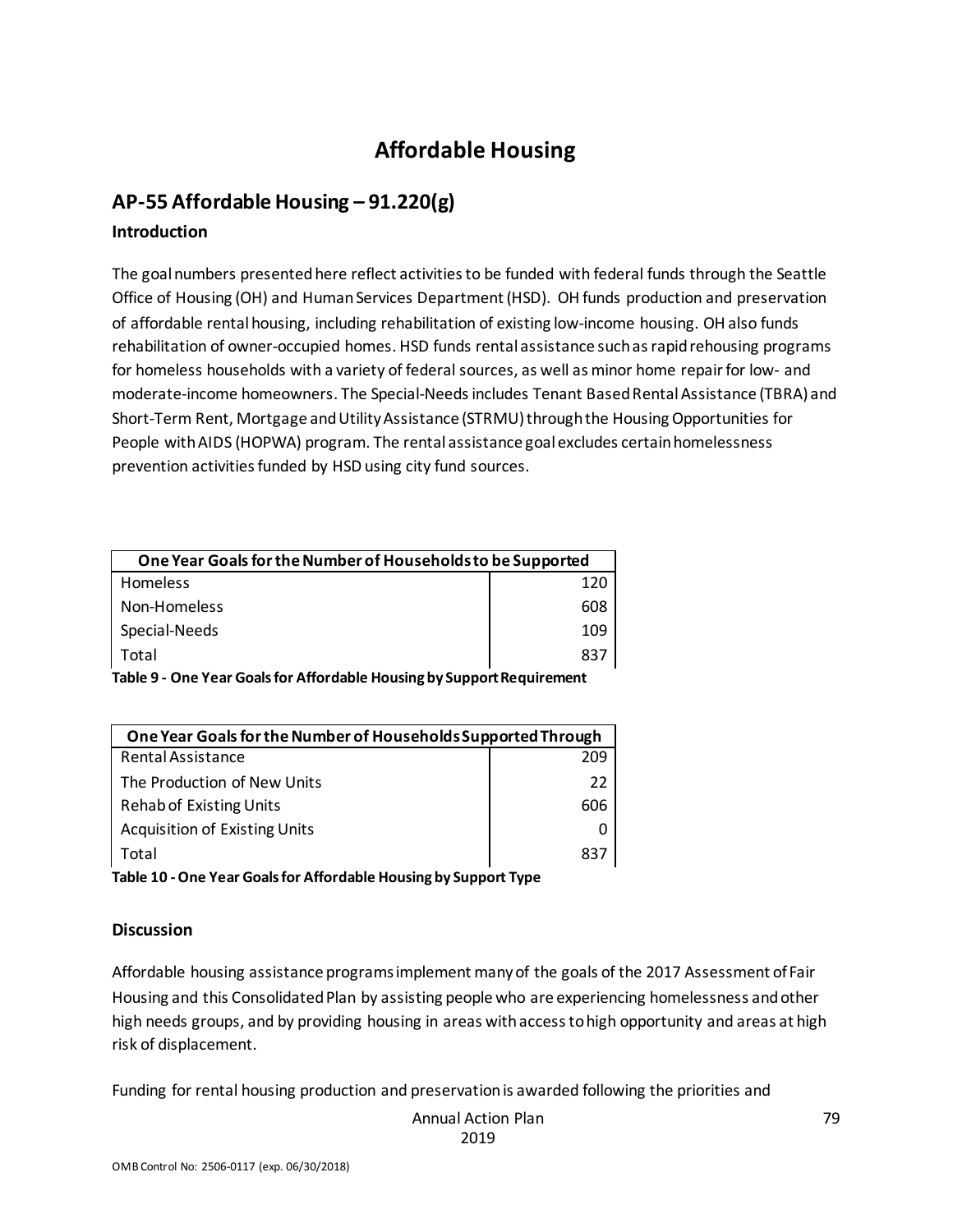procedures adopted in OH's Housing Funding Policies (link in PR-10 of the Consolidated Plan).

The funding supports housing that will serve seniors and people with disabilities; low-wage workers and their families; and adults, families and youth/young adults experiencing homelessness, including chronically homeless people with disabilities. Housing is funded throughout the city, meeting fair housing goals to increase housing options in areas that afford access to opportunity, as well as preserve and increase housing in areas where residents are at high risk of displacement. Rehabilitation funding is also available for existing low-income rental housing needing major systems upgrades to extend the life of buildings that serve extremely low-income residents.

Funding for housing rehabilitation loans and grants is also made available following priorities and procedures in OH's Housing Funding Policies (see above). Assistance is available to low-income homeowners, including seniors on fixed income and other homeowners at risk of displacement. The program prioritizes repairs that address immediate health and safety issues and other urgent repairs that will result in increased cost and unhealthy living conditions if left unaddressed.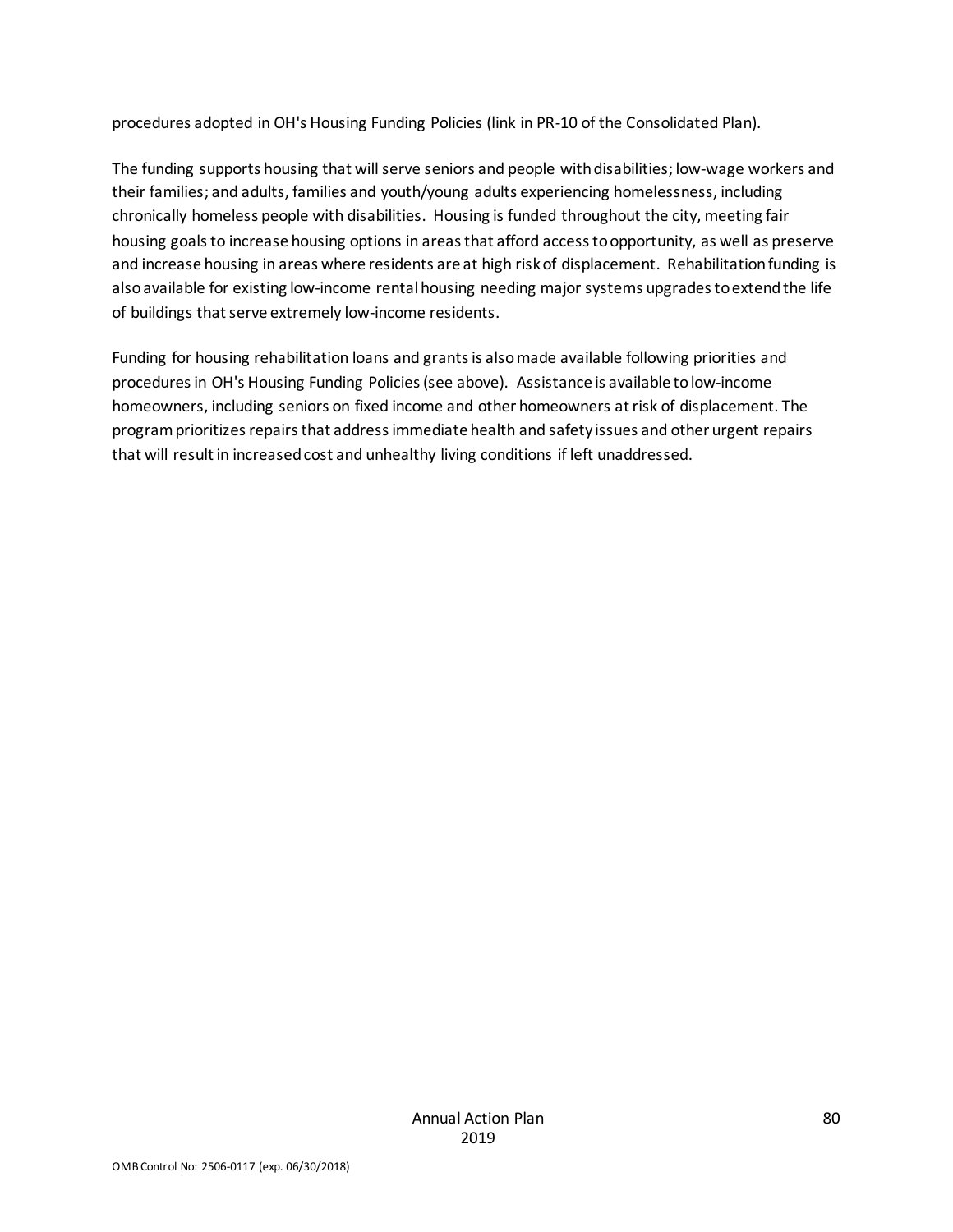# **AP-60 Public Housing** *–* **91.220(h)**

## **Introduction**

Seattle Housing Authority (SHA) provides affordable housing and rental assistance to more than 34,000 people, including 29,000 people in neighborhoods throughout the city of Seattle. Most SHA households are served through Low Income Public Housing (LIPH) and Housing Choice Vouchers (also referred to as Section 8 or HCV).

## **Actions planned during the next year to address the needs to public housing**

Seattle Housing Authority (SHA) provides affordable housing and rental assistance to more than 34,000 people, including 29,000 people in neighborhoods throughout the city of Seattle. Most SHA households are served through Low Income Public Housing (LIPH) and Housing Choice Vouchers (also referred to as Section 8 or HCV).

# **Actions to encourage public housing residents to become more involved in management and participate in homeownership**

Residents play an active role at SHA. SHA Community Builders support residents in becoming involved in management, working with interested residents to form and sustain elected resident councils and issuespecific work groups to collaborate with management on issues of common interest. In addition, most communities send representatives to the Joint Policy Advisory Committee (JPAC), which SHA regularly consults on major policy issues, as well as the Senior Advisory Committee. Residents are also involved in planning for the use of HUD's Resident Participation Funds.

# **If the PHA is designated as troubled, describe the manner in which financial assistance will be provided or other assistance**

Seattle Housing Authority is not a troubled PHA.

### **Discussion**

SHA maintains a safe and healthy living environment for its residents. However, limited funding continues to present challenges.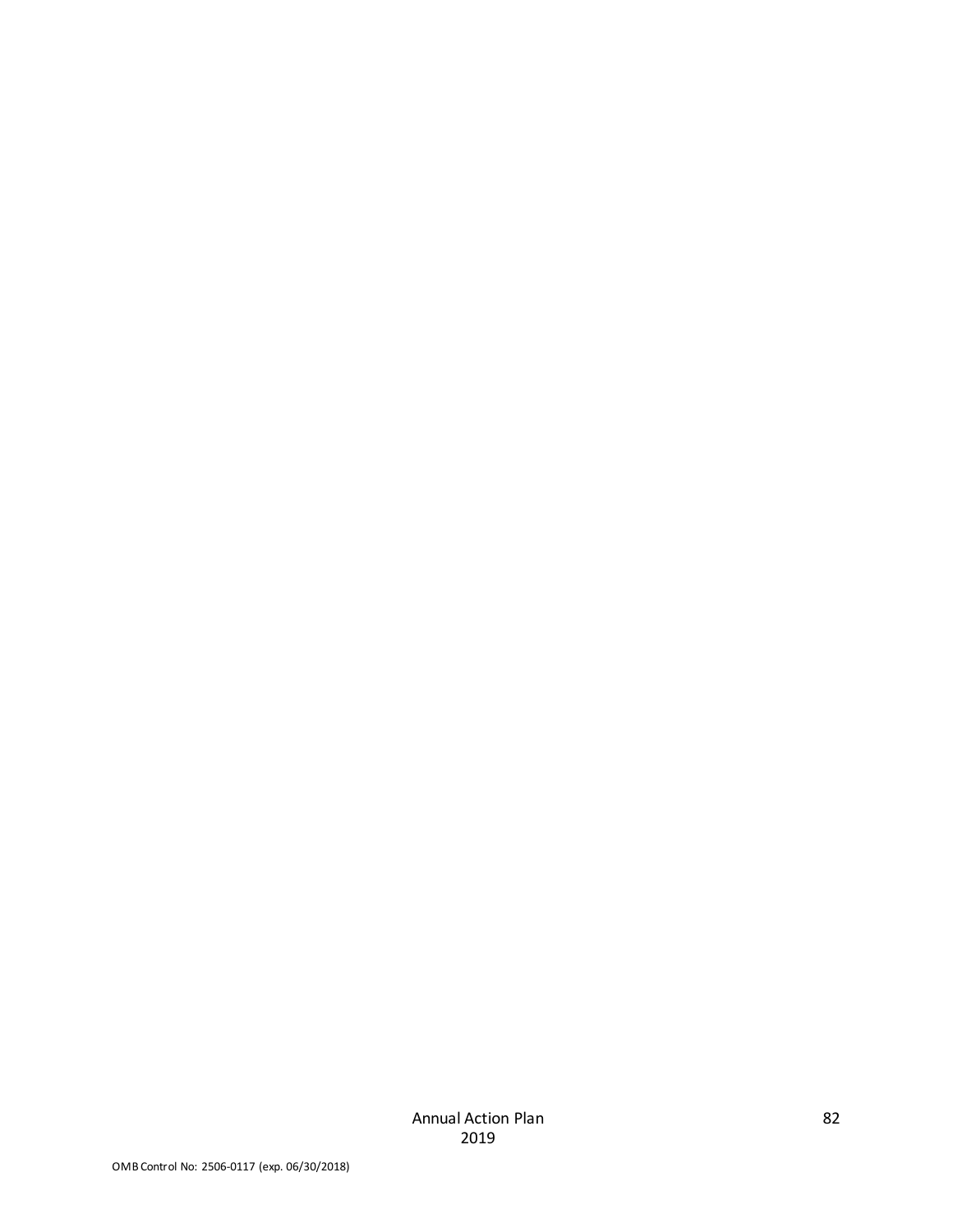# **AP-65 Homeless and Other Special Needs Activities – 91.220(i)**

## **Introduction**

Seattle is responding to the needs of persons experiencing homelessness through a coordinated Continuum of Care. The City invests in services to prevent homelessness and to help homeless people access and retain permanent, affordable housing with direct grants through contracts with communitybased organizations. The City also invests in the development of affordable, permanent housing for homeless and low-income individuals and families.

The one-year Action Plan goals and action steps for 2019 implements priorities through planning, program development, investment, and contract monitoring of projects in three strategic investment areas:

- Homelessness Prevention Providing diversion assistance to prevent people from becoming homeless and needing to enter the shelter;
- Homeless Intervention Services Connecting people who are homeless with rapid rehousing and housing navigation resources to increase safety and access to housing;
- Housing Placement, Stabilization, and Support Moving people rapidly into housing and providing support when needed to remain in housing. Describe the jurisdictions one-year goals and actions for reducing and ending homelessness including Reaching out to homeless persons (especially unsheltered persons) and assessing their individual needs

The one-year goals and actions for outreach and assessment include:

1. Continuous improvement in conjunction with the All Home the Seattle/King County Continuum of Care Lead, to implement CEA coordinated entry and assessment for all.Implementing recommendations from Pathways Home and Outreach workgroup to ensure comprehensive outreach services are provided.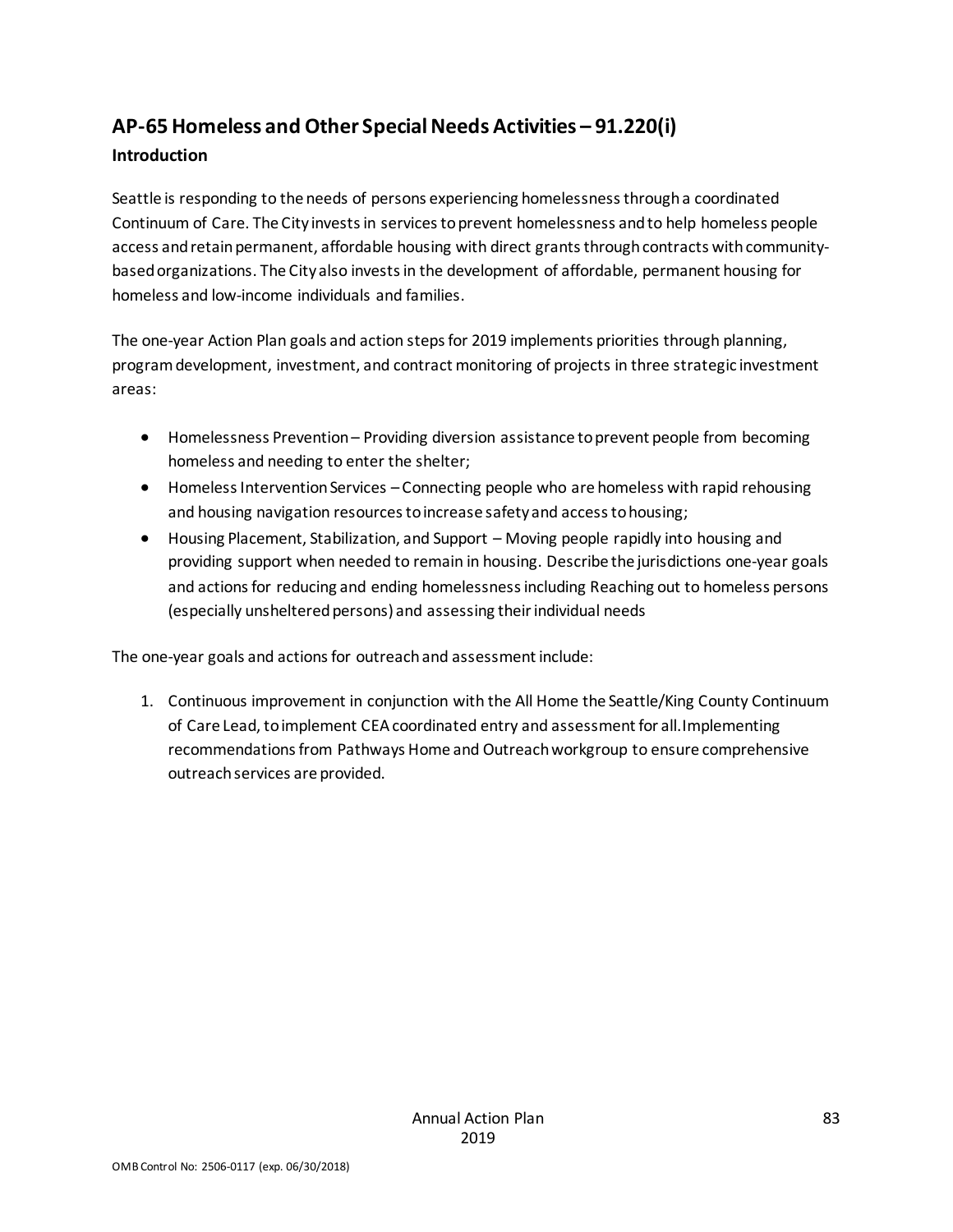All homeless projects funded by the City of Seattle are required to participate in the CEA system, except for confidential shelters for victims of domestic violence. Assessment for DV confidential shelters is managed through a separate coordinated system called Day One. Investing, contracting and monitoring of funding for outreach services and day centers, drop-in centers, hygiene service centers and shelter programs adhere to department strategies in Pathways Home. These programs are responsible for reaching out to homeless persons and assessing individual needs for intervention services, referrals to shelter and access to housing.

# **Describe the jurisdictions one-year goals and actions for reducing and ending homelessness including**

# **Reaching out to homeless persons (especially unsheltered persons) and assessing their individual needs**

2019 priorities one-year goals and actions for outreach and assessment include:

- 1. Planning and program development, in conjunction with All Home the Seattle/King County Continuum of Care Lead, to implement coordinated entry and assessment (CEA) for all populations, including families, youth/young adults and single adults.
- 2. Implementation of outreach continuum workgroup recommendations to ensure that outreach providers can connect people living unsheltered to the full array of services needed to end their homeless situation.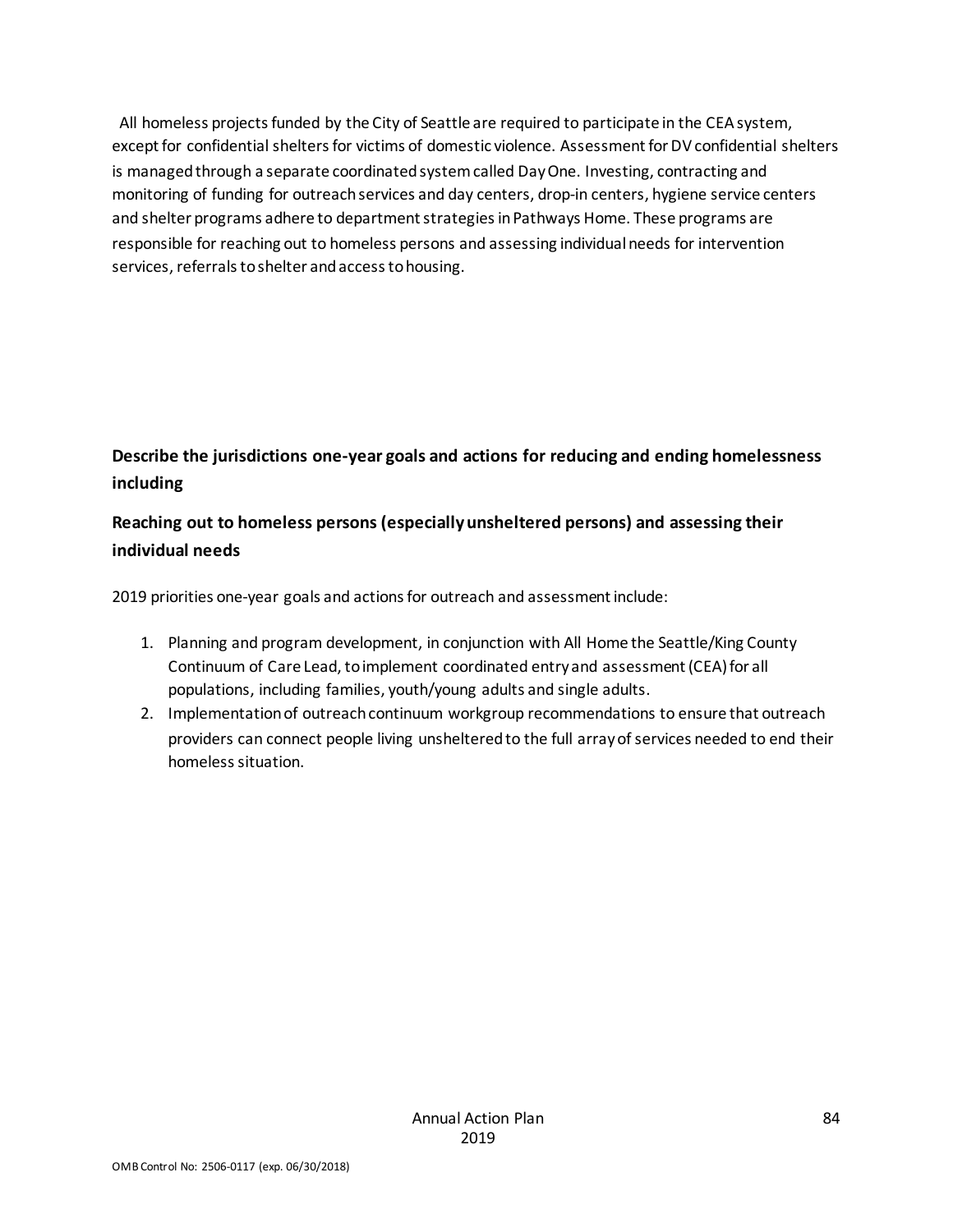All projects funded by the City of Seattle who serve homeless individuals are required to participate in the CEA system which is integrated with HMIS, except for confidential shelters for victims of domestic violence. Assessment for DV confidential shelters is managed through a separate coordinated system called Day One. HSD is conducting a competitive funding process for outreach services and day centers, drop-in centers, hygiene service centers and shelter programs in 2017. These programs are responsible for reaching out to homeless persons and assessing individual needs for intervention services, referrals to shelter and access to housing. Projects funded by Consolidated Plan funding resources are listed in AP-38, Project Summary.

City of Seattle also provides local general fund resources to other projects and programs (listed and updated on the city of Seattle HSD Webpage which address the emergency shelter and transitional housing needs of homeless people.

## **Addressing the emergency shelter and transitional housing needs of homeless persons**

The City and its community partners are committed to:

1. Increasing access to shelter services to move people inside more quickly via an expanded outreach effort dedicated to working with people living in encampments throughout the City. The navigation team is composed of 12 Seattle police officers and 8 outreach workers. The team is deployed daily to encampments throughout the City to address public health and safety risks, connect people with shelter options, refer to services for mental health/substance abuse, and housing navigation.Implementing "pay for performance" expectations of service providers to increase exits to permanent housing will be implemented in contracts. Contracted providers must meet minimum standards to ensure full quarterly reimbursement for services. Standards for emergency services are 40% of singles move to PH and 65% of families move to permanent housing, 35% of youth and young adults move to permanent housing. Length of stay in shelter target is 90 days or less, return rate to homelessness target is less than 10% of families and 20% of youth and young adults become homeless again.Increasing training and support of shelter service providers to address the needs of long-term shelter stayers; through critical time intervention and motivational interviewing. These trainings are emerging best practices identified by the National Alliance to End Homelessness, and critical component of our systems transformation work under the Pathways Home framework.

**Helping homeless persons (especially chronically homeless individuals and families, families with children, veterans and their families, and unaccompanied youth) make the transition to permanent housing and independent living, including shortening the period of time that individuals and families experience homelessness, facilitating access for homeless individuals and families to affordable housing units, and preventing individuals and families who were**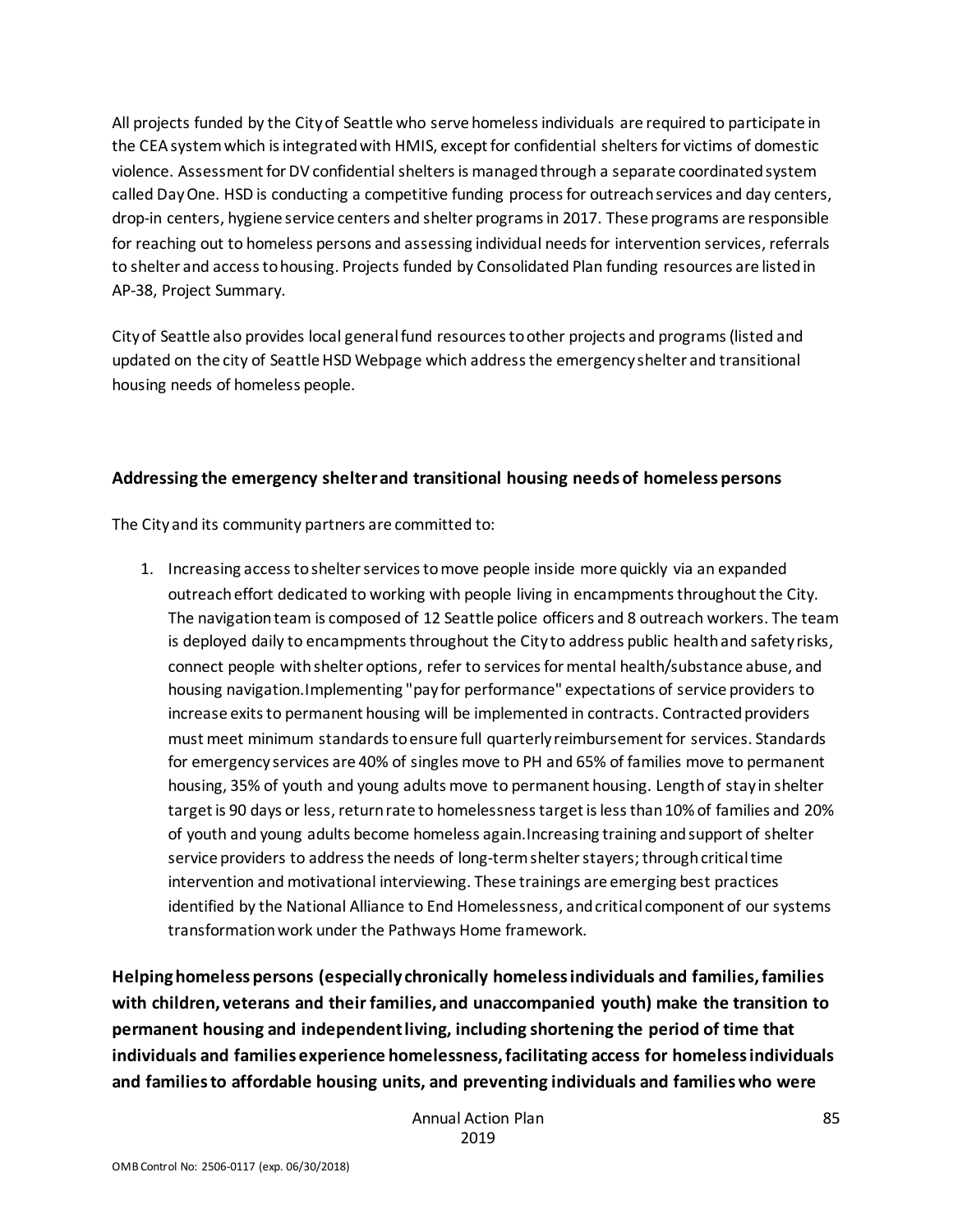#### **recently homeless from becoming homeless again**

1. Investing, contracting and monitoring of funding in housing placement, stabilization & support services. This includes financial assistance via rapid rehousing, housing navigation services designed to move a homeless household quickly into permanent, "non time-limited" housing; and housing focused services such as case management, housing advocacy, search and placement services for short-term or ongoing support to households to stabilize, move into housing. Programs are designed to rapidly rehouse and stabilize homeless individuals, families, and youth/young adults and special needs populations, including persons with HIV/AIDS, in housing with the most appropriate level and duration of service intervention(s). Projects funded by Consolidated Plan funding resources are listed in AP-38, Project Summary. City of Seattle also provides local general fund resources to other projects and programs (listed and updated on the city of Seattle HSD Webpage.Planning , program development and system coordination in conjunction with the All Home the CoC Lead to implement initiatives aimed at reducing homelessness among families with children, youth/young adults, chronically homeless individuals, and persons living with HIV/AIDS (HIV/AIDS Housing Committee and Ryan White Planning and Implementation groups). Implementation of Pathways Home the city's strategic plan to address homelessness.

**Helping low-income individuals and families avoid becoming homeless, especially extremely low-income individuals and families and those who are: being discharged from publicly funded institutions and systems of care (such as health care facilities, mental health facilities, foster care and other youth facilities, and corrections programs and institutions); or, receiving assistance from public or private agencies that address housing, health, social services, employment, education, or youth needs.**

1. Investing, contracting and monitoring of funding in Homelessness Prevention programs that provide financial assistance and housing services, such as case management, search and placement services for short-term or ongoing support to households to stabilize, move into housing. Prevention programs assist individuals, families, youth/young adults and special needs populations, including persons with HIV/AIDS, who are at greatest risk of becoming homeless. Projects funded by Consolidated Plan funding resources are listed in AP-38, Project Summary. City of Seattle also provides local Housing Levy funding with federal funding, such as ESG to support these prevention programs (listed and updated on the city of Seattle HSD Webpage. Planning, program development and system coordination in conjunction with All Home, the CoC lead on implementation of initiatives that prevent homeless families with children, homeless youth/young adults, chronically homeless individuals, and households at-risk of homelessness. Coordinating homelessness prevention and discharge planning programs and protocols. Discharge planning/protocols in place for health care, mental health institutions,

> Annual Action Plan 2019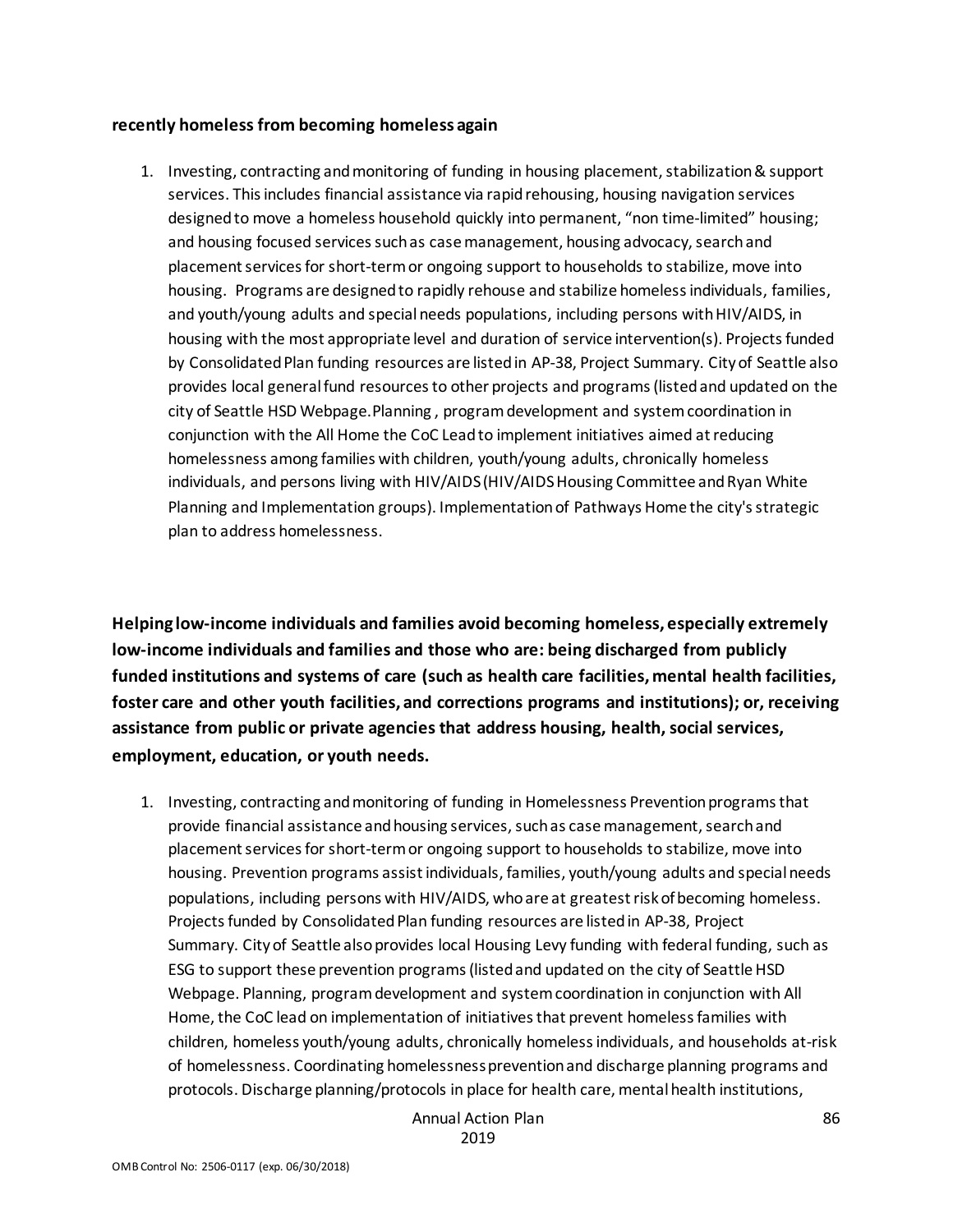corrections, and foster care systems are included in Section MA-35, Special Needs Facilities and Services.

### **Discussion**

Funding to agencies described in the action plan is provided in the form of a contract between the recipient agency and the Seattle Human Services Department (HSD). The contract contains terms and conditions of funding, reporting and invoicing requirements, performance expectations and service delivery levels, record keeping responsibilities, and consent to on-site monitoring as requested by the City.

HSD makes funding awards through procurement processes called Requests for Investments (RFIs). An RFI is an open and competitive funding allocation process in which HSD will set the desired outcomes and agencies respond by submitting a proposal requesting an investment to achieve these outcomes by providing specific program or project services.

The specific requirements for requests for funding will be detailed in procurement materials. Funding opportunities and materials are posted on the HSD Funding Opportunities web page. Requests for Investments indicate the amount and type of funding anticipated for specific investment areas, investment outcomes, priorities for investments and program models, eligible activities and performance requirements for contracts awarded through the RFI. All agencies submitting proposals for investment through the competitive RFI demonstrate their ability to deliver established outcomes for clients by providing specific services.

Applications in each process are reviewed for ability to deliver services that meet investment outcomes and goals. Applicants are also asked to demonstrate how they will incorporate specific standards and principles, such as cultural and linguistic relevance, in their program model.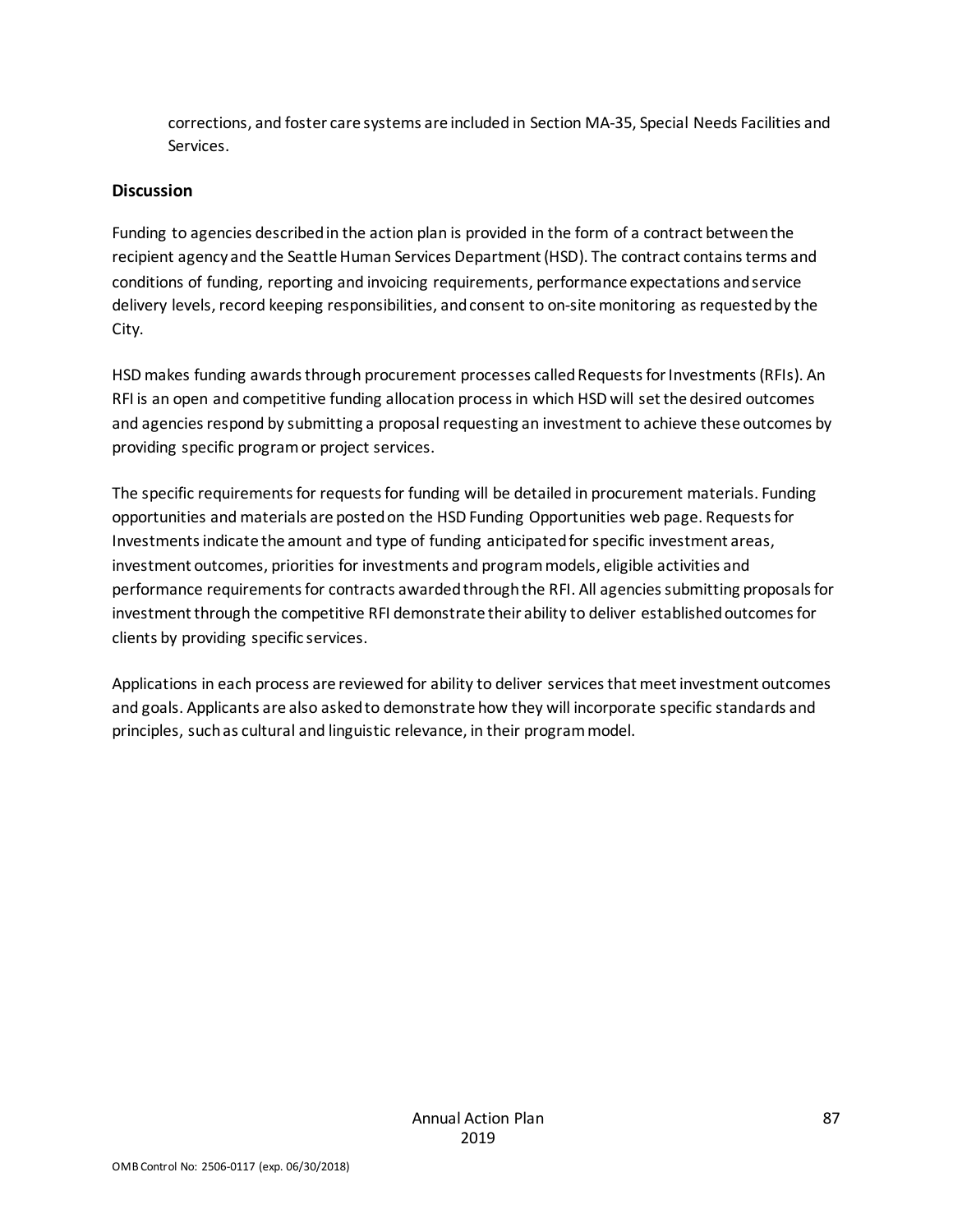# **AP-70 HOPWA Goals***–* **91.220 (l)(3)**

| One year goals for the number of households to be provided housing through the use of HOPWA for: |              |
|--------------------------------------------------------------------------------------------------|--------------|
|                                                                                                  |              |
| Short-term rent, mortgage, and utility assistance to prevent homelessness of the individual or   |              |
| family                                                                                           | 95           |
| Tenant-based rental assistance                                                                   | 142          |
| Units provided in permanent housing facilities developed, leased, or operated with HOPWA funds   | 103          |
| Units provided in transitional short-term housing facilities developed, leased, or operated with |              |
| <b>HOPWA funds</b>                                                                               | <sup>0</sup> |
| Total                                                                                            | 340          |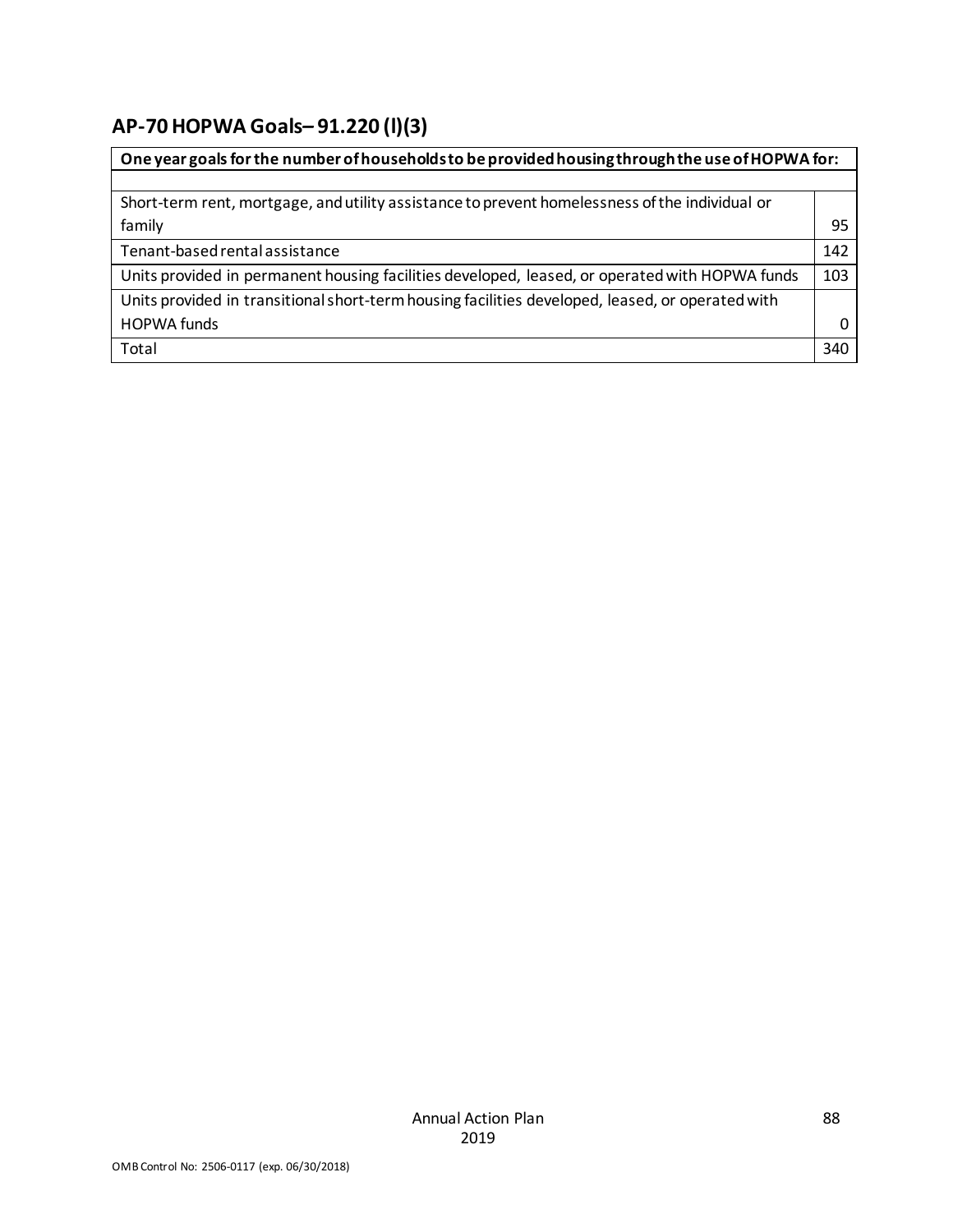# **AP-75 Barriers to affordable housing – 91.220(j) Introduction:**

The 2017 City of Seattle (City) and Seattle Housing Authority (SHA) Assessment of Fair Housing (Assessment) responds to the requirements of HUD's December 2015 Final Rule requiring jurisdictions to make a baseline assessment of their compliance with Affirmatively Furthering Fair Housing. The Assessment requirements in 24 CFR 5.150 through 5.180 make clear that HUD's purpose in adopting the new rule is to ensure that public and private policies, programs, contracting and resource allocations: 1) take "meaningful action" to affirmatively further fair housing and economic opportunity; and 2) remove barriers to compliance with the Fair Housing Act of 1968 (FHA); and 3) not take action that is inconsistent with the duty to further fair housing.

To complete this assessment, the City and SHA used HUD's prescribed Assessment Tool to analyzes HUD-provided maps and data, identify contributing factors that "cause, increase, contribute to, maintain, or perpetuate segregation, racially or ethnically concentrated areas of poverty, significant disparities in access to opportunity, and disproportionate housing needs" by Federal protected class members (24 CFR 5.154a and 5.154d(4)). This data analysis combined with the input gained through multiple community engagement efforts to develop the Fair Housing Goals and Priorities integrated into this Assessment. The City and SHA have long been committed to the principles of equity and compliance with the Fair Housing Act of 1968 and related civil rights laws. People who live and work here in the public and private sectors of this city and region are known for a progressive approach to fair housing and equity issues.

HUD requires the full integration of the 2017 AFH results, goals and adopted work plan (as approved by HUD - Fair Housing Equal Opportunity Office in July 25th, 2017) as an on-going part of the regular HUD reporting and allocation cycle for federal HUD grants governed by this 2018-2022 Consolidated Plan. The CP Goals, Project Activities for the 2018 Annual Action Plan, housing and services needs assessments and market analysis components and all questions related to barriers to affordable housing are now "answered" by the detailed report which can be accessed at http://www.seattle.gov/humanservices/funding-and-reports/resources/community-development-blockgrant---assessment-of-fair-housing.

**Actions it planned to remove or ameliorate the negative effects of public policies that serve as barriers to affordable housing such as land use controls, tax policies affecting land, zoning ordinances, building codes, fees and charges, growth limitations, and policies affecting the return on residential investment**

HUD requires the AFH to address prioritized Contributing Factors (which include public and private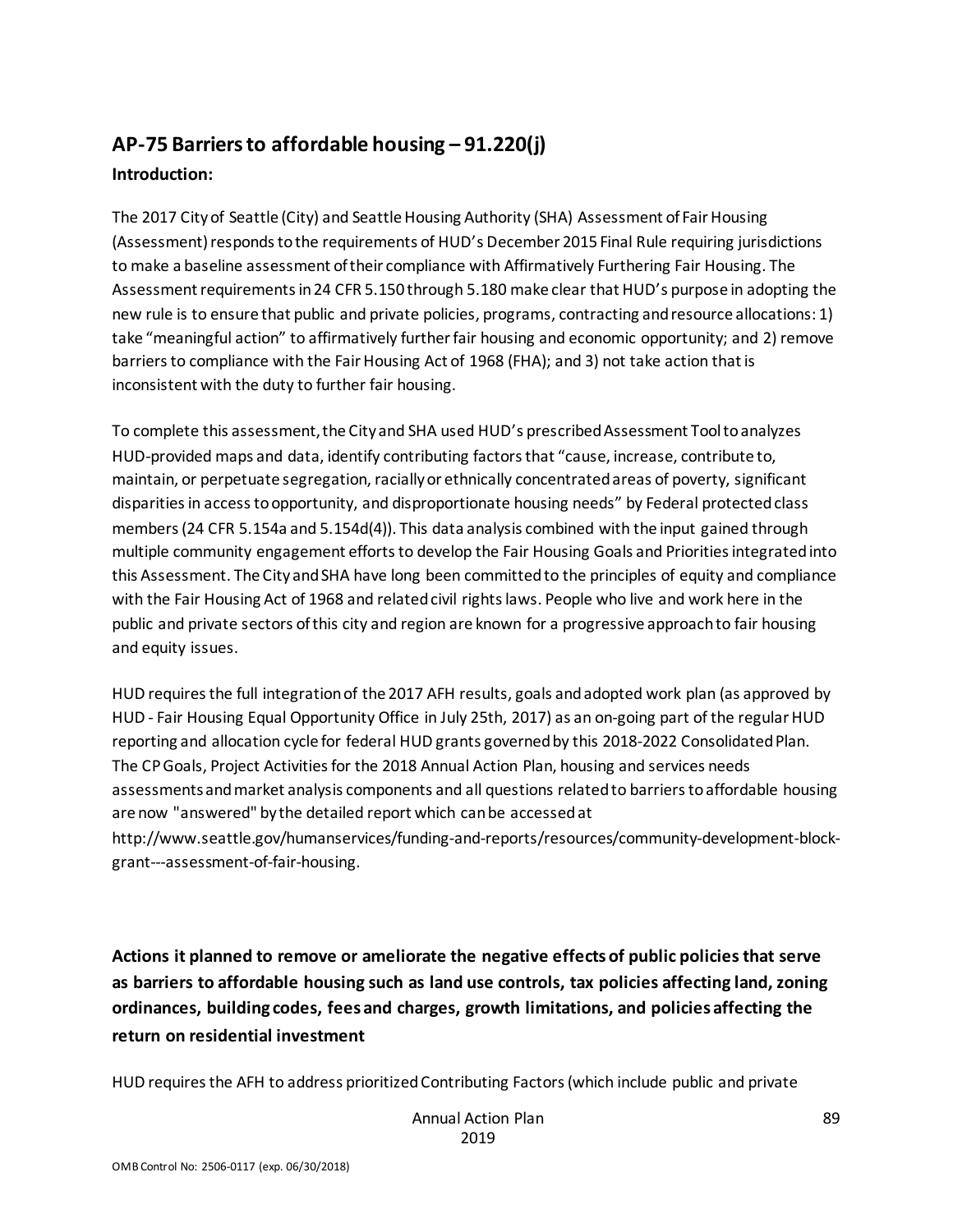action or inaction regarding public polices, land use controls, tax policies affecting land zoning ordinances, growth limitations, etc.) by developing fair housing Goals and Objectives which the City adopted via the AFH; to eliminate or mitigate the fair housing issues and conditions identified in the community engagement and data analysis phases of the assessment. The City and SHA strategies to address the "contributing factors" are detailed in the 2017 AFH Goals and Objectives Matrix that is attached to the 2018-22 Consolidated Plan as a supplemental document, see section AD-25. The following list highlights the City and SHA identified factors.

- Access to financial services
- Access to proficient schools for persons with disabilities
- Access to publicly supported housing for persons with disabilities
- Access to transportation for persons with disabilities
- Admissions and occupancy policies and procedures, including preferences in publicly supported housing
- The availability of affordable housing units in a range of sizes
- The availability, type, frequency and reliability of public transportation
- Community opposition
- Displacement of residents due to economic pressures
- Inaccessible buildings, sidewalks, pedestrian crossings, or other infrastructure
- Inaccessible government facilities or services
- Lack of community revitalization strategies
- Lack of local private fair housing outreach and enforcement
- Lack of local public fair housing enforcement
- Lack of private investment in specific neighborhoods
- Lack of public investment in specific neighborhoods, including services or amenities
- Land use and zoning laws
- Lending Discrimination
- Location of employers
- Location of environmental health hazards
- Location of proficient schools and school assignment policies
- Location and type of affordable housing
- Occupancy codes and restrictions
- Private discrimination
- Siting selection, policies, practices and decisions for publicly supported housing
- Source of income discrimination

#### **Discussion:**

As the City and SHA proceed with implementation of the 2017 Assessment of Fair Housing Goals and Priorities it must take into consideration the following challenges which require balancing potentially

```
Annual Action Plan
```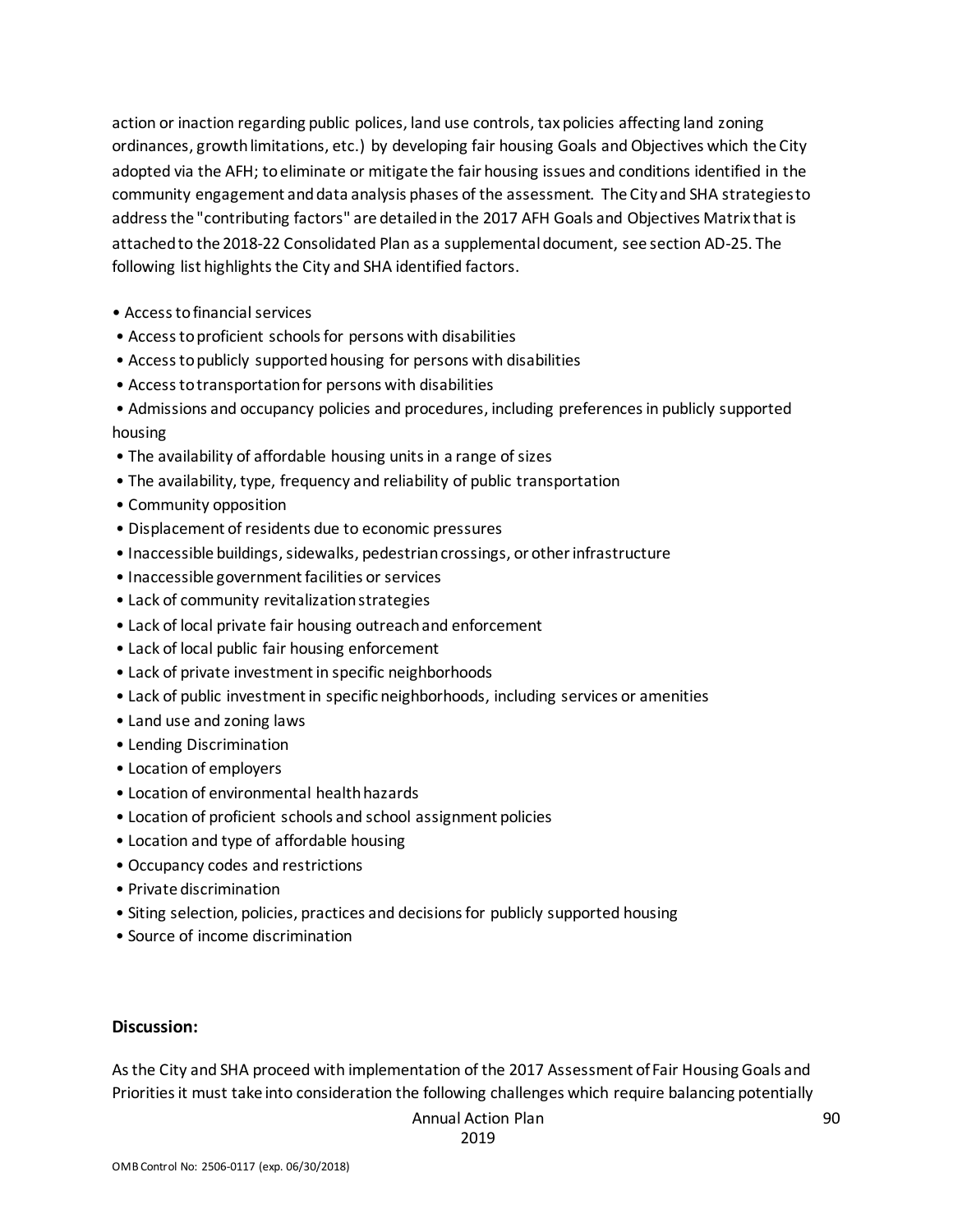competing strategies.

- HUD calls for a balanced approach to Affirmatively Furthering Fair Housing. HUD is not "prescriptive in the actions that may affirmatively further fair housing, program participants are required to take meaningful actions to overcome historic patters of segregation, promote fair housing choice, and foster inclusive communities free from discrimination." However, HUD makes it clear that "for a balanced approach to be successful, it must affirmatively further fair housing…specific to local context, including the actions a program participant has taken in the past."
- Jurisdictions are to balance place-based strategies (to create equity, reduce poverty and mitigate displacement risk) and housing mobility strategies (to encourage integration and provide people in protected classes more options for housing city-wide). HUD describes placebased strategies as "making investments in segregated, high poverty neighborhoods that improve conditions and eliminate disparities in access to opportunity" and "maintaining and preserving existing affordable rental housing stock to reduce disproportionate housing needs." Housing mobility strategies include "developing affordable housing in areas of opportunity to combat segregation and promote integration."
- The challenge of influencing and/or changing policies, initiatives, and actions that are outside of the direct authority of a jurisdiction. For example, states generally control taxation authority rather than cities, which may impact land use and zoning regulation.
- Because HUD CDBG/HOME/HOPWA/ESG federal funds are targeted to low- and moderateincome people with specific eligibility criteria it was difficult to ensure that the AFH was not limited only to impacts on vulnerable populations. It was necessary to remind agencies, stakeholders, andparticipants that the AFH is about inequity and potential discrimination regardless of income on a broader scope and scale than in prior planning efforts.

 It is also clear that the federal government's role is changing. Shifting priorities in direct federal allocations; decreasing priority for enforcement of fair housing violations; and cuts in funds for domestic programs which directly impact protected classes will leave cities in a vacuum of resources to address the issues identified in Assessments.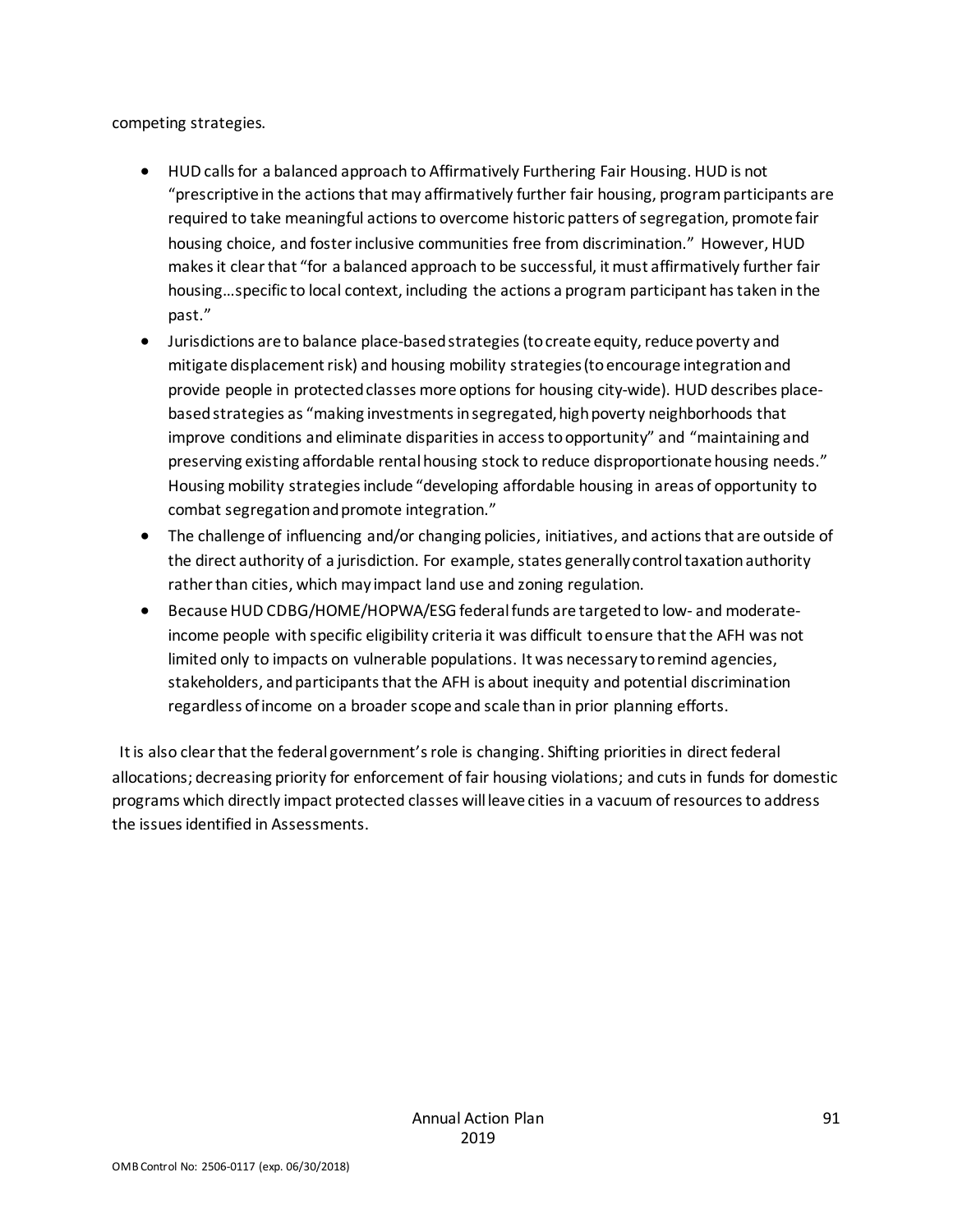# **AP-85 Other Actions – 91.220(k)**

### **Introduction:**

Because of the duplicative nature of the following questions, instructions have been provided and hyperlinks to guide the reader to more detail in responding to these overarching questions.

## **Actions planned to address obstacles to meeting underserved needs**

In the context, of meeting unmet or underserved needs, broadly, please see the Strategic plans and initiatives relied upon as documented in PR-10 and PR-15 of the Consolidated Plan report and accompanying narratives. Particularly for the Homeless Investments "Pathways Home" plan, the City's Housing Affordability and Livability (HALA) initiatives, the City's Economic Equity Development Plan (EDI) and for the 2017 Assessment of Fair Housing for the City and Seattle Housing Authority.

## **Actions planned to foster and maintain affordable housing**

Please see section PR-10, PR-15, and the Needs Assessment and Market Analysis elements of this report for detail analysis and links to work plans that address Seattle's on-going commitment to foster and maintain affordable housing. Or visit the City Office of Housing website at http://www.seattle.gov/housing/about

### **Actions planned to reduce lead-based paint hazards**

Please refer to SP-65 of Consolidated Plan for details on the scope of LBP hazard in Seattle's housing stock and for actions planned by the City Office of Housing, the Seattle Housing Authority and during our environmental reviews of federally funded capital project for LBP removal.

## **Actions planned to reduce the number of poverty-level families**

Please refer to SP-70 for the City's antipoverty approach to the needs of vulnerable populations, homeless and economic equity issues for all communities in Seattle including poverty-level families.

## **Actions planned to develop institutional structure**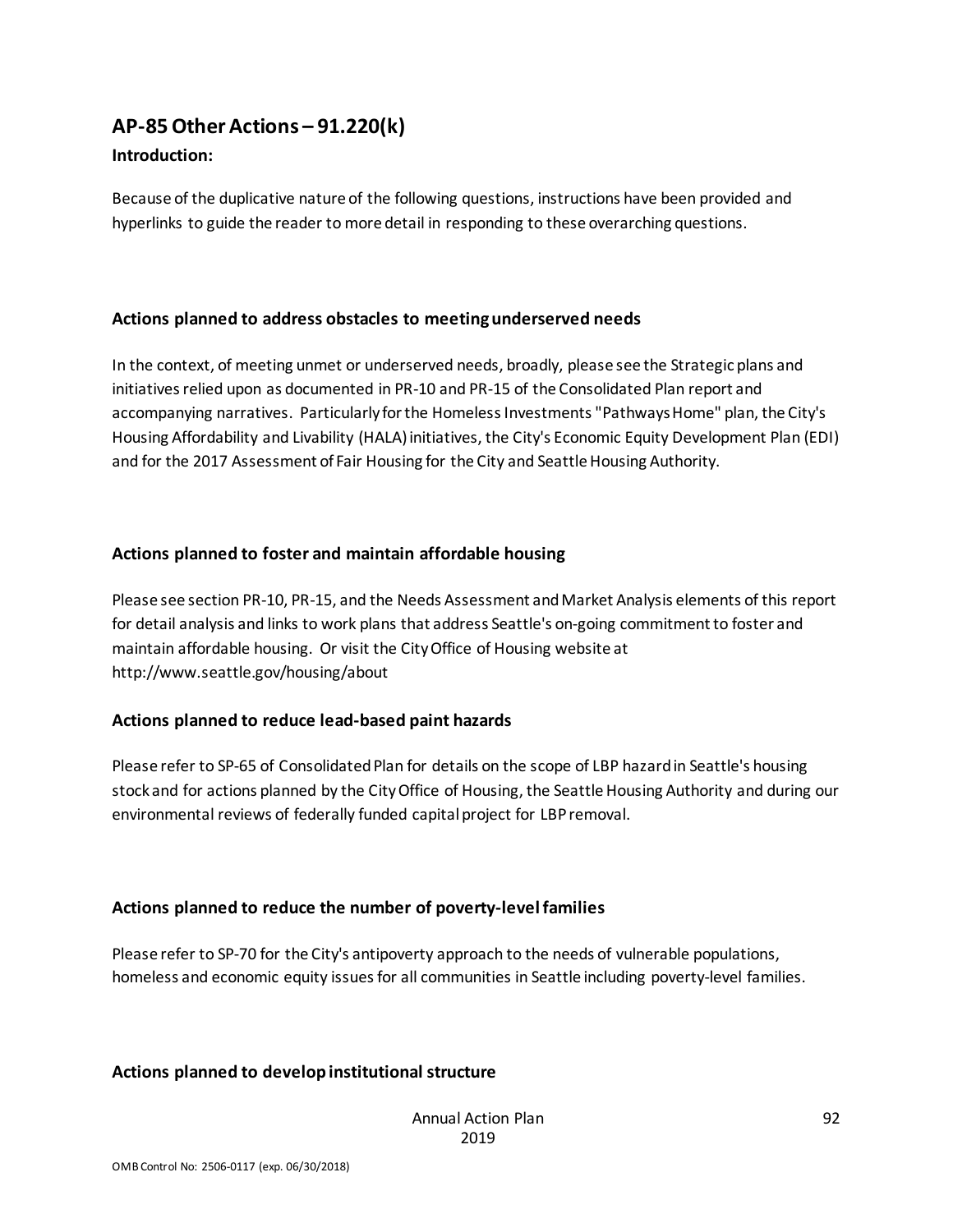Please refer to SP-40 for a description and issues regarding development of institutional structure to carry-out the work of the federal grant activities funded by the City of Seattle.

# **Actions planned to enhance coordination between public and private housing and social service agencies**

Please refer to PR-10 for previously provided answer the a very similar question. In addition, the City's Human Services department (particularly Homeless Strategies and Investment Division), the Office of Housing and Seattle Housing Authority have consistent interaction, project teams, and collaboration on RFPs, contracting, monitoring and joint reporting which sustains the commitment to our coordination.

### **Discussion:**

The City encourages HUD staff to take the Consolidated Plan as written, in its entirety with reference to multiple other major plans, as substantial evidence of a broad range of approaches, funding priorities, leveraged activities, and system efficiency toward the federally mandated goals of the CDBG/HOME/HOPWA/ESG/CoC-McKinney and all state and local funds represented in our investments. We seek to plan for all needs, seek out the high priority and eligible activities for federal funding and make that part of the "whole cloth" overall outcomes and investments the City tries to accomplish. We encourage many City departments, the Mayor's Office and Councilmembers, City Budget Office, Seattle Housing Authority and stakeholder entities and beneficiaries to see this as the City's Consolidated Plan for federal HUD grants in the context of all other plan priorities and resource management.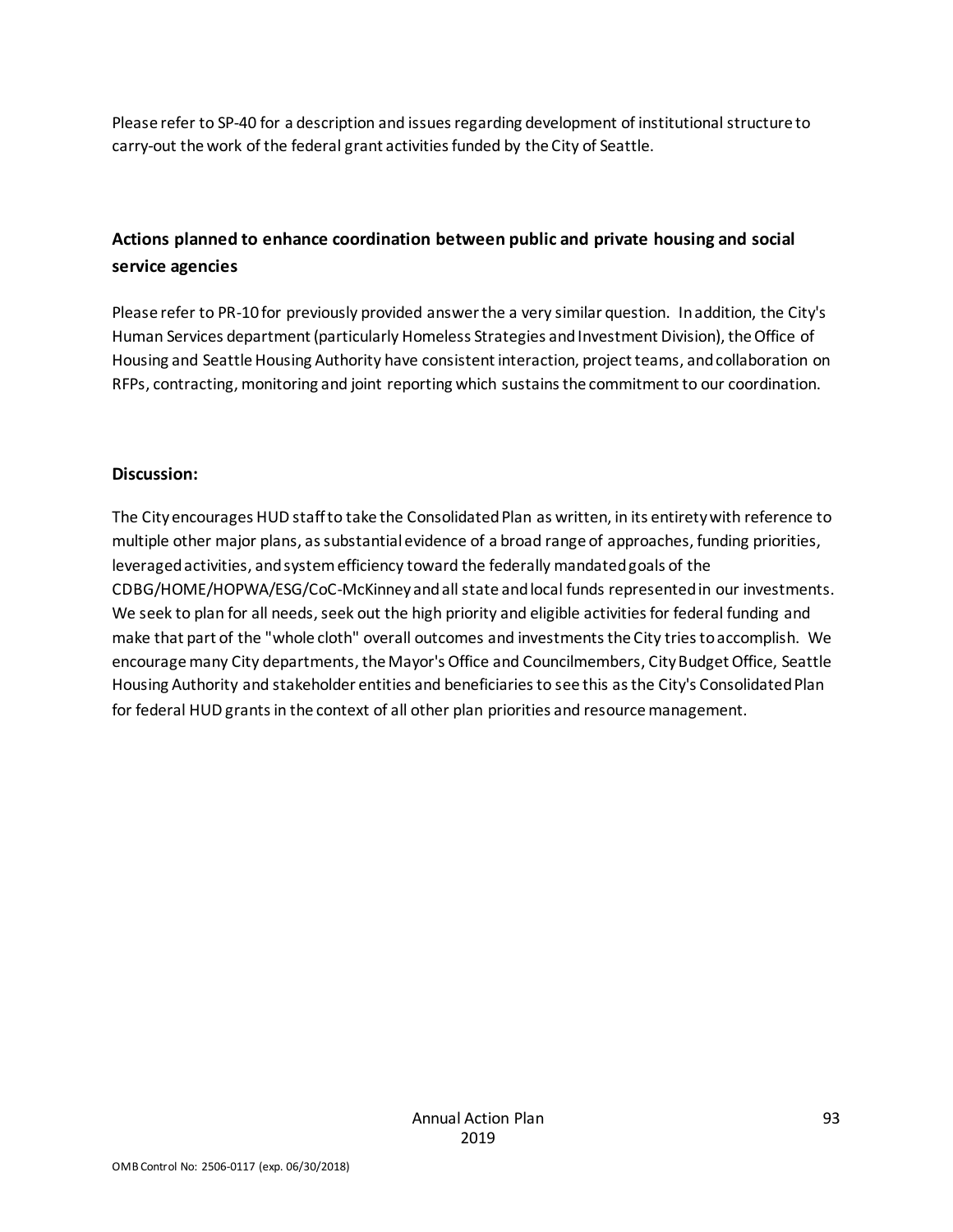# **Program Specific Requirements AP-90 Program Specific Requirements – 91.220(l)(1,2,4)**

## **Introduction:**

The Seattle Human Services Department makes funding awards through procurement processes called Requests for Investments (RFIs). An RFI is an open and competitive funding allocation process in which HSD will set the desired outcomes and agencies respond by submitting a proposal requesting an investment to achieve these outcomes by providing specific program or project services. The specific requirements for requests for funding will be detailed in procurement materials. Funding opportunities and materials are posted on the HSD Web page: http://www.seattle.gov/humanservices/funding/ . See specifically the 2017 Homeless Investments RFP at (see link in PR-10 of the Consolidated Plan) for example.

Requests for Investments indicate the amount and type of funding anticipated for specific investment areas, investment outcomes, priorities for investments and program models, eligible activities and performance requirements for contracts awarded through the RFI. All agencies submitting proposals for investment through the competitive RFI will demonstrate their ability to deliver established outcomes for clients by providing specific services.

Applications in each process will be reviewed for ability to deliver services that meet investment outcomes and goals. Applicants will also be asked to demonstrate how they will incorporate specific standards and principles, such as cultural and linguistic relevance, in their program model. Funding will be provided in the form of a contract between the recipient agency and the Seattle Human Services Department. The contract contains terms and conditions of funding, reporting and invoicing requirements, performance expectations and service delivery levels, record keeping responsibilities, and consent to on site monitoring as requested by the City.

## **Community Development Block Grant Program (CDBG) Reference 24 CFR 91.220(l)(1)**

Projects planned with all CDBG funds expected to be available during the year are identified in the Projects Table. The following identifies program income that is available for use that is included in projects to be carried out.

| 1. The total amount of program income that will have been received before the start of the        |          |
|---------------------------------------------------------------------------------------------------|----------|
| next program year and that has not yet been reprogrammed                                          | 400,000  |
| 2. The amount of proceeds from section 108 loan guarantees that will be used during the year      |          |
| to address the priority needs and specific objectives identified in the grantee's strategic plan. | $\Omega$ |
| 3. The amount of surplus funds from urban renewal settlements                                     | 0        |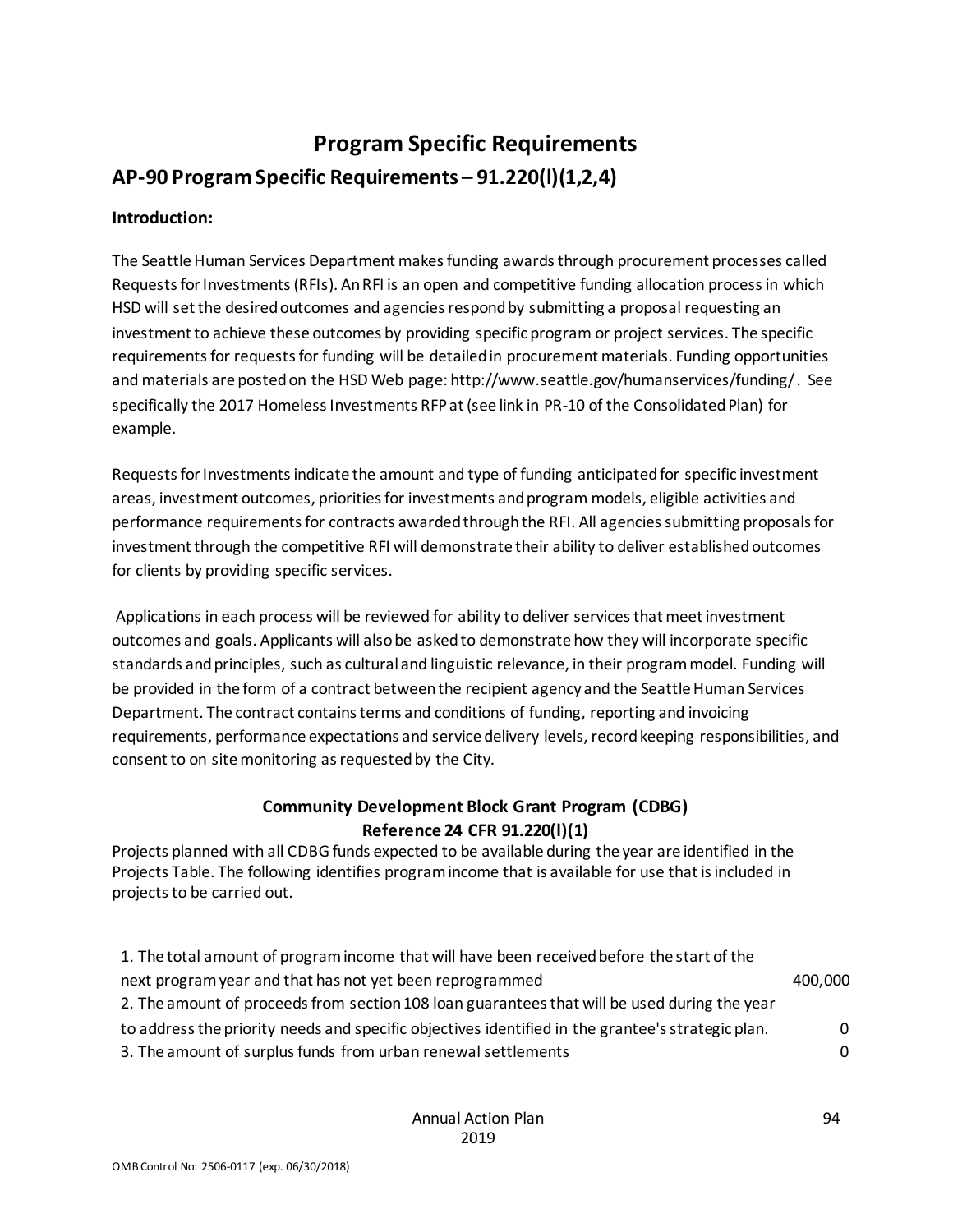| 4. The amount of any grant funds returned to the line of credit for which the planned use has                                                                                                                                                                                                                                                                                                                 |         |
|---------------------------------------------------------------------------------------------------------------------------------------------------------------------------------------------------------------------------------------------------------------------------------------------------------------------------------------------------------------------------------------------------------------|---------|
| not been included in a prior statement or plan                                                                                                                                                                                                                                                                                                                                                                | 0       |
| 5. The amount of income from float-funded activities                                                                                                                                                                                                                                                                                                                                                          | 0       |
| <b>Total Program Income:</b><br>400,000                                                                                                                                                                                                                                                                                                                                                                       |         |
| <b>Other CDBG Requirements</b>                                                                                                                                                                                                                                                                                                                                                                                |         |
| 1. The amount of urgent need activities                                                                                                                                                                                                                                                                                                                                                                       | 0       |
| 2. The estimated percentage of CDBG funds that will be used for activities that benefit<br>persons of low and moderate income. Overall Benefit - A consecutive period of one,<br>two or three years may be used to determine that a minimum overall benefit of 70%<br>of CDBG funds is used to benefit persons of low and moderate income. Specify the<br>years covered that include this Annual Action Plan. | 100.00% |

## **HOME Investment Partnership Program (HOME) Reference 24 CFR 91.220(l)(2)**

1. A description of other forms of investment being used beyond those identified in Section 92.205 is as follows:

No other forms of investment are contemplated for the use of the HOME funds except as identified in 92.205.

2. A description of the guidelines that will be used for resale or recapture of HOME funds when used for homebuyer activities as required in 92.254, is as follows:

US Department of Housing and Urban Development rules limit the maximum eligible sales price for HOME-assisted ownership housing to \$373,000 for homes in Seattle. In Seattle's high cost market, there is extremely limited inventory available for income-eligible buyers. The City could request a waiver to increase the maximum sales price based on a market study reflecting the higher median sales price; however HUD requires this study to be updated on an annual basis and the City cannot justify the costs at this time. Therefore, Seattle will use HOME funds solely for rental housing activities.

3. A description of the guidelines for resale or recapture that ensures the affordability of units acquired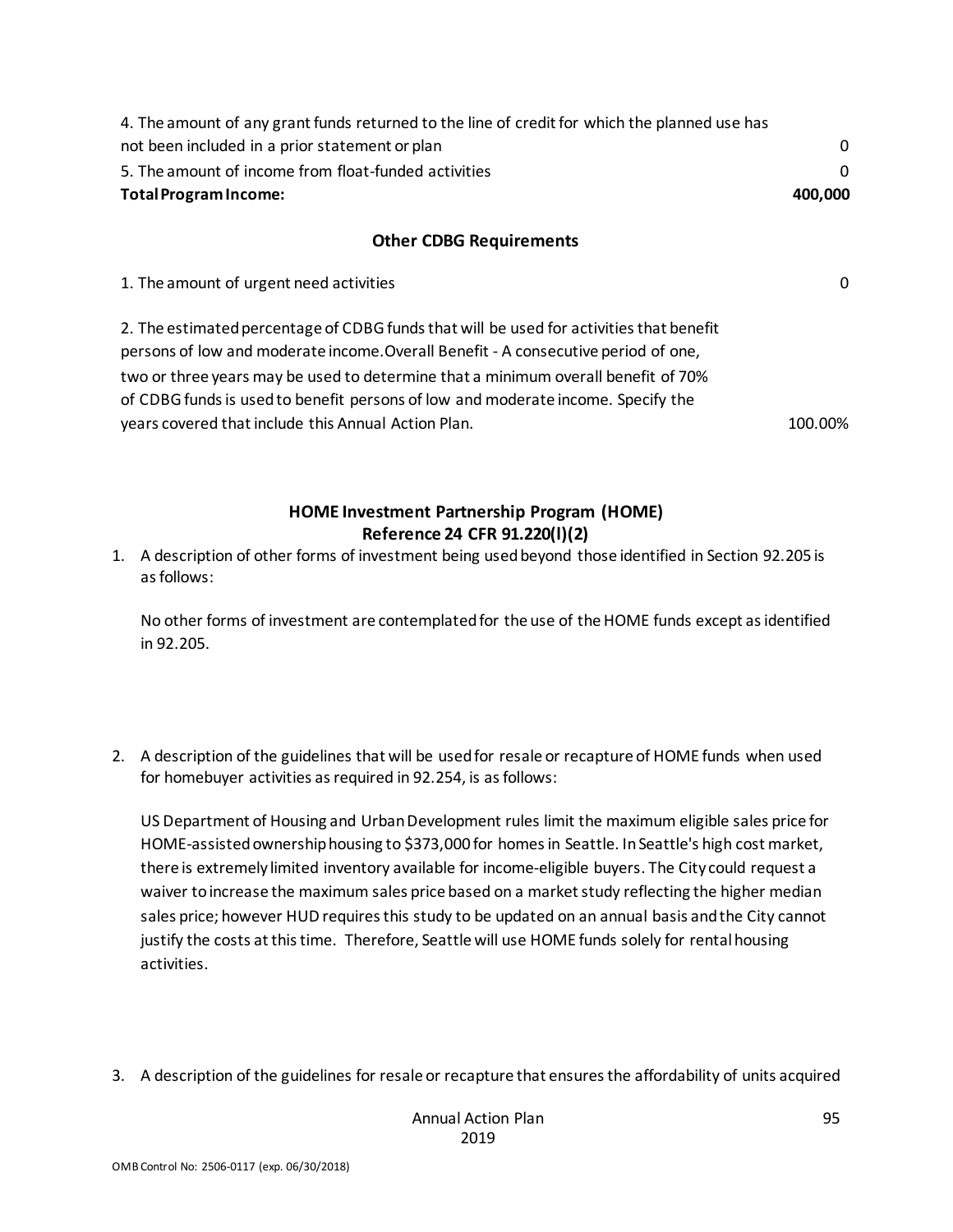with HOME funds? See 24 CFR 92.254(a)(4) are as follows:

Seattle does not utilize HOME funds for homeownership projects. See above.

4. Plans for using HOME funds to refinance existing debt secured by multifamily housing that is rehabilitated with HOME funds along with a description of the refinancing guidelines required that will be used under 24 CFR 92.206(b), are as follows:

The City does not have any plans to refinance existing debt secured by multifamily housing as described in the question, and therefore we do not have any refinancing guidelines for that activity.

# **Emergency Solutions Grant (ESG) Reference 91.220(l)(4)**

1. Include written standards for providing ESG assistance (may include as attachment)

ESG will be governed by the requirements, priorities, and contract processes as for all other fund sources included in the 2017 Homelessness Investments RFP described in question #1 Introduction above.

2. If the Continuum of Care has established centralized or coordinated assessment system that meets HUD requirements, describe that centralized or coordinated assessment system.

The Seattle/King County Continuum of Care (CoC) has implemented a system wide coordinated entry and assessment system for all population groups. The system has been operational under a new platform since June of 2016. The CEA system is managed by King County. CEA serves all people (single adults, young adults, couples, families, and veterans) experiencing homelessness in the following situations:

- Living and sleeping outside
- Sleeping in a place not meant for human habitation
- Staying in a shelter
- Fleeing/attempting to flee domestic violence
- Exiting an institution where you resided for up to 90 days and were in shelter or a place not meant for human habitation immediately prior to entering that institution or transitional housing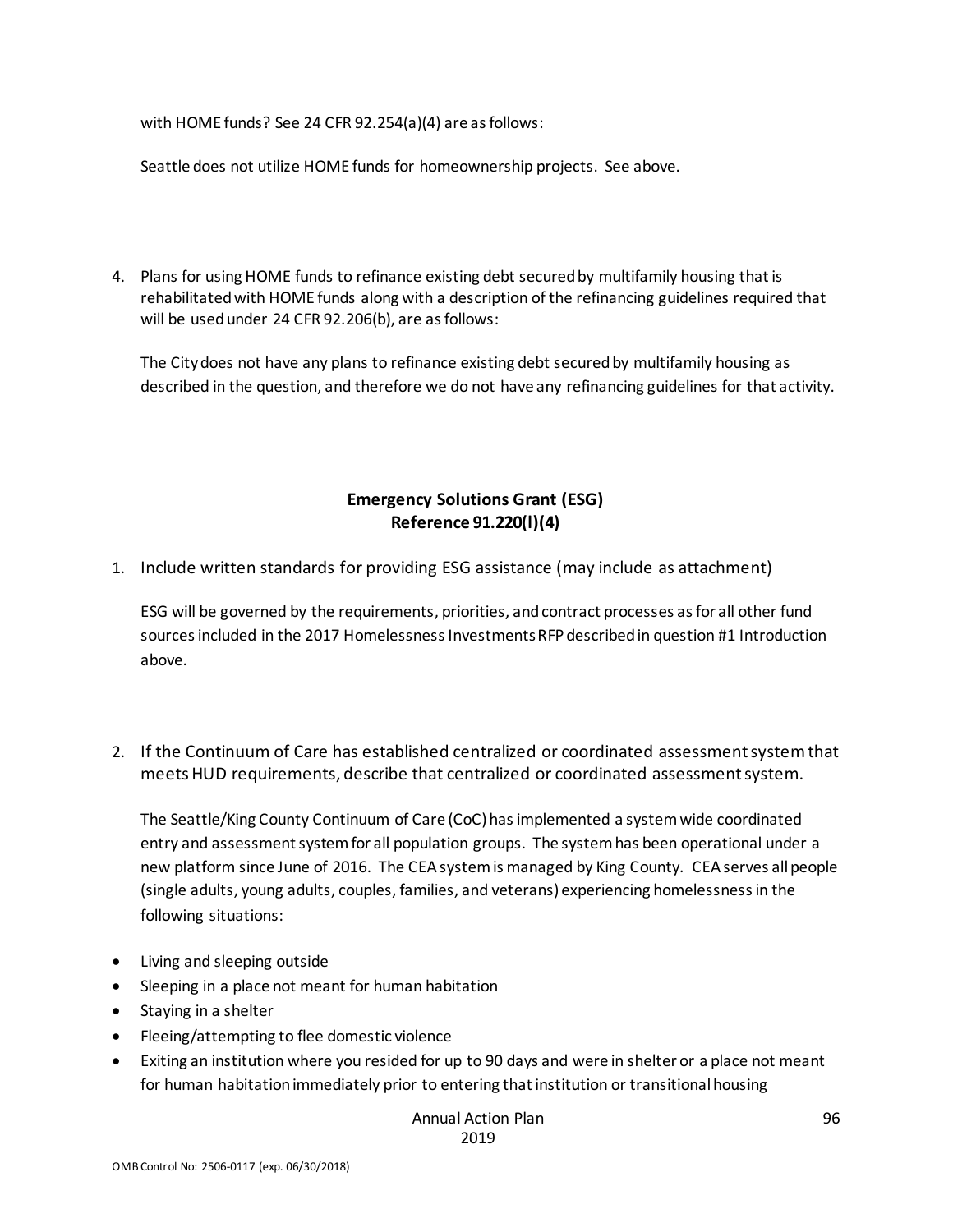- Young adults who are imminently at risk of homelessness within 14 days are also eligible for CEA.
- 3. Identify the process for making sub-awards and describe how the ESG allocation available to private nonprofit organizations (including community and faith-based organizations).

ESG funds in the past have been used the City as part of resources prioritized for homeless intervention services. Future sub-awards of ESG funding are planned to be governed by RFP process available to all applicants; relying heavily on community based NPOs and open to faith-based organizations within the statutory limits of use of federal funds by these types of organizations.

For the first time in over a decade, The City of Seattle Human Services Department facilitated an open and competitive funding process for homelessness services and support. The Homeless Investments RFP identified agencies that provide services that support movement toward and access to permanent housing for people experiencing homelessness. \$30 million in funding is available through this RFP. Awards were given to service providers that demonstrated the ability to address the RFP Program Areas: Homelessness Prevention, Diversion, Outreach & Engagement, Emergency Services, Transitional Housing, Rapid Re-Housing and Permanent Supportive Housing, and to deliver person-centered services, show results, and address racial disparities.

4. If the jurisdiction is unable to meet the homeless participation requirement in 24 CFR 576.405(a), the jurisdiction must specify its plan for reaching out to and consulting with homeless or formerly homeless individuals in considering policies and funding decisions regarding facilities and services funded under ESG.

The Seattle / King County Continuum of Care (CoC) includes King County plus the cities of Seattle, Auburn, Bellevue, Federal Way, Kent, Renton, and Shoreline and already includes consumer input in its operations. The lead agency for the CoC is All Home, a broad coalition of government, faith communities, non-profits, the business community and homeless and formerly homeless people working together to end homelessness in King County. ESG funding decisions are coordinated with All Home, as lead CoC agency, and its Funders Group. For more information about All Home and its structure please visit its webpage at About All Home http://allhomekc.org/about/.

All Home brings together local governments, religious institutions, non-profits, philanthropic organizations, shelter and housing providers, the private sector and engaged citizens in a coordinated effort that both responds to the immediate crisis of homeless individuals and addresses the root causes of the problem in our region. As a critical part of that consultation, All Home includes the Consumer Advisory Council who mission is to Educate. Advocate. Inform Change. The Consumer Advisory Council (CAC) serves as a forum to incorporate consumer feedback within policy and strategic decisions and action items under the Strategic Plan. Consumers ensure that the effort to end homelessness in King County incorporates the expertise of people who experience